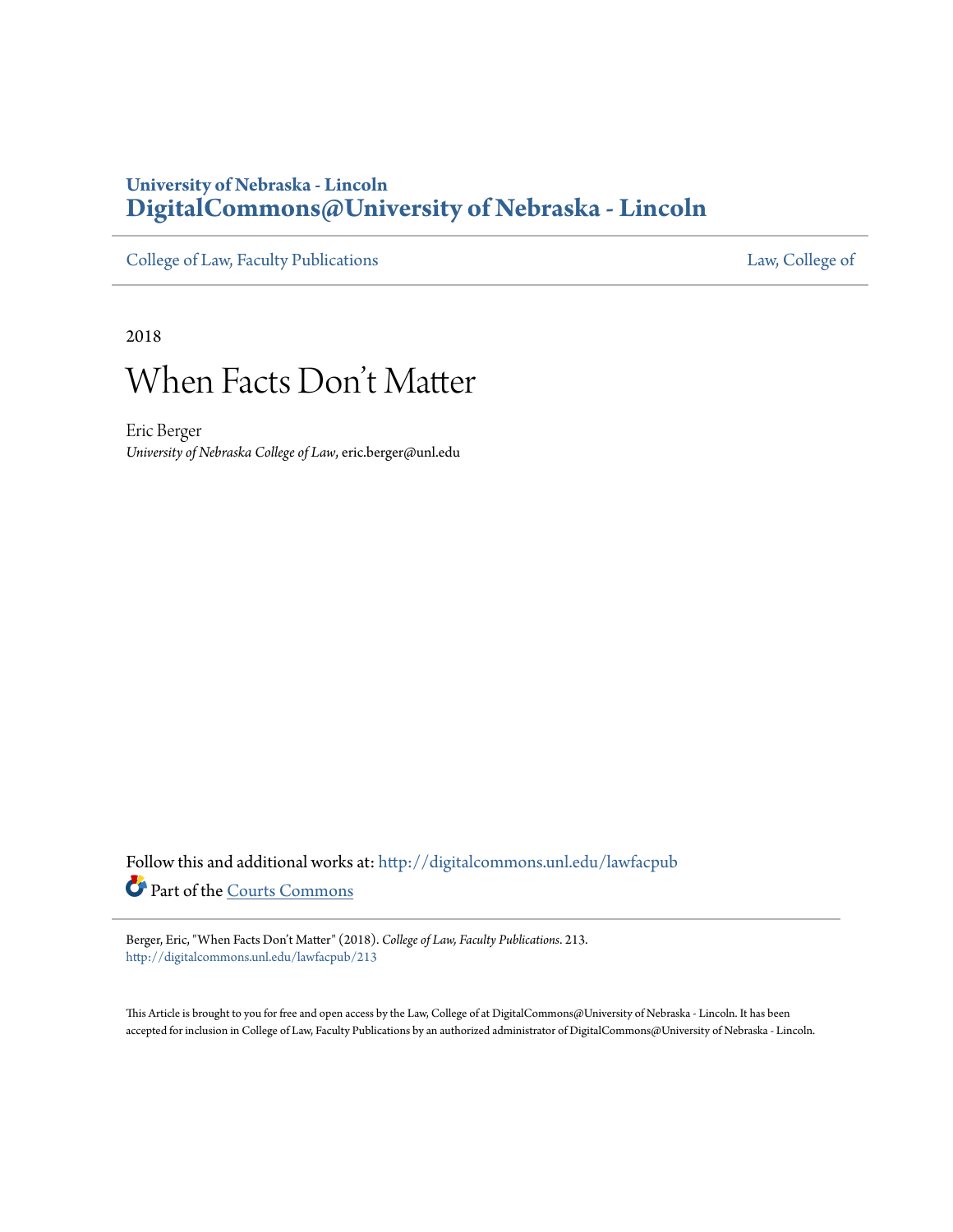## **[BYU Law Review](https://digitalcommons.law.byu.edu/lawreview?utm_source=digitalcommons.law.byu.edu%2Flawreview%2Fvol2017%2Fiss3%2F4&utm_medium=PDF&utm_campaign=PDFCoverPages)**

[Volume 2017](https://digitalcommons.law.byu.edu/lawreview/vol2017?utm_source=digitalcommons.law.byu.edu%2Flawreview%2Fvol2017%2Fiss3%2F4&utm_medium=PDF&utm_campaign=PDFCoverPages) | [Issue 3](https://digitalcommons.law.byu.edu/lawreview/vol2017/iss3?utm_source=digitalcommons.law.byu.edu%2Flawreview%2Fvol2017%2Fiss3%2F4&utm_medium=PDF&utm_campaign=PDFCoverPages) [Article 4](https://digitalcommons.law.byu.edu/lawreview/vol2017/iss3/4?utm_source=digitalcommons.law.byu.edu%2Flawreview%2Fvol2017%2Fiss3%2F4&utm_medium=PDF&utm_campaign=PDFCoverPages)

# May 2017 When Facts Don 't Matter

Eric Berger

Follow this and additional works at: [https://digitalcommons.law.byu.edu/lawreview](https://digitalcommons.law.byu.edu/lawreview?utm_source=digitalcommons.law.byu.edu%2Flawreview%2Fvol2017%2Fiss3%2F4&utm_medium=PDF&utm_campaign=PDFCoverPages) Part of the [Constitutional Law Commons,](http://network.bepress.com/hgg/discipline/589?utm_source=digitalcommons.law.byu.edu%2Flawreview%2Fvol2017%2Fiss3%2F4&utm_medium=PDF&utm_campaign=PDFCoverPages) and the [Supreme Court of the United States](http://network.bepress.com/hgg/discipline/1350?utm_source=digitalcommons.law.byu.edu%2Flawreview%2Fvol2017%2Fiss3%2F4&utm_medium=PDF&utm_campaign=PDFCoverPages) [Commons](http://network.bepress.com/hgg/discipline/1350?utm_source=digitalcommons.law.byu.edu%2Flawreview%2Fvol2017%2Fiss3%2F4&utm_medium=PDF&utm_campaign=PDFCoverPages)

#### Recommended Citation

Eric Berger, *When Facts Don't Matter*, 2017 BYU L. Rev. 525 (2018). Available at: https://digitalcommons.law.byu.edu/lawreview/vol2017/iss3/4

This Article is brought to you for free and open access by the Brigham Young University Law Review at BYU Law Digital Commons. It has been accepted for inclusion in BYU Law Review by an authorized editor of BYU Law Digital Commons. For more information, please contact [hunterlawlibrary@byu.edu.](mailto:hunterlawlibrary@byu.edu)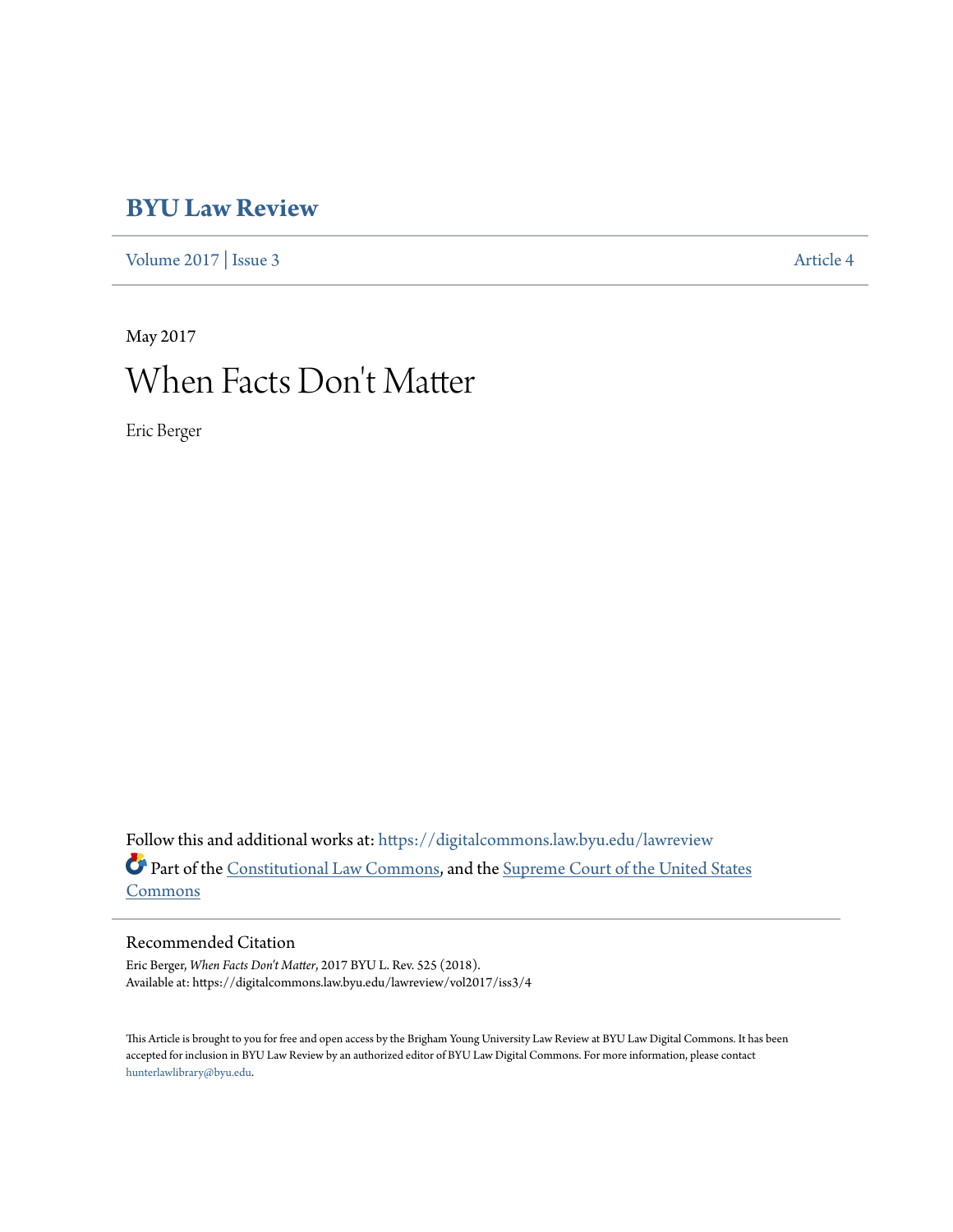### When Facts Don't Matter

#### *Eric Berger*<sup>∗</sup>

*We are used to thinking that facts shape legal outcomes, but sometimes the Supreme Court wants nothing to do with facts. In some high-profile constitutional decisions, the Roberts Court has ignored important congressional findings, deeming irrelevant facts that document the very mischief Congress sought to remedy. Similarly, in these same cases the Court exploits the muddy line between facial and as-applied challenges to avoid confronting particular facts. The Justices in these cases do not question the veracity of seemingly relevant facts. Rather, they write their opinions as though these facts don't matter.*

*This Article examines the Court's penchant for brushing aside inconvenient facts. Using three prominent decisions as case studies, it argues that a majority of Justices too often rely on novel constitutional doctrine to dismiss congressional findings and other facts. This collective disdain for facts muddles constitutional law, aggrandizes the judiciary, and privileges ideology over evidence. Of course, the relevance of particular facts is ultimately a legal question, so the Court clearly enjoys the prerogative to determine which findings have constitutional salience. That said, the Court still owes Congress and the country a more careful explanation when it deems irrelevant the very facts that prompted legislative action in the first place.*

<sup>∗</sup> Associate Dean for Faculty and Professor of Law, University of Nebraska College of Law. For helpful comments and conversations about early drafts and presentations, I thank Bill Araiza, Anne Duncan, Brandon Garrett, Corinna Lain, Richard Posner, Lori Ringhand, Eric Segall, Alex Tsesis, and Maggie Wittlin, as well as the participants in the University of Wisconsin Discussion Group on Constitutionalism, the Law & Society Association's 2015 Annual Meeting Panel on the Roberts Court, the Loyola Chicago Constitutional Law Colloquium, and the University of Nebraska College of Law Faculty Workshop. Thanks also to Stefanie Pearlman and Sandy Placzek for exemplary library assistance; to Sarah Burghaus for very helpful research assistance; to Morgan Hoffman and the other editors of the BYU Law Review for painstaking editorial assistance; and to Vida Eden for excellent secretarial assistance. A McCollum Grant helped support the writing of this Article. Remaining errors are mine.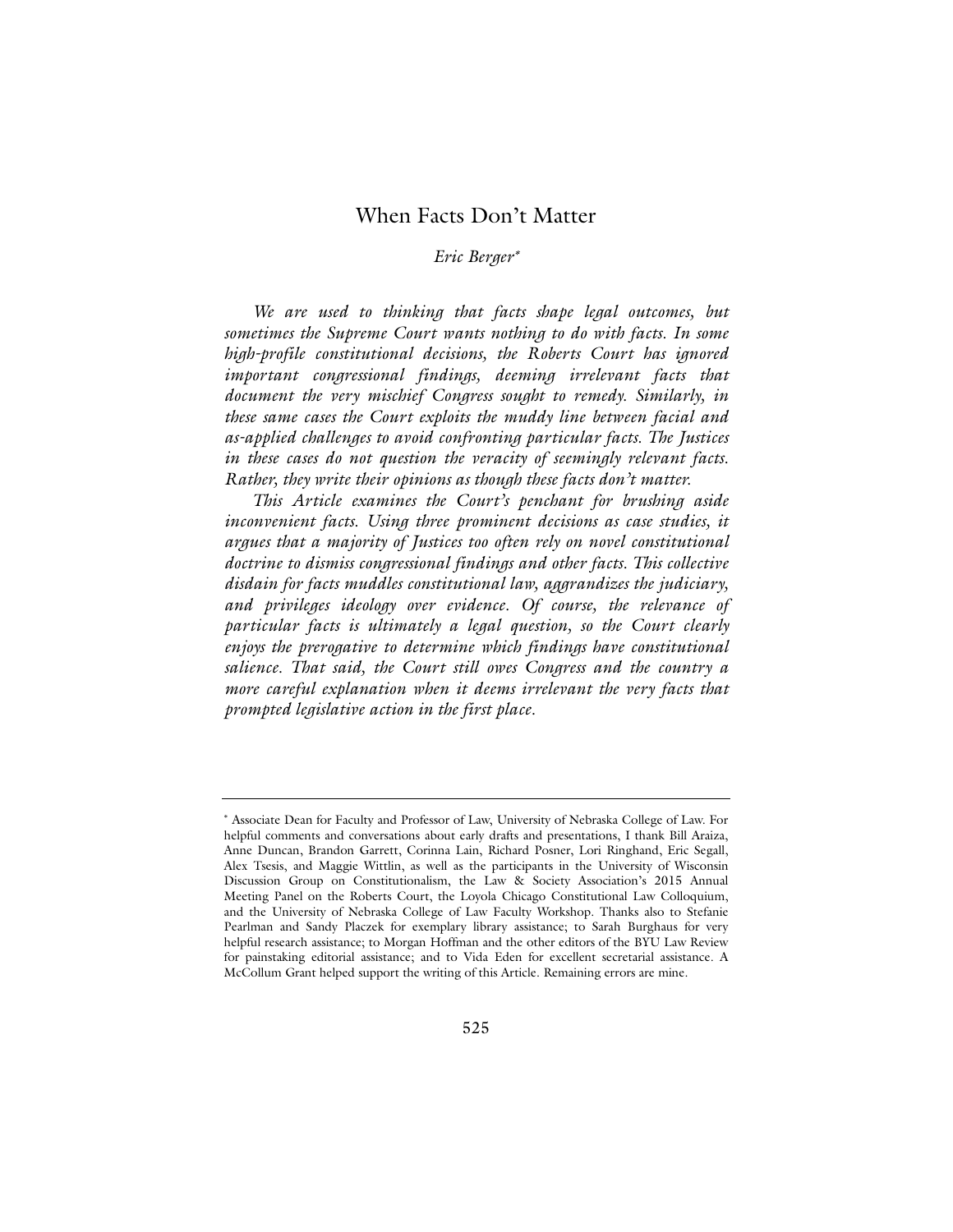### **CONTENTS**

| I. THE DISAPPEARANCE OF FACTS IN CONSTITUTIONAL        |
|--------------------------------------------------------|
|                                                        |
| A. Congressional Facts and Constitutional Decision     |
| 532                                                    |
| 1. Shelby County and the social conditions justifying  |
|                                                        |
| 2. Citizens United and the political conditions        |
|                                                        |
| 3. NFIB and the object of congressional regulation544  |
|                                                        |
|                                                        |
|                                                        |
|                                                        |
|                                                        |
| A. The Doctrinal Explanation: (Novel) Constitutional   |
|                                                        |
| B. The Political Explanation: The Conservative         |
|                                                        |
| C. The Psychological Explanation: Motivated Reasoning  |
|                                                        |
| D. The Practical Explanation: The Opinion-Writing      |
|                                                        |
| E. The Legalist Explanation: A Lack of Rules 577       |
| F. The Institutional Explanation: Mistrust of Congress |
| and the Allure of Judicial Supremacy 579               |
|                                                        |
| A. Doctrinal Puzzles and the Relationship Between Law  |
|                                                        |
|                                                        |
|                                                        |
|                                                        |
| 4. More general doctrinal implications 587             |
|                                                        |
|                                                        |
| 2. Separation-of-powers concerns 590                   |
| 3. Judicial confidence and public opinion592           |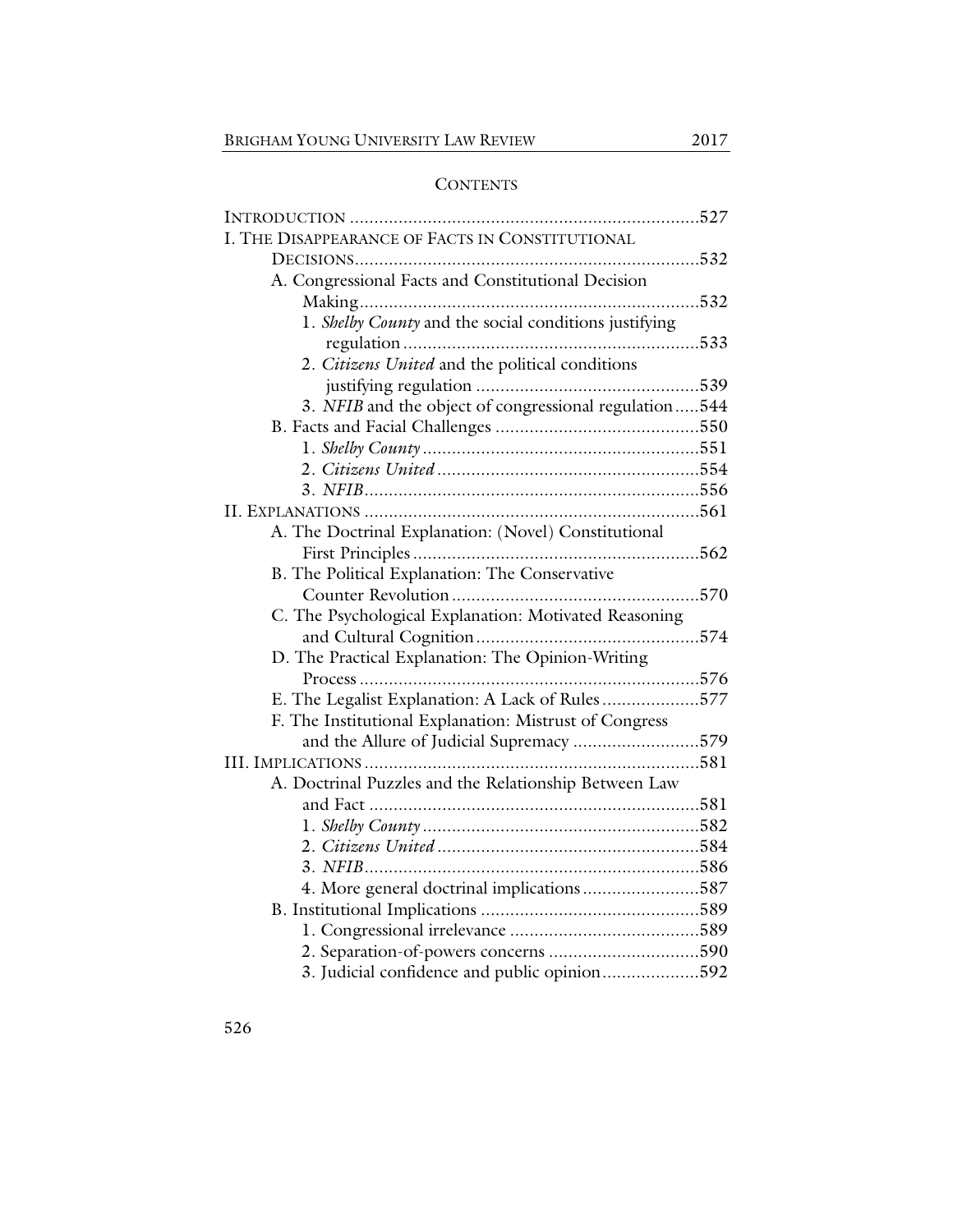| A. The Content of the Court's Determinations598 |  |
|-------------------------------------------------|--|
|                                                 |  |
|                                                 |  |
|                                                 |  |
|                                                 |  |
|                                                 |  |
|                                                 |  |
|                                                 |  |

#### **INTRODUCTION**

We live in a post-factual world. Prominent political figures, including the President of the United States, regularly accuse their opponents of peddling lies.<sup>[1](#page-4-0)</sup> Conservatives and liberals both routinely characterize inconvenient news stories as "fake."<sup>[2](#page-4-1)</sup> Our body politic is bitterly divided, and the disagreement isn't limited just to politics and policy. We disagree about facts.

If any public institution in our society is above such partisan epistemology, one would think it would be the judiciary. Trial courts follow rules of evidence and discovery procedures, and appellate courts have various doctrines guiding their approach to different kinds of facts.<sup>[3](#page-4-2)</sup> Federal judges, moreover, enjoy life tenure, $4$  so they should not be subject to the same political pressures that lead some politicians to reject inconvenient facts. If facts should matter anywhere, it is in courts.

<span id="page-4-0"></span><sup>1.</sup> *See* Julie Hirschfeld David & Glenn Thrush, *Calling Comey a Liar, Trump Says He Will Testify Under Oath*, N.Y. TIMES (June 9, 2017), https://www.nytimes.com/2017/06 /09/us/politics/trump-comey.html?mcubz=3; Katie Zezima, *Clinton Accuses Trump of Spreading 'Racist Birther Lie'*, WASH. POST (Sept. 26, 2016), https://www.washingtonpost .com/news/post-politics/wp/2016/09/26/clinton-accuses-trump-of-spreading-racist-birthe r-lie/?utm\_term=.50d19d6ccf80.

<span id="page-4-3"></span><span id="page-4-2"></span><span id="page-4-1"></span><sup>2.</sup> *See* Danielle Kurtzleben, *With 'Fake News,' Trump Moves from Alternative Facts to Alternative Language*, NPR (Feb. 17, 2017, 8:27 PM), http://www.npr.org/2017/02/17/ 515630467/with-fake-news-trump-moves-from-alternative-facts-to-alternative-language; John Siciliano, *Climate Skeptics Slam New York Times as 'Fake News*,*'* WASH. EXAMINER (Aug. 9, 2017, 6:51 PM), http://www.washingtonexaminer.com/climate-skeptics-slam-new-yorktimes-as-fake-news/article/2631098.

<sup>3.</sup> *See infra* Section II.E.

<sup>4.</sup> *See* U.S. CONST. art. III, § 1.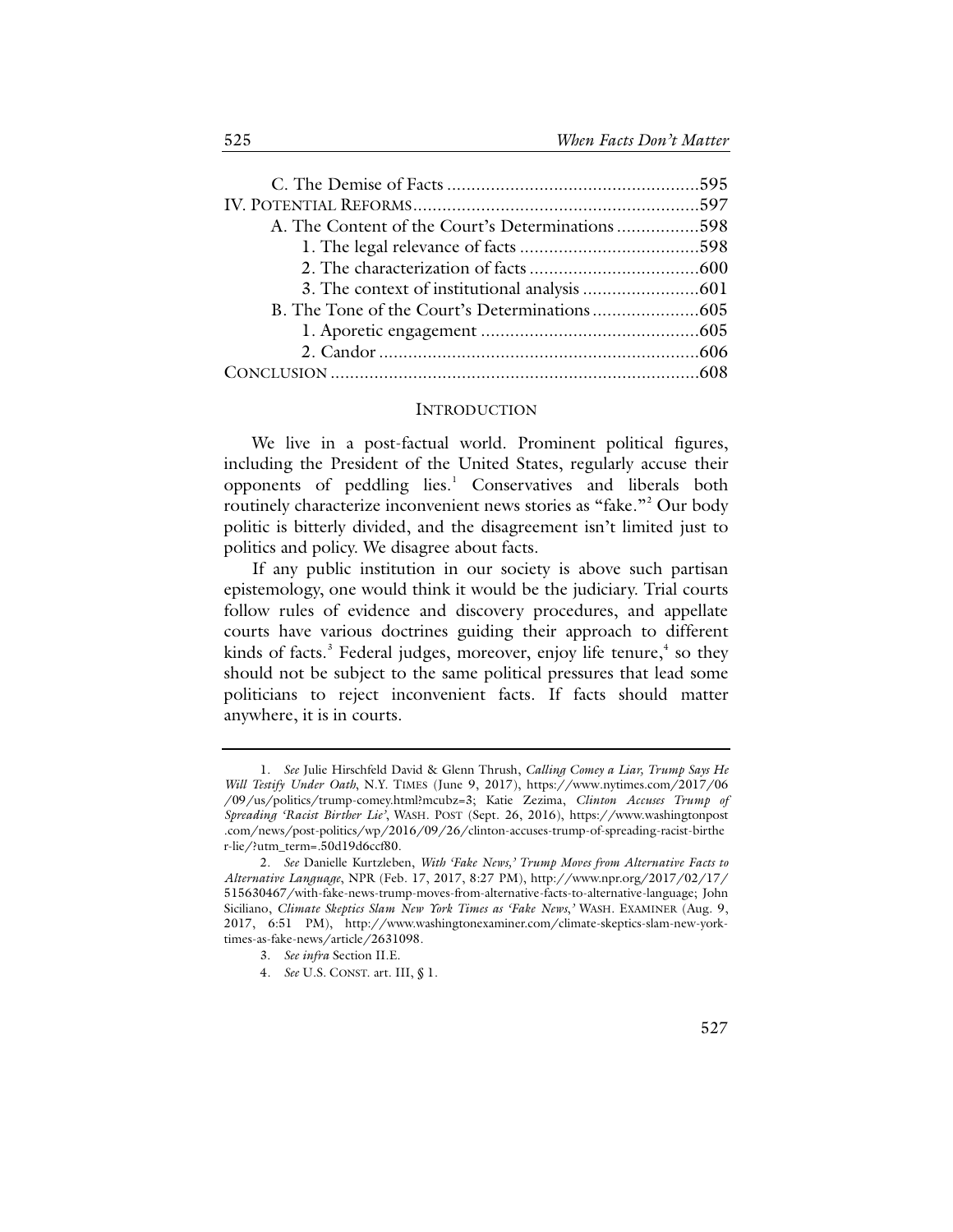Except sometimes they don't. Indeed, the U.S. Supreme Court, our most prestigious and important court, sometimes deems irrelevant facts that reasonable observers may consider important or even crucial. To be clear, the Justices do not usually opportunistically embrace "fake" facts like hack politicians or pundits. But the Justices are sometimes remarkably willing to cast seemingly vital facts aside when rendering important constitutional decisions. In some prominent cases, facts don't matter.

To be sure, the decision about which facts "count" in litigation is ultimately a *legal* determination. Courts usually decide the salience of particular facts, and legal doctrine sheds light on the facts a party must prove to assert a viable legal claim. What is striking, though, is the Court's willingness in constitutional litigation to discard certain facts without explaining clearly why those facts are legally irrelevant. Even more striking is the Court's willingness to do this even when Congress has relied on these very facts in passing the statute at issue.

The Court's penchant for avoiding inconvenient facts does not stop there. The Justices also sometimes take advantage of the muddy distinction between facial and as-applied challenges, treating certain cases as facial challenges, thus avoiding certain facts that would arise under an as-applied analysis. In so doing, the Court is able not only to steer around inconvenient facts but also to issue broad holdings. The Justices, then, not only decide some cases largely in a factual vacuum, but do so in the service of aggressive opinions with farreaching consequences.

This Article focuses on three case studies of these interrelated phenomena. *Shelby County v. Holder*, [5](#page-5-0) *Citizens United v. Federal Election Commission*, [6](#page-5-1) and *National Federation of Independent Business* (*NFIB*) *v. Sebelius*<sup>[7](#page-5-2)</sup> are among the most important constitutional decisions of the Roberts Court. In each case, five Justices, citing novel or, at best, deeply contested constitutional principles, deemed legally irrelevant the very facts that Congress had thought necessitated the law at issue. In each case, the Justices offered minimal discussion of the facts it ignored. In each case, they

<sup>5.</sup> Shelby Cty. v. Holder, 133 S. Ct. 2612 (2013).

<span id="page-5-2"></span><span id="page-5-1"></span><span id="page-5-0"></span><sup>6.</sup> Citizens United v. FEC, 558 U.S. 310 (2010).

<sup>7.</sup> NFIB v. Sebelius, 132 S. Ct. 2566 (2012).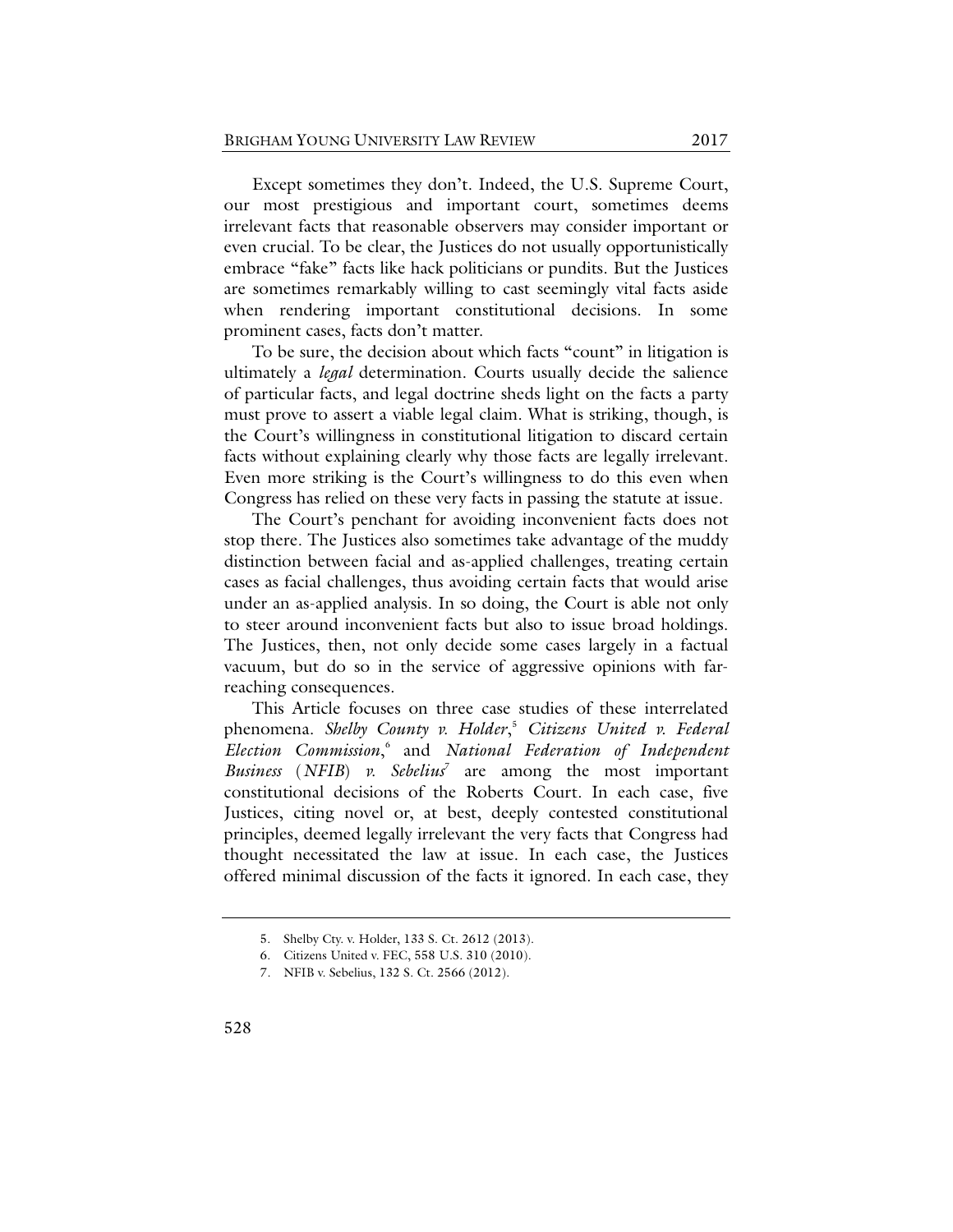offered minimal institutional analysis to support its decision to ignore the legislature's findings. In each case, they also treated the challenge as a broad facial one, though there was good reason to approach the dispute as a narrower as-applied challenge. Finally, in each case the Justices, by a 5-4 vote, reined in congressional authority, indicating that Congress had acted unconstitutionally, at least in part.

Beneath the Court's decision to cordon off certain facts as irrelevant lie deeper intuitions about how the world and Constitution do (or should) work. These intuitions, contested among the Justices themselves, are not deeply etched in constitutional doctrine. Indeed, in *Shelby County* and *NFIB*, the Justices concocted new doctrinal justifications for ruling out certain facts, and in *Citizens United*, they overruled important precedent to do the same. Given the political charge of these cases, it seems reasonable to ask whether the Court's repeated disregard for inconvenient facts might serve an ambitious normative agenda.

This problem is not a new one. As Professor Faigman has observed, "interpreting the Constitution is a normative enterprise. Not surprisingly, therefore, in 'finding' facts, the Court's vision often has been affected by the outcome it sought."<sup>[8](#page-6-0)</sup> To Professor Faigman's observation, we might add that the Court's preferred outcome also guides its views of which facts are constitutionally relevant.<sup>[9](#page-6-1)</sup> And yet, though the determination that certain facts cannot support federal legislation is plainly a legal one, the Court in these cases has been strikingly slippery about the legal analysis guiding the relevance of facts.

<span id="page-6-2"></span>Given this doctrinal obfuscation, the Court enjoys great flexibility to focus on some facts at the exclusion of others. The Court has been evasive enough about these inquiries that it is difficult to pin down exactly what moves it is making and whether those moves carry precedential weight. The common thread is

<span id="page-6-0"></span><sup>8.</sup> David L. Faigman, "*Normative Constitutional Fact-Finding": Exploring the Empirical Component of Constitutional Interpretation*, 139 U. PA. L. REV. 541, 612 (1991).

<span id="page-6-1"></span><sup>9.</sup> *Cf*. DAVID L. FAIGMAN, CONSTITUTIONAL FICTIONS: A UNIFIED THEORY OF CONSTITUTIONAL FACTS 1 (2008) ("The Court's constitutional pronouncements float above the empirical mire, neither being informed by contingent realities nor subject to empirical check by those realities.").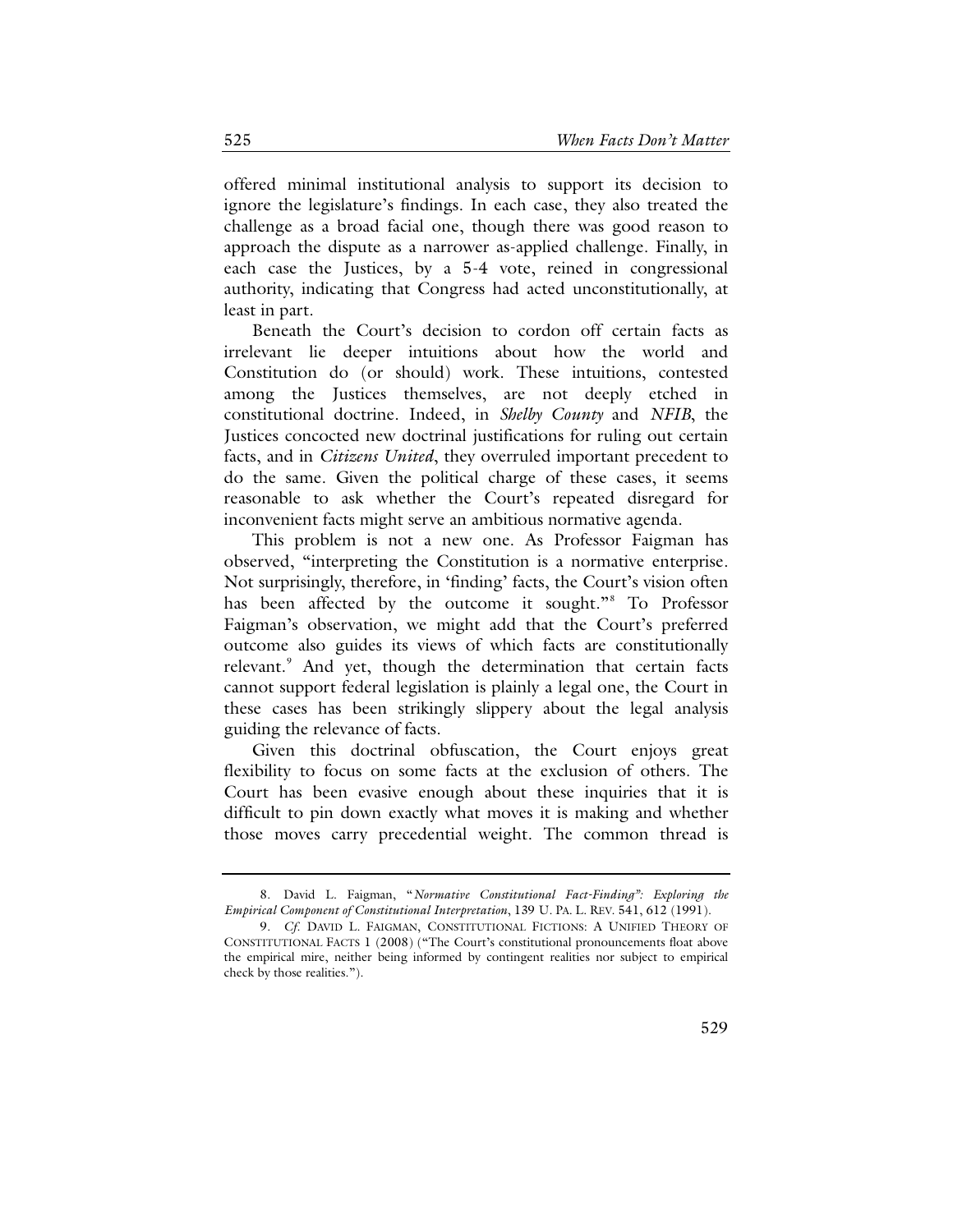that the Court's treatment of factual questions in constitutional litigation is often stealthy and conclusory—and still frequently outcome determinative.

<span id="page-7-0"></span>Scholarly attention to the Supreme Court's use of facts in constitutional cases is not new.<sup>[10](#page-7-1)</sup> Some great work in recent years has called attention to a variety of problems involving constitutional facts, including the U.S. Supreme Court's fact–finding processes in constitutional cases; $<sup>11</sup>$  $<sup>11</sup>$  $<sup>11</sup>$  the Court's reliance on amicus briefs and "in-</sup> house" research to make factual determinations; $12$  the deference due to congressional factual findings; $13$  appellate deference to legislative facts more generally;<sup>[14](#page-7-5)</sup> and the Court's reliance on "foundational facts" to drive doctrinal shifts.<sup>15</sup> This scholarship collectively shines important light on the significance of facts in the Supreme Court's constitutional decision-making.<sup>16</sup>

<span id="page-7-10"></span><span id="page-7-9"></span><span id="page-7-8"></span>This Article seeks to complicate the conclusions from these important studies by arguing that sometimes facts don't matter as much as we like to think. Building on my earlier work on judicial

<span id="page-7-1"></span><sup>10.</sup> *See generally* FAIGMAN, *supra* note [9;](#page-6-2) Brianne J. Gorod, *The Adversarial Myth: Appellate Court Extra-Record Factfinding*, 61 DUKE L.J. 1 (2011); Allison Orr Larsen, *Confronting Supreme Court Fact Finding*, 98 VA. L. REV. 1255 (2012).

<sup>11.</sup> *See, e.g.*, FAIGMAN, *supra* note [9;](#page-6-2) Gorod, *supra* not[e 10.](#page-7-0)

<span id="page-7-3"></span><span id="page-7-2"></span><sup>12.</sup> *See generally* Allison Orr Larsen & Neal Devins, *The Amicus Machine*, 102 VA. L. REV. 1901 (2016) [hereinafter Larsen, *Amicus Machine*]; Allison Orr Larsen, *The Trouble with Amicus Facts*, 100 VA. L. REV. 1757 (2014) [hereinafter Larsen, *Amicus Facts*]; Larsen, *supra*  not[e 10.](#page-7-0)

<span id="page-7-4"></span><sup>13.</sup> *See generally* William D. Araiza, *Deference to Congressional Fact-Finding in Rights-Enforcing and Rights-Limiting Legislation*, 88 N.Y.U. L. REV*.* 878 (2013); Caitlin E. Borgmann*, Appellate Review of Social Facts in Constitutional Rights Cases*, 101 CALIF. L. REV. 1185 (2013); Ruth Colker & James J. Brudney, *Dissing Congress*, 100 MICH. L. REV. 80 (2001); Neal Devins, *Congressional Factfinding and the Scope of Judicial Review: A Preliminary Analysis*, 50 DUKE L.J. 1169 (2001); John O. McGinnis & Charles W. Mulaney, *Judging Facts Like Law*, 25 CONST. COMMENT. 69 (2008); Bertrall L. Ross II, *The State as Witness:* Windsor*,* Shelby County*, and Judicial Distrust of the Legislative Record*, 89 N.Y.U. L. REV. 2027 (2014).

<span id="page-7-5"></span><sup>14.</sup> *See generally* Kenji Yoshino, *Appellate Deference in the Age of Facts*, 58 WM. & MARY L. REV. 251 (2016).

<span id="page-7-6"></span><sup>15.</sup> *See generally* Suzanna Sherry, *Foundational Facts and Doctrinal Change*, 2011 U. ILL. L. REV. 145.

<span id="page-7-7"></span><sup>16.</sup> A recent news study also identifies numerous factual errors in recent Supreme Court opinions. *See* Ryan Gabrielson, *It's a Fact: Supreme Court Errors Aren't Hard to Find*, PROPUBLICA (Oct. 17, 2017, 8:00 AM), https://www.propublica.org/article/supremecourt-errors-are-not-hard-to-find.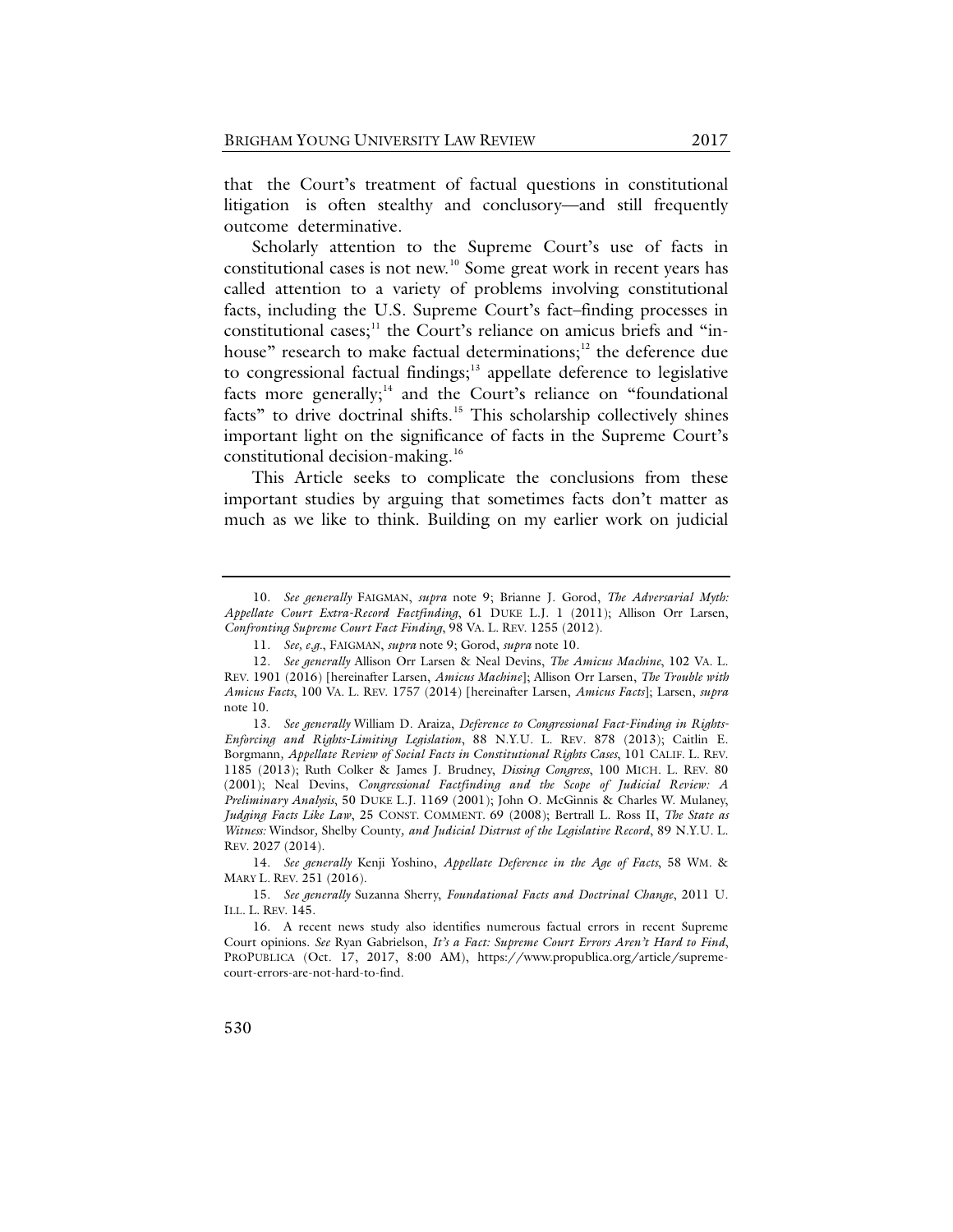deference in constitutional cases,<sup>[17](#page-8-0)</sup> this Article explores the Court's overlooked propensity to reject the legal relevance of seemingly central facts. To be sure, it is often important to examine how courts determine facts, as the scholars in these earlier pieces have very ably done. But judges, lawyers, and scholars must also recognize that the content of facts in litigation don't matter one whit if the court deems them legally irrelevant.

The Justices, to be sure, likely think that they are doing no more than exercising their power of judicial review. But when they do so without any regard for the facts Congress relied on when legislating, they appear stubbornly determined to consider constitutional questions in an intellectual vacuum, divorced from the real-world conditions that prompted congressional action in the first place. Moreover, the Court's reliance on new doctrinal developments to justify its refusal to consider Congress's facts aggrandizes the judiciary's own power. Though the Justices sometimes talk approvingly of judicial restraint, this doctrinal bait-and-switch increases their ability to evade Congress's facts and steer constitutional law in new directions. As a result, the Court looks less like an impartial tribunal and more like a political body pretending that constitutional questions have much easier and clearer answers than they in fact do.<sup>[18](#page-8-1)</sup>

Part I of this Article examines three prominent Roberts Court constitutional decisions in which the Court rejected the relevance of facts seemingly justifying the legislation at issue. It further explains how these judicial moves helped the Court steer its opinion toward both the outcome it desired and a broad holding facially invalidating the statutory provisions at issue. Part II offers some explanations for this phenomenon. These explanations are not justifications, but they can help us understand the phenomenon from various angles. Part

<span id="page-8-0"></span><sup>17.</sup> *See generally* Eric Berger, Gross *Error*, 91 WASH. L. REV. 929 (2016); Eric Berger, *Deference Determinations and Stealth Constitutional Decision Making*, 98 IOWA L. REV. 465 (2013) [hereinafter Berger, *Deference Determinations*]; Eric Berger, *Individual Rights, Judicial Deference, and Administrative Law Norms in Constitutional Decision Making*, 91 B.U. L. REV. 2029 (2011) [hereinafter Berger, *Administrative Law Norms*]; Eric Berger, *In Search of a Theory of Deference: The Eighth Amendment, Democratic Pedigree, and Constitutional Decision Making*, 88 WASH. U. L. REV. 1 (2010).

<span id="page-8-1"></span><sup>18.</sup> *See* Eric Berger, *The Rhetoric of Constitutional Absolutism*, 56 WM. & MARY L. REV. 667 (2015) [hereinafter Berger, *Rhetoric*].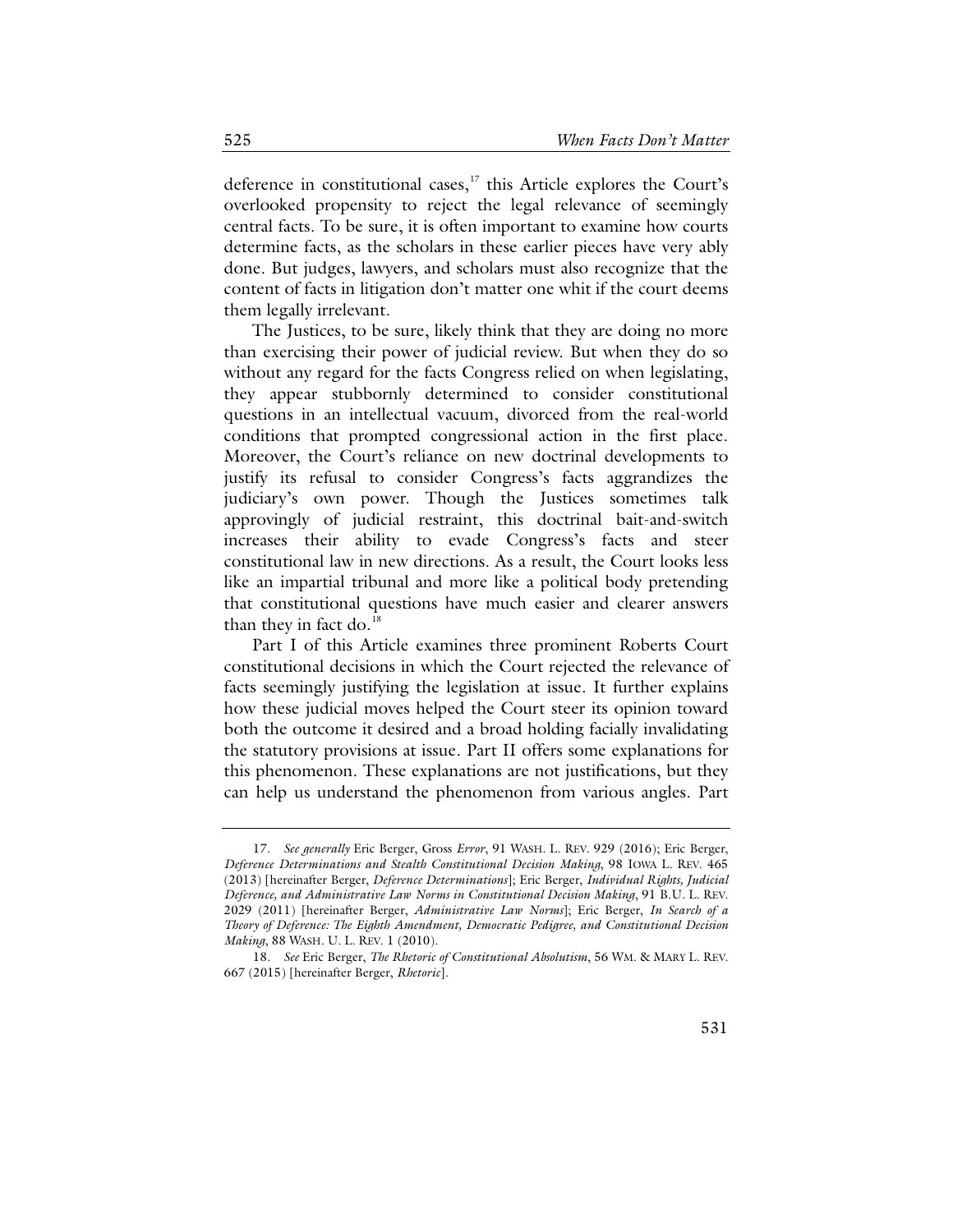III examines the implications of the Court's aggressive treatment of legislative facts. The Court's behavior in these cases poses both knotty doctrinal questions and broader institutional questions about the Court's role in our constitutional system. Finally, Part IV proposes some modest changes to the Court's approaches to these kinds of questions. These proposals would not radically change the Court's work, but they would encourage more careful discussion of facts' relevance and more even-handed constitutional opinions that avoid the temptation to brush aside inconvenient evidence.

#### I. THE DISAPPEARANCE OF FACTS IN CONSTITUTIONAL DECISIONS

#### *A. Congressional Facts and Constitutional Decision Making*

The Supreme Court in each of the case studies examined here ignored congressional facts to help it steer the case toward the outcome the majority favored.<sup>[19](#page-9-0)</sup> These facts fall into the category of "legislative facts"[20](#page-9-1)—that is, general facts about the world that usually "transcend individual disputes and would likely recur in different cases involving similar subjects."<sup>[21](#page-9-2)</sup> In each case, Congress, relying on evidence it had examined, legislated to address what it believed to be a serious problem requiring a national solution. In each case, the Court deemed Congress's facts irrelevant and concluded that Congress had acted unconstitutionally, at least in part. Closer consideration of Congress's facts might not have required a different outcome but certainly would have complicated the majority's opinion.

<span id="page-9-0"></span><sup>19.</sup> By "congressional facts," I refer broadly to evidence members of Congress examine and rely upon when considering a proposed bill. Oftentimes, these facts document the mischief Congress sought to address in the relevant statute. In some instances, Congress formally includes these facts as part of a statute. In other instances, Congress relies on reports and other congressional fact-gathering efforts to educate itself on the realities of the situation. (While these wrinkles arguably should be legally relevant, the Supreme Court in the cases examined here brushed aside facts without examining these nuances at all.)

<span id="page-9-1"></span><sup>20.</sup> By contrast, adjudicative facts deal with the particulars of the case before the court. *See* Kenneth Culp Davis, *An Approach to Problems of Evidence in the Administrative Process*, 55 HARV. L. REV. 364, 402–03 (1942).

<span id="page-9-2"></span><sup>21.</sup> *See* David L. Faigman, *Fact-Finding in Constitutional Cases*, *in* HOW LAW KNOWS 156, 162 (Austin Sarat et al. eds., 2007).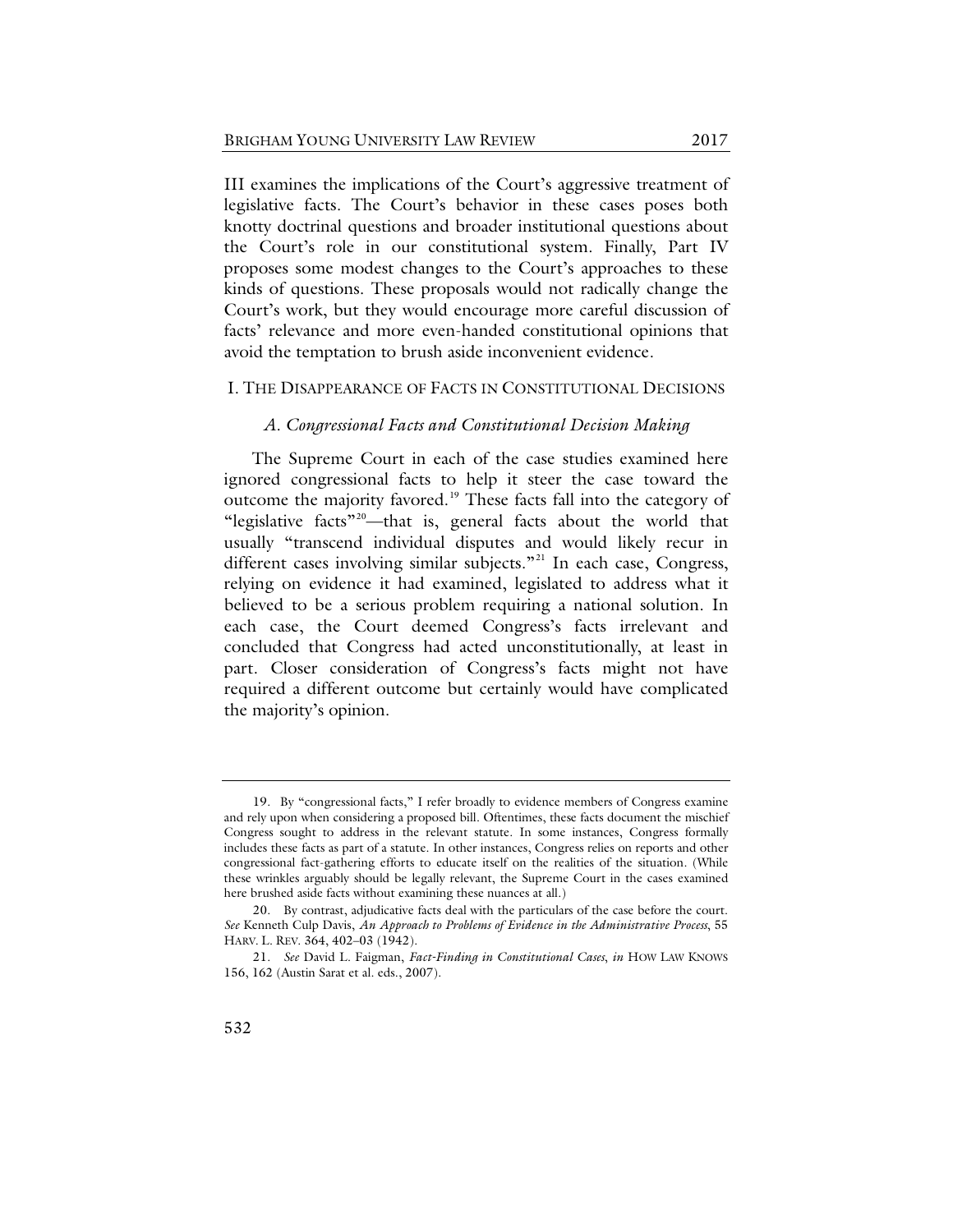#### *1.* Shelby County *and the social conditions justifying regulation*

*Shelby County v. Holder* considered the constitutionality of section 4 of the Voting Rights Act of 1965 (VRA), which provided the "coverage formula" defining which jurisdictions are covered by section  $5$  of the Act.<sup>[22](#page-10-0)</sup> Under section  $5$ , covered jurisdictions must seek preclearance—that is, federal approval—for changes to voting procedures.[23](#page-10-1) Recognizing the longstanding and pernicious history of voter discrimination in this country, Congress's purpose behind section 5 was to suspend "all new voting regulations pending review by federal authorities to determine whether their use would perpetuate voting discrimination."[24](#page-10-2)

Congress reauthorized the Act several times, but in both 1982 and 2006, its reauthorizations did not alter the coverage formula.<sup>[25](#page-10-3)</sup> Consequently, most jurisdictions covered in 1975 were also covered in 2013, subject to certain "bail out" provisions.<sup>[26](#page-10-4)</sup> When the U.S. Attorney General objected to voting changes proposed in the covered jurisdiction of Shelby County, Alabama, on the grounds that the proposed changes harmed minority voters, $27$  the county sued, challenging the constitutionality of the coverage formula.

The Supreme Court ruled in Shelby County's favor, striking down section 4 in its entirety.[28](#page-10-6) Though the constitutionality of section 5, the preclearance provision, was not at issue in the case, the Court effectively gutted that section by invalidating the coverage

<span id="page-10-4"></span>26. *See* 52 U.S.C. § 10301(a) (Supp. III 2016) (transferred from 42 U.S.C. § 1973(a)); Nathaniel Persily, *The Promise and Pitfalls of the New Voting Rights Act*, 117 YALE L.J. 174, 211–14 (2007) (discussing the bailout provision).

<span id="page-10-6"></span><span id="page-10-5"></span>27. *See* Joint Appendix at 115a, *Shelby Cty.*, 133 S. Ct. 2612 (No. 12-96) (noting that city had not met "its burden of showing that the submitted changes have neither a discriminatory purpose nor a discriminatory effect").

28. *See Shelby Cty.*, 133 S. Ct. at 2631.

<sup>22.</sup> *See* Shelby Cty. v. Holder, 133 S. Ct. 2612, 2619–21 (2013).

<sup>23.</sup> *Id.* at 2620.

<sup>24.</sup> South Carolina v. Katzenbach, 383 U.S. 301, 316 (1966).

<span id="page-10-3"></span><span id="page-10-2"></span><span id="page-10-1"></span><span id="page-10-0"></span><sup>25.</sup> *See* Fannie Lou Hamer, Rosa Parks, and Coretta Scott King Voting Rights Act Reauthorization and Amendments Act of 2006, Pub. L. No. 109-246, 120 Stat. 577 (codified as amended in scattered sections of 52 U.S.C. (Supp. III 2016) (transferred from 42 U.S.C. §§ 1971, 1973 (2012))); Voting Rights Act Amendments of 1982, Pub. L. No. 97-205, 96 Stat. 131 (codified as amended in scattered sections of 52 U.S.C. (Supp. III 2016) (transferred from 42 U.S.C. §§ 1971, 1973 (2012))).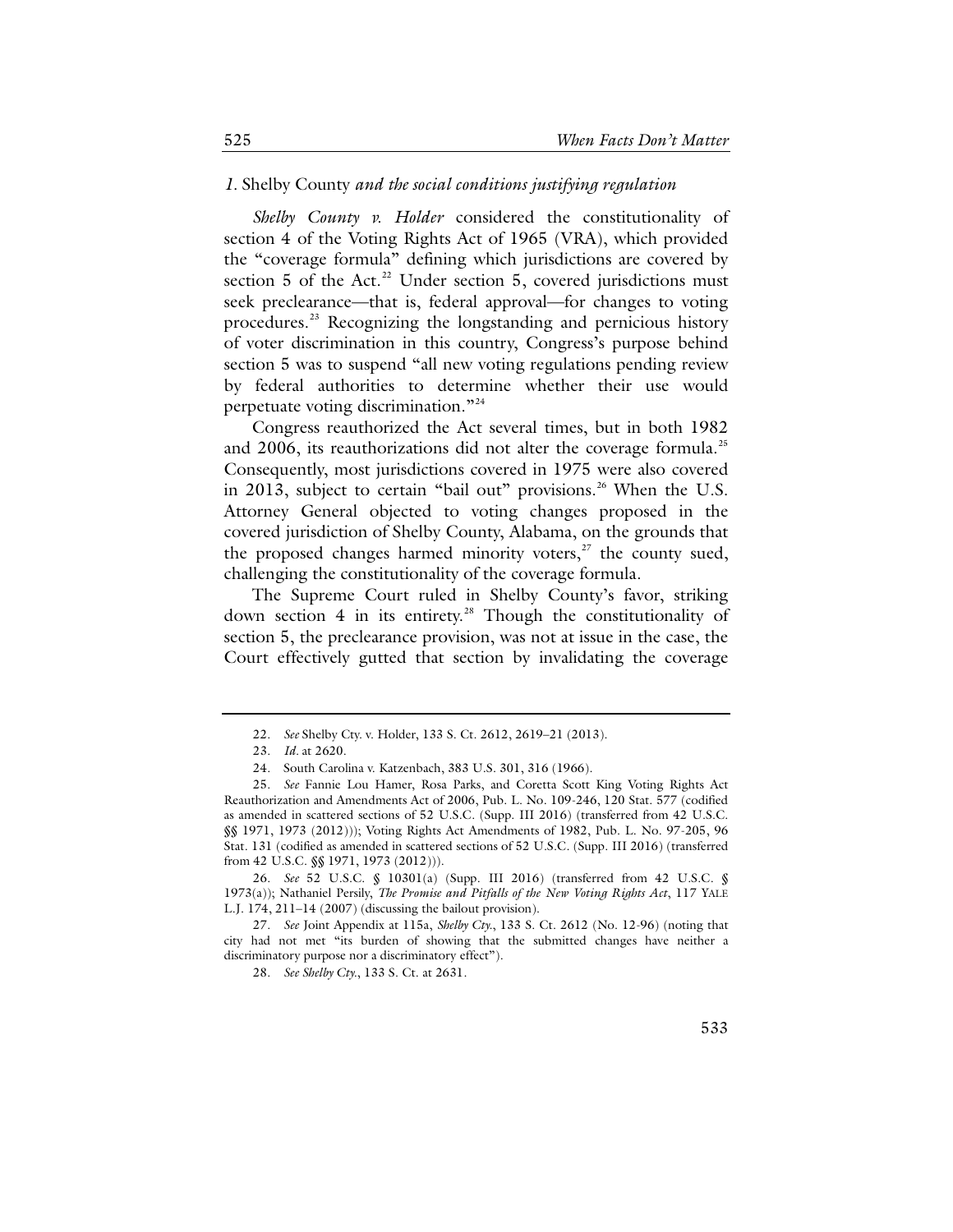formula. Without a coverage formula, no jurisdiction is subject to section 5's preclearance requirements.

In striking down section 4, Chief Justice Roberts's majority opinion emphasized that in reauthorizing the VRA in 2006 without updating the coverage formula, Congress imposed extreme burdens on states unjustified by current needs.<sup>[29](#page-11-0)</sup> As the Court put it, "things have changed dramatically" since 1965.<sup>30</sup> Whereas African-Americans once voted at far lower rates than whites, voter turnout and registration "approach parity" today.<sup>[31](#page-11-2)</sup> By 2006, "disparities in voter registration and turnout" no longer existed, $32$  and "African-Americans attained political office in record numbers."<sup>[33](#page-11-4)</sup>

Having emphasized that voter discrimination was mostly a thing of the past, the Court faulted Congress for failing to amend the scope of the section 4 coverage formula, which was "based on decades-old data and eradicated practices."[34](#page-11-5) Whereas racial disparity in voter registration and turnout helped the Court in *South Carolina v. Katzenbach* justify the coverage formula and preclearance scheme in the mid-1960s, $35$  such disparity no longer existed.<sup>[36](#page-11-7)</sup> Federal intrusion into state voting procedures may once have been necessary, but according to the Court, it was unfair to perpetuate a coverage formula based on decades-old state practices.<sup>[37](#page-11-8)</sup>

The Court's holding hinged largely on its understanding of the facts, but it ignored the very facts that had prompted Congress to reauthorize the VRA in the first place. For example, Congress had amassed 15,000 pages of findings documenting pervasive and

- <span id="page-11-7"></span>36. *See Shelby Cty.*, 133 S. Ct. at 2627–28 (discussing *South Carolina v. Katzenbach*).
- <span id="page-11-8"></span>37. *See id*. at 2628 ("There is no longer such disparity.").

<span id="page-11-0"></span><sup>29.</sup> *Id*. at 2630–31 (asserting that it was irrational for Congress to reauthorize a coverage formula that was based on forty-year-old data, when current statistics reflect "an entirely different story").

<sup>30.</sup> *Id.* at 2625.

<sup>31.</sup> *Id*.

<span id="page-11-6"></span><span id="page-11-5"></span><span id="page-11-4"></span><span id="page-11-3"></span><span id="page-11-2"></span><span id="page-11-1"></span><sup>32.</sup> A recent news study questioned Chief Justice Roberts's data suggesting that blacks' voter registration rates in 2004 matched or even outstripped whites' rates. This study contended that the Chief Justice used numbers that counted Hispanics as white, including non-citizen Hispanics who could not legally register to vote, thus "inaccurately lowering the rate for white registration." *See* Gabrielson, *supra* note [16.](#page-7-8)

<sup>33.</sup> *Shelby Cty.*, 133 S. Ct. at 2628.

<sup>34.</sup> *Id*. at 2627.

<sup>35.</sup> South Carolina v. Katzenbach, 383 U.S. 301 (1966).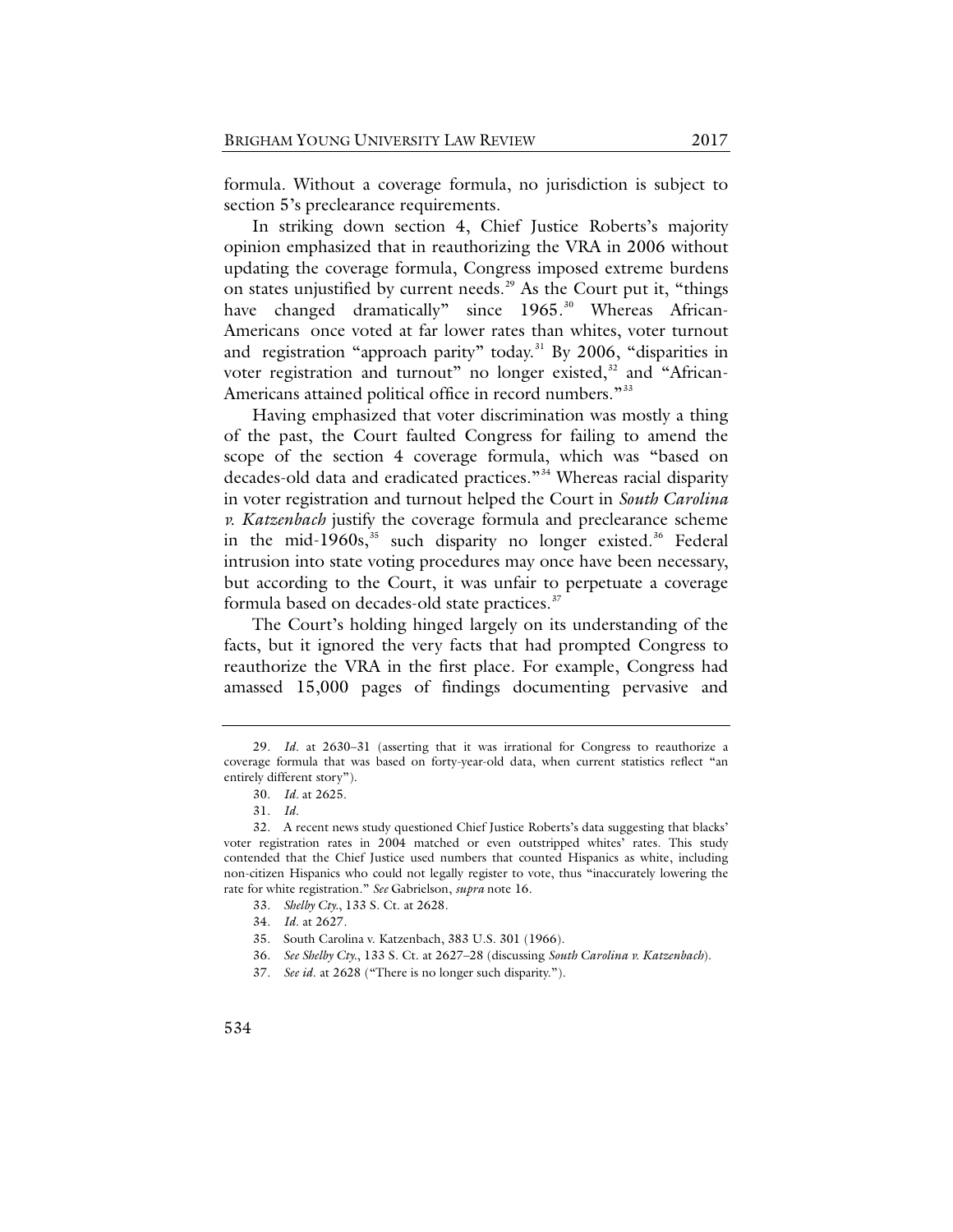troubling ongoing discrimination.<sup>[38](#page-12-0)</sup> This record demonstrated that voting discrimination was not just a problem of the past. Indeed, the statute itself included findings detailing evidence of continued discrimination, such as various election practices used to dilute minority voting strength.<sup>[39](#page-12-1)</sup>

Congress had also relied on numerous pieces of anecdotal evidence detailing covered jurisdictions' measures that would either inhibit racial minorities' ability to vote or dilute their voting power. $40$ It also had cited studies indicating that discriminatory purpose motivated numerous redistricting plans as recently as the 1990s.<sup>[41](#page-12-3)</sup> In light of these findings, Congress concluded that while "[d]iscrimination today is more subtle than the visible methods used in 1965, . . . the effect and results are the same, namely a diminishing of the minority community's ability to fully participate in the electoral process and to elect their preferred candidates."<sup>[42](#page-12-4)</sup>

<span id="page-12-0"></span><sup>38.</sup> *See* 52 U.S.C. § 10301 note (b)(2) (Supp. III 2016) (Congressional Purpose and Findings) (transferred from 42 U.S.C. § 1973 (2012)) ("[V]estiges of discrimination in voting continue to exist as demonstrated by second generation barriers constructed to prevent minority voters from fully participating in the electoral process."); *Shelby Cty.*, 133 S. Ct. at 2636 (Ginsburg, J., dissenting); Shelby Cty. v. Holder, 679 F.3d 848, 866 (D.C. Cir. 2012), *rev'd*, 133 S. Ct. 2612 (2013).

<span id="page-12-1"></span><sup>39.</sup> *See* 52 U.S.C. § 10301 note (b)(4)(a) (Supp. III 2016) (Congressional Purpose and Findings) (transferred from 42 U.S.C. § 1973 (2012)) (citing as evidence of continued discrimination "the hundreds of objections interposed, requests for more information submitted followed by voting changes withdrawn from consideration by jurisdictions covered by the Voting Rights Act of 1965, and Section 5 [15 U.S.C. 10304] enforcement actions undertaken by the Department of Justice in covered jurisdictions since 1982 that prevented election practices, such as annexation, at-large voting, and the use of multi-member districts, from being enacted to dilute minority voting strength" (alteration in original)).

<span id="page-12-2"></span><sup>40.</sup> *See* Shelby Cty. v. Holder, 811 F. Supp. 2d 424, 464–65 (D.D.C. 2011) (listing examples from congressional record), *aff'd*, 679 F.3d 848 (D.C. Cir. 2012), *rev'd*, 133 S. Ct. 2612 (2013).

<sup>41.</sup> *See id*. at 465 (noting that Congress had considered several studies).

<span id="page-12-4"></span><span id="page-12-3"></span><sup>42.</sup> H.R. REP. NO. 109–478, at 6 (2006) (quoted in *Shelby Cty.*, 133 S. Ct. at 2635 (Ginsburg, J., dissenting)); *see also* 52 U.S.C. § 10301 note (b)(5) (Supp. III 2016) (Congressional Purpose and Findings) (transferred from 42 U.S.C. § 1973 (2012)) ("The evidence clearly shows the continued need for Federal oversight in jurisdictions covered by the Voting Rights Act of 1965 since 1982, as demonstrated in the counties certified by the Attorney General for Federal examiner and observer coverage and the tens of thousands of Federal observers that have been dispatched to observe elections in covered jurisdictions.").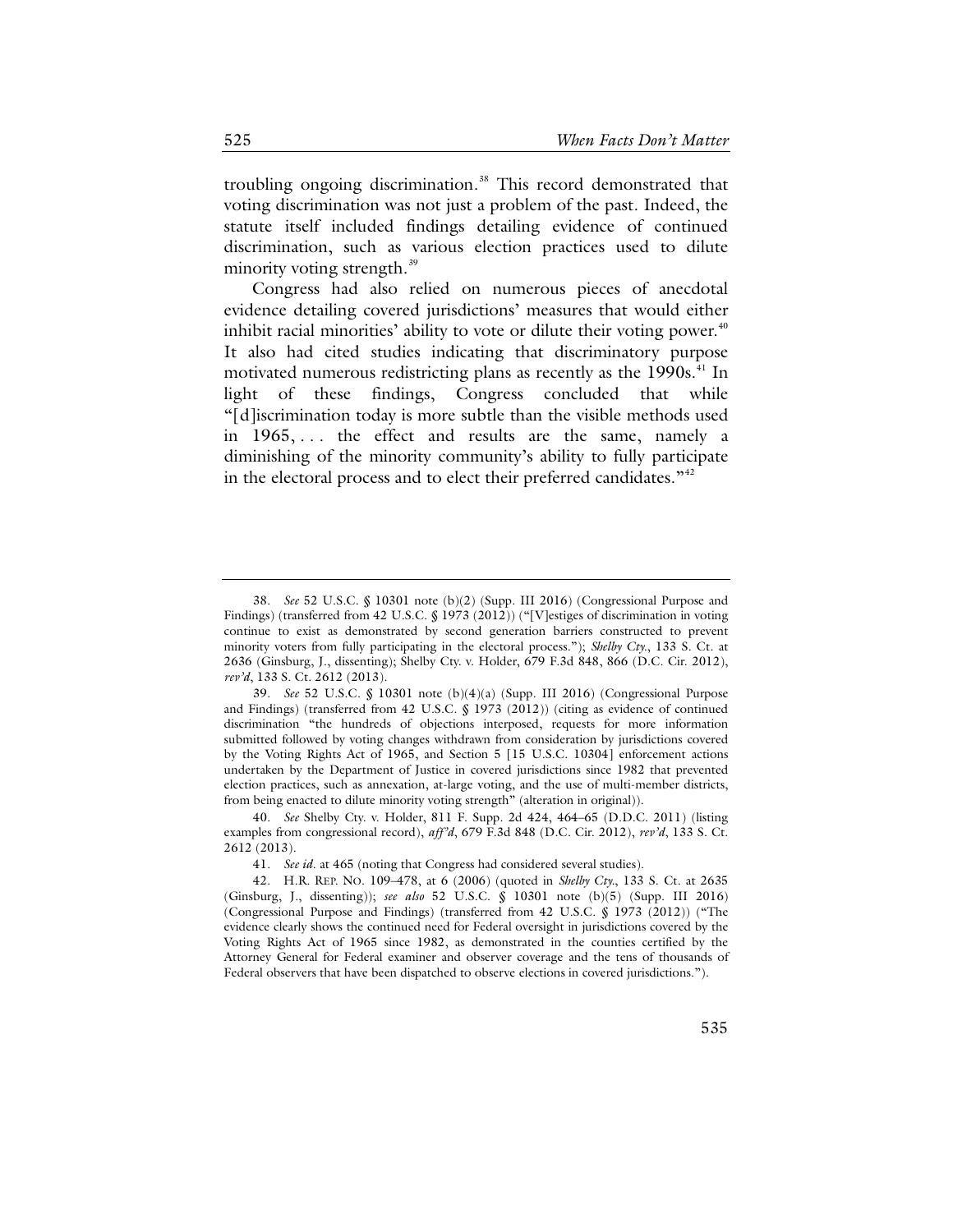Interestingly, the majority did not dispute the veracity of Congress's findings.<sup>[43](#page-13-0)</sup> Rather, the Court disparaged those facts' relevance and signaled that Congress should have focused on different facts.<sup>[44](#page-13-1)</sup> "Regardless of how [we] look at the record," it explained, "no one can fairly say that it shows anything approaching the 'pervasive,' 'flagrant,' 'widespread,' and 'rampant' discrimination . . . in 1965."[45](#page-13-2) Continued voter discrimination, then, was irrelevant in the Court's eyes, because it paled in comparison to discrimination of years past. The Court, however, never explained why continuing discrimination is legally irrelevant just because it is less severe than past discrimination.<sup>[46](#page-13-3)</sup>

The majority also did not grapple carefully with Congress's findings that the preclearance provision continued to play an important role in reducing voter discrimination.<sup> $47$ </sup> To its credit, the Court did concede that the VRA deserved substantial credit for the decrease in voting discrimination.<sup>[48](#page-13-5)</sup> But in so doing, the Court did not explain why preclearance did not remain a vital tool to combat voter discrimination, especially given evidence indicating that the preclearance provision continued to do real work blocking voter discrimination. For example, the House report, drawing on voluminous evidence, had found that "between 1982 and 2006, DOJ objections blocked over 700 voting changes based on a

<span id="page-13-0"></span><sup>43.</sup> *But see* Ross, *supra* not[e 13,](#page-7-9) at 2062–63 (arguing that the majority in *Shelby County* distrusted Congress's facts).

<span id="page-13-1"></span><sup>44.</sup> *See id*. at 2061 ("[T]he majority selectively emphasized certain record evidence, second-guessed other evidence, and simply ignored other evidence.").

<sup>45.</sup> *Id*. at 2062 (quoting *Shelby Cty.*, 133 S. Ct. at 2629).

<span id="page-13-3"></span><span id="page-13-2"></span><sup>46.</sup> *See* Ross, *supra* note [13,](#page-7-10) at 2062 ("The conservative Justices essentially disposed of the remainder of the 15,000 page congressional record supporting the Act in one sentence.").

<span id="page-13-4"></span><sup>47.</sup> *See* 52 U.S.C. § 10301 note (b)(1) (Supp. III 2016) (Congressional Purpose and Findings) (transferred from 42 U.S.C. § 1973 (2012)) ("Significant progress has been made in eliminating first generation barriers experienced by minority voters, including increased numbers of registered minority voters, minority voter turnout, and minority representation in Congress, State legislatures, and local elected offices. This progress is the direct result of the Voting Rights Act of 1965 [this chapter and chapters 105 and 107 of this title]." (alteration in original)).

<span id="page-13-5"></span><sup>48.</sup> *See Shelby Cty*., 133 S. Ct. at 2626 ("There is no doubt that these improvements are in large part *because of* the Voting Rights Act. The Act has proved immensely successful at redressing racial discrimination and integrating the voting process.").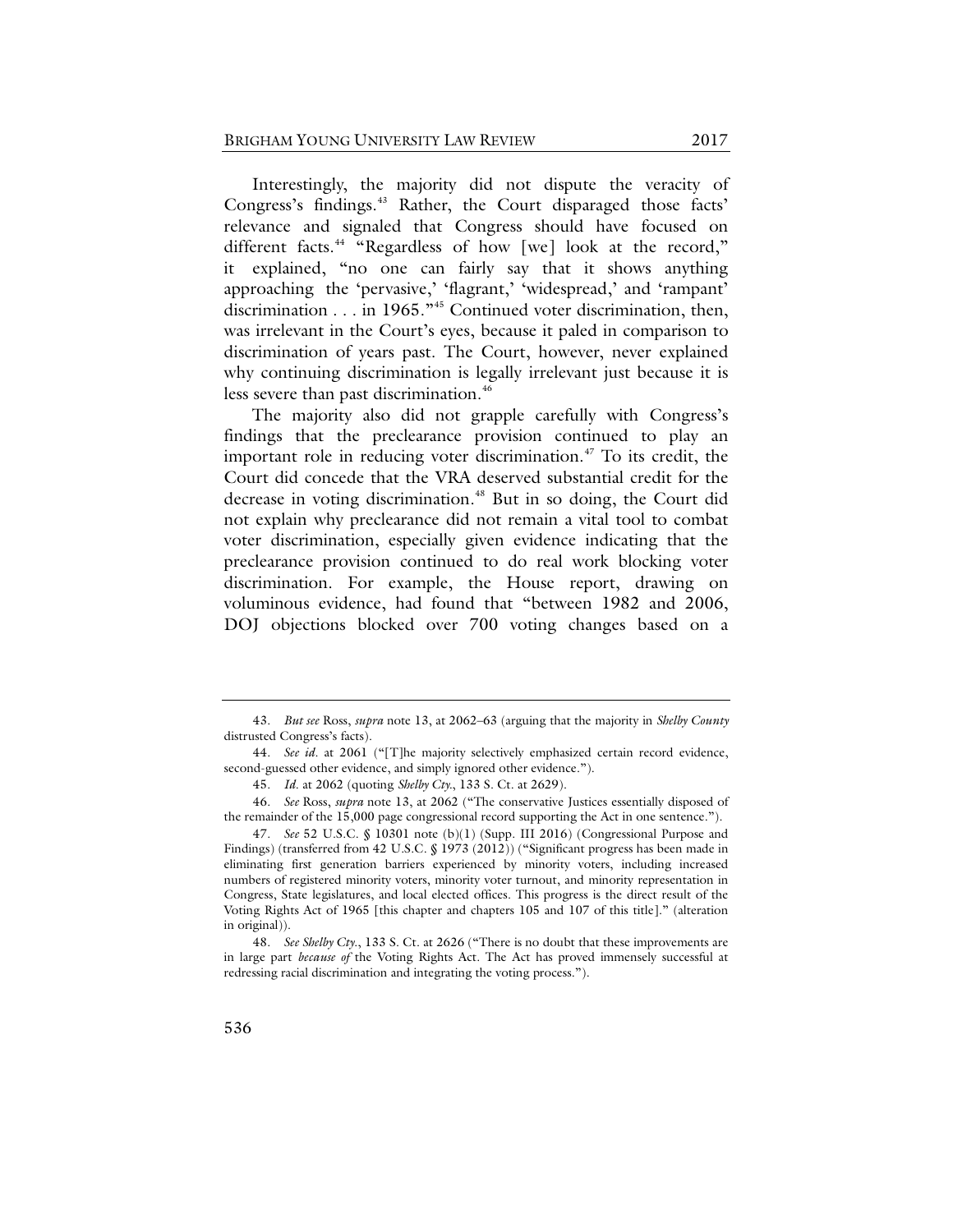determination that the changes were discriminatory.<sup>"[49](#page-14-0)</sup> The obvious implication was that without preclearance, voter discrimination in this country would have been substantially worse than it is. The Court, however, brushed aside these facts, arguing simply that Congress's record "played no role in shaping the statutory formula" at issue.<sup>[50](#page-14-1)</sup>

The Court, to be sure, was correct that the coverage formula had been designed decades earlier. The majority, however, did not explain why it should not consider evidence before Congress that updating the coverage formula would have been ill advised.<sup>[51](#page-14-2)</sup> Nor did the majority grapple with congressional experts who explained that tinkering with the coverage formula might have turned the statute "into a farce."<sup>[52](#page-14-3)</sup> Based on the evidence before it, Congress concluded that voter discrimination was still a problem serious enough to merit preclearance and that, given the practical problems inherent in updating, the best option was to preserve the old coverage formula.<sup>[53](#page-14-4)</sup> The Court did not engage with any of these facts.

<span id="page-14-0"></span><sup>49.</sup> *See id*. at 2639 (Ginsburg, J., dissenting) (citing H.R. REP. NO. 109-478, at 21 (2006)). Statistics about DOJ objections can hardly be blamed on an overzealous, liberal Department of Justice, given that Republicans controlled the White House for sixteen of the twenty-four years in question. *See also Voting Determination Letters for Alabama*, THE UNITED STATES DEPARTMENT OF JUSTICE (Aug. 7, 2015), https://www.justice.gov/crt/votingdetermination-letters-alabama (listing DOJ objections to Alabama voting practices by year).

<sup>50.</sup> *Shelby Cty.*, 133 S. Ct. at 2629.

<span id="page-14-2"></span><span id="page-14-1"></span><sup>51.</sup> *See* Shelby Cty. v. Holder, 811 F. Supp. 2d 424, 438 (D.D.C. 2011) (quoting *The Continuing Need for Section 5 Pre-Clearance: Hearing Before the S. Comm. on the Judiciary*, 109th Cong. 99 (2006) (explaining that updating the formula on the basis of turnout and registration data from 2000 and 2004 would have ignored the "long, open, and notorious history of disenfranchising minority citizens")), *aff'd*, 679 F.3d 848 (D.C. Cir. 2012), *rev'd*, 133 S. Ct. 2612 (2013).

<span id="page-14-3"></span><sup>52.</sup> 152 CONG. REC. H5181 (daily ed. July 13, 2006) (statement of Rep. Sensenbrenner) (criticizing proposal in House to change the coverage formula); *see also Shelby Cty.*, 811 F. Supp. 2d at 438 (citing voting rights scholars).

<span id="page-14-4"></span><sup>53.</sup> *See Shelby Cty.*, 811 F. Supp. 2d at 508 ("Congress in 2006 found that voting discrimination by covered jurisdictions had continued into the 21st century, and that the protections of Section 5 were still needed to safeguard racial and language minority voters."). To be sure, an updated coverage formula was probably theoretically preferable, *see id.* at 438 (noting that many voting rights scholars before Congress in theory preferred an "updated trigger"), but most scholars also told Congress that they were "skeptical" about plans to update the coverage formula, *see id.*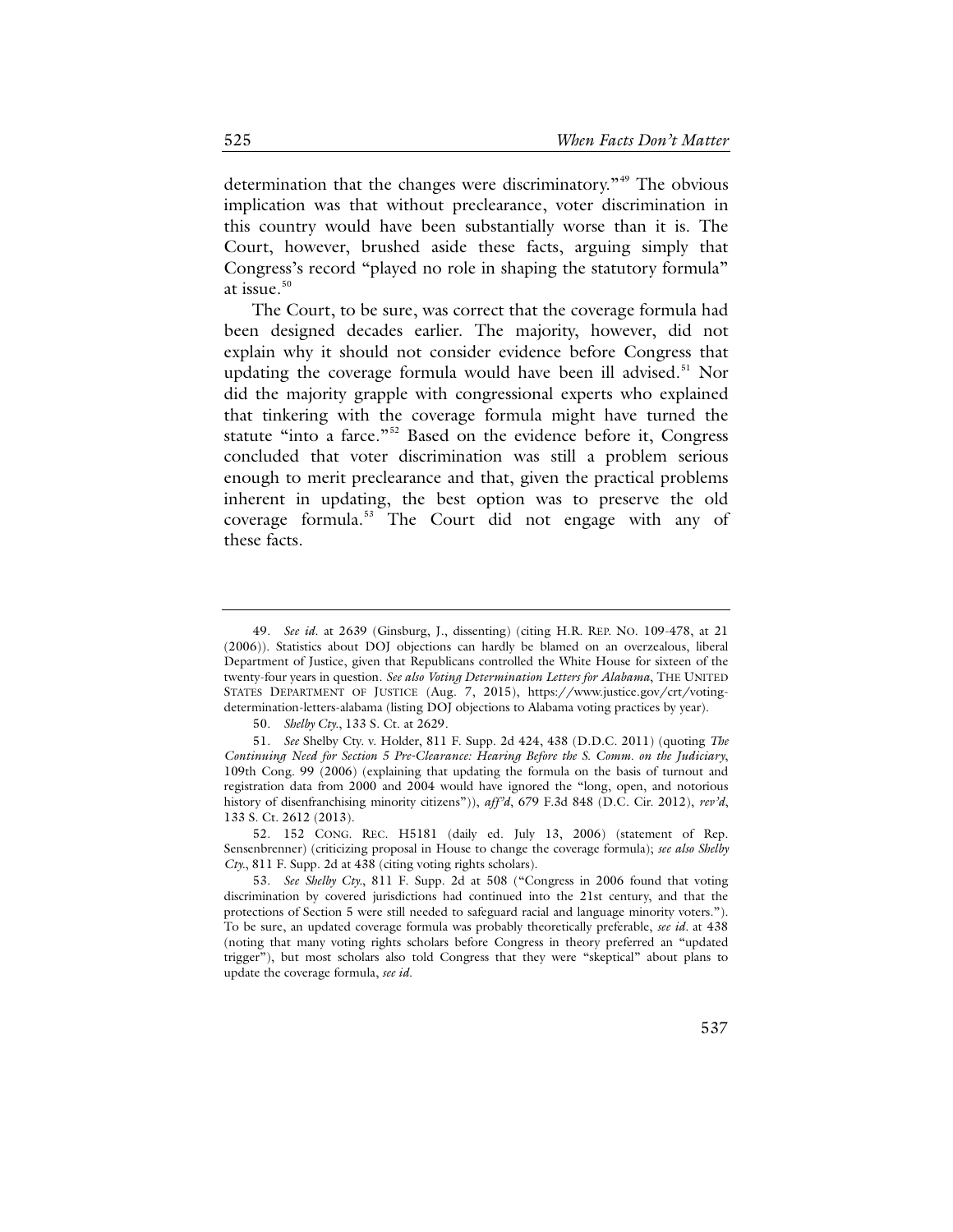The Court presumably ignored these congressional facts because it believed that preclearance imposed unfair burdens on covered jurisdictions whose behavior had improved in recent decades.<sup>[54](#page-15-0)</sup> But given the Court's concern for the burdens the VRA imposed on covered jurisdictions, the Court should have also more carefully explained why the statute's "bail out" provision was inadequate. That provision permits covered jurisdictions to relieve themselves of preclearance burdens by demonstrating their improved practices.<sup>[55](#page-15-1)</sup> Almost 200 jurisdictions have bailed out of the preclearance requirement successfully since the provision took effect in 1984.<sup>[56](#page-15-2)</sup> Though the Court made passing reference to these provisions, it failed to confront the argument that the VRA, far from being static, is "capable of adjusting to changing conditions."[57](#page-15-3) The Court's blind eye to congressional facts and its sympathy to the burdens the statute imposed on benevolent state governments, then, is especially strange given that the statute provided a mechanism for those very states to exempt themselves.

The Court's decision to brush aside Congress's findings is even stranger in light of the fact that section 2 of the Fifteenth Amendment entrusts Congress with broad power to protect against race-based voter discrimination.<sup>[58](#page-15-4)</sup> The Court's treatment of Congress's facts amounted to a legal determination that those facts were constitutionally irrelevant, but the Court did not explain why that must be so. If anything, one would think that section 2 of the Fifteenth Amendment should require the opposite presumption that

<span id="page-15-0"></span><sup>54.</sup> *See Shelby Cty.*, 133 S. Ct. at 2619 ("[T]he Act imposes current burdens and must be justified by current needs." (quoting Nw. Austin Mun. Util. Dist. No. One v. Holder, 557 U.S. 193, 203 (2009))).

<span id="page-15-1"></span><sup>55.</sup> *See* 52 U.S.C. § 10303 (Supp. III 2016) (transferred from 42 U.S.C. § 1973b(a) (2012)).

<sup>56.</sup> *See Shelby Cty*., 133 S. Ct. at 2644 (Ginsburg, J., dissenting).

<sup>57.</sup> *Id.*

<span id="page-15-4"></span><span id="page-15-3"></span><span id="page-15-2"></span><sup>58.</sup> *See* Jeremy Amar-Dolan, *The Voting Rights Act and the Fifteenth Amendment Standard of Review*, 16 U. PA. J. CONST. L. 1477, 1500 (2014) (arguing that because the Fifteenth Amendment's subject matter is narrower, Congress's power to enforce it is not at risk of becoming a plenary power, and therefore courts should give Congress more deference when it legislates under that provision); Franita Tolson, *The Constitutional Structure of Voting Rights Enforcement*, 89 WASH. L. REV. 379, 381−86 (2014) (arguing that in light of section 2 of the Fourteenth Amendment, federal preclearance for voting changes is a modest measure Congress may take to protect against voter discrimination).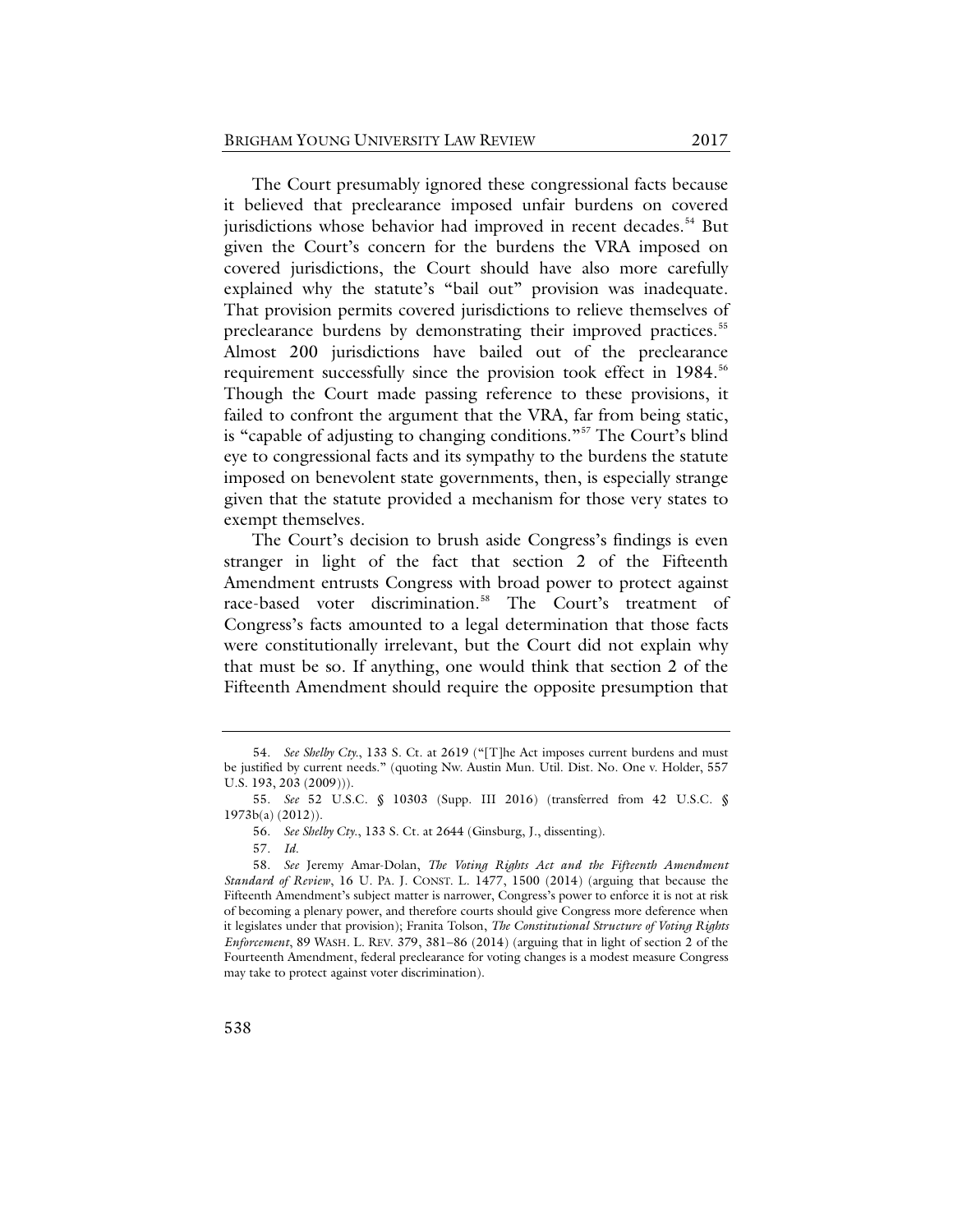Congress has broad leeway to tackle race-based voter discrimination and that its factual findings therefore deserve deference. [59](#page-16-0) The Court, however, refused to grapple with these complications, preferring instead to brush aside inconvenient evidence.<sup>[60](#page-16-1)</sup>

#### *2.* Citizens United *and the political conditions justifying regulation*

*Citizens United v. FEC*[61](#page-16-2) provides another example of the Court's refusal to engage with congressional facts. The Bipartisan Campaign Reform Act of 2002 (BCRA) contained several amendments to the Federal Election Campaign Act of 1971 (FECA). Most relevant here, it prohibited corporations and unions from using their general treasury funds to make independent expenditures for speech that is an "electioneering communication" or that expressly advocates for the election or defeat of a candidate. $62$ 

Citizens United, a non-profit corporation, released *Hillary: The Movie*, a documentary attacking Hillary Clinton, who was then running for president. Recognizing that it might run afoul of BCRA if it ran the movie in the days leading up to the primary election, Citizens United sought to enjoin the Federal Election Commission (FEC) from enforcing these provisions on the grounds that BCRA violated the First Amendment.<sup>[63](#page-16-4)</sup> The U.S. Supreme Court agreed with the plaintiff, holding that restrictions on independent expenditures by corporations' general treasuries for election-related speech violated the First Amendment.<sup>[64](#page-16-5)</sup>

As in *Shelby County*, the Court deemed irrelevant facts that had motivated the law in the first place. Before passing BCRA, Congress had carefully studied the role of money in elections. Specifically, in the wake of the 1996 election, the Senate Committee on

<span id="page-16-0"></span><sup>59.</sup> *See* U.S. CONST. amend. XIV, § 5; *id.* amend. XV, § 2; Michael W. McConnell, *Institutions and Interpretation: A Critique of* City of Boerne v. Flores, 111 HARV. L. REV. 153, 182 (1997) (noting that the Reconstruction Amendments left the remedy to Congress).

<span id="page-16-1"></span><sup>60.</sup> *Cf*. Transcript of Oral Argument at 46−47, *Shelby Cty.*, 133 S. Ct. 2612 (No. 12- 96); Ross, *supra* not[e 13,](#page-7-9) at 2061 (arguing that the majority's approach to Congress's findings "appears to have been driven by a presumption about political process malfunction").

<sup>61.</sup> Citizens United v. FEC, 558 U.S. 310 (2010).

<span id="page-16-5"></span><span id="page-16-4"></span><span id="page-16-3"></span><span id="page-16-2"></span><sup>62.</sup> *See* 52 U.S.C. § 30118 (Supp. III 2016) (transferred from 2 U.S.C. § 441b (2012)).

<sup>63.</sup> *See Citizens United*, 558 U.S. at 320–22.

<sup>64.</sup> The Court upheld BCRA's disclaimer and disclosure requirements. *See id.* at 372.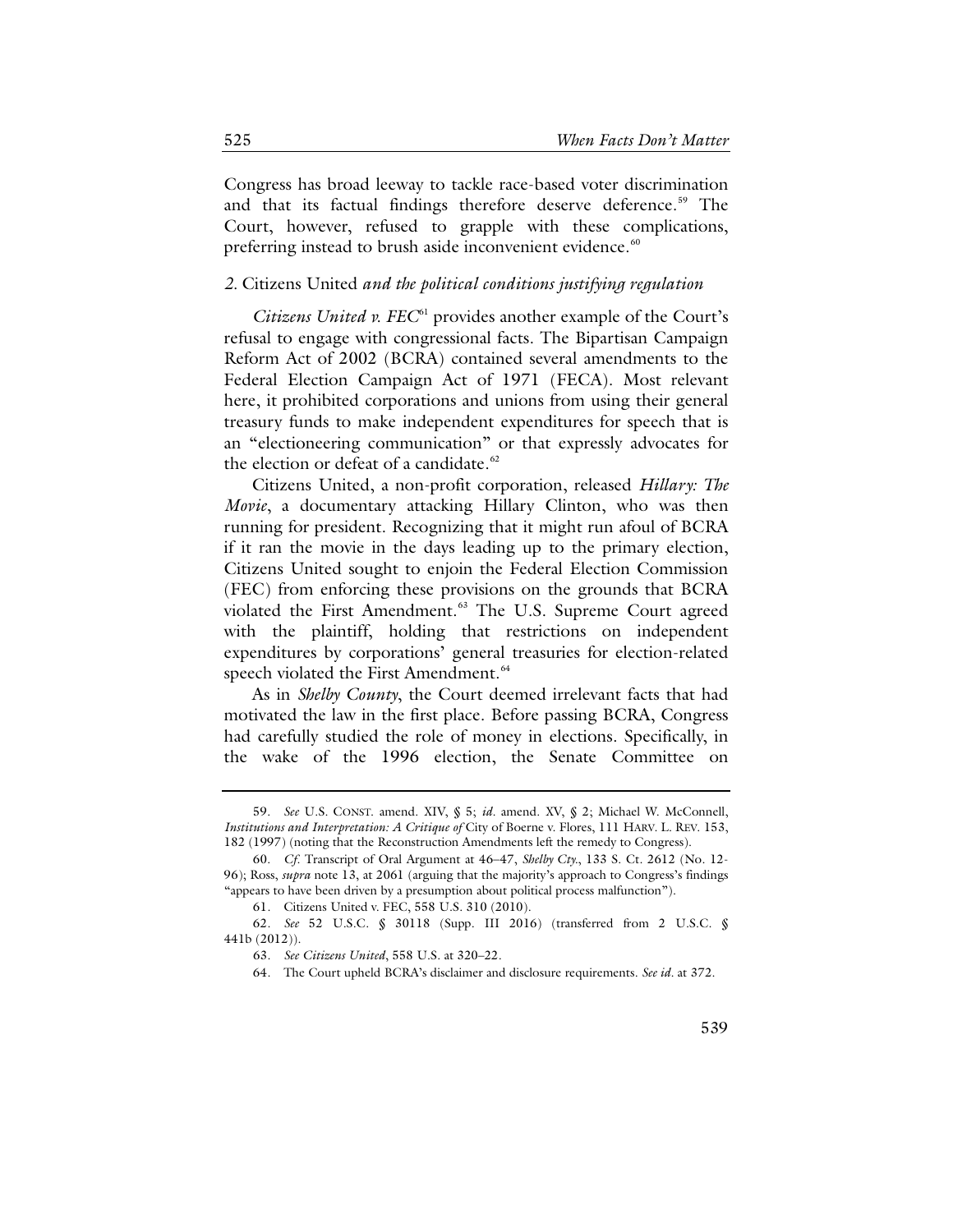Governmental Affairs commenced an extensive investigation into campaign practices during that election. The Committee in 1998 ultimately issued a six-volume report presenting its findings.<sup>[65](#page-17-0)</sup>

The report concluded that the nation's election system was "in crisis, with the worst problems stemming not from activities that are illegal under current law, but from those that are legal."<sup>[66](#page-17-1)</sup> In particular, the report blamed the "soft money loophole" for causing "a meltdown of a campaign finance system."[67](#page-17-2) The report concluded that in 1996 "both parties [had] promised and provided [large donors with] special access to [important] candidates and [g]overnment officials in exchange for large soft-money contributions."[68](#page-17-3) Congress paid close attention to the report's conclusions and ended up enacting many of the Committee's proposed reforms when it passed BCRA in 2002.<sup>[69](#page-17-4)</sup>

Though *McConnell v. FEC* had upheld BCRA's limitations on electioneering communications,<sup>[70](#page-17-5)</sup> Citizens United reversed course.<sup>[71](#page-17-6)</sup> Of particular relevance here, *Citizens United* gave virtually no weight to Congress's findings documenting the pernicious role of money in our elections.<sup>[72](#page-17-7)</sup> The majority pointedly rejected the argument that Congress has a "compelling constitutional basis" to guard against corruption and the appearance of corruption in local and national elections.[73](#page-17-8) Instead, the Court summarily concluded "that independent expenditures, including those made by corporations, do not give rise to corruption or the appearance of corruption."<sup>[74](#page-17-9)</sup>

In so concluding, the Court entirely ignored the Senate Committee report's findings to the contrary.<sup>[75](#page-17-10)</sup> The report, indeed,

<sup>65.</sup> *See* S. REP. NO. 105-167, vol. 1, at 7−9 (1998).

<sup>66.</sup> S. REP. NO. 105-167, vol. 4, at 4610.

<span id="page-17-5"></span><span id="page-17-4"></span><span id="page-17-3"></span><span id="page-17-2"></span><span id="page-17-1"></span><span id="page-17-0"></span><sup>67.</sup> *See id.* at 4611; *see also* McConnell v. FEC, 540 U.S. 93, 129 (2003) (summarizing Senate Committee report).

<sup>68.</sup> *See McConnell*, 540 U.S. at 130 (summarizing Senate Committee report).

<sup>69.</sup> *See id.* at 132.

<sup>70.</sup> *Id.*

<sup>71.</sup> Citizens United v. FEC, 558 U.S. 310 (2010).

<sup>72.</sup> *Id.*

<sup>73.</sup> *Id.* at 394 (Stevens, J., dissenting).

<sup>74.</sup> *See id.* at 357 (majority opinion).

<span id="page-17-10"></span><span id="page-17-9"></span><span id="page-17-8"></span><span id="page-17-7"></span><span id="page-17-6"></span><sup>75.</sup> *Citizen United*'s refusal to consider the report's findings contrasted sharply with *McConnell*, which had not only discussed the report in some detail but noted that Congress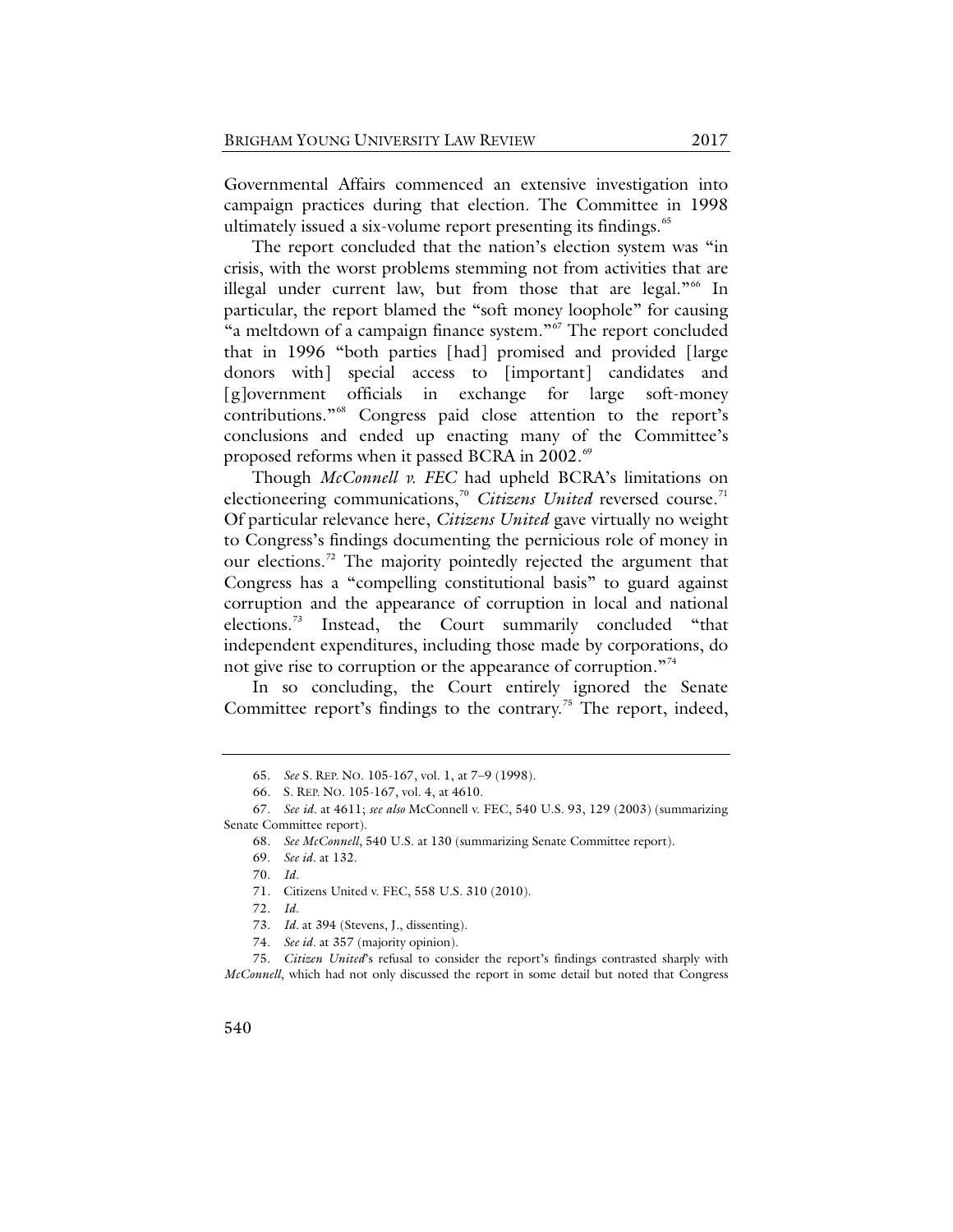had asserted that "large concentrations of wealth ... hav[e] the potential to corrupt the federal election process."[76](#page-18-0) For example, the report documented numerous allegations of government officials taking action during an election cycle "to obtain or reward a campaign contribution."<sup>[77](#page-18-1)</sup> Many such actions did not violate the law prior to BCRA but nonetheless, as the report emphasized, "create an appearance of favoritism or impropriety."<sup>[78](#page-18-2)</sup> The report went so far as to note that most experts it heard from agreed that this culture of buying political access amounted to a "crisis in American democracy."<sup>[79](#page-18-3)</sup>

The report did not reflect the thoughts merely of some fringe senators. To the contrary, these conclusions reflected the views of both the Senate majority and minority.<sup>[80](#page-18-4)</sup> Additionally, important scholarship and the district court's findings in *McConnell v. FEC* both reinforced the report's basic conclusions.<sup>[81](#page-18-5)</sup>

<span id="page-18-3"></span><span id="page-18-2"></span><span id="page-18-1"></span>79. *Id.* at 7516 (quoting former Vice President Walter Mondale and noting that most of the expert witnesses from whom the Committee heard agreed with this sentiment).

<span id="page-18-4"></span>80. The majority report had focused on Democratic Party fundraising, while the minority report had focused on Republican Party fundraising. *See generally* S. REP. NO. 105- 167; *McConnell*, 540 U.S. at 130.

<span id="page-18-5"></span>81. *See, e.g.*, McConnell v. FEC, 251 F. Supp. 2d 176, 555–60, 622–25 (D.D.C.) (finding that corporations and labor unions routinely notify members of Congress about their electioneering communications relevant to those members' elections with the not-so-subtle objective of currying favor), *aff'd in part and rev'd in part*, 540 U.S. 93 (2003), *overruled in part by* Citizens United v. FEC, 558 U.S. 310 (2010); LAWRENCE LESSIG, REPUBLIC, LOST 94–95 (2011); Pamela S. Karlan, *The Supreme Court 2011 Term – Foreword: Democracy and Disdain*, 126 HARV. L. REV. 1, 30 (2012) ("[I]t is just as possible to defend campaign finance regulation as an effort to clear the channels of political change by reducing the influence of wealth on electoral outcomes."); Jennifer Mueller, *The Unwilling Donor*, 90 WASH. L. REV. 1783, 1789 (2015); Robert H. Sitkoff, *Corporate Political Speech, Political Extortion, and the Competition for Corporate Charters*, 69 U. CHI. L. REV. 1103, 1105−06 (2002) (noting that "corporations might be particularly pernicious rent seekers," and that therefore discrimination against corporate political speech might be "an appropriate response to the competitive advantages provided by the corporate form in the market for legislation"); Thomas Stratmann, *What Do Campaign Contributions Buy? Deciphering Causal Effects of Money and Votes*, 57 S. ECON. J. 606, 615 (1991) (concluding that sugar industry interest groups successfully used political contributions to purchase legislative subsidies).

<span id="page-18-0"></span>had enacted many of the report's proposed reforms in BCRA to address the concerns raised by the report's findings. *See McConnell*, 540 U.S. at 129−32.

<span id="page-18-6"></span><sup>76.</sup> S. REP. NO. 105-167, vol. 5, at 7516 (1998).

<sup>77.</sup> *Id.* at 7541.

<sup>78.</sup> *Id.* at 7542.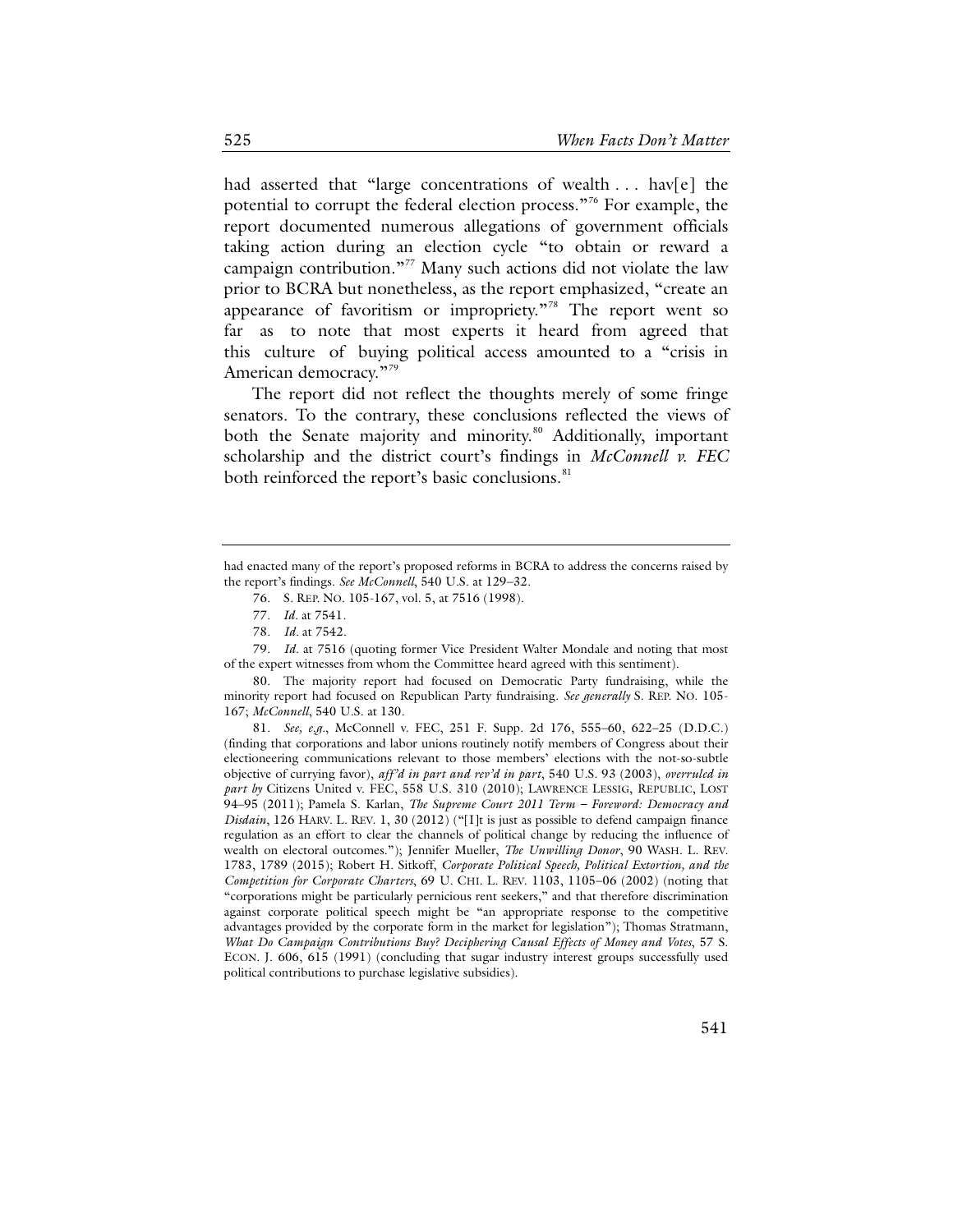Though Congress had compiled this "virtual mountain of research on the corruption that previous legislation had failed to avert,"[82](#page-19-0) the Court dismissed those findings as irrelevant. The Court emphasized that preventing quid pro quo corruption—that is, political favors in direct exchange for monetary contributions—was the only permissible governmental interest justifying the kinds of regulations at issue.<sup>[83](#page-19-1)</sup> Because the Court limited the doctrinal inquiry to this narrow definition of corruption, the Court could ignore Congress's findings.<sup>[84](#page-19-2)</sup> As the Court explained, there were no "direct examples of votes being exchanged for ... expenditures."<sup>[85](#page-19-3)</sup> "Ingratiation and access," the Court asserted, "are not corruption."[86](#page-19-4) This narrow definition of "corruption" allowed the Justices to turn a blind eye to the very facts that Congress thought merited legislation.<sup>[87](#page-19-5)</sup>

To its credit, the Court at least acknowledged this doctrinal move, tracing it back to the seminal campaign finance decision, Buckley v. Valeo.<sup>[88](#page-19-6)</sup> Buckley, however, was hardly the Court's only word on the matter.<sup>[89](#page-19-7)</sup> Furthermore, merely citing *Buckley* as the source of the unique concern for quid pro quo corruption does not adequately justify the Court's refusal to consider factual evidence of corruption (understood more broadly) that Congress thought justified the statute.

<sup>82.</sup> *Citizens United*, 558 U.S. at 400 (Stevens, J., dissenting).

<span id="page-19-1"></span><span id="page-19-0"></span><sup>83.</sup> *See id.* at 359 (majority opinion) ("When *Buckley* identified a sufficiently important governmental interest in preventing corruption or the appearance of corruption, that interest was limited to *quid pro quo* corruption."); *see also* McCutcheon v. FEC, 134 S. Ct. 1434, 1450 (2014) ("Congress may target only a specific type of corruption—'*quid pro quo*' corruption.").

<sup>84.</sup> *Citizens United*, 558 U.S. at 400 (Stevens, J., dissenting).

<sup>85.</sup> *See id.* at 360 (majority opinion) (quoting *McConnell*, 251 F. Supp. 2d at 360).

<sup>86.</sup> *Id.*

<span id="page-19-5"></span><span id="page-19-4"></span><span id="page-19-3"></span><span id="page-19-2"></span><sup>87.</sup> *See* Zephyr Teachout, *Facts in Exile: Corruption and Abstraction in* Citizens United v. Federal Election Commission, 42 LOY. U. CHI. L. J. 295, 298 (2011) (explaining that Justice Kennedy seemed to believe that facts did not aid the analysis in *Citizens United*).

<span id="page-19-6"></span><sup>88.</sup> *See Citizens United*, 558 U.S. at 345 ("The *Buckley* Court explained that the potential for *quid pro quo* corruption distinguished direct contributions to candidates from independent expenditures.").

<span id="page-19-7"></span><sup>89.</sup> *See, e.g.*, McConnell v. FEC, 540 U.S. 93 (2003), *overruled in part by* Citizens United v. FEC, 558 U.S. 310 (2010); Austin v. Mich. Chamber of Commerce, 494 U.S. 652 (1990), *overruled by* Citizens United v. FEC, 558 U.S. 310 (2010).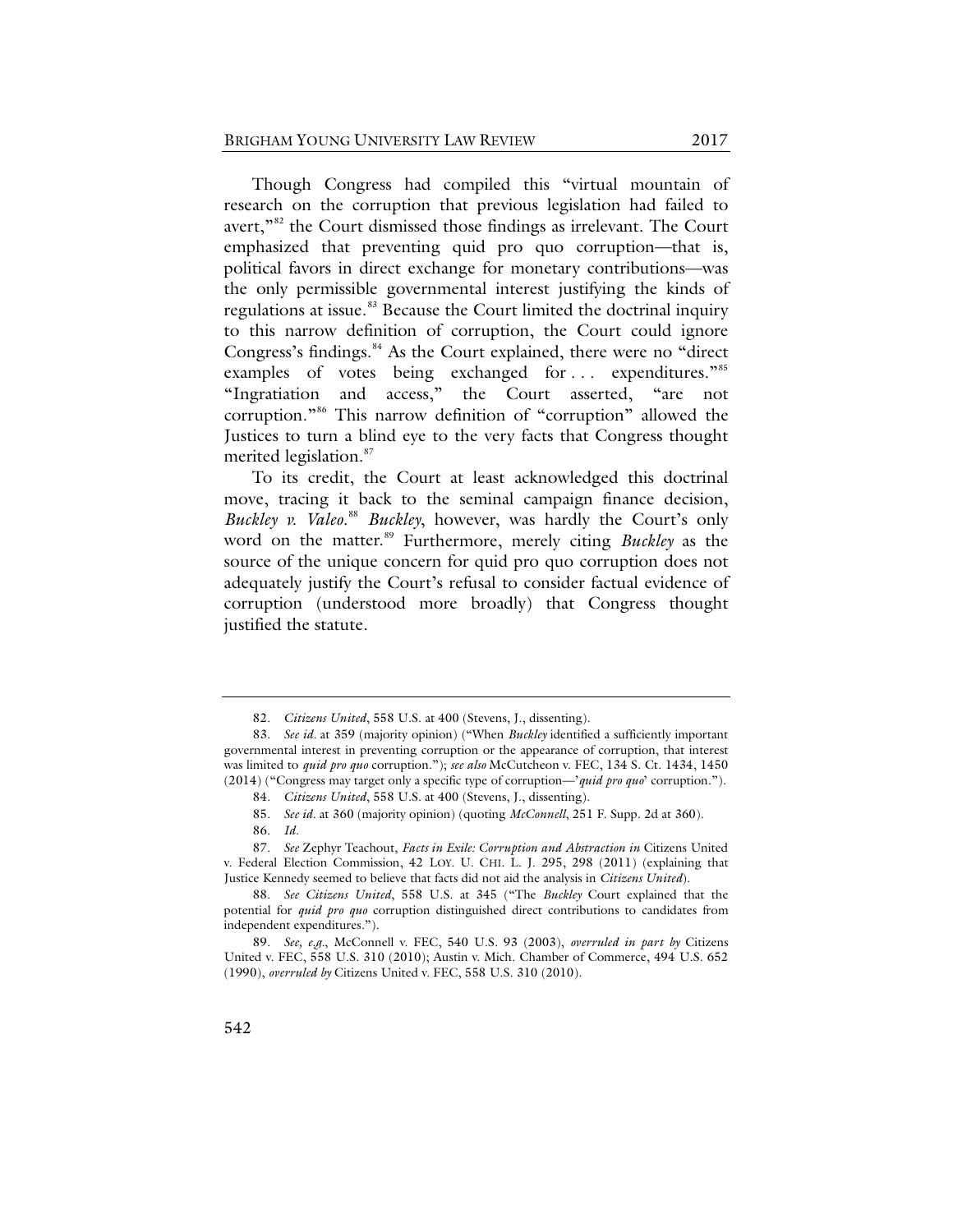Phrased differently, the majority's approach enabled it to duck the strict scrutiny analysis that examines not only the burden on free speech but also the mischief Congress sought to address. How could the Court know whether the government has a compelling interest in stemming corruption (broadly defined) and the appearance of corruption without considering Congress's evidence that corruption exists and causes serious harm to our political system? And how could the Court know that BCRA's efforts to limit such corruption were not narrowly tailored enough without examining the statute against the problem Congress sought to remedy? The Court's narrow definition of "corruption" may have seemed like a clever rhetorical move that determined the outcome of the case. However, on closer analysis, this argument merely sidestepped the relevant First Amendment inquiry.

The Court's ungenerous attitude toward congressional findings is especially noteworthy, because BCRA permitted corporations to engage in election-related speech through Political Action Committees (PACs).<sup>[90](#page-20-0)</sup> Congress, in other words, left open PACs as an avenue for corporations to engage in the same speech that BCRA regulated.<sup>[91](#page-20-1)</sup> The Court quickly dismissed the PACs as "burdensome alternatives,"[92](#page-20-2) but it is far from clear why this should be so. As Professor Briffault explains, the various rules regulating PACs, such as record-keeping requirements, "appear to be pretty basic requirements essential to any campaign finance regime for assuring the regularity, responsibility, and transparency of campaign finance participants."<sup>[93](#page-20-3)</sup> Moreover, the Court pointed to no facts to support its conclusion that the PAC requirement was too burdensome.<sup>[94](#page-20-4)</sup>

<span id="page-20-0"></span><sup>90.</sup> *See* 52 U.S.C. § 30118(b)(2)(C) (Supp. III 2016) (transferred from 2 U.S.C. § 441b(b)(2)(C) (2012)).

<span id="page-20-1"></span><sup>91.</sup> *Cf.* FEC v. Beaumont, 539 U.S. 146, 163 (2003) ("The PAC option allows corporate political participation without the temptation to use corporate funds for political influence, quite possibly at odds with the sentiments of some shareholders or members, and it lets the Government regulate campaign activity through registration and disclosure . . . without jeopardizing the associational rights of advocacy organizations' members . . . .").

<sup>92.</sup> *Citizens United*, 558 U.S. at 337–38.

<span id="page-20-3"></span><span id="page-20-2"></span><sup>93.</sup> Richard Briffault, *Corporations, Corruption, and Complexity: Campaign Finance After* Citizens United, 20 CORNELL J.L. & PUB. POL'Y 643, 666 (2011).

<span id="page-20-4"></span><sup>94.</sup> *See Citizens United*, 558 U.S. at 416 (Stevens, J., dissenting) (arguing that the majority found the PAC option too burdensome without reference to the record but simply by resorting to its "own unsupported factfinding").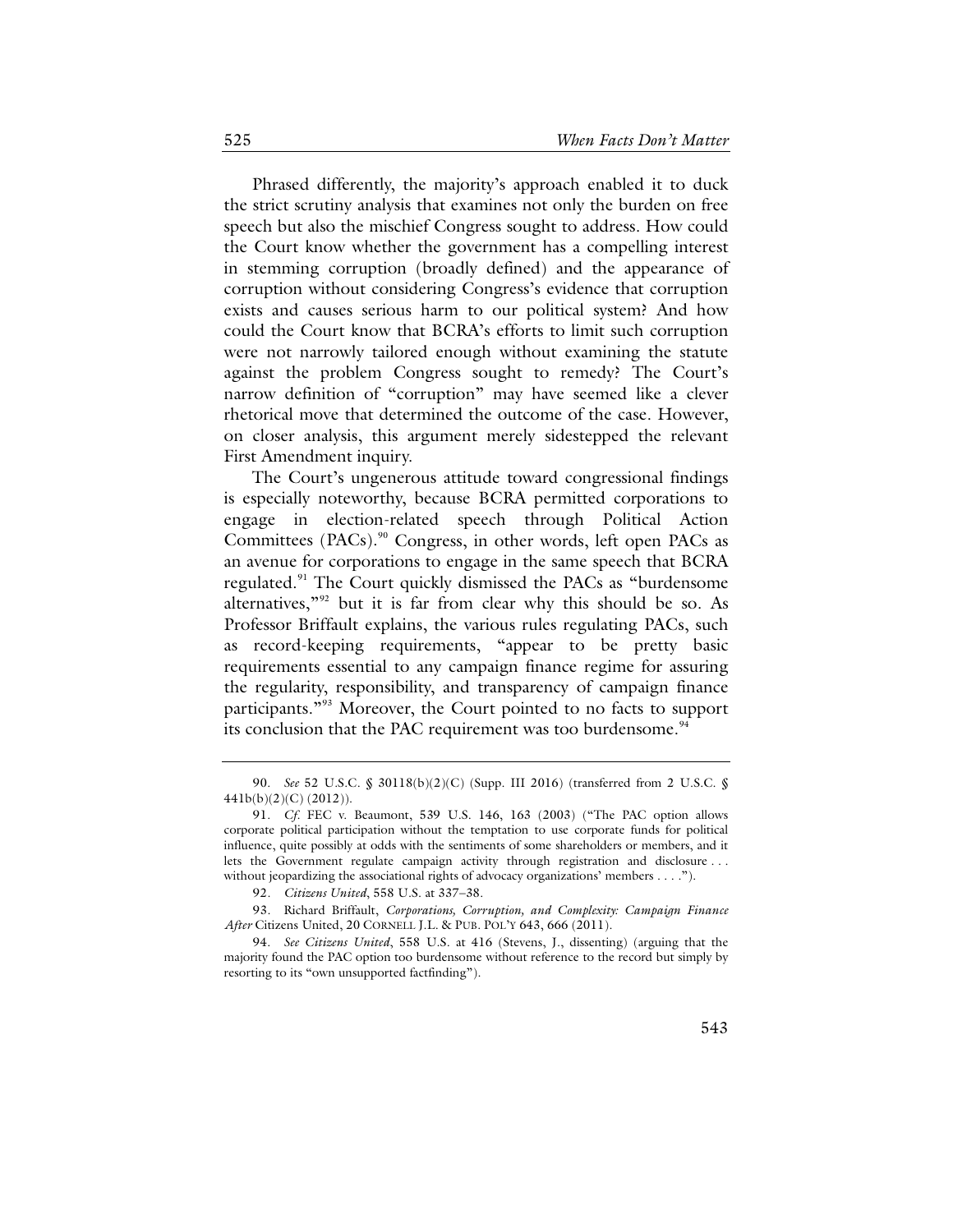To be fair, the majority had significant constitutional arguments in its favor. The law did "muffle" some political speech, "which enjoys special status under the First Amendment.<sup>[96](#page-21-1)</sup> The Court also made the legitimate point that the government's interest in campaign finance regulations is undermined, at least in part, by the frequency with which many political contributors circumvent such regulations.<sup>[97](#page-21-2)</sup> Moreover, strict scrutiny usually protects the right holder, so the Court may well have struck down the law even had it examined the facts.

That all said, the Court did not actually apply the strict scrutiny test to the facts upon which Congress relied so much as announce that the government had failed it. The Court therefore never explained why, given Congress's findings, the challenged policy was not narrowly enough tailored to serve a compelling governmental interest, especially given that the law still permitted corporations to engage in election-related speech through PACs.<sup>[98](#page-21-3)</sup> The Court, in short, gave scant hearing to the argument that campaign finance regulation is necessary to protect against wealthy individuals and corporations controlling the outcome of elections and thereby skewing policy to suit their interests.<sup>[99](#page-21-4)</sup>

#### *3.* NFIB *and the object of congressional regulation*

A majority of Justices also deemed important facts legally irrelevant in their Commerce Clause analysis in *NFIB v. Sebelius*. [100](#page-21-5) That portion of the case involved a constitutional challenge to the individual mandate of the 2010 Patient Protection and Affordable Care Act (ACA). The ACA aimed to increase the number of Americans with health insurance and to decrease the cost of health

<sup>95.</sup> *See id.* at 336–41, 354 (majority opinion).

<sup>96.</sup> *See id.* at 336–41.

<span id="page-21-2"></span><span id="page-21-1"></span><span id="page-21-0"></span><sup>97.</sup> *See id.* at 364 ("Political speech is so ingrained in our culture that speakers find ways to circumvent campaign finance laws.").

<span id="page-21-5"></span><span id="page-21-4"></span><span id="page-21-3"></span><sup>98.</sup> *See id.* at 393 (Stevens, J., dissenting) ("The real issue in this case concerns how, not if, the appellant may finance its electioneering."); Alexander Tsesis, *Multifactoral Free Speech*, 101 NW. U. L. REV. 1017, 1042−49 (2016) (arguing that the Court gave inadequate scrutiny to whether corporate contributions from general treasury funds harm eligible voters' abilities to influence the political process).

<sup>99.</sup> *See* Karlan, *supra* note [81,](#page-18-6) at 30.

<sup>100.</sup> NFIB v. Sebelius, 132 S. Ct. 2566 (2012).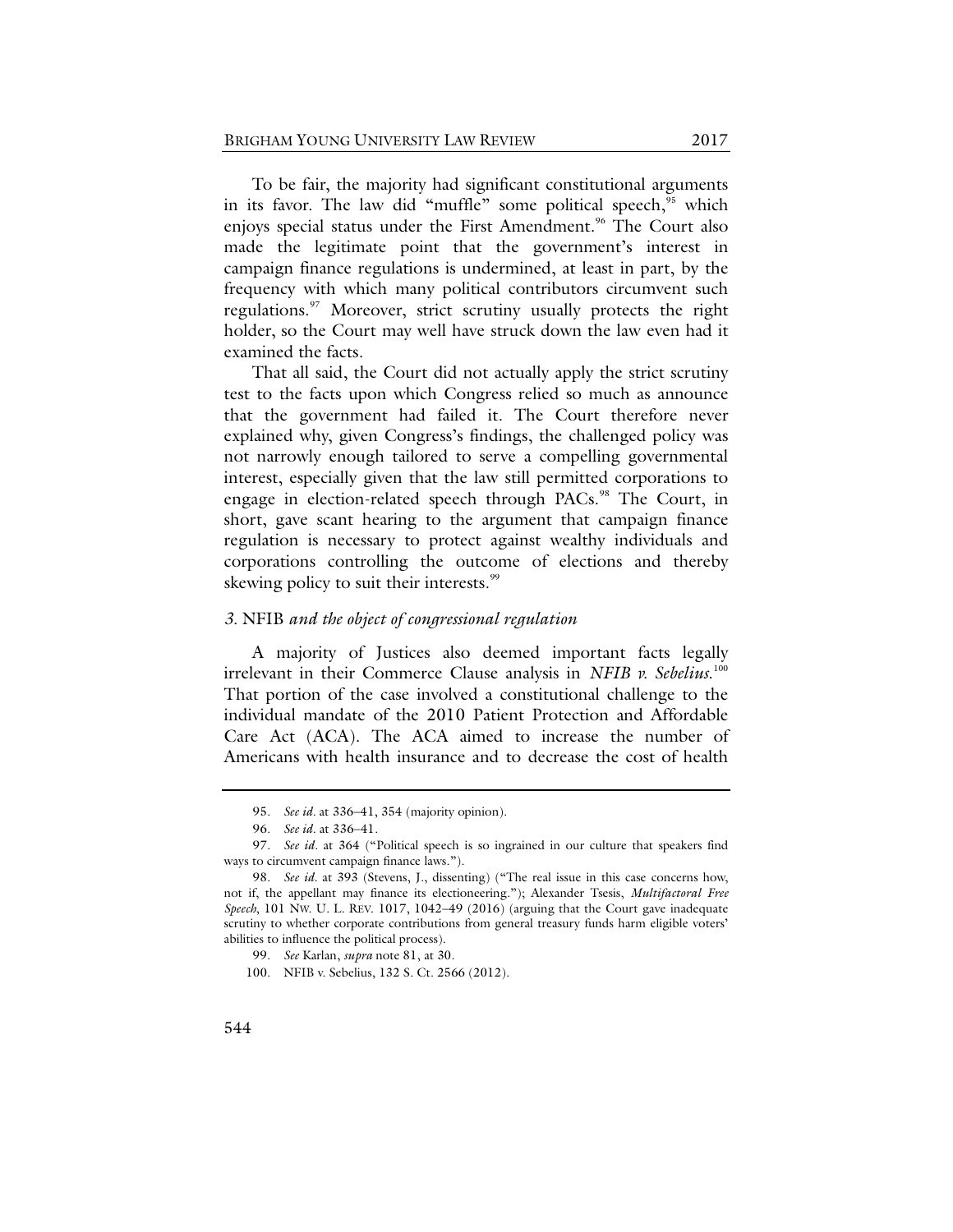care.<sup>[101](#page-22-0)</sup> To that end, the individual mandate requires most Americans to maintain "minimum essential" health insurance coverage.<sup>[102](#page-22-1)</sup> The challengers asserted, *inter alia*, that the mandate exceeded Congress's Commerce Clause authority.

<span id="page-22-7"></span>Chief Justice Roberts and, in a separate joint dissent, Justices Scalia, Kennedy, Thomas, and Alito all agreed that the Commerce Clause did not authorize the mandate.[103](#page-22-2) Though the Court ultimately did uphold the constitutionality of the mandate because the Chief Justice and Justices Ginsburg, Breyer, Sotomayor, and Kagan agreed that it *was* constitutional under Congress's taxing power, the Justices nevertheless addressed the Commerce Clause issue at some length.

The Chief Justice, for his part, concluded that the mandate does not "regulate" commerce but instead compels unwilling individuals to become active in commerce by buying health insurance.<sup>[104](#page-22-3)</sup> "Construing the Commerce Clause to permit Congress to regulate individuals precisely *because* they are doing nothing," the Chief Justice concluded, "would open a new and potentially vast domain to congressional authority."<sup>[105](#page-22-4)</sup> Congress, on this account, was regulating *inactivity* by requiring people to enter a market for health insurance they otherwise would avoid.<sup>[106](#page-22-5)</sup>

The joint dissent saw the facts similarly. It contended that uninsured young persons "are quite simply not participants in [the health care] market, and cannot be made so (and thereby subjected to regulation) by the simple device of defining participants to include all those who will, later in their lifetime, probably purchase the goods or services covered by the mandated insurance."<sup>[107](#page-22-6)</sup>

<sup>101.</sup> *See id.* at 2580.

<sup>102.</sup> *See* 26 U.S.C. § 5000A (2012); *NFIB*, 132 S. Ct. at 2580.

<span id="page-22-2"></span><span id="page-22-1"></span><span id="page-22-0"></span><sup>103.</sup> The joint dissent disagreed with the Chief Justice's opinion insofar as he upheld the individual mandate under Congress's taxing power. However, like the Chief Justice, the joint dissent thought the individual mandate exceeded Congress's commerce power. Because the two opinions' analyses of the commerce issue were similar, this Part will discuss them together. Similarly, this Article will sometimes refer to these five Justices' views of the Commerce Clause issue as the view of the majority (because on this issue, they were).

<span id="page-22-5"></span><span id="page-22-4"></span><span id="page-22-3"></span><sup>104.</sup> *See NFIB*, 132 S. Ct. at 2587 (opinion of Roberts, C.J.).

<sup>105.</sup> *Id.*

<sup>106.</sup> *See id.*

<span id="page-22-6"></span><sup>107.</sup> *Id.* at 2648 (joint dissent).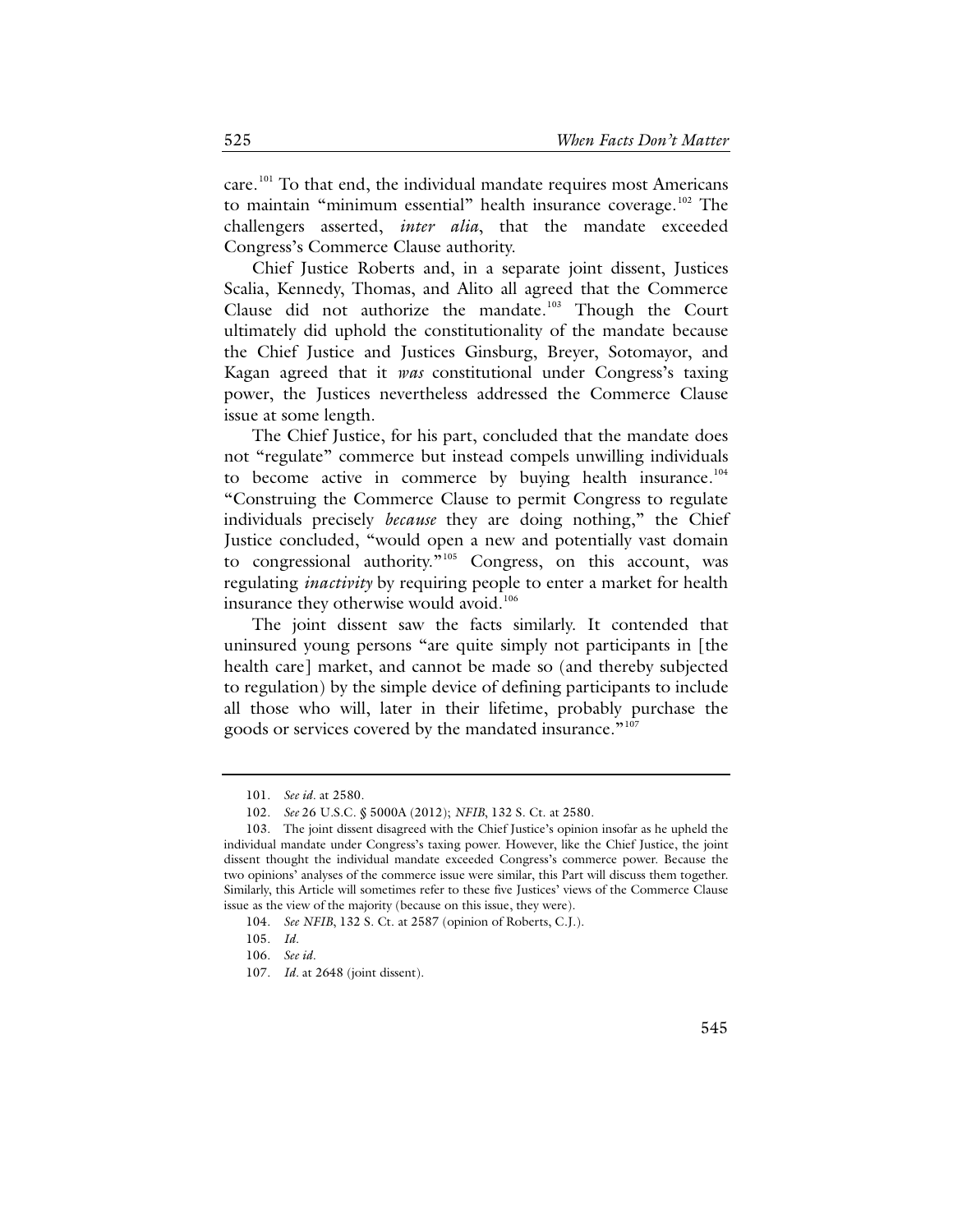<span id="page-23-0"></span>The Chief Justice and joint dissent's characterization of the mandate as unwelcome governmental regulation of the inactive turned in part on a conception of time that differed from Congress's. Congress viewed the problem over a period of months or even years.[108](#page-23-1) A person who is healthy today may become gravely ill or injured tomorrow. The young and vigorous will eventually become old and infirm.[109](#page-23-2) Almost everybody will eventually need health care, and some people will unexpectedly require it in the next year. For those reasons, in Congress's eyes, an individual's decision not to buy health insurance today should constitute *action*. [110](#page-23-3) As Dean Minow puts it, that decision "becomes a predicate for financial disaster when medical bills arrive," as they almost inevitably will. $^{111}$  $^{111}$  $^{111}$ 

By contrast, the Chief Justice and the joint dissent saw the same decision through a much narrower temporal frame. Individuals who don't want health insurance should be viewed only as of the present moment.<sup>[112](#page-23-5)</sup> So understood, they cannot be deemed active in the health care market (or anything else). These people are "doing nothing" right now,<sup>[113](#page-23-6)</sup> and it doesn't matter that some inevitably will go to the doctor tomorrow.

Given their characterizations, the Chief Justice and joint dissenters could conclude that the individual mandate compels unwilling participation in a market.<sup>[114](#page-23-7)</sup> This conclusion was crucial. Indeed, the key doctrinal innovation––that Congress cannot use its Commerce Clause authority to regulate *inactivity*––hinged on the assertion that the individual mandate forced people into a market they otherwise would have avoided.

<span id="page-23-1"></span><sup>108.</sup> *See* Martha Minow, *Affordable Convergence: "Reasonable Interpretation" and the Affordable Care Act*, 126 HARV. L. REV. 117, 126–27 (2012).

<span id="page-23-4"></span><span id="page-23-3"></span><span id="page-23-2"></span><sup>109.</sup> *See NFIB*, 132 S. Ct. at 2611–12 (Ginsburg, J., concurring in part, concurring in the judgment in part, and dissenting in part).

<sup>110.</sup> *See* Minow, *supra* note [108,](#page-23-0) at 126–27.

<sup>111.</sup> *See id.* at 127.

<sup>112.</sup> *See id.*

<sup>113.</sup> *NFIB*, 132 S. Ct. at 2586–87 (opinion of Roberts, C.J.).

<span id="page-23-7"></span><span id="page-23-6"></span><span id="page-23-5"></span><sup>114.</sup> *See id.* The Chief Justice acknowledged that economists might see no distinction between activity and inactivity, but he evaded this difficulty by concluding that "the distinction between doing something and doing nothing would not have been lost" on the Constitution's framers. *Id.* at 2589.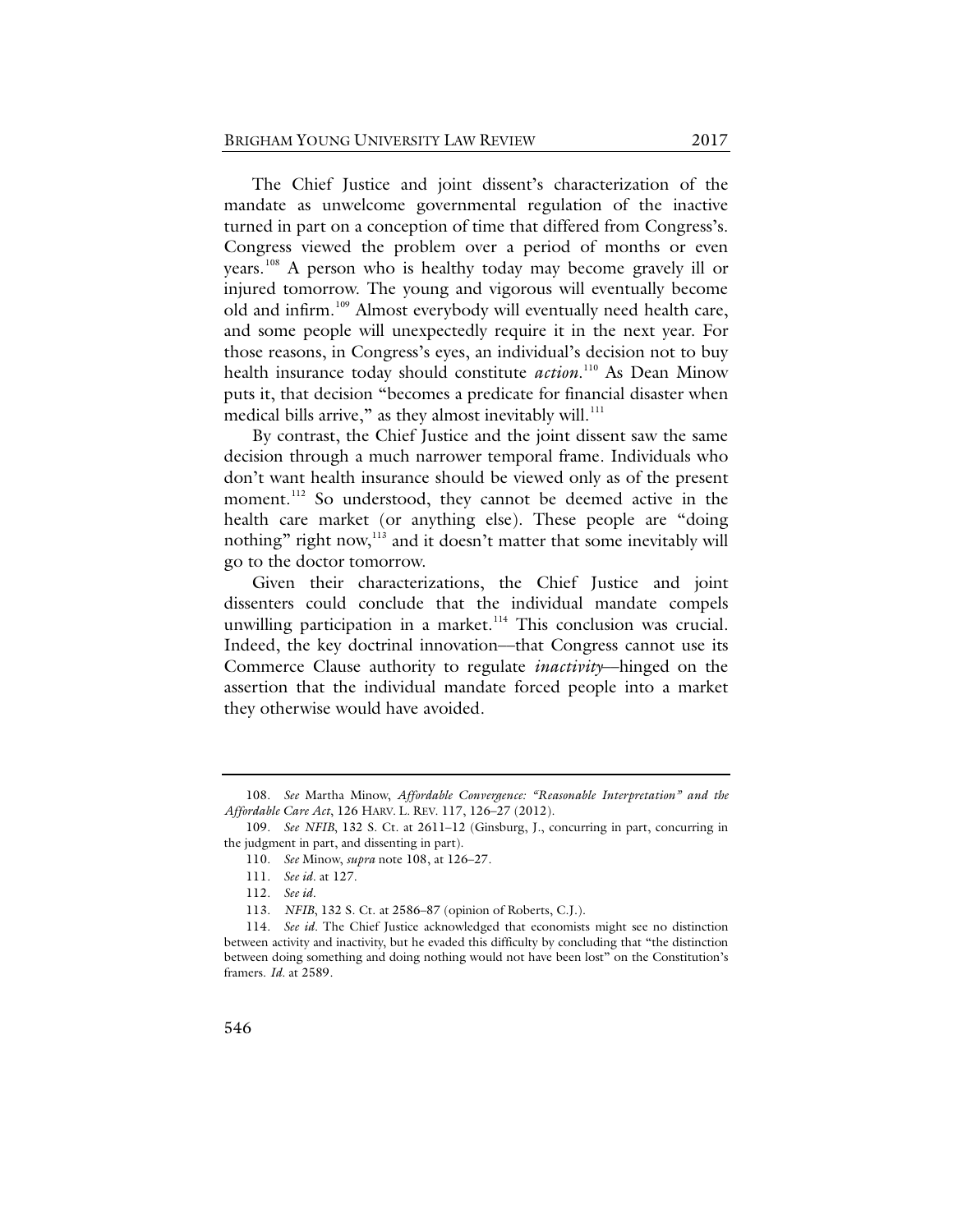This doctrinal innovation may have been rhetorically clever, but it deliberately turned a blind eye to Congress's findings. More specifically, both the Chief Justice and the joint dissent ignored evidence demonstrating that many uninsured people *are* doing something. Specifically, many people are consuming health care without paying for it, thereby passing their costs on to other Americans.<sup>[115](#page-24-0)</sup>

Congress, in fact, included in the statute itself findings supporting this very proposition.<sup>116</sup> For example, Congress found that "[t]he cost of providing uncompensated care to the uninsured was \$43,000,000,000 in 2008" and substantially affected interstate commerce.<sup>[117](#page-24-2)</sup> It further found that "[t]he economy loses up to \$207,000,000,000 a year because of the poorer health and shorter lifespan of the uninsured."<sup>[118](#page-24-3)</sup> Congress concluded that the mandate, in conjunction with the Act's other provisions, would significantly reduce this economic cost by reducing the number of uninsured persons.<sup>[119](#page-24-4)</sup> Admittedly, Congress did little of this research itself, looking instead to policy briefings and academic studies.<sup>[120](#page-24-5)</sup> Nevertheless, Congress relied on the evidence it studied to deem health care reform an urgent legislative priority with broad ramifications for the national economy.<sup>[121](#page-24-6)</sup>

<span id="page-24-7"></span>In addition to this compiled evidence, Congress highlighted the reason why the decision not to purchase health insurance should not be characterized as "inactivity." In the provision articulating the connection between the national economy and interstate commerce, Congress explained:

The requirement regulates activity that is commercial and economic in nature: economic and financial decisions about how

<span id="page-24-6"></span><span id="page-24-5"></span><span id="page-24-4"></span><span id="page-24-3"></span>120. *See* Daniel A. Crane, *Enacted Legislative Findings and the Deference Problem*, 102 GEO. L.J. 637, 652–75 (2014).

<sup>115.</sup> *See* 42 U.S.C. § 18091(2)(A) (2012).

<sup>116.</sup> *See generally id.* § 18091(1)–(2)(J).

<span id="page-24-2"></span><span id="page-24-1"></span><span id="page-24-0"></span><sup>117.</sup> *Id.* § 18091(2)(F); *see also id.* § 18091(1); Jack Hadley et al., *Covering the Uninsured in 2008: Current Costs, Sources of Payment, and Incremental Costs*, HEALTH AFFAIRS, Aug. 25, 2008, at 402 (estimating that, in 2008, uninsured people would receive \$54.3 billion of uncompensated care).

<sup>118.</sup> 42 U.S.C. § 18091(2)(E).

<sup>119.</sup> *Id.* § 18091(2)(F).

<sup>121.</sup> *See generally* 42 U.S.C. § 18091.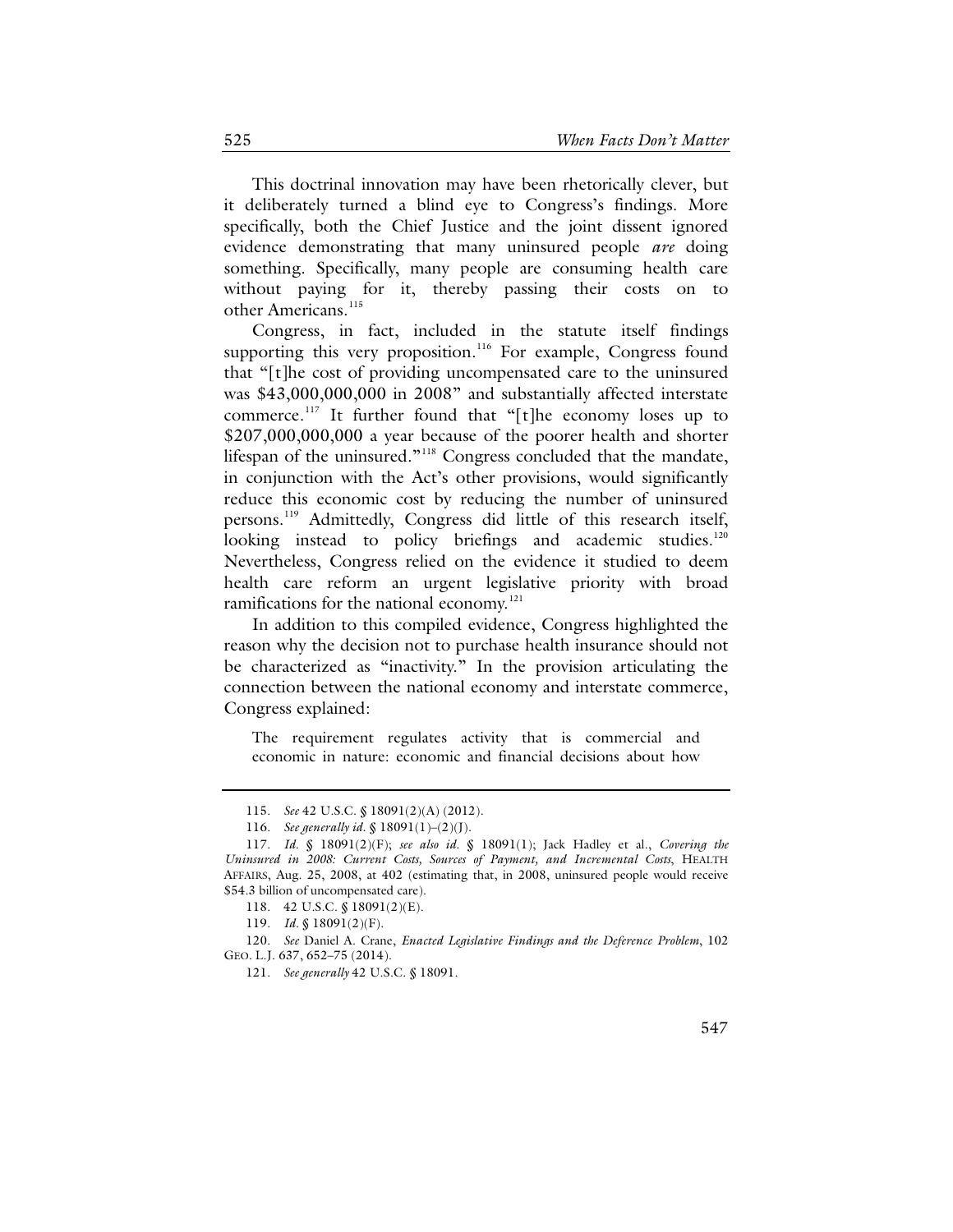and when health care is paid for, and when health insurance is purchased. In the absence of the requirement, some individuals would make an economic and financial decision to forego health insurance coverage and attempt to self-insure, which increases financial risks to households and medical providers.<sup>[122](#page-25-0)</sup>

Congress, in other words, found that the great number of uninsured individuals burdens the nation's health care system by consuming health care without paying for  $it.^{123}$  $it.^{123}$  $it.^{123}$  Because almost everybody enters this market during their lives and because many people enter it unwillingly or unexpectedly every year,<sup>[124](#page-25-2)</sup> Congress was simply trying to ensure that people would pay, through insurance, for the services they inevitably consume. Quite simply, many uninsured persons get sick, go to the emergency room, can't pay their bills, and thus raise the cost of health care for everyone else.<sup>[125](#page-25-3)</sup> Consequently, "the decision to forego insurance is hardly ... equivalent to 'doing nothing,'" but is rather, as Justice Ginsburg put it, "an economic decision Congress has the authority to address under the Commerce Clause."<sup>[126](#page-25-4)</sup>

As in *Shelby County* and *Citizens United*, the majority of Justices cast aside these findings as legally irrelevant. However, whereas in those cases the Court indicated that Congress had focused on the wrong kinds of facts, the *NFIB* majority signaled that Congress had mischaracterized the phenomenon. In the majority's eyes, an

<sup>122.</sup> *Id.* § 18091(2)(A).

<span id="page-25-1"></span><span id="page-25-0"></span><sup>123.</sup> *See* NFIB v. Sebelius, 132 S. Ct. 2566, 2611 (Ginsburg, J., concurring in part, concurring in the judgment in part, and dissenting in part).

<span id="page-25-2"></span><sup>124.</sup> *See id.* at 2610 (citing U.S. DEP'T OF HEALTH & HUMAN SERVS., NAT'L CTR. FOR HEALTH STATISTICS, SUMMARY HEALTH STATISTICS FOR U.S. ADULTS: NATIONAL HEALTH INTERVIEW SURVEY 2009, ser. 10, no. 249, tbl. 37, at 124 (Dec. 2010)).

<span id="page-25-3"></span><sup>125.</sup> *See* 155 CONG. REC. H12,853 (daily ed. Nov. 7, 2009) (statement of Rep. Jackson-Lee); Arthur Nussbaum, *Can Congress Make You Buy Health Insurance? The Affordable Care Act, National Health Care Reform, and the Constitutionality of the Individual Mandate*, 50 DUQ. L. REV. 411, 452–53 (2012) (arguing everyone participates in the health care market because the uninsured are really just self-insured); Robert F. Rich et al., *The Patient Protection and Affordable Care Act of 2010: Implementation Challenges in the Context of Federalism*, 16 J. HEALTH CARE L. & POL'Y 77, 96–97 (2013) (discussing whether the individual mandate regulates the "insurance" market or the "health care" market).

<span id="page-25-4"></span><sup>126.</sup> *NFIB*, 132 S. Ct. at 2617 (Ginsburg, J., concurring in part, concurring in the judgment in part, and dissenting in part).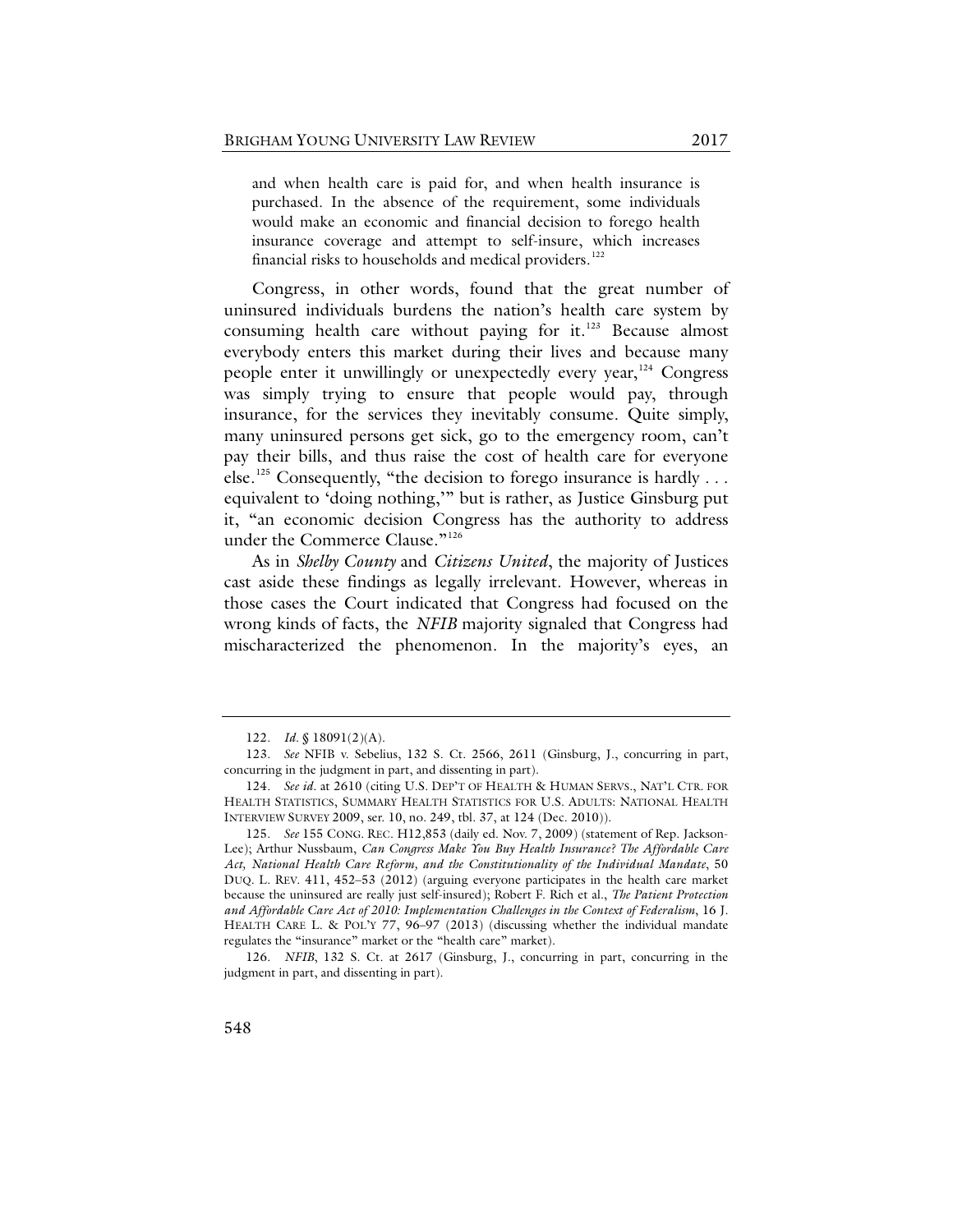individual's decision to self-insure was *inactivity* and therefore beyond the scope of commerce.

Accordingly, Congress's factual findings about the economic consequences of free riders in the health care market were legally irrelevant.[127](#page-26-0) As in *Shelby County* and *Citizens United*, the Chief Justice mostly did not dispute Congress's facts as an empirical matter. He did, however, contend that Congress was relying on mere prophesy when it determined that some uninsured people will consume health care without paying for it.<sup>[128](#page-26-1)</sup> This argument, however, ignored Congress's evidence that many uninsured people *do* go to the hospital each year and fail to pay their bills.<sup>[129](#page-26-2)</sup> The Chief Justice and joint dissenters, in other words, crafted an analysis that treated hard data as hypothetical.

The Chief Justice and joint dissent's approach to Congress's facts in *NFIB* is even stranger, because it is at odds with other cases emphasizing the respect owed to legislative choices. Most relevant here, in *King v. Burwell*, a statutory interpretation case about the ACA, the Court declared that "[a] fair reading of legislation demands a fair understanding of the legislative plan."<sup>[130](#page-26-3)</sup> In stark contrast to *NFIB*'s Commerce Clause discussion, the Court engaged seriously with the ACA's policy objectives to "minimize . . . adverse selection and broaden the health insurance risk pool to include healthy individuals, which will lower health insurance premiums."<sup>[131](#page-26-4)</sup> *King*, thus, admonished that courts should "respect the role of the

<sup>127.</sup> *See* Crane, *supra* not[e 120,](#page-24-7) at 652–75.

<span id="page-26-1"></span><span id="page-26-0"></span><sup>128.</sup> *See NFIB*, 132 S. Ct. at 2590 (opinion of Roberts, C.J.) ("The proposition that Congress may dictate the conduct of an individual today because of prophesied future activity finds no support in our precedent.").

<span id="page-26-2"></span><sup>129.</sup> The analysis of the Commerce Clause issue was not the only important portion of the opinion in which the Justices disagreed about facts. For example, in the sections of the opinions addressing the constitutionality of the Medicaid expansion under the Spending Clause, the Justices disagreed about whether that expansion resulted in two separate Medicaid programs or one. *Compare id.* at 2605–06 ("The Medicaid expansion . . . accomplishes a shift in kind, not merely degree."), *with id.* at 2630 (Ginsburg, J., concurring in part, concurring in the judgment in part, and dissenting in part) ("Medicaid, as amended by the ACA . . . is a single program with a constant aim."). *See also* Nicole Huberfeld et al., *Plunging into Endless Difficulties: Medicaid and Coercion in* National Federation of Independent Business v. Sebelius, 93 B.U. L. REV. 1, 9–29 (2013) (discussing whether the Medicaid expansion was an incremental change or a shift in kind).

<span id="page-26-3"></span><sup>130.</sup> King v. Burwell, 135 S. Ct. 2480, 2496 (2015).

<span id="page-26-4"></span><sup>131.</sup> *Id.* at 2493 (quoting 42 U.S.C. § 18091(2)(I)).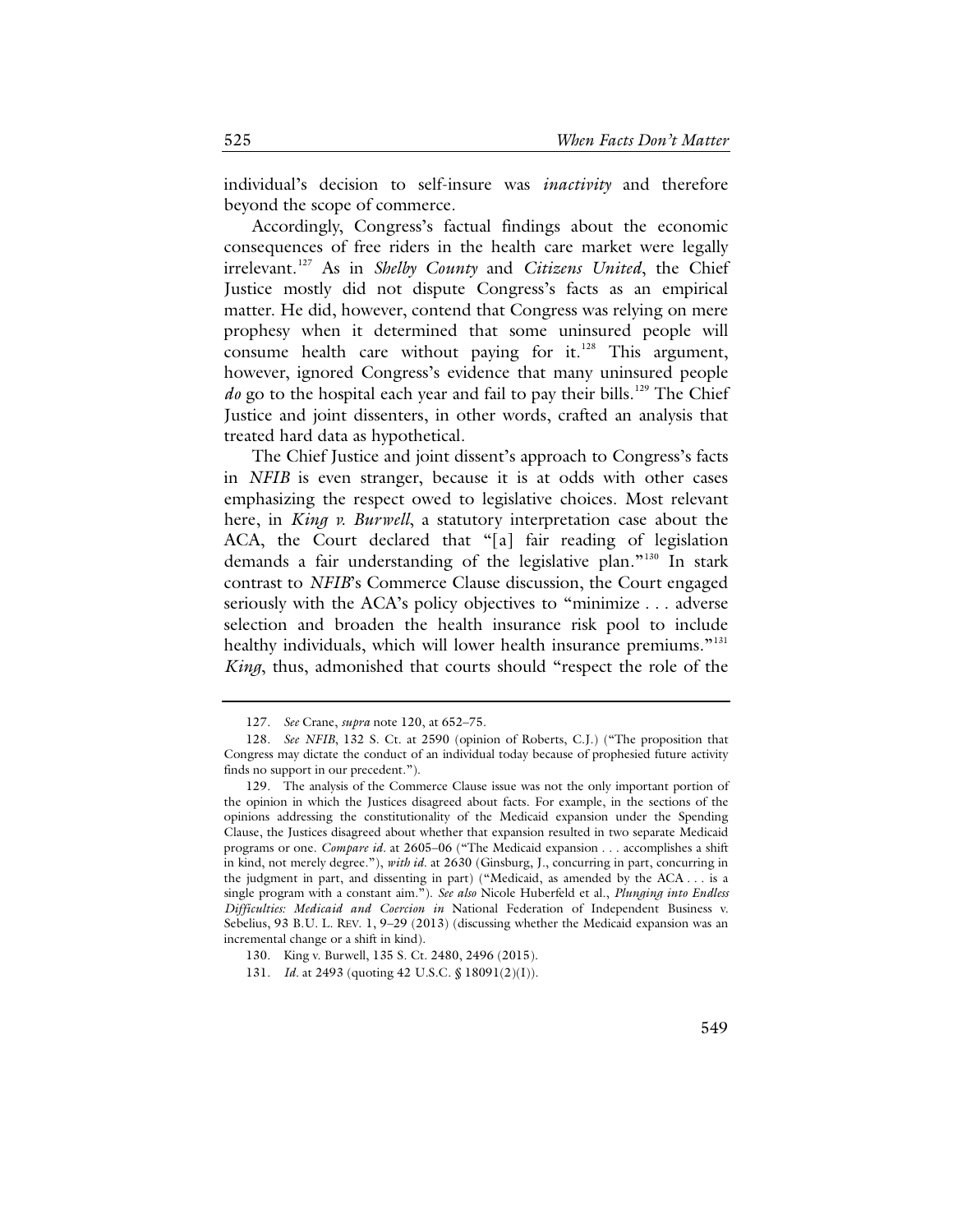Legislature, and take care not to undo what it has done."<sup>[132](#page-27-0)</sup> Neither *King* nor the constitutional cases examined here explain why the Court should afford respect to legislative goals and findings in some contexts but not others involving the same statute.<sup>[133](#page-27-1)</sup>

Five Justices' approach to facts in their Commerce Clause discussions may seem inconsequential dicta, given that the Court decided to uphold the mandate anyway under Congress's taxing power. Nevertheless, the fact that five Justices took the trouble to write or join extensive discussions rejecting Congress's view of what it was regulating speaks to the Court's disregard for congressional facts. If anything, the Chief Justice's willingness to cast aside congressional findings here is especially striking because the discussion was entirely unnecessary.<sup>[134](#page-27-2)</sup>

#### <span id="page-27-5"></span>*B. Facts and Facial Challenges*

In addition to ignoring Congress's facts, the Justices in these cases also treated each challenge as a facial one. This move enabled the majorities to avoid other inconvenient facts. It also helped them write broad opinions that invalidated the relevant provisions in all their applications rather than simply as applied to the plaintiffs in those cases. [135](#page-27-3)

<span id="page-27-4"></span>The decision to treat a case as a facial or as-applied challenge may seem unrelated to its treatment of congressional findings. However, upon closer examination, both determinations allow the Justices to push aside facts they prefer to avoid. We do not typically think of the distinction between facial and as-applied challenges as being a determination about facts, but whether a challenge is framed as facial

<sup>132.</sup> *Id.* at 2496.

<span id="page-27-1"></span><span id="page-27-0"></span><sup>133.</sup> *Cf.* Gillian E. Metzger, *To Tax, to Spend, to Regulate*, 126 HARV. L. REV. 83, 94 (2012) (arguing that the Chief Justice's approach to the Commerce Clause in *NFIB* "reads a statute to create constitutional problems").

<span id="page-27-2"></span><sup>134.</sup> The joint dissenters shared this view, but their discussion of this issue *was* necessary, because they would have invalidated the individual mandate and therefore needed to explain why Congress lacked the power to pass the mandate under the Taxing, Commerce, and Necessary and Proper Clauses.

<span id="page-27-3"></span><sup>135.</sup> *See, e.g.*, Richard H. Fallon, Jr., *Fact and Fiction About Facial Challenges*, 99 CALIF. L. REV. 915, 917 (2011) (noting the Justices' "assumption that facial challenges are and ought to be rare").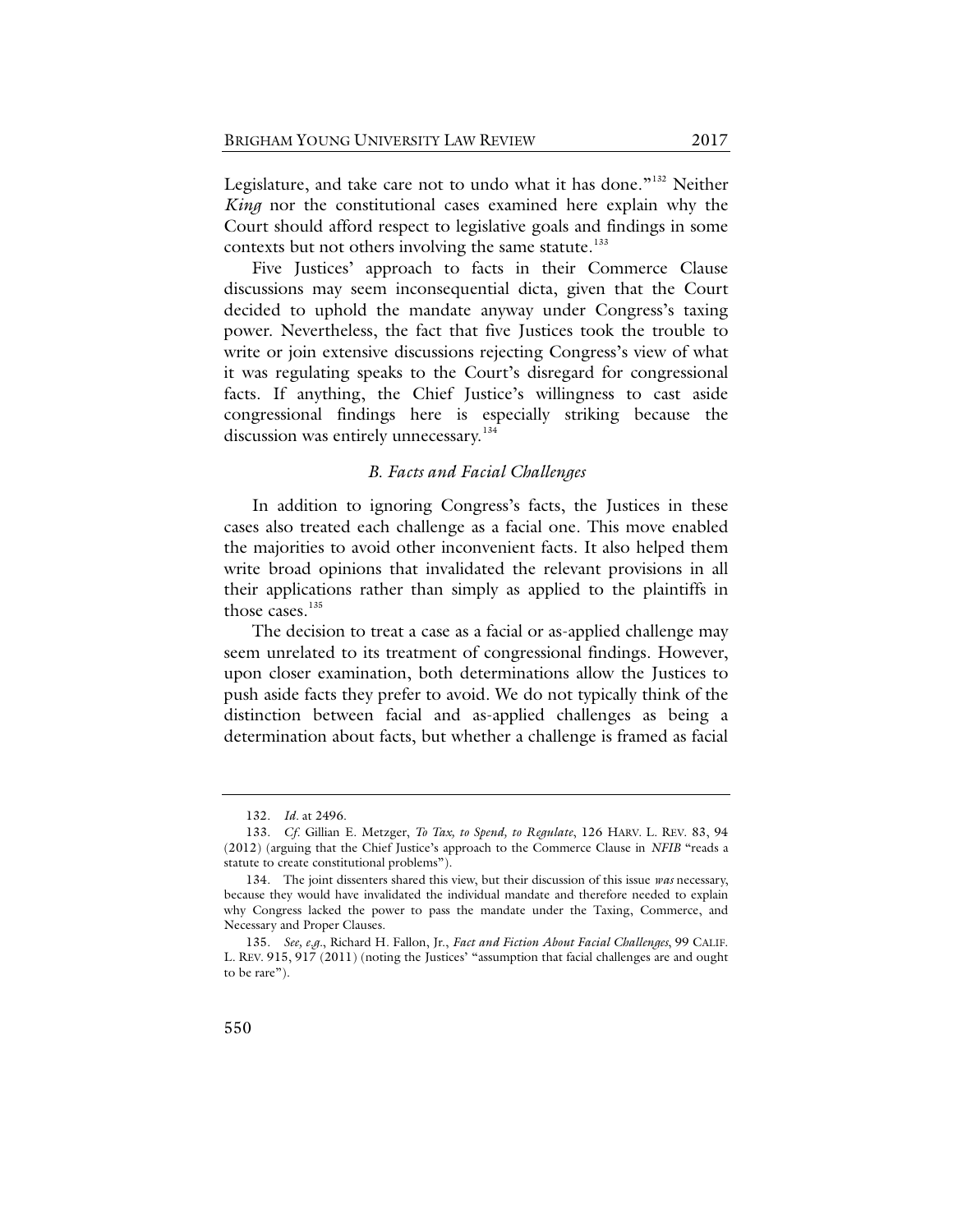or as-applied has potentially important consequences for the universe of relevant facts.

<span id="page-28-0"></span>Though the Court's approach to the distinction between facial and as-applied challenges is inconsistent,<sup>[136](#page-28-1)</sup> as-applied challenges often implicate narrower, adjudicative facts involving the particular party to the litigation.<sup>[137](#page-28-2)</sup> By contrast, a facial challenge tends to involve broader, legislative facts about the statute writ large. After all, the facial challenge calls into question the validity of the statute in all its applications. To be sure, the universe of relevant facts does not define the distinction between facial and as-applied challenges, and the characterization offered here does not always hold. However, given that the Justices sometimes take advantage of the inchoate lines between the two to pursue substantive goals,  $138$  it is important to recognize that the choice between facial and as-applied challenges can shape the facts at issue.

#### *1.* Shelby County

The Court treated the lawsuit in *Shelby County* as a facial challenge[.139](#page-28-4) This move limited the universe of facts the Court considered. It also greatly expanded the reach of its decision.

Shelby County brought the case as a facial challenge, seeking to invalidate the coverage formula in its entirety, as opposed to challenging only its applicability to the county itself.<sup>[140](#page-28-5)</sup> Notwithstanding this plaintiff's initial framing, the Court's stated

<sup>136.</sup> *See, e.g.*, Scott A. Keller & Misha Tseytlin, *Applying Constitutional Decision Rules Versus Invalidating Statutes* in Toto, 98 VA. L. REV. 301, 307–18 (2012).

<span id="page-28-2"></span><span id="page-28-1"></span><sup>137.</sup> *See* PAUL M. BATOR ET AL., HART AND WECHSLER'S THE FEDERAL COURTS AND THE FEDERAL SYSTEM 662 (3d ed. 1988) ("Challenges to the validity of a statute as applied to specific facts . . . turn necessarily on a determination of what the adjudicative facts were."). However, it is important to note that the distinction between facial and as-applied challenges is muddy and shifting. As Professor Metzger points out, this formulation was absent from later editions of Hart and Wechsler's *Federal Courts* casebook. *See* Gillian E. Metzger, Essay, *Facial Challenges and Federalism*, 105 COLUM. L. REV. 873, 882 (2005).

<sup>138.</sup> *See* Metzger, *supra* not[e 137,](#page-28-0) at 880.

<span id="page-28-5"></span><span id="page-28-4"></span><span id="page-28-3"></span><sup>139.</sup> *See* Shelby Cty. v. Holder, 133 S. Ct. 2612, 2631 (2013) (holding that the coverage formula "can no longer be used as a basis for subjecting jurisdictions to preclearance"); *see also id.* at 2644–48 (Ginsburg, J., dissenting) (criticizing the Court's decision to treat the case as a facial challenge).

<sup>140.</sup> *See id.* at 2621–22 (majority opinion).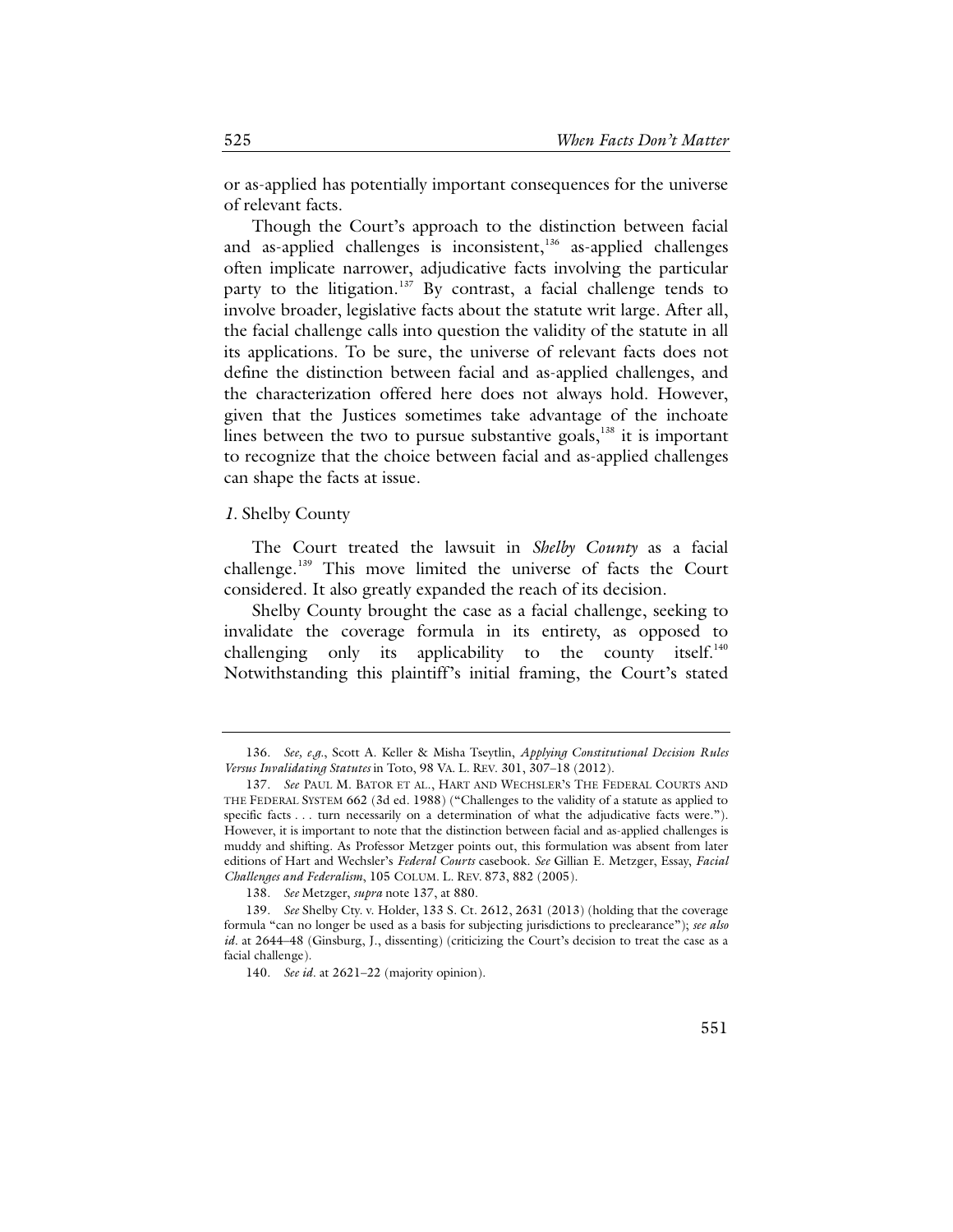<span id="page-29-0"></span>preference is to treat cases as as-applied challenges.<sup>[141](#page-29-1)</sup> Indeed, the Supreme Court generally, and the Roberts Court in particular, has repeatedly resisted facial challenges on the theory that litigants can instead bring narrower as-applied attacks (on remand, if need be). [142](#page-29-2)

Had the Court treated the case as an as-applied challenge, it would have asked whether preclearance was an appropriate remedy for voter discrimination in Shelby County itself or perhaps in the State of Alabama. If the Court needed more information to make this determination, it could have remanded the case for jurisdictionspecific factual findings. Instead, by permitting the case to proceed as a facial attack, the Court was able to brush aside evidence that voter discrimination persisted in Shelby County.<sup>[143](#page-29-3)</sup>

Because it treated the case as a facial challenge, the Court reviewed the propriety of preclearance for *all* jurisdictions subject to it rather than focusing on the record of voter discrimination of the jurisdiction at issue in this case. In so doing, the Court made it easier to find a constitutional violation. By pointing to broad national trends indicating changed times and reduced discrimination, the Justices were able to sidestep evidence that Shelby County's and Alabama's records of voter discrimination were damning enough to merit preclearance.<sup>[144](#page-29-4)</sup>

The Court's opinion certainly would have been harder to write had it looked more closely at the state's and county's histories. More

<span id="page-29-1"></span><sup>141.</sup> *See* Gillian E. Metzger, *Facial and As-Applied Challenges Under the Roberts Court*, 36 FORDHAM URB. L.J. 773, 773 (2009) ("One recurring theme of the Roberts Court's jurisprudence to date is its resistance to facial constitutional challenges and preference for asapplied litigation.").

<span id="page-29-2"></span><sup>142.</sup> *See, e.g.*, Wash. State Grange v. Wash. State Republican Party, 552 U.S. 442, 450 (2008) ("Facial challenges are disfavored."); United States v. Salerno, 481 U.S. 739, 745 (1987) ("A facial challenge to a legislative Act is . . . the most difficult challenge to mount successfully, since the challenger must establish that no set of circumstances exists under which the Act would be valid."); United States v. Raines, 362 U.S. 17, 20–21 (1960); Yazoo & Miss. Valley R.R. v. Jackson Vinegar Co., 226 U.S. 217, 219–20 (1912); Fallon, *supra* not[e 135,](#page-27-4) at 917; Metzger, *supra* note [141,](#page-29-0) at 773.

<span id="page-29-3"></span><sup>143.</sup> *See Shelby Cty.*, 133 S. Ct. at 2629 (contending that the dissent's argument that the Court should consider Shelby County's actual record of voting discrimination "is like saying that a driver pulled over pursuant to a policy of stopping all redheads cannot complain about that policy, if it turns out his license has expired").

<span id="page-29-4"></span><sup>144.</sup> *See* Shelby Cty. v. Holder, 811 F. Supp. 2d 424, 441–43 (D.D.C. 2011) (detailing history of voter discrimination in Shelby County), *aff'd*, 679 F.3d 848 (D.C. Cir. 2012), *rev'd*, 133 S. Ct. 2612 (2013).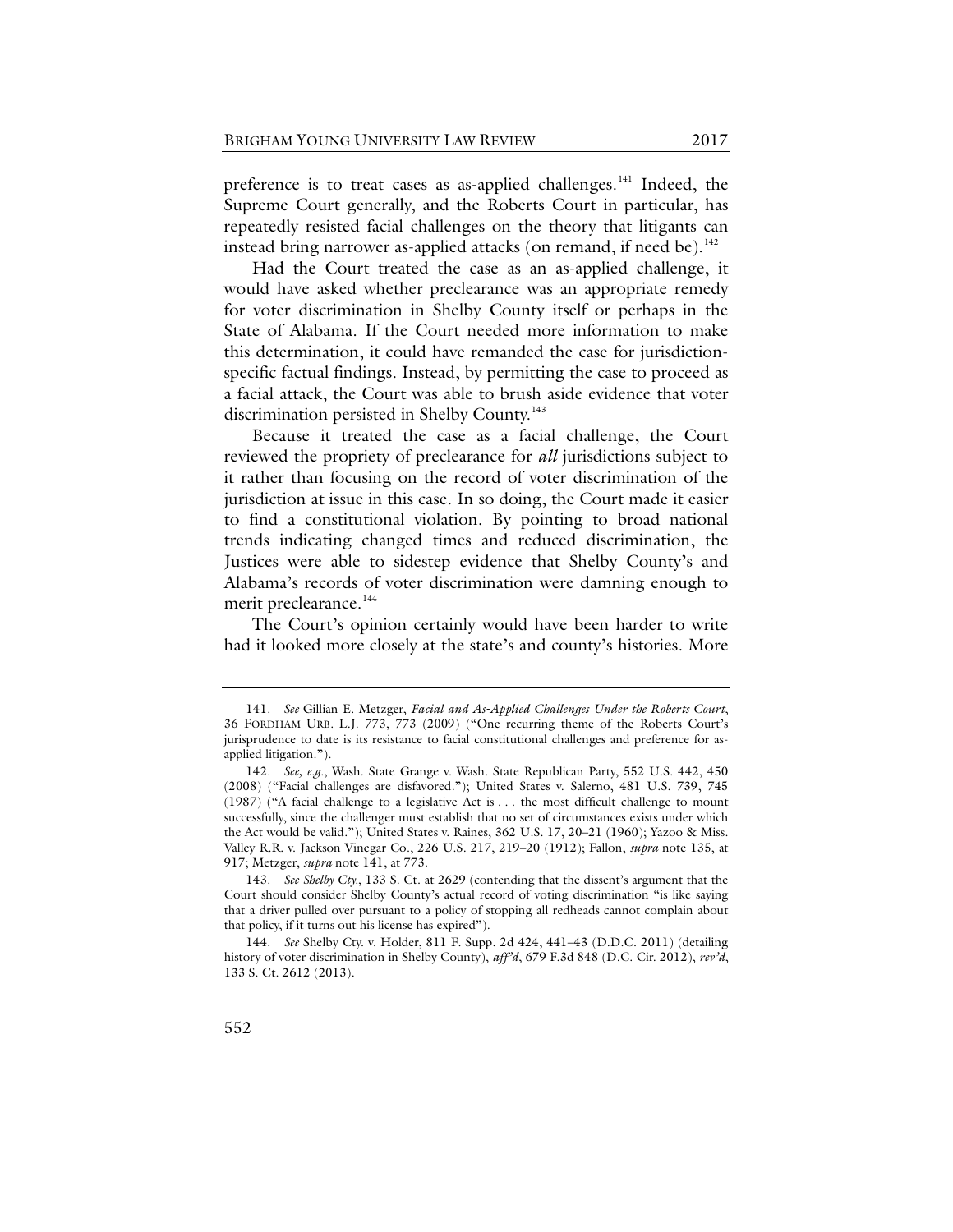specifically, the Court's decision to treat the case as a facial challenge allowed it to ignore important trial court findings about the record of voter discrimination in the jurisdictions at issue. As the district court explained, in the decades since the initial passage of the VRA, Alabama had a substantial history of creating at-large electoral districts designed to keep its black citizens "politically downtrodden."[145](#page-30-0) Between 1982 and 2005, Alabama had the second-highest rate of successful voter discrimination suits under section 2 of the VRA.<sup>[146](#page-30-1)</sup> In the 1980s, Shelby County itself had been a party to litigation challenging these practices and had entered into a consent decree agreeing to change its at-large system to a single-member district with one majority-black district.<sup>[147](#page-30-2)</sup> As recently as 2008, the U.S. Attorney General objected to a redistricting plan that would have eliminated the sole majority-black district in a city within Shelby County.<sup>[148](#page-30-3)</sup>

Had the Court considered only this narrower history of voter discrimination in the jurisdiction at issue, it would have been substantially harder to conclude that preclearance was unfairly burdening Shelby County itself. As Justice Ginsburg summarized in dissent, "Alabama's sorry history of § 2 violations alone provides sufficient justification for Congress' determination in 2006 that the State should remain subject to  $\S$  5's preclearance requirement."<sup>[149](#page-30-4)</sup> In fact, Shelby County itself did not challenge the specific application of preclearance to any of its proposed voting changes.<sup>[150](#page-30-5)</sup> But by viewing the case through a broad nationwide lens, the Court was able to highlight that "things have changed,"<sup>[151](#page-30-6)</sup> without having to confront evidence that things may not have changed enough in the very county that initiated the litigation.

<span id="page-30-0"></span><sup>145.</sup> *See id*. at 442 (citing Dillard v. Crenshaw Cty., 640 F. Supp. 1347, 1357 (M.D. Ala. 1986)).

<span id="page-30-6"></span><span id="page-30-5"></span><span id="page-30-4"></span><span id="page-30-3"></span><span id="page-30-2"></span><span id="page-30-1"></span><sup>146.</sup> *See Shelby Cty.*, 133 S. Ct. at 2645 (Ginsburg, J., dissenting). Mississippi had the highest rate. *See id.*

<sup>147.</sup> *See Shelby Cty.*, 811 F. Supp. 2d at 442–43.

<sup>148.</sup> *See id.*

<sup>149.</sup> *See Shelby Cty.*, 133 S. Ct. at 2645 (Ginsburg, J., dissenting).

<sup>150.</sup> *See Shelby Cty.*, 811 F. Supp. 2d at 443.

<sup>151.</sup> *Shelby Cty.*, 133 S. Ct. at 2625 (majority opinion).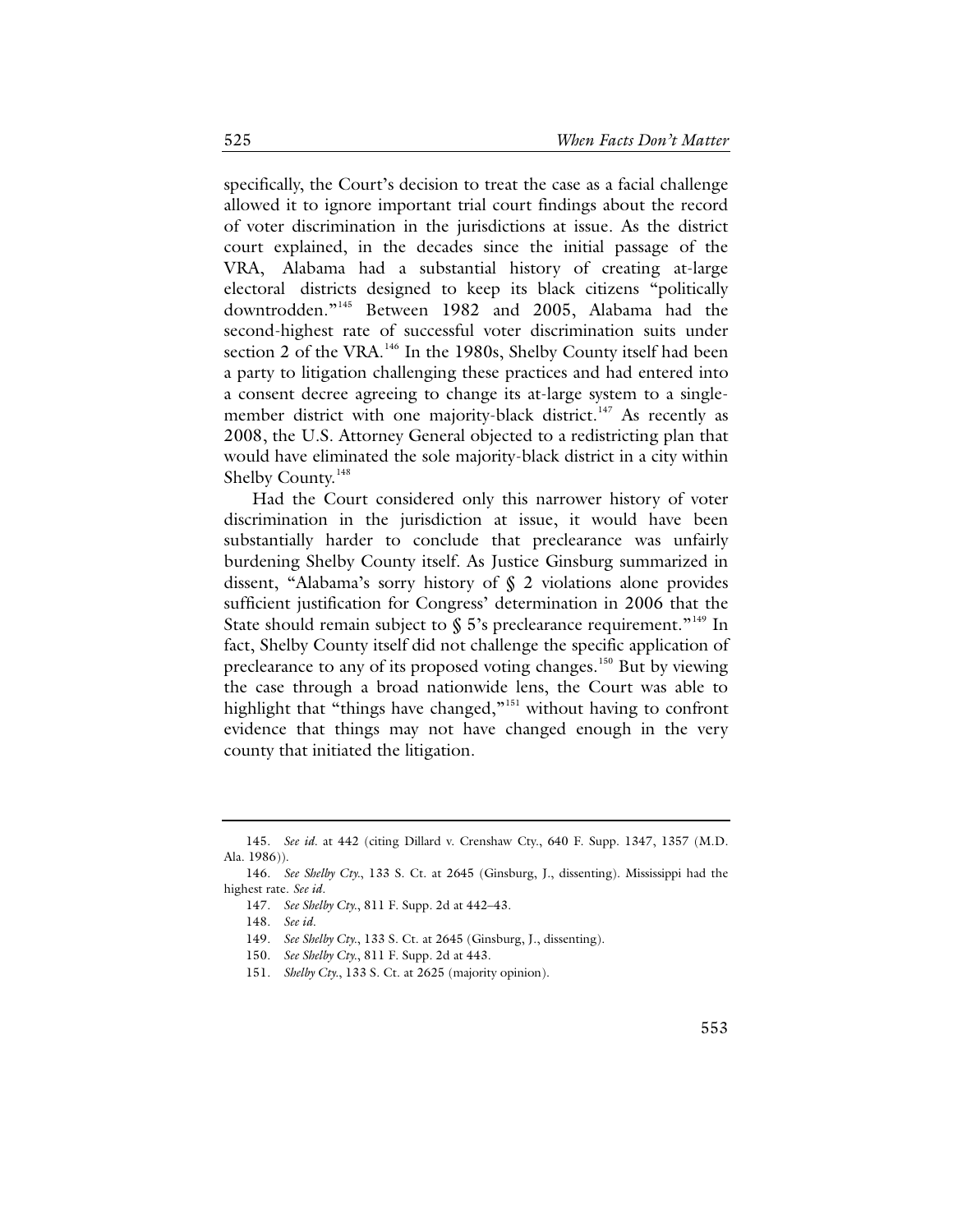The Court's treatment also tremendously extended the reach of its decision. Because the Court vindicated Shelby County's facial challenge, its ruling invalidated the coverage formula in its entirety, not just as applied to the plaintiff. As a result, the Court effectively removed preclearance as a tool for combatting voter discrimination nationwide. The Court did so despite the VRA's "exceptionally broad severability provision,"[152](#page-31-0) indicating that "[i]f any provision of [this Act] or the application thereof to any person or circumstances is held invalid, the remainder of [the Act] and the application of the provision to other persons not similarly situated or to other circumstances shall not be affected thereby."[153](#page-31-1) The Court's aggressive rejection of the entire preclearance scheme, then, ignored both Congress's facts and legal instructions.

#### *2.* Citizens United

*Shelby County*'s breadth is notable, but it is not anomalous. In *Citizens United*, the Court also declared the statute in question facially unconstitutional.[154](#page-31-2) Indeed, the Court's move in *Citizens United* was even more aggressive, converting an as-applied challenge into a facial one.[155](#page-31-3) As in *Shelby County*, the decision to treat the case as a facial challenge helped the Court simultaneously evade important facts and extend the reach of the decision.

The plaintiffs in *Citizens United* brought an as-applied challenge, contending, *inter alia*, that section 441b of BCRA was unconstitutional as applied to *Hillary: The Movie*. [156](#page-31-4) Nevertheless, the Court treated the challenge as a facial one.<sup>157</sup> As Justice Stevens pointed out, had the plaintiff itself brought a facial challenge, "the parties could have developed, through the normal process of litigation, a record about the *actual* effects of § 203, its actual

<sup>152</sup>*. Id.* at 2648 (Ginsburg, J., dissenting).

<span id="page-31-1"></span><span id="page-31-0"></span><sup>153.</sup> 52 U.S.C. § 10313 (Supp. III 2016) (transferred from 42 U.S.C. § 1973p (2012)).

<span id="page-31-3"></span><span id="page-31-2"></span><sup>154.</sup> *See* Citizens United v. FEC, 558 U.S. 310, 321, 330 (2010) (justifying decision to treat case as a facial challenge).

<sup>155.</sup> *See id.* at 398–99 (Stevens, J., concurring in part and dissenting in part).

<sup>156.</sup> *See id.* at 321 (majority opinion).

<span id="page-31-5"></span><span id="page-31-4"></span><sup>157.</sup> *See id.* at 330 ("[I]t is necessary to consider ... the facial validity of §441b's expenditure ban.").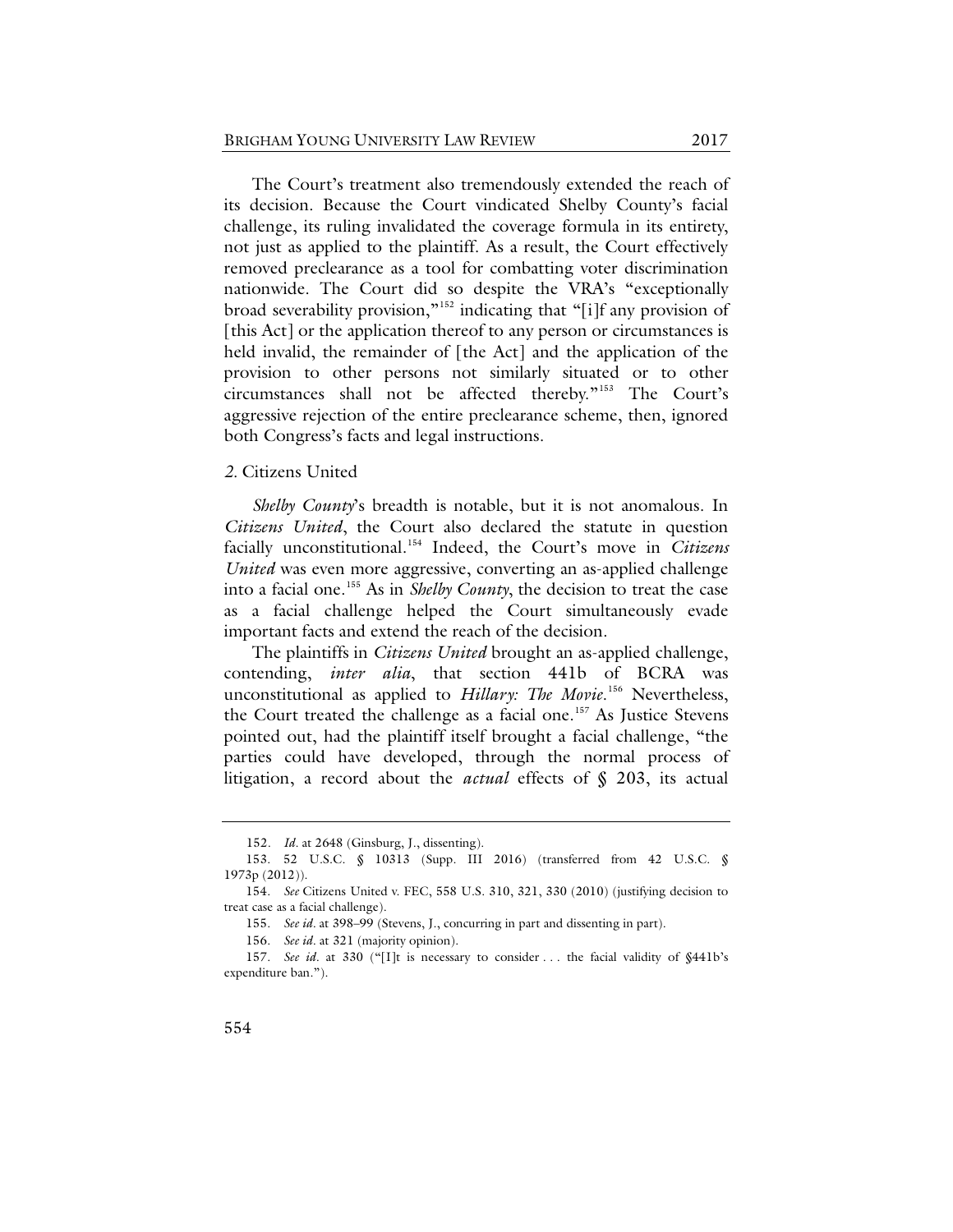burdens and its actual benefits, on *all* manner of corporations and unions."<sup>[158](#page-32-0)</sup> Citizens United, however, had abandoned its facial challenge in the district court,<sup>159</sup> so there was no such record. As we have already seen, the Court ignored the facts that prompted legislative action. By recharacterizing the as-applied challenge as a facial one, it similarly avoided considering facts about the effects of the law.

Also like *Shelby County*, the decision in *Citizens United* to treat the challenge as a facial one made it easier to strike down the statute. Had the Court actually grappled with facts about the role of money in politics, it might have been harder to conclude that the statute was not narrowly tailored to advance a compelling governmental interest. By invalidating the statute on its face without the benefit of a district court record, the Court could emphasize the statute's imposition on free speech without engaging with the harms the statute sought to remedy.

Of course, it is possible that a fully developed district court record would have supported the majority's holding.<sup>[160](#page-32-2)</sup> Perhaps, for example, the trial court could have found that money finds its way into politics anyway,<sup>[161](#page-32-3)</sup> so that section 441b was not effective enough to justify its intrusion on free speech. However, by ruling without the benefit of any record, the Court was able to reach its desired result without having to grapple with facts about the law's effects.

Finally, and again like *Shelby County*, the Court's facial invalidation of section 441b increased the significance of its decision. Quite simply, the ruling invalidated the statutory provision in all its

<sup>158.</sup> *Id*. at 399 (Stevens, J., concurring in part and dissenting in part).

<span id="page-32-1"></span><span id="page-32-0"></span><sup>159.</sup> *See* Motion for Summary Judgment by Citizens United, Citizens United v. FEC, 530 F. Supp. 2d 274 (D.D.C. 2008) (No. 52); Stipulation Regarding Count 5 of the Amended Complaint by Citizens United, Citizens United v. FEC, 530 F. Supp.2d 274 (D.D.C. 2008) (No. 53); Order Dismissing Count 5 of the Amended Complaint, Citizens United v. FEC, 530 F. Supp.2d 274 (D.D.C. 2008) (No. 54); *Citizens United*, 558 U.S. at 396–97 (Stevens, J., concurring in part and dissenting in part) (noting that Citizens United "expressly abandoned its facial challenge").

<span id="page-32-2"></span><sup>160.</sup> *But see* McConnell v. FEC, 251 F. Supp. 2d 176 (D.D.C.), *aff'd in part and rev'd in part*, 540 U.S. 93 (2003), *overruled in part by* Citizens United v. FEC, 558 U.S. 310 (2010).

<span id="page-32-3"></span><sup>161.</sup> *See, e.g.*, Samuel Issacharoff & Pamela S. Karlan, *The Hydraulics of Campaign Finance Reform*, 77 TEX. L. REV. 1705, 1708 (1999) ("[P]olitical money, like water, has to go somewhere. It never really disappears into thin air.").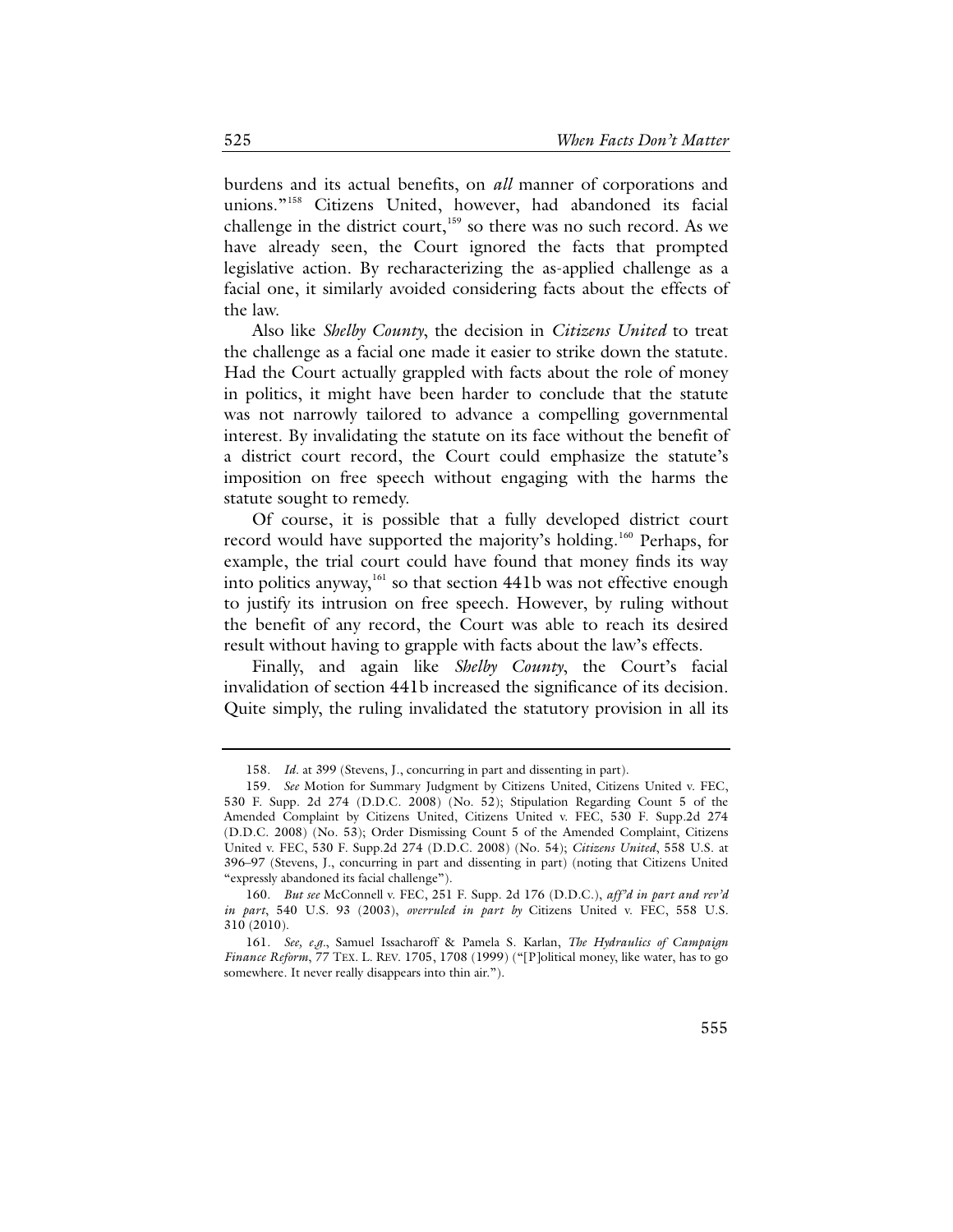applications, rather than just as applied to one plaintiff. A narrower, as-applied holding could have permitted the plaintiff to show *Hillary: The Movie* in the days leading up to an election but would have reserved for future cases the constitutionality of section 441b applied to other entities in other contexts.<sup>[162](#page-33-0)</sup> The Court, instead, struck down the provision in all its applications, thus issuing a decision with a tremendous reach.

#### *3.* NFIB

Though *NFIB* did not use the language of facial and as-applied challenges, it too can be thought of in those terms. The Chief Justice's and joint dissent's approaches essentially converted an as-applied challenge (brought by uninsured non-free riders<sup>[163](#page-33-1)</sup>) to a facial challenge (seeking to invalidate the individual mandate as applied to *all* individuals, including free riders who consume health care without paying for it). As in *Shelby County* and *Citizens United*, this move allowed these five Justices to ignore inconvenient facts, steer the decision toward its desired outcome, and write broader opinions. [164](#page-33-2)

The Chief Justice and joint dissenters took for granted that the government was forcing the plaintiffs unwillingly into a market in which they otherwise would not have participated. In this way, these five Justices assumed that the individual mandate was unconstitutional as applied to everyone without health insurance. But it is difficult to contend that Congress lacks the Commerce Clause power to impose a mandate on health-care free riders.<sup>165</sup> To the contrary, uninsured persons who receive but do not pay for

<span id="page-33-0"></span><sup>162.</sup> *See*, *e.g*.*,* Fallon, *supra* note [135,](#page-27-4) at 946 (noting that the Court could have held the relevant BCRA provision invalid only as applied to the party before it, but instead it found the provision invalid on its face).

<span id="page-33-1"></span><sup>163.</sup> By "uninsured non-free riders," I refer to uninsured persons who do not pass their health care costs onto society at large, either because they never consume health care or because they are able to pay out of pocket for the health care costs they incur.

<span id="page-33-2"></span><sup>164.</sup> Admittedly, the Court ultimately upheld the mandate. *See supra* notes [103–](#page-22-7)04, [133–](#page-27-5)34 and accompanying text.

<span id="page-33-3"></span><sup>165.</sup> Probably for this reason, the challengers made sure to select plaintiffs who, though uninsured, expected to be able to pay out of pocket for their health care needs. *See, e.g.*, Florida *ex rel.* Bondi v. U.S. Dep't of Health & Human Servs., 780 F. Supp. 2d 1256, 1270– 71 (N.D. Fla. 2011).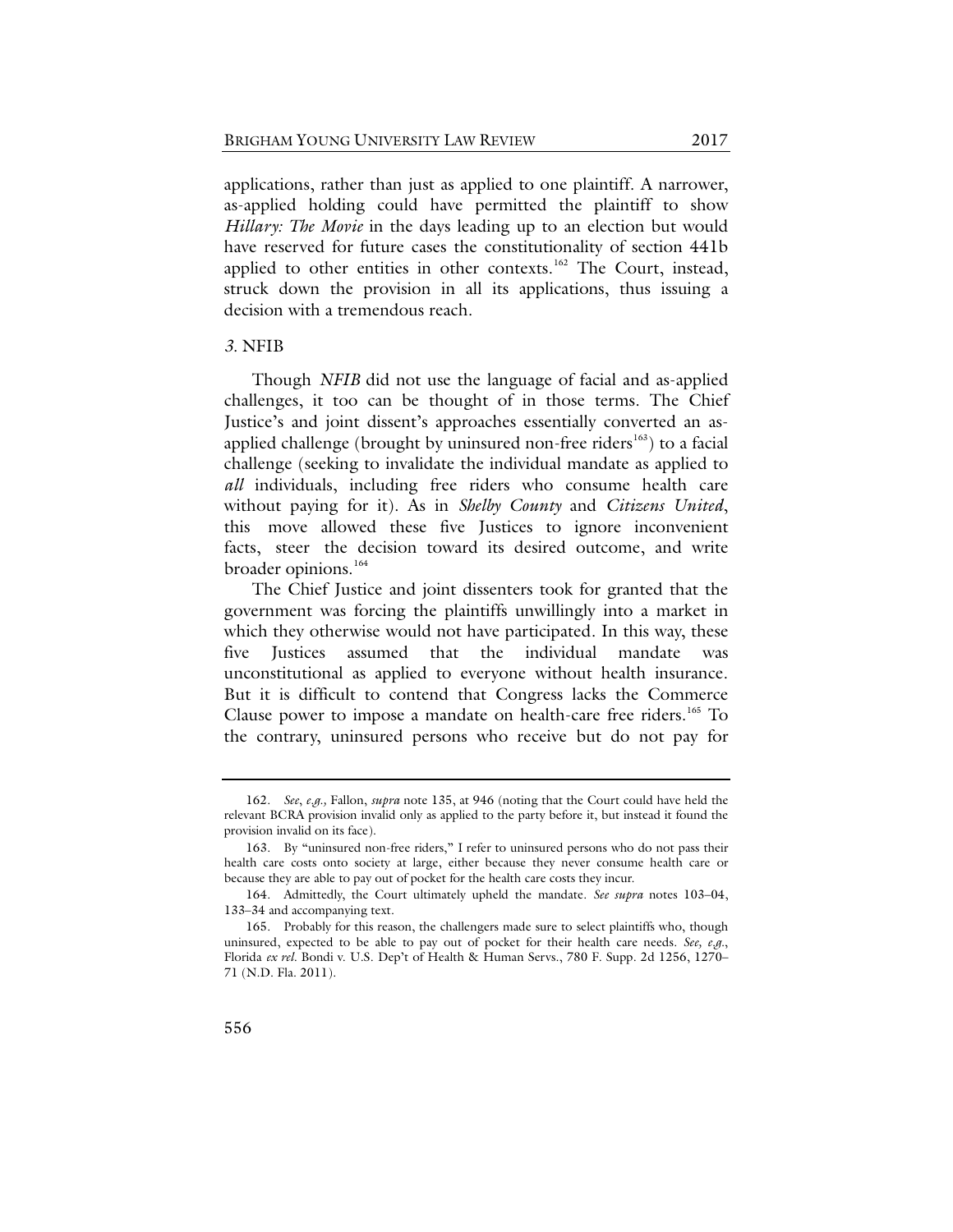health care harm everyone else by passing their costs onto the rest of society. Simply put, the free rider's actions surely impacts interstate commerce, especially in the aggregate.<sup>[166](#page-34-0)</sup>

The Chief Justice and joint dissenters completely ignored this complication.<sup>[167](#page-34-1)</sup> Indeed, they did not seek any assurance that the plaintiffs would not free ride off the system. For example, these Justices could have perhaps asked the plaintiffs to demonstrate that they had not been free riders in the past and that they had the savings to pay out of pocket for unexpected health care expenses. Such an approach, though unwieldy, would at least have sought to identify regulated individuals whose behavior did not substantially affect interstate commerce.

The Chief Justice and joint dissenters, though, did not wrestle with such problems, instead treating each uninsured person as though she were entirely out of the health care market.<sup>[168](#page-34-2)</sup> The Chief Justice, indeed, brushed aside Congress's claim that uninsured people will consume health care as mere "prophesied future activity."[169](#page-34-3) As noted above, this argument ignores congressional findings indicating that every year many uninsured persons *do* consume health care for which they do not pay. By ignoring this evidence, the Chief Justice and joint dissenters could contend that the individual mandate was beyond Congress's commerce power in all instances, even as applied to those free riders whose behavior unquestionably impacts interstate commerce and partially prompted the legislation in the first place. The Justices, in other words, treated

<span id="page-34-0"></span><sup>166.</sup> *Cf*. Wickard v. Filburn, 317 U.S. 111, 127–28 (1942) ("That appellee's own contribution to the demand for wheat may be trivial by itself is not enough to remove him from the scope of federal regulation where, as here, his contribution, taken together with that of many others similarly situated, is far from trivial.").

<span id="page-34-1"></span><sup>167.</sup> It is possible that these five Justices thought the individual mandate was unconstitutional as applied to uninsured non-free riders and that this unconstitutional application of the statute could not be severed from any constitutional applications of the mandate. However, though these Justices engaged in a lengthy discussion of whether the entire statute must fall due to the invalidity of the individual mandate and the Medicaid expansion, they did not explore whether one could sever constitutional and unconstitutional applications of the individual mandate. *Compare* NFIB v. Sebelius, 132 S. Ct. 2566, 2607–08 (2012) (opinion of Roberts, C.J.), *with id.* at 2668–76 (joint dissent).

<span id="page-34-3"></span><span id="page-34-2"></span><sup>168.</sup> *See id.* at 2611 (Ginsburg, J., concurring in part, concurring in the judgment, and dissenting in part).

<sup>169.</sup> *See id*. at 2590 (majority opinion).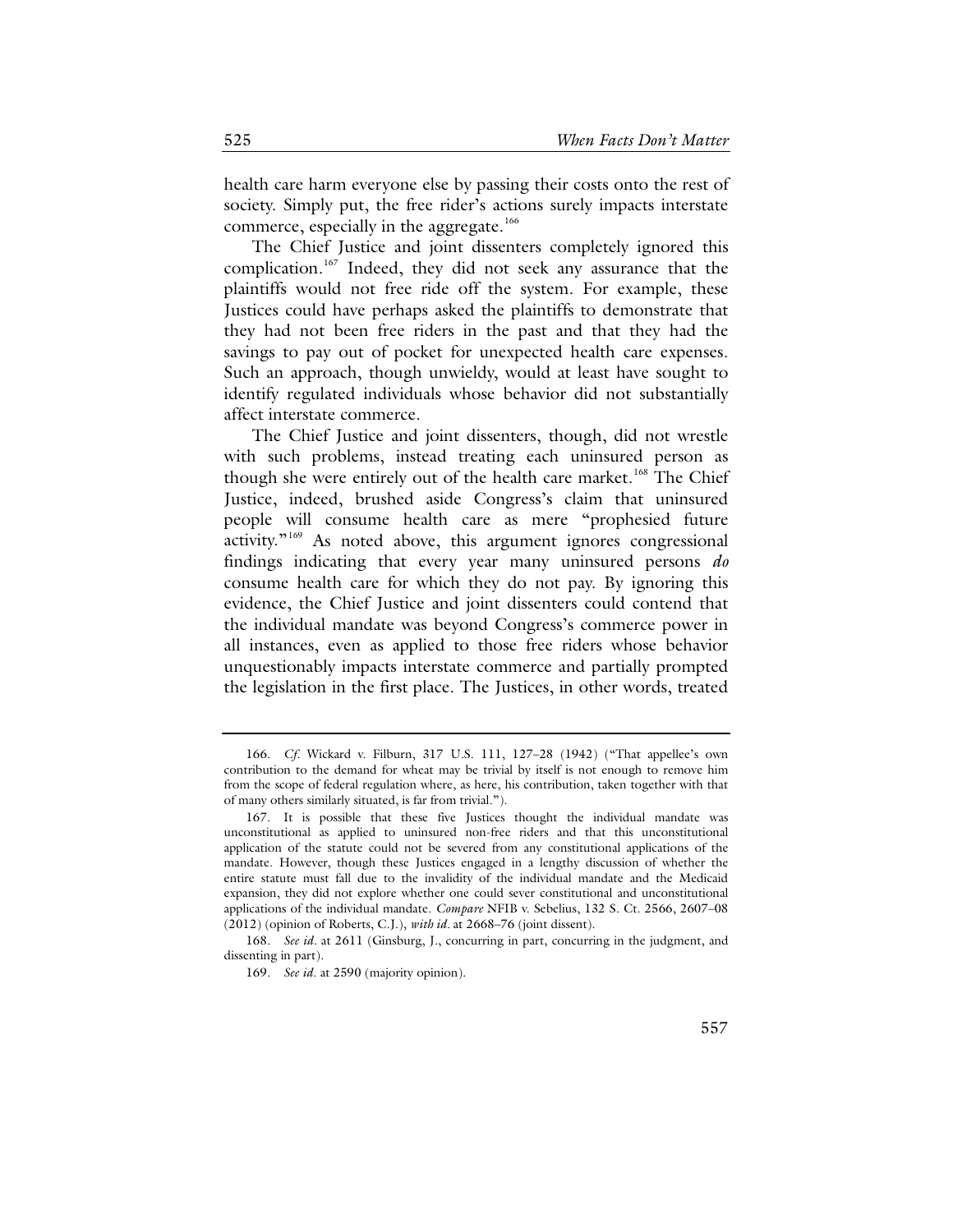the case as a facial challenge to all applications of the statute, rather than an as-applied challenge by non-free riders (i.e., uninsured persons with a plausible argument that they did not impact interstate commerce).

In fairness, Commerce Clause challenges, such as *United States v.*  Lopez and *United States v. Morrison*, usually proceed facially.<sup>[170](#page-35-0)</sup> To that extent, the Court's decision to treat the mandate challenge as a facial one seems unremarkable. But *NFIB* differed in important respects from both those cases. Both *Lopez* and *Morrison* emphasized that the statutes at issue regulated non-economic activities (guns in school zones and violence against women).<sup>171</sup> As a result, the Court would not permit Congress to view these activities in the aggregate as substantially affecting interstate commerce.<sup>[172](#page-35-2)</sup> To this extent, the statutes there were unconstitutional in all their applications.

By contrast, the argument that an uninsured person is not engaged in economic activity is plausible only if that person never seeks health care. If a person consumes health care without paying for it, she is actively passing the costs of her health care consumption onto the medical provider and, ultimately, society. Phrased differently, such a free rider is actively engaged in economic activity that substantially affects interstate commerce. By contrast, the man who carries a gun into a school zone or who abuses his wife is simply not engaged in economic activity (even if his activity may have economic effects).

Given *Lopez* and *Morrison*'s reasoning, the Court's decisions to treat those cases as facial challenges make sense. No application of either statute regulated *economic* activity. By contrast, the free rider is plainly making an economic decision that impacts interstate commerce. Accordingly, the Chief Justice's and joint dissenters' opinions must be read as asserting either that the existence of the free rider is uncertain and therefore legally irrelevant, or that the

<span id="page-35-1"></span><span id="page-35-0"></span><sup>170.</sup> *See*, *e.g.*, United States v. Morrison, 529 U.S. 598, 627 (2000); United States v. Lopez, 514 U.S. 549, 559–68 (1995); David L. Franklin, *Facial Challenges, Legislative Purpose, and the Commerce Clause*, 92 IOWA L. REV. 41, 62–68 (2006); Luke Meier, *Facial Challenges and Separation of Powers*, 85 IND. L. J. 1557, 1563 (2010); Metzger, *supra* note [137,](#page-28-0) at 905.

<span id="page-35-2"></span><sup>171.</sup> *See Morrison*, 529 U.S. at 609; *Lopez*, 514 U.S. at 561.

<sup>172.</sup> *See Morrison*, 529 U.S. at 609–10; *Lopez*, 514 U.S. at 561.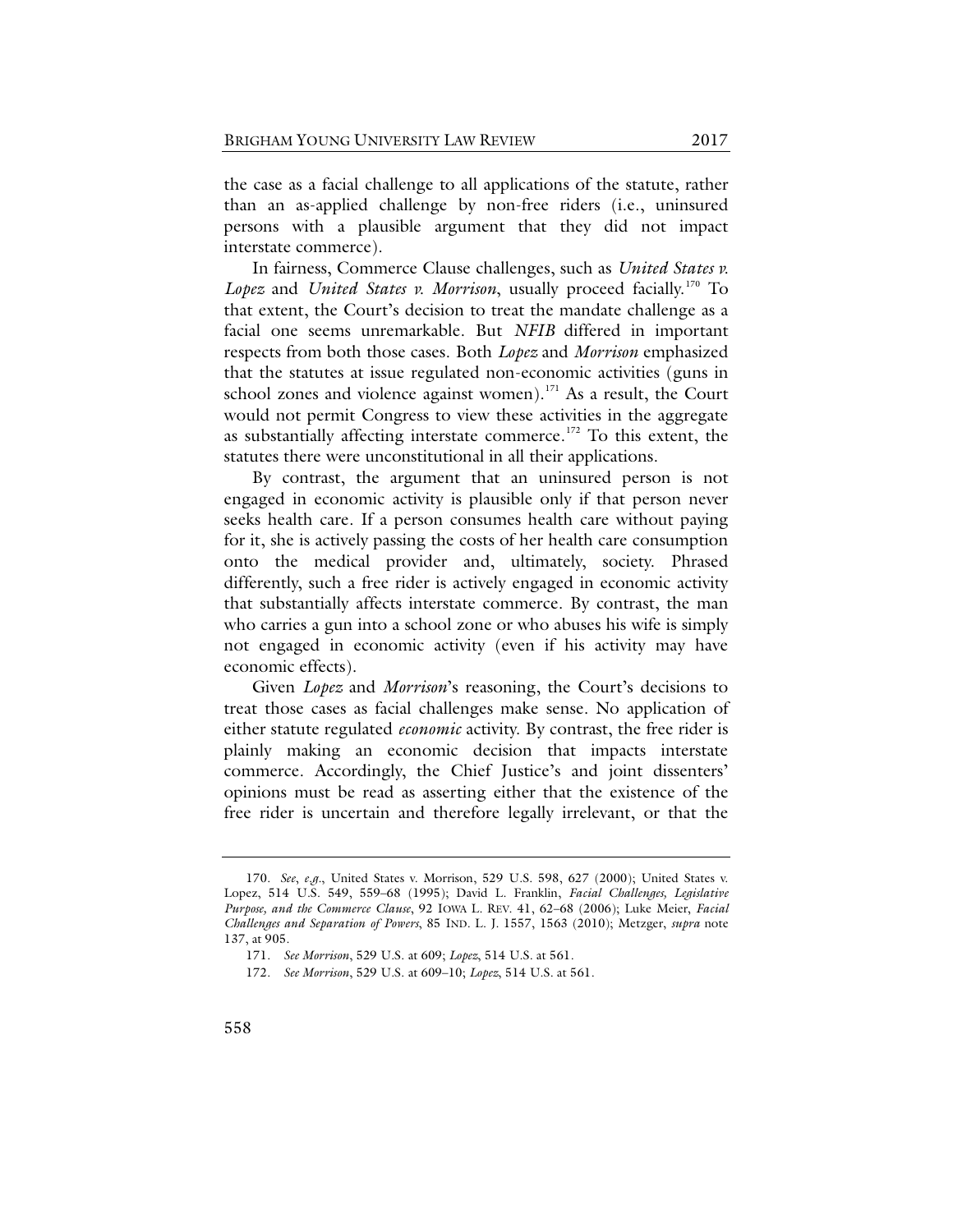unconstitutional application of the mandate to some non-free riders should sink the mandate's constitutionality under the Commerce Clause in all its applications. It is not entirely clear which argument the Chief Justice and joint dissenters were advancing, but, either way, these Justices treated the case as a facial challenge.

Even assuming arguendo that these five Justices were correct that the mandate exceeded Congress's authority as applied to uninsured non-free riders, it is strange that that unconstitutional application should invalidate the mandate in all its applications. Federal statutes passed pursuant to the Commerce Clause are typically valid if they regulate some economic activity substantially impacting interstate commerce.<sup>[173](#page-36-0)</sup> The Court historically has indicated it would uphold statutes that, in some applications, may regulate activity that does not affect interstate commerce.<sup>[174](#page-36-1)</sup> Ever since 1937, the assumption has been that so long as the statute in some regard regulates economic behavior substantially affecting interstate commerce, the statute would stand.<sup>[175](#page-36-2)</sup>

The five Justices in *NFIB* reversed this presumption, suggesting (but not stating) that a statute enacted pursuant to the commerce power must fall if some of its applications reach behavior not implicating interstate commerce. This move made it possible for five Justices to conclude that the mandate exceeded the commerce power. It also allowed the Justices to ignore Congress's findings that the problem of free riders substantially affected interstate commerce. Indeed, neither the Chief Justice nor the joint dissenters tried to identify just how many people subject to the individual mandate were, in fact, non-free riders. Presumably, a substantial portion of the regulated individuals were or would soon become free riders whose behavior impacts interstate commerce. Some people, in fact, forego health insurance knowing that they soon will consume health care

<sup>173.</sup> *See Lopez*, 514 U.S. at 558–59.

<span id="page-36-1"></span><span id="page-36-0"></span><sup>174.</sup> *See, e.g.*, Katzenbach v. McClung, 379 U.S. 294, 302–04 (1964) (upholding application of Title II of the Civil Rights Act to a restaurant and rejecting the appellees' contention that the Court should engage in a "case-by-case determination . . . that racial discrimination in a particular restaurant affects commerce.").

<span id="page-36-2"></span><sup>175.</sup> *See Lopez*, 514 U.S. at 558–59. There is some disagreement about whether the test should be whether the activity "affects" or "substantially affects" interstate commerce. *Compare id*. at 559, *with id.* at 615 (Breyer, J., dissenting).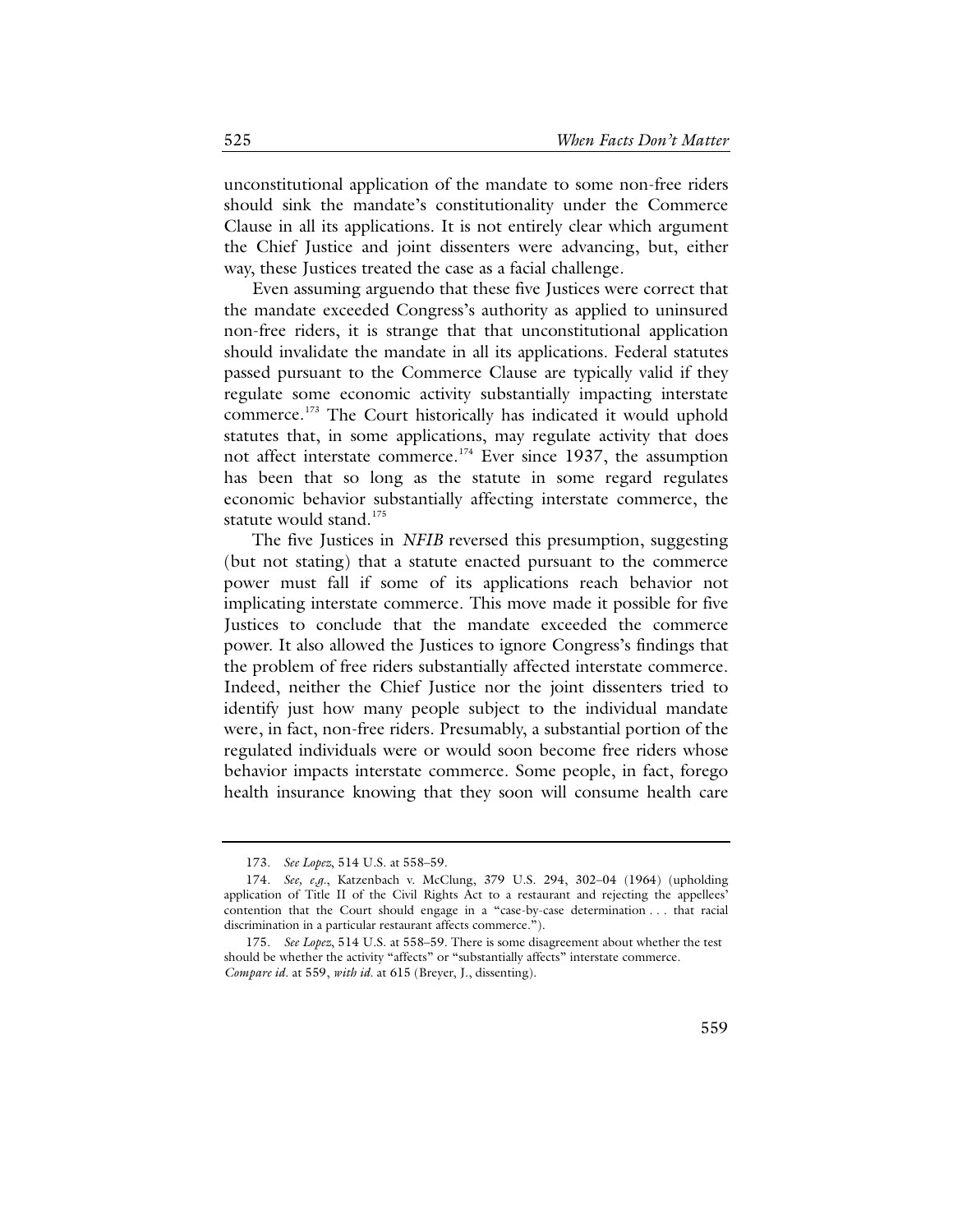for which they will be unable to pay. Congress itself had found that very large numbers of Americans contribute to the very free-rider problem Congress was trying to address, thus imposing enormous costs on to the national economy. [176](#page-37-0)

Admittedly, it would have been difficult to distinguish *ex ante* between free riders and uninsured persons who will not burden the system. However, that difficulty should have cut in favor of the mandate's constitutionality. Given that the great number of free riders substantially raised health care costs for everyone else, the Chief Justice's decision to focus exclusively on the non-free rider is highly questionable. This approach effectively vindicated a facial attack on the mandate, even though the legal argument applied only to a subset (probably only a small subset) of the regulated individuals.

\* \* \*

It would be misleading to characterize the Court's approach to facial challenges here as plainly erroneous. After all, the Court not infrequently entertains and vindicates facial challenges, notwithstanding its rhetoric that facial challenges ought to be rare.<sup>[177](#page-37-1)</sup> What is more noticeable, though, is that the Court made this crucial move in each opinion with minimal explanation and with no acknowledgement that doing so excluded from the Court's consideration facts that reasonable observers might deem central to the cases at hand.

The Chief Justice and joint dissenters in *NFIB* did not mention the matter at all, discussing the mandate as though the constitutional issue were identical for free riders and non-free riders alike.<sup>[178](#page-37-2)</sup> The

<sup>176.</sup> *See* 42 U.S.C. § 18091(2)(E)–(F) (2012).

<span id="page-37-1"></span><span id="page-37-0"></span><sup>177.</sup> *See* United States v. Salerno, 481 U.S. 739, 745 (1987) ("A facial challenge to a legislative Act is, of course, the most difficult challenge to mount successfully, since the challenger must establish that no set of circumstances exists under which the Act would be valid."); Brockett v. Spokane Arcades, 472 U.S. 491, 501–02 (1985); Michael C. Dorf, *Facial Challenges to State and Federal Statutes*, 46 STAN. L. REV. 235, 238 (1994) (pointing out that the Supreme Court's stated approach disfavoring facial challenges does not "accurately reflect[] the Court's practice"); Fallon, *supra* note [135,](#page-27-0) at 935; Metzger, *supra* note [137,](#page-28-0) at 878 ("[T]he Court accepts facial challenges far more frequently than its stated doctrine suggests.").

<span id="page-37-2"></span><sup>178.</sup> *See supra* Section I.B.3.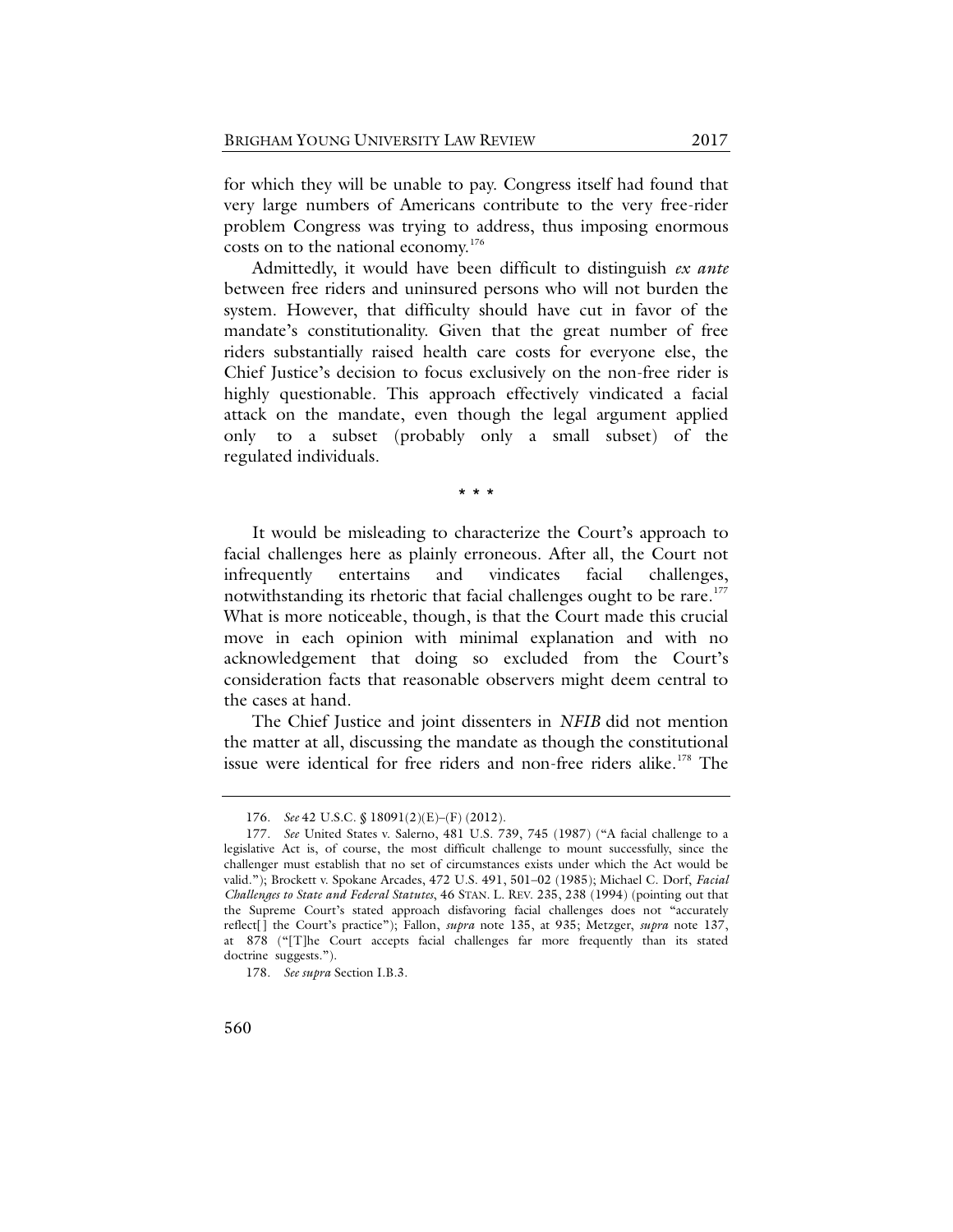Court in *Shelby County* did not justify its decision to treat the case as a facial challenge.[179](#page-38-0) And though *Citizens United* tried to justify its decision to convert the case into a facial challenge, $180$  it failed to explain convincingly why it ought not remand the case for fact finding about the statute's effects.

The apparent allure of facial challenges in these cases was not just that they enabled the Justices to weave around inconvenient facts, but also that they enabled the Justices to write broader opinions than would have otherwise been possible.<sup>[181](#page-38-2)</sup> Indeed, this judicial aggrandizement is consistent with other moves in these cases enhancing the Justices' power. In *NFIB*, for example, the Chief Justice need not have discussed the Commerce Clause issue at all, given that it upheld the individual mandate under Congress's taxing power.[182](#page-38-3) *Citizens United* need not have reached the facial constitutional issue, given that it could have been decided on narrow statutory grounds or as an as-applied constitutional challenge.<sup>[183](#page-38-4)</sup> Indeed, in that case, the Court requested additional briefing and rescheduled oral argument precisely to inject into the case a broad First Amendment issue.<sup>[184](#page-38-5)</sup> To this extent, the Court's treatment of facts and facial challenges in these cases is part of a broader pattern of aggressive judicial efforts to issue far-reaching constitutional decisions.

# II. EXPLANATIONS

The Court's avoidance of inconvenient facts in these cases is striking. One would think that the Justices would at least want to *consider* the facts motivating federal legislation, even if they ultimately deemed those facts insufficient to support the statute at

<sup>179.</sup> *See* Shelby Cty. v. Holder, 133 S. Ct. 2612, 2644–45 (Ginsburg, J., dissenting).

<sup>180.</sup> *See, e.g.,* Citizens United v. FEC 558 U.S. 310, 329–30 (2010).

<span id="page-38-2"></span><span id="page-38-1"></span><span id="page-38-0"></span><sup>181.</sup> *Cf*. Metzger, *supra* note [137,](#page-28-0) at 880 (arguing that the Justices "are less concerned with" treating the distinction between facial and as-applied challenges consistently and more concerned "with results in particular cases").

<sup>182.</sup> *See supra* Section I.A.3.

<span id="page-38-4"></span><span id="page-38-3"></span><sup>183.</sup> *See* Briffault, *supra* note [93,](#page-20-0) at 663 (noting "several legal theories" that would have permitted Citizens United to pay for the movie in question that would not have required the Court to invalidate laws banning corporate campaign spending).

<span id="page-38-5"></span><sup>184.</sup> *See Citizens United*, 558 U.S. at 322 (directing parties to file supplemental briefs addressing constitutional questions).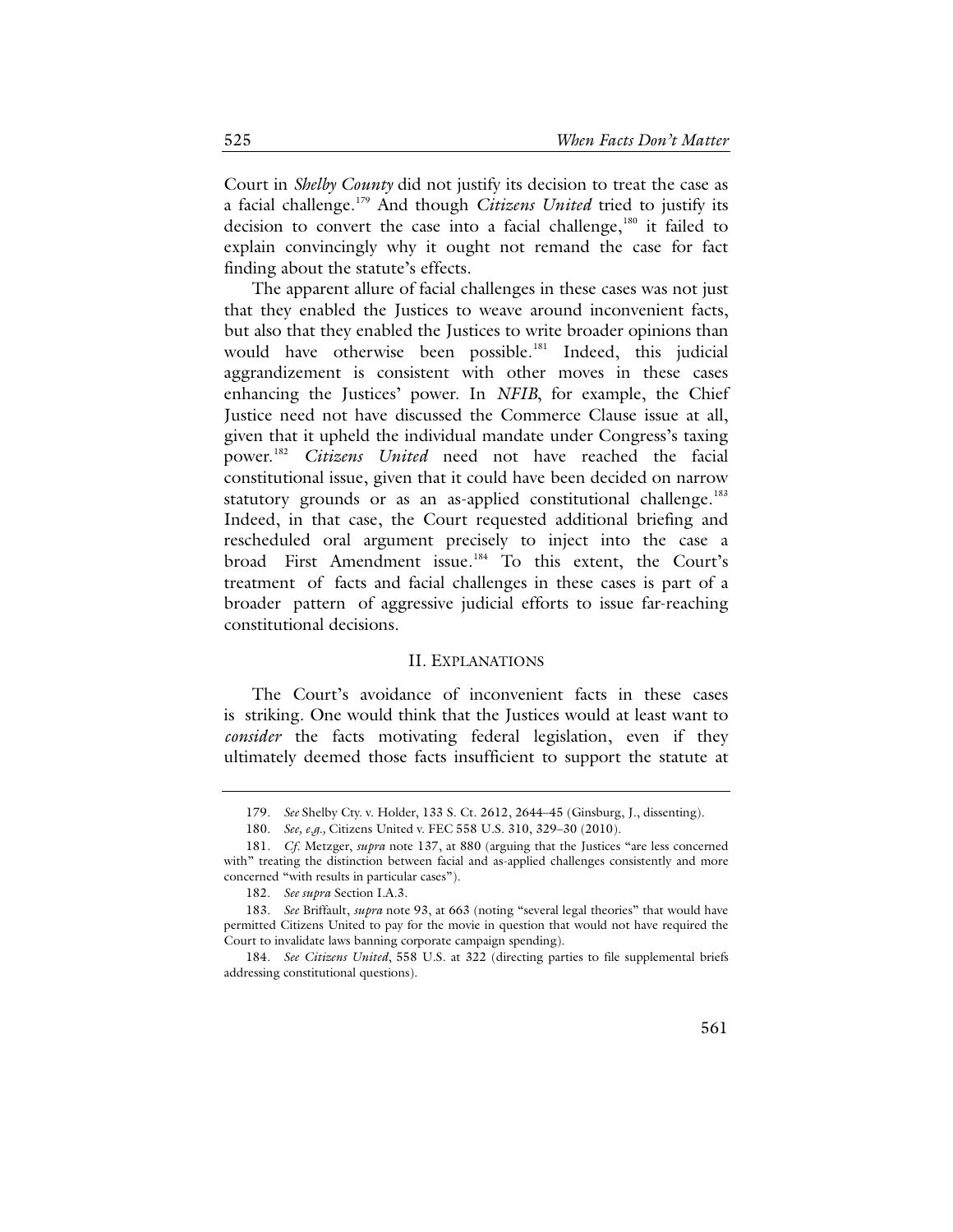issue. After all, core constitutional doctrines, like ripeness and standing, are premised partially on the notion that judges decide cases more wisely when they have concrete disputes with developed facts in front of them.<sup>[185](#page-39-0)</sup>

To the extent the majority in each of these cases found creative ways to decide important constitutional cases without considering seemingly relevant facts, it is important to explore *why* the Justices act as they do. It is worth noting that no single explanation for the Court's approach is fully satisfactory, and some apply to some cases more convincingly than to others. Nevertheless, collectively the various explanations examined here help shed light on the practice and the Court's constitutional decision making more generally.

### *A. The Doctrinal Explanation: (Novel) Constitutional First Principles*

Perhaps the most obvious explanation behind the Court's aggressive avoidance of facts, including congressional facts, is that the Court cared more about deeper constitutional norms and less about the facts prompting congressional policy. In each case here, the Court's analysis largely sidestepped facts, instead focusing on what the majority perceived to be constitutional first principles. Interestingly, these principles were deeply contested and, in some cases, wholly novel. Nevertheless, these principles were very much at the heart of the majority Justices' theories of these cases.

*Citizens United* presents the most obvious example—and the one example in which the principle in question already was important in the case law. The Court rejected the relevance of Congress's findings that corporate campaign finance contributions can lead to an undue and corrupting corporate influence over the political process.<sup>[186](#page-39-1)</sup> Only quid pro quo corruption, the Court said, mattered for free speech purposes.<sup>[187](#page-39-2)</sup>

<span id="page-39-0"></span><sup>185.</sup> *See* Heather Elliott, *The Functions of Standing*, 61 STAN. L. REV. 459, 471–72 (2008) (summarizing views of the functions of standing); Fallon, *supra* not[e 135,](#page-27-0) at 960.

<sup>186.</sup> *See supra* Section I.A.2.

<span id="page-39-2"></span><span id="page-39-1"></span><sup>187.</sup> *See Citizens United*, 558 U.S. at 359 ("When *Buckley* identified a sufficiently important governmental interest in preventing corruption or the appearance of corruption, that interest was limited to *quid pro quo* corruption.").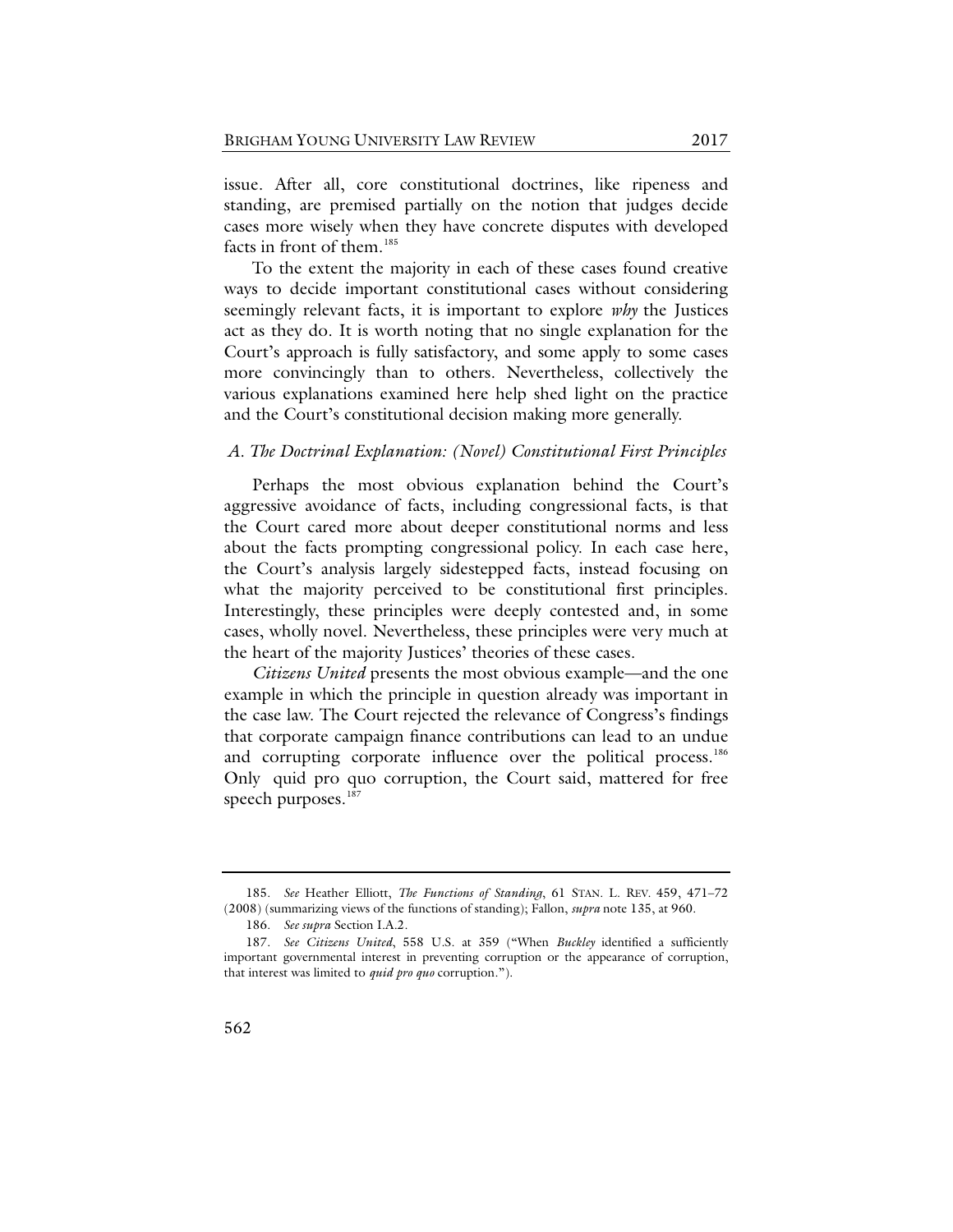While the Court cited *Buckley* for this proposition,<sup>[188](#page-40-0)</sup> a fuller explanation rests with the Court's understanding of representative democracy. Quoting his own opinion from *McConnell*, Justice Kennedy explained:

Favoritism and influence are not . . . avoidable in representative politics. It is in the nature of an elected representative to favor certain policies, and, by necessary corollary, to favor the voters and contributors who support those policies. It is well understood that a substantial and legitimate reason, if not the only reason, to cast a vote for, or to make a contribution to, one candidate over another is that the candidate will respond by producing those political outcomes the supporter favors. Democracy is premised on responsiveness.<sup>[189](#page-40-1)</sup>

The Court's vision of representative democracy, then, accepts rent seeking and speech supporting it as inevitable features of our governmental system. On this view, Congress's evidence that campaign contributions "corrupt," established only what Justice Kennedy deemed inherent in our governmental system. Many businesses and other interest groups contribute to political candidates precisely because they hope that those candidates, if elected, will pass laws favorable to those contributors. Far from lamenting this state of affairs, the Court accepted it as inevitable.<sup>[190](#page-40-2)</sup> Accordingly, no congressional findings short of quid pro quo corruption could justify regulations that so substantially impinged on campaign contributors' First Amendment interests.

*Shelby County*'s attitude toward congressional facts also rested on constitutional first principles. The Court began with the proposition that state sovereignty generally, and equal state sovereignty in particular, are constitutional principles of the highest importance.<sup>[191](#page-40-3)</sup> Building on this premise, the majority insisted that only

<sup>188.</sup> *See id*.

<span id="page-40-1"></span><span id="page-40-0"></span><sup>189.</sup> *Id*. at 359 (quoting McConnell v. FEC, 540 U.S. 93, 297 (2003) (Kennedy, J., concurring in part and dissenting in part), *overruled in part by* Citizens United v. FEC, 558 U.S. 310 (2010)).

<sup>190.</sup> *See* Sitkoff, *supra* not[e 81,](#page-18-0) at 1106.

<span id="page-40-3"></span><span id="page-40-2"></span><sup>191.</sup> *See* Shelby Cty. v. Holder, 133 S. Ct. 2612, 2618 (2013) (describing the VRA as "a drastic departure from basic principles of federalism" and "an equally dramatic departure from the principle that all States enjoy equal sovereignty").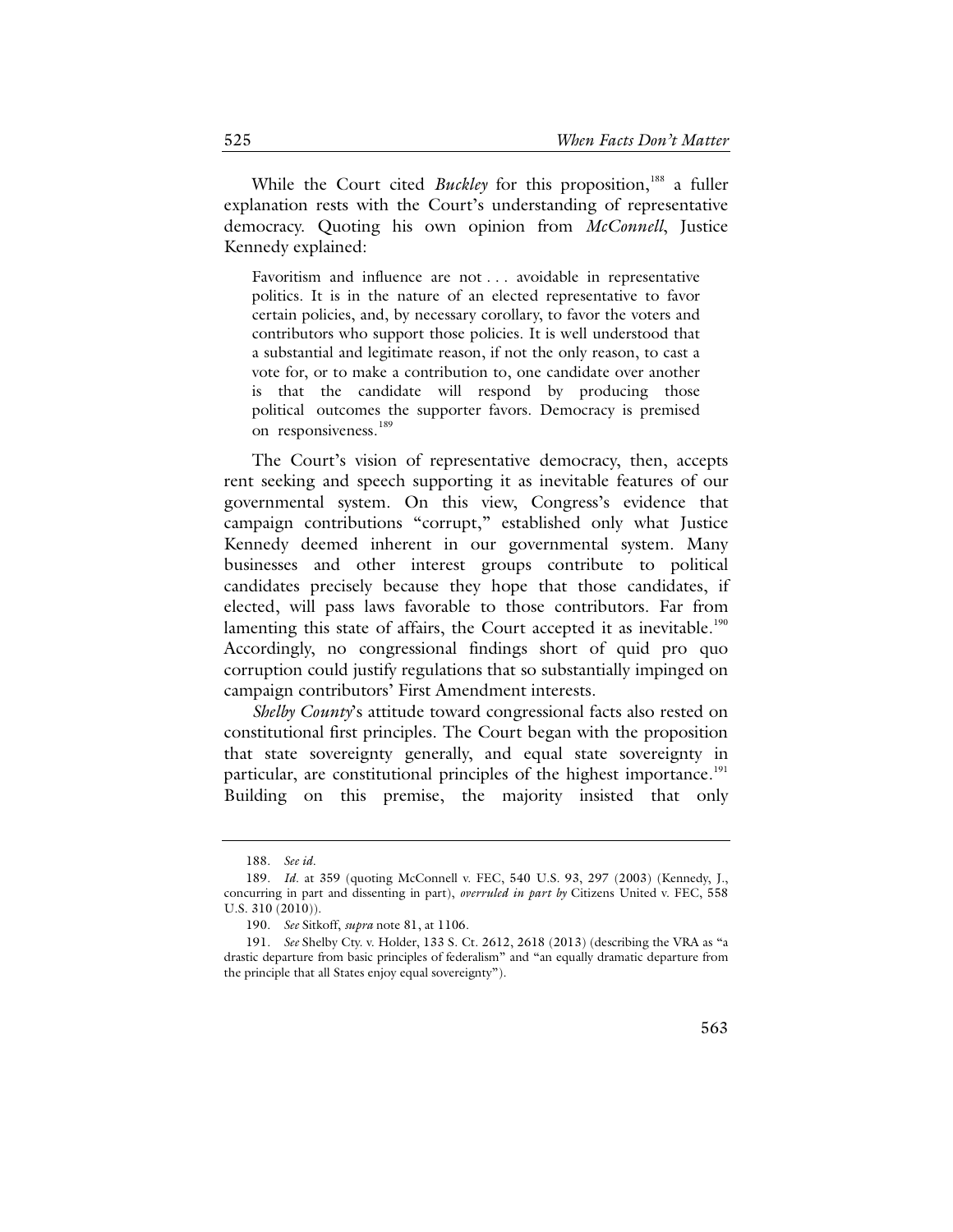extraordinary circumstances could justify intruding on these principles. The Court accepted that the VRA's "strong medicine" may once have been necessary to combat the insidious practice of voter discrimination but insisted that it was constitutionally illegitimate absent "exceptional conditions."[192](#page-41-0) Whereas the Jim Crow South's blatant voter discrimination, which often prevented African Americans from casting ballots at all, rose to this level, $193$ more subtle and contemporary forms of voter discrimination did not.<sup>[194](#page-41-2)</sup>

The Court's point was not that these barriers did not exist. Rather, the Court assumed that these barriers were not as serious as they had been when Congress first passed the VRA in 1965. Accordingly, the Court concluded that whatever the factual record, it could not support Congress's intrusion on state sovereignty.

Additionally, the Court's opinion rested on the latent but palpable principle of color blindness. During oral argument, the majority Justices signaled that they saw the VRA as a racial entitlement—that is, as a governmental benefit bestowed upon racial minorities (and, in particular, African Americans).<sup>[195](#page-41-3)</sup> Some Justices, thus, signaled that a statute that treated states differently *and* extended special protections to certain racial minorities was unconstitutional absent especially robust findings. The constitutional bar, in fact, was so high that the Court did not even need to look at the evidence to conclude that it was not good enough.<sup>[196](#page-41-4)</sup>

Like *Shelby County*, *NFIB*'s Commerce Clause analysis also ignored congressional facts in service of federalism. The Chief Justice, for instance, quoting The Federalist No. 48, openly worried that without a firm judicial check on Congress, the federal legislature would be "everywhere extending the sphere of its activity and

<sup>192.</sup> *Id*. at 2618.

<span id="page-41-1"></span><span id="page-41-0"></span><sup>193.</sup> *See*, *e.g.*, South Carolina v. Katzenbach, 383 U.S. 301, 309 (1966); MICHAEL J. KLARMAN, FROM JIM CROW TO CIVIL RIGHTS: THE SUPREME COURT AND THE STRUGGLE FOR RACIAL EQUALITY 52–55, 85–86 (2004).

<sup>194.</sup> *See, e.g.*, H.R. REP. No. 109–478, at 6 (2006).

<span id="page-41-3"></span><span id="page-41-2"></span><sup>195.</sup> *See* Transcript of Oral Argument at 46–47, *Shelby Cty.*, 133 S. Ct. 2612 (No. 1296).

<span id="page-41-4"></span><sup>196.</sup> *See Shelby Cty.*, 133 S. Ct. at 2629 ("Regardless of how to look at the record . . . no one can fairly say that it shows anything approaching the 'pervasive,' 'flagrant,' 'widespread,' and 'rampant' discrimination . . . in 1965.").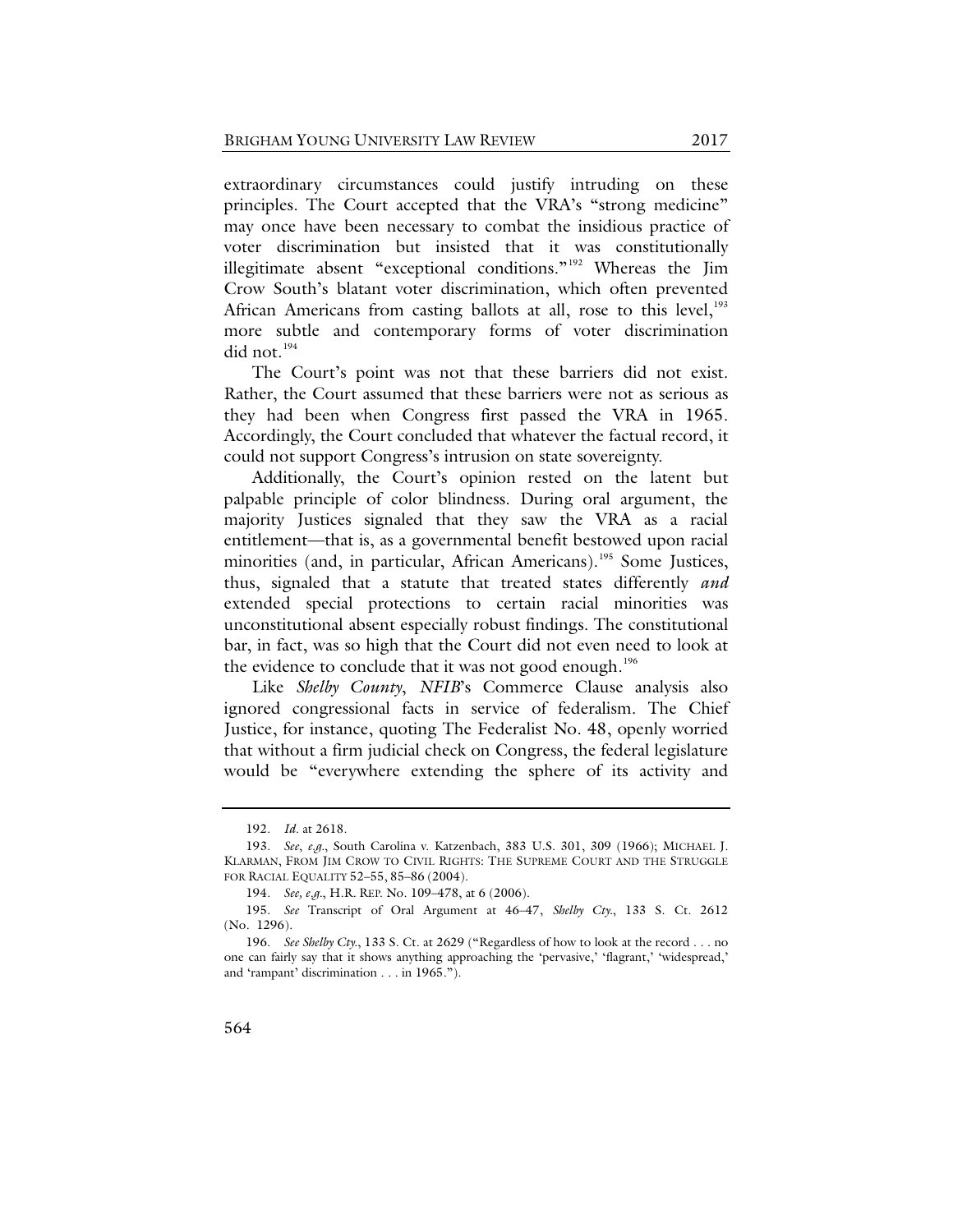drawing all power into its impetuous vortex."<sup>[197](#page-42-0)</sup> The joint dissenters similarly contended that "if every person comes within the Commerce Clause power of Congress to regulate by the simple reason that he will one day engage in commerce, the idea of a limited Government power is at an end."<sup>[198](#page-42-1)</sup>

This federalism principle dictated that Congress's findings should not matter. Because Congress had relied on its findings about the serious economic consequences of uninsured persons to justify an unprecedented exercise of its commerce authority,<sup>199</sup> these Justices recharacterized the very phenomenon Congress regulated as "inaction." Given the federalism principles at stake, both the Chief Justice and the joint dissenters indicated that they would not accept a characterization of the facts that would permit Congress such broad commerce power.

In one sense, these judicial statements were candid admissions that a normative constitutional preference for limited federal government was pushing aside seemingly key facts. [200](#page-42-3) That candor, however, can be understood also as an acknowledgement that these Justices—and the joint dissenters in particular—were prepared to characterize the facts however necessary to hold that the individual mandate exceeded the commerce power. On that account, it didn't really matter whether Congress regulated behavior that substantially affected interstate commerce, because five Justices believed Congress shouldn't be regulating in that way, regardless of the underlying facts.

Indeed, it is noteworthy that the Court's constitutional justifications for ignoring Congress's facts in these cases rested on novel or, at best, deeply contested constitutional theories. For example, the distinction between action and inaction did not exist in Commerce Clause doctrine prior to *NFIB*. The Chief Justice justified this innovation by contending that "[a]llowing Congress to justify federal regulation by pointing to the effect of inaction on

<span id="page-42-3"></span><span id="page-42-2"></span><span id="page-42-1"></span><span id="page-42-0"></span><sup>197.</sup> NFIB v. Sebelius, 132 S. Ct. 2566, 2589 (2012) (opinion of Roberts, C.J.) (quoting THE FEDERALIST NO. 48, at 309 (James Madison)).

<sup>198.</sup> *Id*. at 2648 (joint dissent).

<sup>199.</sup> *See* 42 U.S.C. § 18091(2)(F) (2012).

<sup>200.</sup> *See infra* Section IV.B.2.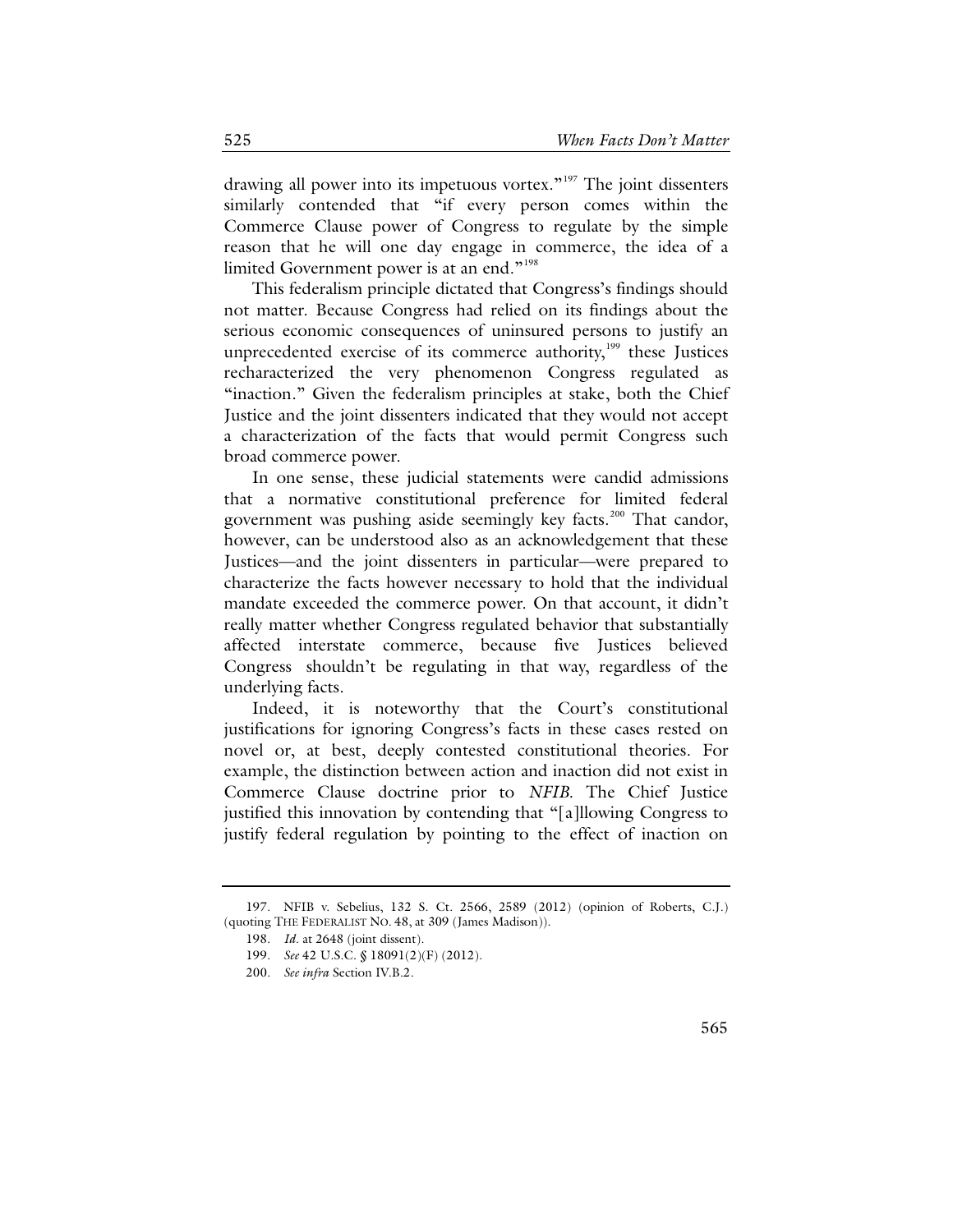<span id="page-43-9"></span>commerce would bring countless decisions an individual could *potentially* make within the scope of federal regulation."<sup>[201](#page-43-1)</sup>

<span id="page-43-0"></span>However, this distinction between action and inaction is largely arbitrary.<sup>[202](#page-43-2)</sup> As Justice Ginsburg, quoting Judge Easterbrook, noted, "it is possible to restate most actions as corresponding inactions with the same effect."<sup>[203](#page-43-3)</sup> As already discussed, while the Chief Justice and the joint dissenters painted a person's failure to purchase health insurance as "inaction," one could just as easily characterize it as an affirmative decision to impose one's own medical expenses onto hospitals and society more generally.

Even more to the point, this doctrinal distinction did not exist prior to *NFIB* and is, in fact, in tension with earlier Commerce Clause cases.<sup>[204](#page-43-4)</sup> Moreover, even if we accept the distinction, the Necessary and Proper Clause permits Congress to enact measures "plainly adapted" to accomplish Congress's legitimate goals.<sup>[205](#page-43-5)</sup> ACA provisions forbidding insurance companies from denying coverage or charging higher prices to individuals with preexisting medical conditions plainly fall within the Commerce power.<sup>[206](#page-43-6)</sup> Without the individual mandate, however, those provisions would never work.<sup>[207](#page-43-7)</sup> The individual mandate, then, was "'reasonably adapted' to the attainment of a legitimate end under the commerce power"<sup>[208](#page-43-8)</sup> and, therefore, valid under Necessary and Proper Clause precedent.

The Chief Justice steered around this precedent on the theory that the individual mandate was not "proper," because it interfered

<sup>201.</sup> *NFIB*, 132 S. Ct. at 2587.

<span id="page-43-2"></span><span id="page-43-1"></span><sup>202.</sup> *See* David A. Strauss, *Commerce Clause Revisionism and the Affordable Care Act*, 2012 SUP. CT. REV. 1, 20.

<span id="page-43-3"></span><sup>203.</sup> *NFIB*, 132 S. Ct. at 2622 (Ginsburg, J., concurring in part, concurring in the judgment in part, and dissenting in part) (quoting Archie v. Racine, 847 F. 2d 1211, 1213 (7th Cir. 1988) (en banc)).

<span id="page-43-4"></span><sup>204.</sup> *See* Strauss, *supra* note [202,](#page-43-0) at 20–23 (discussing *Wickard* and other early Commerce Clause cases); *supra* Sections I.A.3, I.B.3.

<span id="page-43-5"></span><sup>205.</sup> *See* McCulloch v. Maryland, 17 U.S. (4 Wheat.) 316, 421 (1819)*;* Strauss, *supra*  not[e 202,](#page-43-0) at 9.

<span id="page-43-6"></span><sup>206.</sup> *See NFIB*, 132 S. Ct. at 2626 (Ginsburg, J., concurring in part, concurring in the judgment in part, and dissenting in part).

<span id="page-43-8"></span><span id="page-43-7"></span><sup>207.</sup> *See id.* (explaining adverse selection problem that would arise if the guaranteed issue and community rating provisions were unaccompanied by the individual mandate).

<sup>208.</sup> *See id.* (quoting Gonzales v. Raich, 545 U.S. 1, 37 (2005) (Scalia, J., concurring)).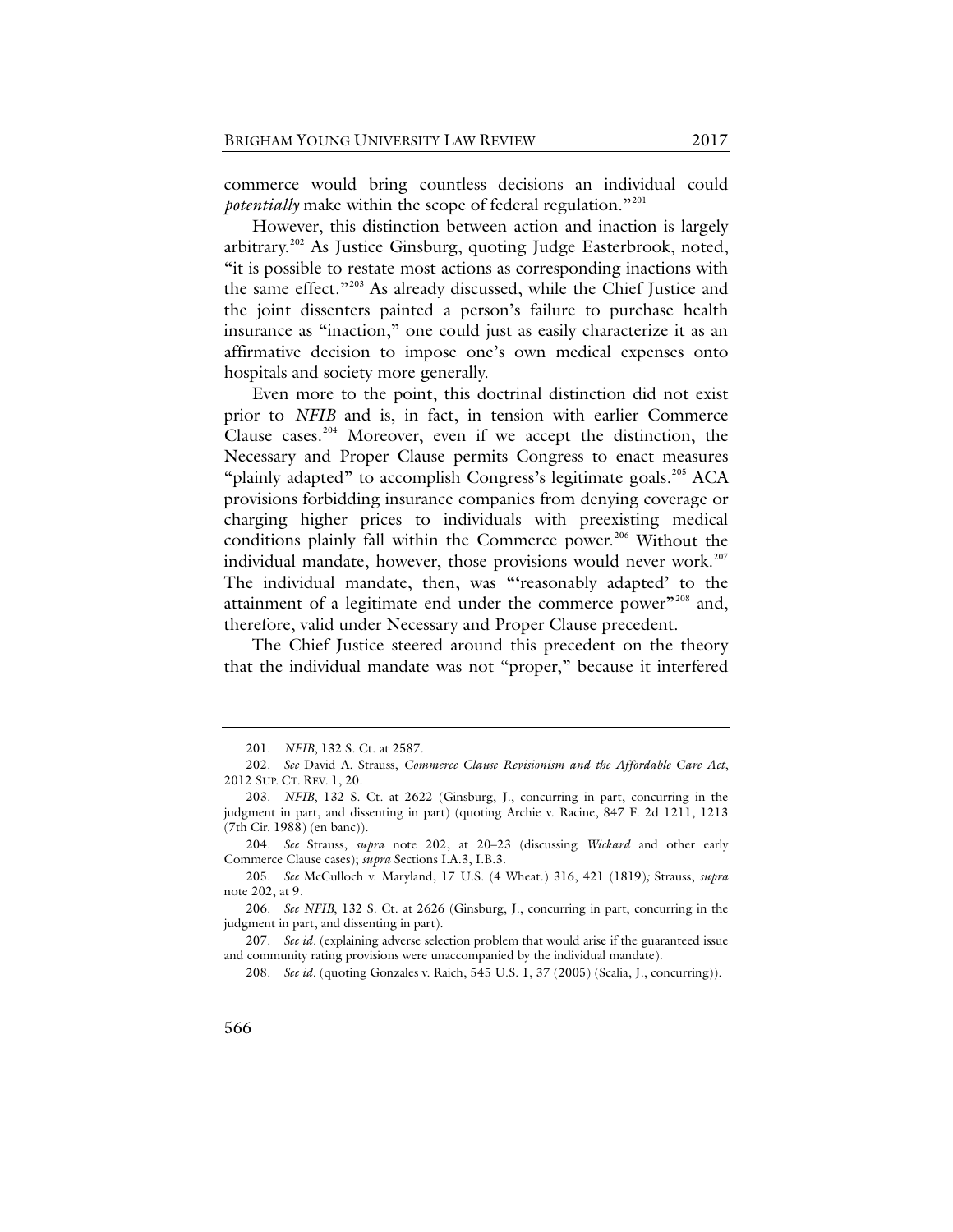with the "structure of government."<sup>[209](#page-44-0)</sup> However, as Justice Ginsburg explained, the Chief Justice cited just two cases for this proposition, both of which were easily distinguishable, because, unlike the individual mandate, they compelled state officials to act on behalf of the federal government.<sup>[210](#page-44-1)</sup> Regardless of whether it is persuasive, the Chief Justice's approach charts new constitutional territory. The Chief Justice's rejection of congressional facts in *NFIB*, then, is all the more notable, because it rested upon newfangled doctrine.

*Shelby County*, too, rejected facts based primarily on new doctrine. While the Court had cited the principle of equal state sovereignty before, that concept had rested dormant for much of our constitutional history.<sup>[211](#page-44-2)</sup> Furthermore, that constitutional principle was often narrow, only requiring Congress to admit new states on the same terms as the original thirteen states.<sup>[212](#page-44-3)</sup> Thus, as Professor Litman argues, "*Shelby County* broadened the equal sovereignty principle beyond how it had been used in prior cases."<sup>[213](#page-44-4)</sup> The Court, for its part, cited its 2009 decision in *Northwest Austin Municipal Utility District v. Holder*<sup>[214](#page-44-5)</sup> but in that case the Court found that the jurisdiction in question was eligible to seek bailout from preclearance obligations.[215](#page-44-6) The Court, therefore, decided *Northwest Austin* as a matter of statutory, rather than constitutional, interpretation. Though *Northwest Austin* discussed the equal state sovereignty principle, that principle did not decide the case.

Finally, while *Citizens United*'s narrow view of corruption was already part of First Amendment doctrine, the majority opinion was also at odds with important First Amendment precedents and historical understandings.[216](#page-44-7) Cases like *Austin v. Michigan Chamber* 

216. *See* McConnell v. FEC, 540 U.S. 93 (2003), *overruled by* Citizens United v. FEC,

<span id="page-44-8"></span><sup>209.</sup> *See id.* at 2592 (opinion of Roberts, C.J.).

<span id="page-44-1"></span><span id="page-44-0"></span><sup>210.</sup> *See id.* at 2627 (Ginsburg, J., concurring in part, concurring in the judgment in part, and dissenting in part) (discussing Chief Justice's analysis of *New York v. United States*  and *Printz v. United States*).

<span id="page-44-4"></span><span id="page-44-3"></span><span id="page-44-2"></span><sup>211.</sup> *See* Leah M. Litman, *Inventing Equal Sovereignty*, 114 MICH. L. REV. 1207, 1228– 29 (2016).

<sup>212.</sup> *See id.* at 1211.

<sup>213.</sup> *Id.*

<sup>214.</sup> *See* Shelby Cty. v. Holder, 133 S. Ct. 2612, 2623 (2013).

<sup>215.</sup> *See* Nw. Austin Mun. Util. Dist. No. One v. Holder, 557 U.S. 193, 211 (2009).

<span id="page-44-7"></span><span id="page-44-6"></span><span id="page-44-5"></span><sup>558</sup> U.S. 310, 395 (2010); Austin v. Mich. State Chamber of Commerce, 494 U.S. 652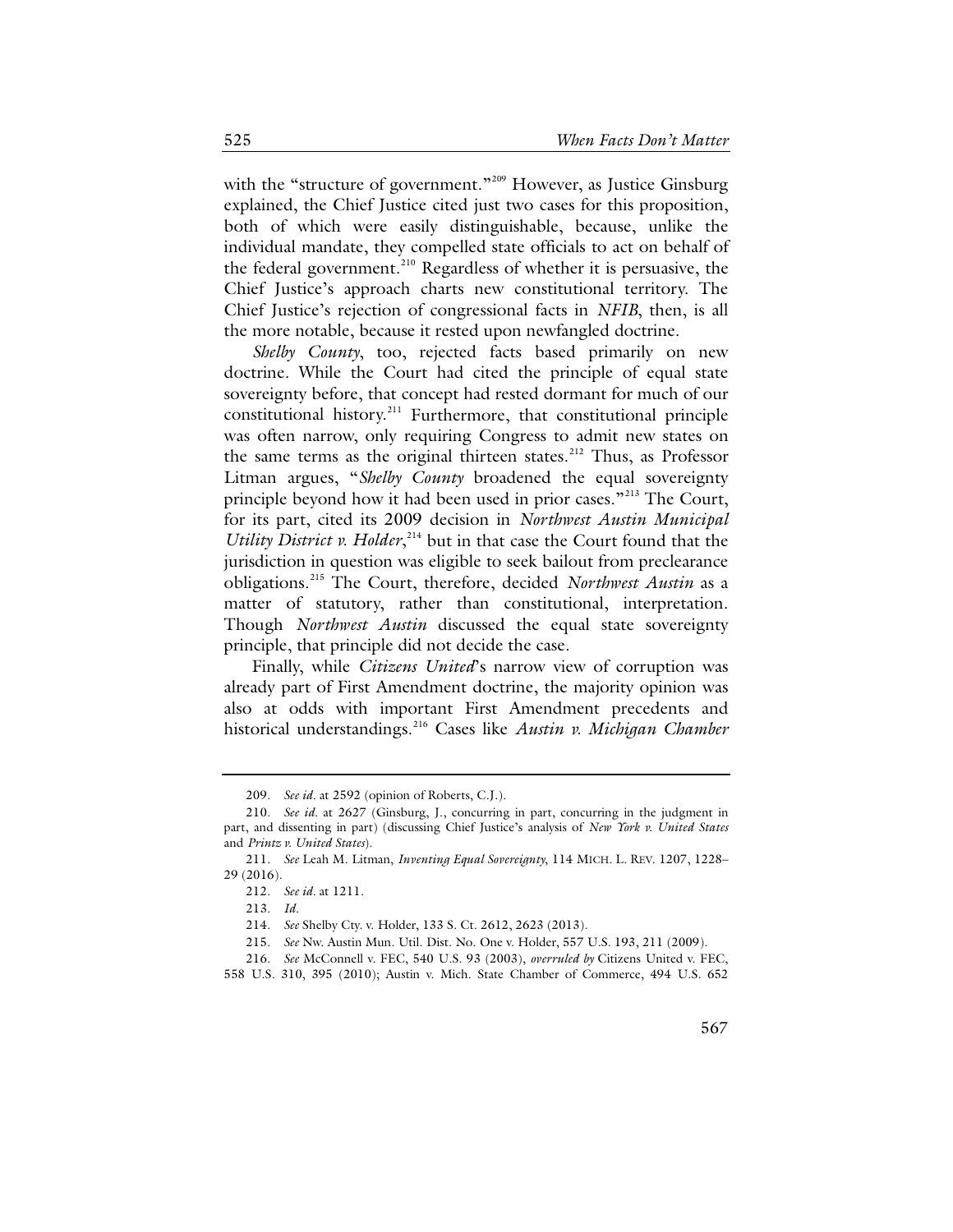*of Commerce*[217](#page-45-0) and *McConnell v. FEC*[218](#page-45-1) had upheld campaign finance restrictions, including (in *McConnell*'s case) the very BCRA provision at issue in *Citizens United*. [219](#page-45-2) Unlike *Citizens United*, those cases had wrestled explicitly with the government interest in campaign finance regulation.<sup>[220](#page-45-3)</sup>

Similarly, *FEC v. National Right to Work Commission* had also unanimously recognized a sufficient governmental interest in "ensur[ing] that substantial aggregations of wealth amassed by" corporations would not "be used to incur political debts from legislators who are aided by the contributions."<sup>[221](#page-45-4)</sup> That case had likewise accepted that Congress's decision to place special limitations on corporations' campaign spending "reflects a permissible assessment of the dangers posed by those entities to the electoral process."[222](#page-45-5) Thus, as Justice Stevens argued in dissent in *Citizens United*, the majority's approach overruled or disavowed a long line of case law upholding campaign finance regulations. $^{223}$  $^{223}$  $^{223}$ 

The Court's willingness to accept corporate rent-seeking also ignored concerns about the dangers of corruption dating back to the Founding era. As Professor Teachout argues, the United States, throughout its history, has a tradition of viewing corruption broadly

<sup>(1990).</sup> *See generally* ZEPHYR TEACHOUT, CORRUPTION IN AMERICA 2 (2014) (discussing deep concerns about corruption, broadly defined, in American history); Zephyr Teachout, *The Anti-Corruption Principle*, 94 CORNELL L. REV. 341, 342 (2009) ("The Constitution carries within it an anti-corruption principle, much like the separation-of-powers principle, or federalism.").

<sup>217.</sup> *Austin*, 494 U.S. 652.

<sup>218.</sup> *McConnell*, 540 U.S. 93.

<span id="page-45-2"></span><span id="page-45-1"></span><span id="page-45-0"></span><sup>219.</sup> Admittedly, the rationale in *Austin* was somewhat different from that asserted by the government to defend the statute at issue in *Citizens United*. *See Austin*, 494 U.S. at 660 ("[T]he corrosive and distorting effects of immense aggregations of wealth that are accumulated with the help of the corporate form . . . that have little or no correlation to the public's support for the corporation's political ideas.").

<span id="page-45-3"></span><sup>220.</sup> *McConnell*, 540 U.S. at 205 ("We have repeatedly sustained legislation aimed at 'the corrosive and distorting effects of immense aggregations of wealth that are accumulated with the help of the corporate form and that have little or no correlation to the public's support for the corporation's political ideas.'" (quoting *Austin*, 494 U.S. at 660)).

<sup>221.</sup> FEC v. Nat'l Right to Work Comm'n, 459 U.S. 197, 207 (1982).

<sup>222.</sup> *Id.* at 209.

<span id="page-45-6"></span><span id="page-45-5"></span><span id="page-45-4"></span><sup>223.</sup> *See* Citizens United v. FEC, 558 U.S. 310, 395 (2010) (Stevens, J., concurring in part and dissenting in part) (citing FEC v. Wis. Right to Life, Inc., 551 U.S. 449 (2007); FEC v. Beaumont, 539 U.S. 146 (2003); FEC v. Mass. Citizens for Life, Inc., 479 U.S. 238 (1986); Cal. Med. Ass'n v. FEC, 453 U.S. 182 (1981)).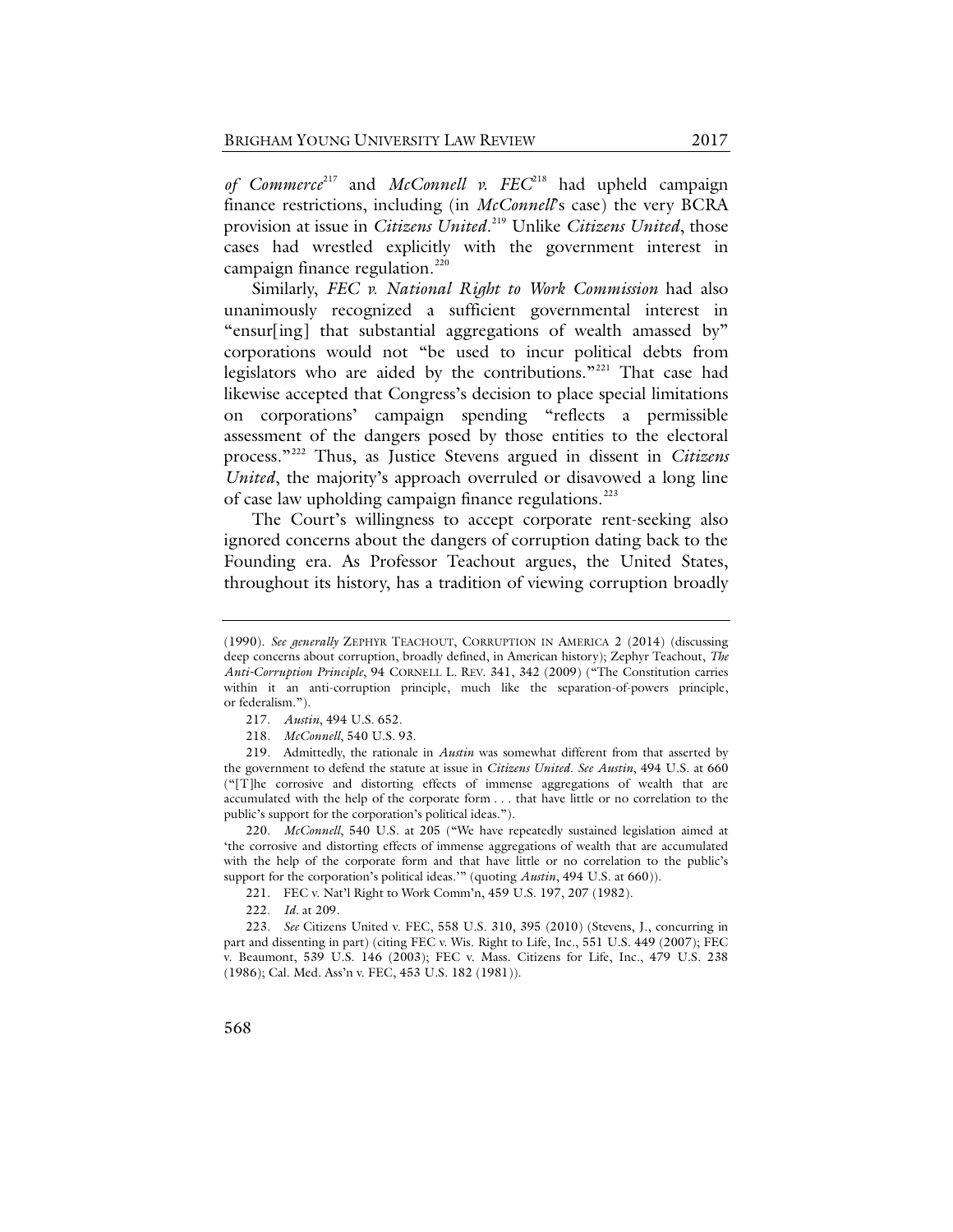to include not only "blatant bribes and theft from the public till . . . [but also] many situations where politicians and public institutions serve private interests at the public's expense."<sup>[224](#page-46-0)</sup> This type of antirent-seeking principle, arguably baked into the Constitution in provisions like the Emoluments Clause, $225$  calls into question the majority's assumptions about representative democracy under the Constitution. While the depth and scope of this anti-corruption principle is certainly contestable, $226$  its very existence raises questions about whether the Court's preferred constitutional first principle was necessarily correct.

Of course, just because the majority relied on novel or deeply contested constitutional principles in these cases does not necessarily mean that those principles are wrong. New doctrines sometimes become canonical. Nevertheless, it is striking that the Court's efforts to avoid grappling with inconvenient facts relied largely on doctrinal innovations.<sup>[227](#page-46-3)</sup>

<span id="page-46-6"></span>Indeed, the majority's willingness to brush aside these facts in the service of new or deeply contested constitutional doctrine suggests that the Justices here are guided less by constitutional precedent and more by the spirit of innovation. The Court's aggressive rejection of Congress's facts—and its related confidence in its own view of the world—speak, then, not to passive jurists applying clear legal principles to the case before them, but rather to Justices aggressively moving the law in their preferred directions.<sup>[228](#page-46-4)</sup> The Court may have hoped to seem apolitical when it ignored the

<span id="page-46-5"></span><sup>224.</sup> *See* TEACHOUT, *supra* note [216,](#page-44-8) at 2.

<span id="page-46-1"></span><span id="page-46-0"></span><sup>225.</sup> *See* U.S. CONST. art. I, § 9, cl. 8 ("[N]o Person holding any Office of Profit or Trust under them, shall, without the Consent of Congress, accept of any present, Emolument, Office, or Title, of any kind whatever, from any King, Prince, or foreign State."); NORMAN L. EISEN ET AL., GOVERNANCE STUDIES AT BROOKINGS, THE EMOLUMENTS CLAUSE: ITS TEXT, MEANING, AND APPLICATION TO DONALD J. TRUMP 5 (2016), https://www.brookings. edu/wp-content/uploads/2016/12/gs\_121616\_emoluments-clause1.pdf (arguing that the Emoluments Clause was a broad "anti-corruption measure").

<span id="page-46-2"></span><sup>226.</sup> *See, e.g.*, Seth Barrett Tillman, Citizens United *and the Scope of Professor Teachout's Anti-Corruption Principle*, 107 NW. U. L. REV. 399, 404–17 (2012) (arguing that the Founders were not "obsessed" with corruption and that the anti-corruption principle extends not to elected federal positions but only to appointed federal officers).

<span id="page-46-4"></span><span id="page-46-3"></span><sup>227.</sup> *See also* Bd. of Trs. of the Univ. of Ala. v. Garrett, 531 U.S. 356 (2001); Morrison v. United States, 529 U.S. 598 (2000).

<sup>228.</sup> *See generally* ERIC J. SEGALL, SUPREME MYTHS (2012).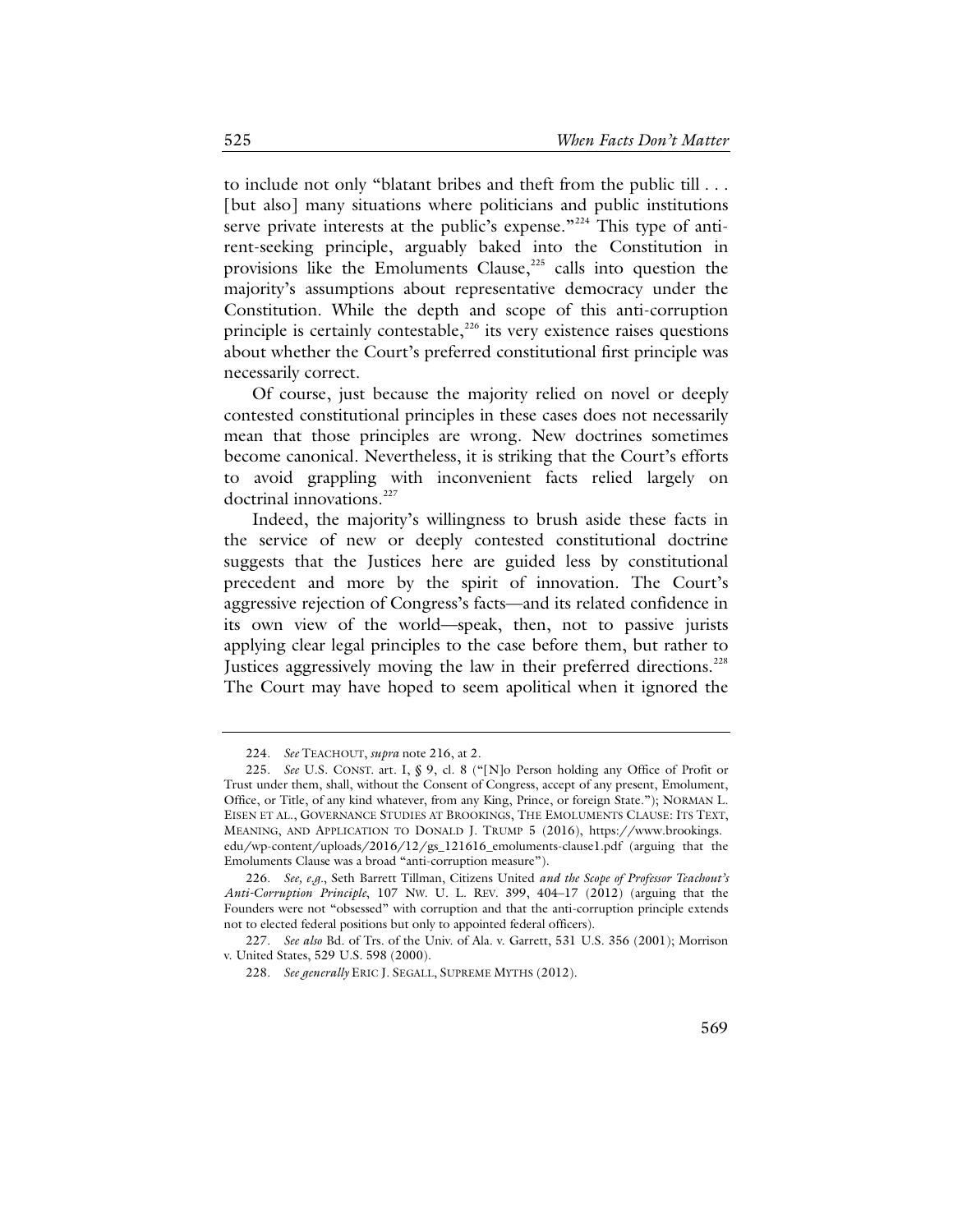facts and focused on constitutional principles, but its disregard of inconvenient facts instead suggests deep commitment to an ideological agenda.

### *B. The Political Explanation: The Conservative Counter Revolution*

We thus turn to a second and closely related explanation: political norms. In each of the cases discussed here, a conservative majority of the Court voted to invalidate parts of federal statutes serving progressive agendas. As Professor Karlan has argued, whereas conservatives once advocated for judicial restraint as a reaction against the perceived excesses of the Warren Court, judicial conservatives in more recent years have used the judicial power to attack constitutional doctrines undergirding liberal legislative accomplishments.<sup>229</sup> This is not a judicial conservatism devoted to the passive virtues of judicial modesty, $230$  but a far more aggressive conservatism that promotes the Republican Party's agenda through court decisions<sup>[231](#page-47-2)</sup>

Of course, politics alone cannot explain constitutional law, and the media sometimes over-emphasizes political factors when it reports on judicial decisions. Nevertheless, it is striking that the majority Justices on these issues—Chief Justice Roberts and Justices Scalia, Kennedy, Thomas, and Alito—were all appointed by Republican presidents.<sup>[232](#page-47-3)</sup> By contrast, the dissenters—Justices Ginsburg, Breyer, Sotomayor, and Kagan—were all appointed by Democratic presidents and predictably share more liberal tendencies. Only the Republican-appointed Justice Stevens, who wrote the dissent in *Citizens United* shortly before retiring, took a position that departed from the likely preferences of the party of the appointing President (and Stevens was appointed by President Ford, a very moderate Republican by contemporary standards).<sup>233</sup>

<sup>229.</sup> *See* Karlan, *supra* note [81,](#page-18-0) at 10.

<span id="page-47-1"></span><span id="page-47-0"></span><sup>230.</sup> *See, e.g*., Alexander M. Bickel, *The Supreme Court 1960 Term*–*Foreword: The Passive Virtues*, 75 HARV. L. REV. 40 (1961).

<sup>231.</sup> *See* Karlan, *supra* not[e 81,](#page-18-0) at 11, 70.

<span id="page-47-3"></span><span id="page-47-2"></span><sup>232.</sup> As noted above, though *NFIB* ultimately upheld the individual mandate, the five conservative Justices comprised the majority on the Commerce Clause issue.

<span id="page-47-4"></span><sup>233.</sup> Of course, the Chief Justice's vote to uphold the individual mandate on Taxing Clause grounds also departed from Republican Party preferences. Similarly, Justices Breyer's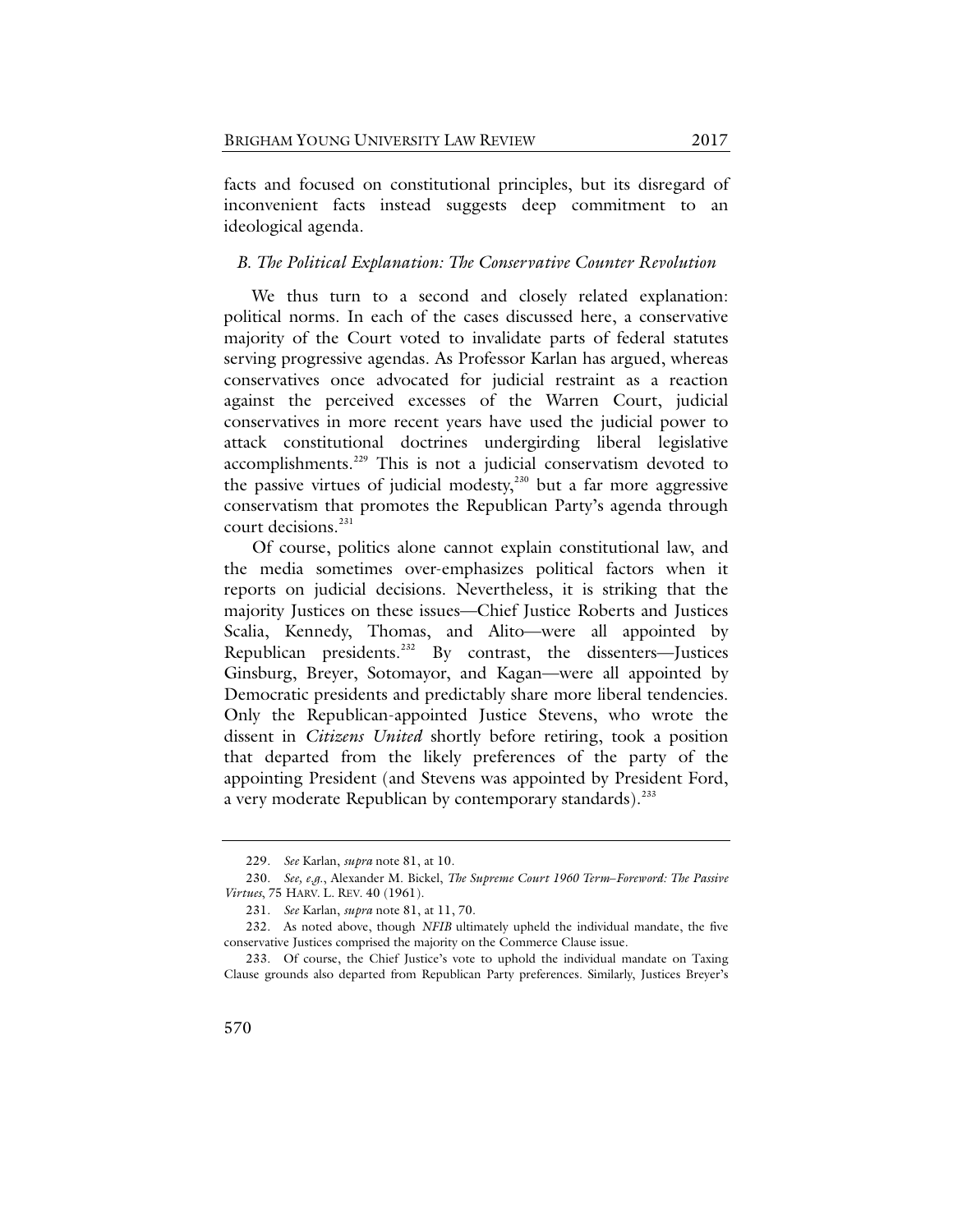Given this stark divide, it should not be surprising that the decisions here can be seen as conservative in both constitutional and political terms. In constitutional terms, as just discussed, each opinion vindicated constitutional principles generally associated with conservative thought.<sup>234</sup> In crasser political terms, the opinions also plausibly could be understood to serve conservative ends. The majority of jurisdictions subject to VRA preclearance leaned Republican,[235](#page-48-2) and preclearance sometimes blocked changes to voting procedures that would have likely harmed Democratic candidates.[236](#page-48-3) Perhaps predictably, shortly after *Shelby County*, North Carolina enacted a vote-suppression law, which likely limited the right to vote among low income and minority voters, who tend to vote more Democratic.<sup>[237](#page-48-4)</sup> While litigation under section 2 of the VRA may discourage (or even halt) some other state-wide votesuppression efforts, $238$  the absence of pre-clearance is probably more apparent in local jurisdictions, where vote-suppression receives less attention and is more likely to fly under the radar.<sup>[239](#page-48-6)</sup> As a result, localities can more easily make changes to voting rules, which

<span id="page-48-0"></span>and Kagan's votes on the Spending Clause issue in *NFIB* departed from Democratic Party preferences. As these examples demonstrate, we ought not overstate the effect of political preferences on judicial decision making.

<sup>234.</sup> *See supra* Section II.A.

<span id="page-48-2"></span><span id="page-48-1"></span><sup>235.</sup> *See* Editors, *Leave the Voting Rights Act Alone*, NAT'L REV. (Aug. 12, 2015), http://www.nationalreview.com/node/422408/print (stating that the jurisdictions that had been subject to preclearance, though originally Democratic in the 1960s, were by the 2000s mostly in heavily Republican states).

<span id="page-48-3"></span><sup>236.</sup> *See id.* (stating that the preclearance requirements generally would be more likely to help Democrats today); Heather Gerken, *Opting into the Voting Rights Act*, REUTERS (Jan. 30, 2013), http://blogs.reuters.com/great-debate/2013/01/30/optinginto-the-voting-rights-act.

<span id="page-48-4"></span><sup>237.</sup> *See* Daniel P. Tokaji, *Responding to* Shelby County: *A Grand Election Bargain*, 8 HARV. L. & POL'Y REV. 71, 72 (2014); Jamie Fuller, *How Has Voting Changed Since* Shelby County v. Holder*?*, WASH. POST (July 7, 2014), https://www.washingtonpost.com/news/ the-fix/wp/2014/07/07/how-has-voting-changed-since-shelby-county-v-holder/?utm\_term =. 272394194f7a; Theodore R. Johnson, *Why Are African-Americans Such Loyal Democrats When They Are So Ideologically Diverse?*, WASH. POST (Sept. 28, 2016), https:// www.washingtonpost.com/news/monkey-cage/wp/2016/09/28/can-trump-win-black-vote s-what-we-know-from-5-decades-of-black-voting-data/?utm\_term=.4caf7f19281f.

<span id="page-48-6"></span><span id="page-48-5"></span><sup>238.</sup> *See* Kathleen M. Stoughton, Note, *A New Approach to Voter ID Challenges: Section 2 of the Voting Rights Act*, 81 GEO. WASH. L. REV. 292 (2013) (discussing the possibility of section 2 voting rights litigation).

<sup>239.</sup> *See* Tokaji, *supra* note [237,](#page-48-0) at 72.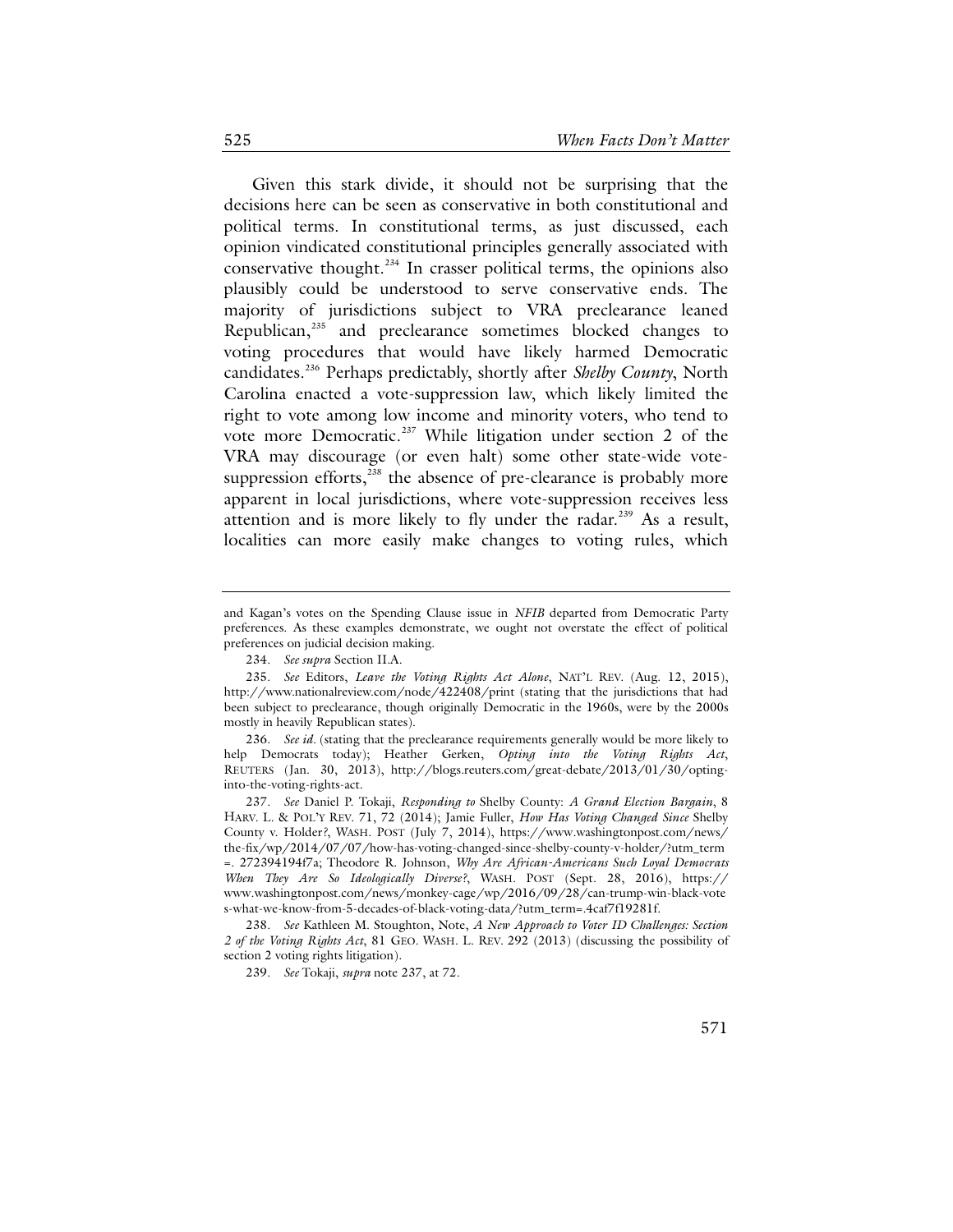previously would have been subject to preclearance. Such changes likely dilute minority voting power.<sup>[240](#page-49-0)</sup> While the complete effects of the decision are complicated and difficult to measure, *Shelby County*, as a political matter, likely favored Republicans more than Democrats.<sup>[241](#page-49-1)</sup>

*Citizens United* also seems to help conservative causes. While both Democratic and Republican candidates can benefit from corporate independent expenditures, corporations sometimes make such expenditures hoping that their candidate, if elected, will decrease burdensome regulations.<sup>[242](#page-49-2)</sup> The Republican Party, of course, generally champions deregulation. It therefore should not be surprising that fundraising rules post-*Citizens United* may often favor Republicans.<sup>[243](#page-49-3)</sup> Additionally, while unions theoretically enjoy the same ability as corporations to spend general treasury funds to influence elections under the *Citizens United* framework, unions face additional constraints that corporations don't because union dues

<span id="page-49-0"></span><sup>240.</sup> *See id.* at 72 ("[P]reclearance was most effective in curbing redistricting plans and other practices thought to weaken minority representation . . . ."); Jon Greenbaum et al., Shelby County v. Holder: *When the Rational Becomes Irrational*, 57 HOW. L.J. 811, 822 (2014) (noting that Congress determined repeatedly in the decades after 1965 that section 5 of the VRA "was still needed because of efforts to dilute minority voting strength"); Keesha M. Middlemass, *The Need to Resurrect Section 5 of the Voting Rights Act of 1965*, 28 J. CIVIL RIGHTS & ECON. DEV. 61, 102 (2015).

<span id="page-49-1"></span><sup>241.</sup> *See* Russell K. Robinson, *Unequal Protection*, 68 STAN. L. REV. 151, 231 (2016) (classifying *Shelby County* as ideologically conservative); Tokaji, *supra* note [237,](#page-48-0) at 76 ("The conventional wisdom is that these [voting] laws will hurt Democrats more than Republicans."); Vann R. Newkirk II, *The Battle for North Carolina*, THE ATLANTIC (Oct. 27, 2016), http://www.theatlantic.com/politics/archive/2016/10/the-battle-for-north-carolina /501257 (stating that immediately after *Shelby County*, North Carolina Republicans began passing laws restricting voting access for minorities).

<span id="page-49-2"></span><sup>242.</sup> *See*, *e.g.*, Jill E. Fisch, *How Do Corporations Play Politics?: The FedEx Story*, 58 VAND. L. REV. 1495, 1559 (2005) ("Enron developed its political capital—making large political contributions and building relationships with state and federal government officials in order to obtain regulatory changes that would enable it to build its energy trading market.").

<span id="page-49-3"></span><sup>243.</sup> *See* Nicholas O. Stephanopoulos, *Elections and Alignment*, 114 COLUM. L. REV. 283, 285–86 (2014) (noting that Republicans enjoyed a "substantial financial edge" in the 2012 election); Anu Narayanswamy et al., *Money Raised as of Dec. 31*, WASH. POST, https:// www.washingtonpost.com/graphics/politics/2016-election/campaign-finance/ (stating that for the candidates other than Trump and Clinton, 13% of the Democratic funding was from super PACs and other independent groups and 33% of the Republican funding was from these groups) (last updated Feb. 1, 2017).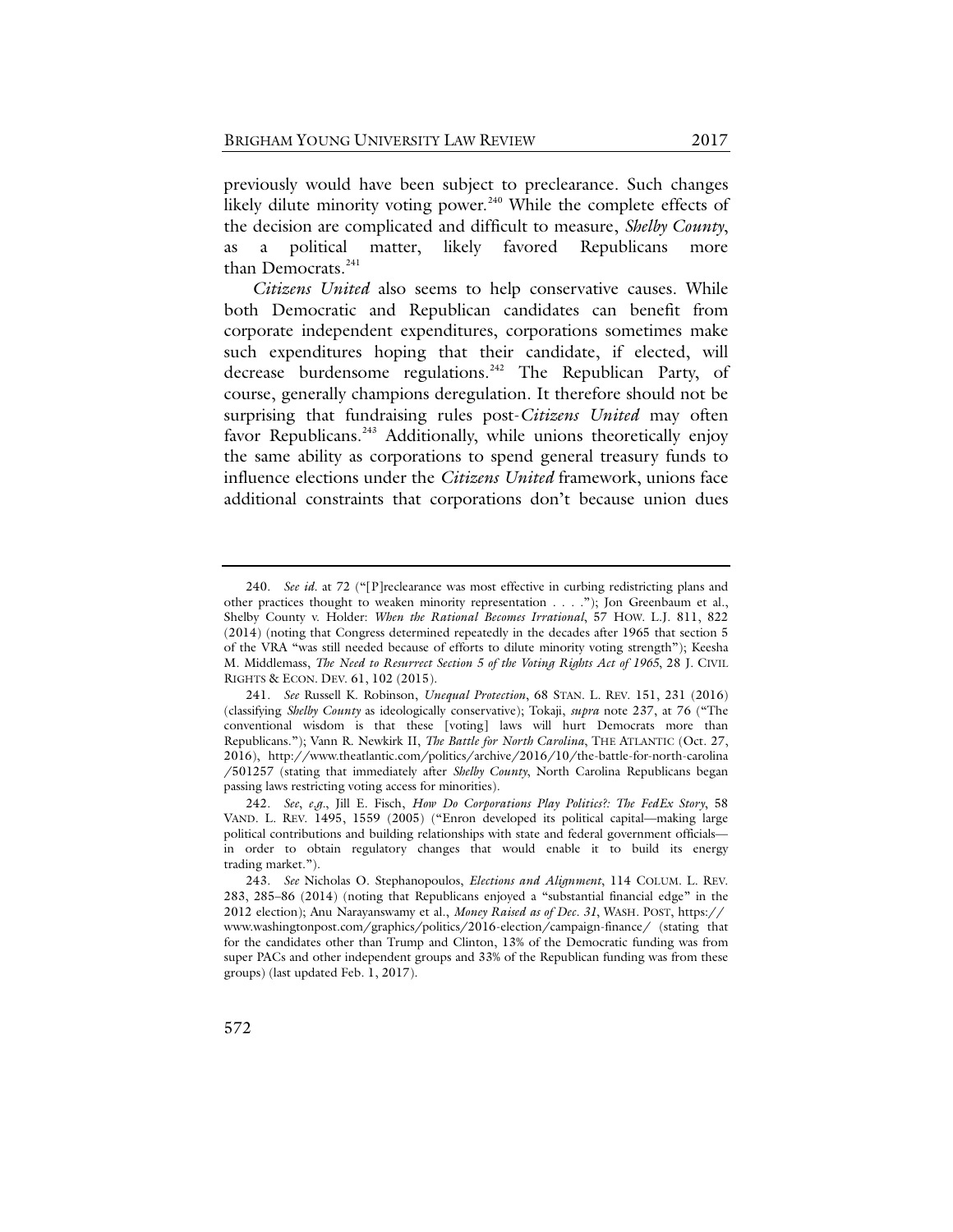payments make up much of their treasury funds.<sup>[244](#page-50-0)</sup> The result is an asymmetry that favors corporations over unions.<sup>[245](#page-50-1)</sup>

The conservatives in *NFIB*, too, favored a politically conservative outcome, attacking the Obama administration's most important policy accomplishment. Of course, the Court ended up upholding most of the law, including the controversial individual mandate. However, the Court did invalidate a portion of the statute extending Medicaid to more individuals, essentially rendering that provision optional for states.[246](#page-50-2) Moreover, even in upholding the individual mandate, the Chief Justice fired a warning shot across Congress's bow.<sup>[247](#page-50-3)</sup> Indeed, by upholding the mandate on taxing, rather than commerce, grounds, the Chief Justice may have limited Congress's regulatory authority. Taxes, after all, are politically unpopular.<sup>[248](#page-50-4)</sup>

<span id="page-50-7"></span>To be clear, the point here is not to accuse the Justices of consciously deciding cases to advance political goals. Empirical studies typically conclude that judges do not have conscious political goals.[249](#page-50-5) The Justices do not think of themselves as politicians, and there certainly were plausible legal arguments in favor of the Court's outcomes in each of these cases. Nevertheless, it is striking that the Justices who disregarded facts undergirding the legislation were all appointed by presidents of the party more likely to oppose the policies at issue.<sup>[250](#page-50-6)</sup> Indeed, as we shall see, political preferences likely filter into Justices' unconscious biases. To this extent, politics probably drives the Justices' decision-making more than they realize.

<span id="page-50-1"></span><span id="page-50-0"></span><sup>244.</sup> *See* Karlan, *supra* note [81,](#page-18-0) at 40 (describing limitations on unions' ability to spend general treasury funds to influence elections).

<sup>245.</sup> *See id.*

<sup>246.</sup> *See* NFIB v. Sebelius, 132 S. Ct. 2566, 2608 (2012).

<span id="page-50-3"></span><span id="page-50-2"></span><sup>247.</sup> *See* Karlan, *supra* not[e 81,](#page-18-0) at 47 (describing Chief Justice Roberts' *NFIB* opinion as "probably the most grudging opinion ever to uphold a major piece of legislation").

<span id="page-50-4"></span><sup>248.</sup> *See* David Orentlicher, *Constitutional Challenges to the Health Care Mandate: Based in Politics, Not Law*, 160 U. PA. L. REV. 19, 29 (2011).

<span id="page-50-5"></span><sup>249.</sup> *See, e.g.*, RICHARD A. POSNER, HOW JUDGES THINK 25 (2008) (summarizing empirical studies noting that no attitudinal study demonstrates that "judges have conscious political goals").

<span id="page-50-6"></span><sup>250.</sup> *See id.* at 22–23 (noting that studies show that the political inclinations of judges invariably "explain much of the variance in judges' votes on politically charged issues").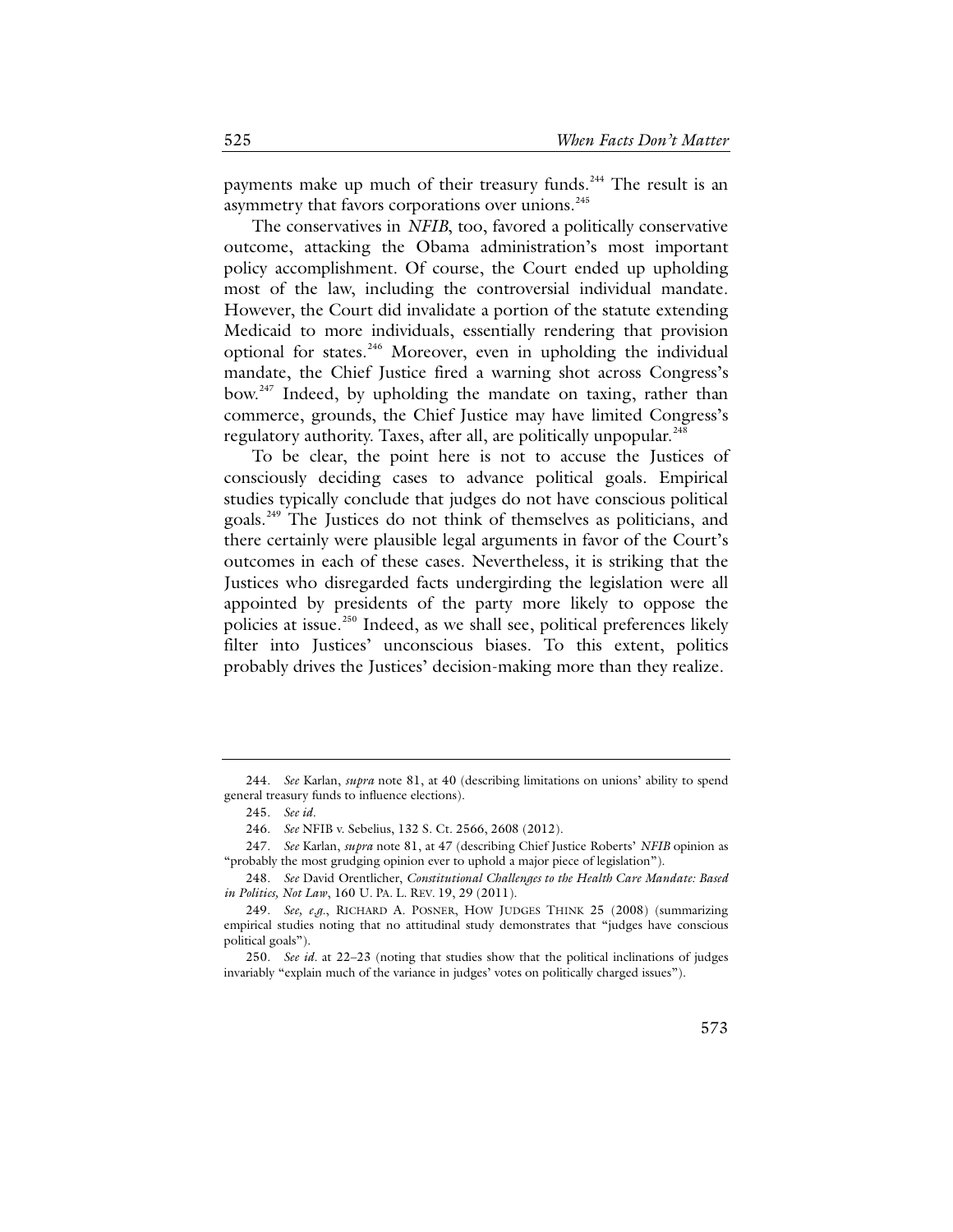# *C. The Psychological Explanation: Motivated Reasoning and Cultural Cognition*

<span id="page-51-0"></span>Psychological research helps deepen our understanding of the doctrinal and political explanations. Whether or not they realize it, the Justices' background assumptions and normative views inevitably shape their perceptions of the relevance of facts.<sup>[251](#page-51-1)</sup> Like people more generally, the Justices are subject to motivated reasoning—that is, to the unconscious tendency of individuals to process information in a manner more likely to reinforce existing beliefs than to form accurate ones.[252](#page-51-2) Thus, the Justices will naturally deem relevant those facts confirming their own worldview or vindicating their preferred constitutional principles. As the social psychologist Ziva Kunda explains, "when one wants to draw a particular conclusion, one feels obligated to construct a justification for that conclusion that would be plausible to a dispassionate observer. In doing so, one accesses only a biased subset of the relevant beliefs and rules."<sup>[253](#page-51-3)</sup>

Professor Kahan has explored the related phenomenon of cultural cognition, which "refers to the tendency of individuals to conform their perceptions of risk and other policy-consequential facts to their cultural worldviews."<sup>[254](#page-51-4)</sup> He argues persuasively that individuals are likely to seek out information that supports positions and groups they normatively favor.<sup>[255](#page-51-5)</sup> According to Professor Kahan and other scholars, Supreme Court Justices are hardly immune from this phenomenon. [256](#page-51-6)

The Justices' background normative assumptions, cultural identities, and political views, then, likely played a role, perhaps even a substantial one, in their attitudes toward congressional and other

<sup>251.</sup> *Cf*. SEGALL, *supra* not[e 228,](#page-46-5) at 6.

<span id="page-51-2"></span><span id="page-51-1"></span><sup>252.</sup> *See* Dan M. Kahan, *The Supreme Court 2010 Term*–*Foreword: Neutral Principles, Motivated Cognition, and Some Problems for Constitutional Law*, 125 HARV. L. REV. 1, 19 (2011); Ziva Kunda, *The Case for Motivated Reasoning*, 108 PSYCHOL. BULL. 480, 490– 91 (1990).

<sup>253.</sup> Kunda, *supra* not[e 252,](#page-51-0) at 493.

<sup>254.</sup> Kahan, *supra* not[e 252,](#page-51-0) at 23.

<sup>255.</sup> *See id.*

<span id="page-51-6"></span><span id="page-51-5"></span><span id="page-51-4"></span><span id="page-51-3"></span><sup>256.</sup> *See id.* at 20; Gerald N. Rosenberg, *Incentives, Reputation, and the Glorious Determinants of Judicial Behavior*, 68 U. CIN. L. REV. 637 (2000).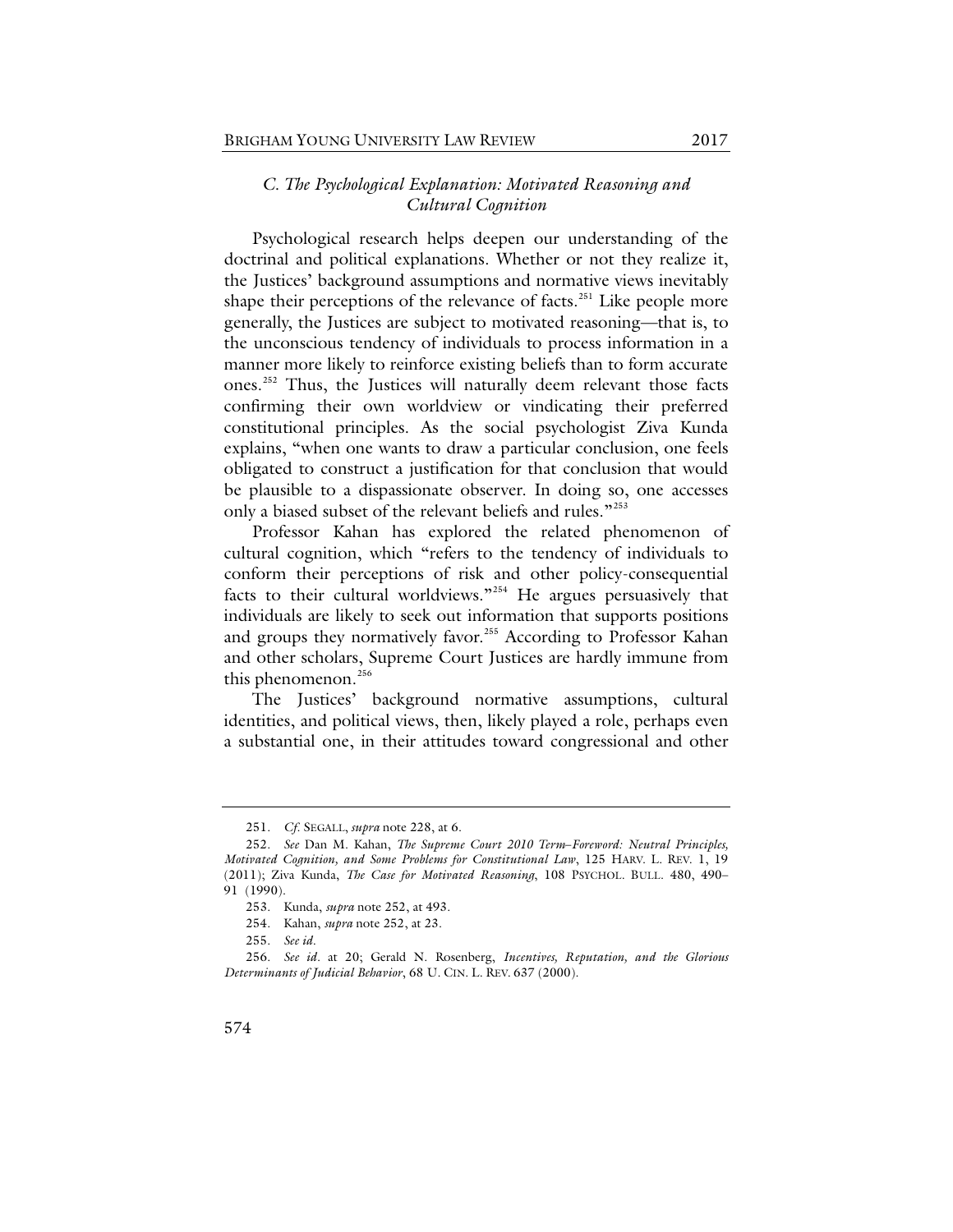facts.[257](#page-52-0) The Justices are sophisticated actors, so they are probably less inclined to embrace fake facts than many members of the public. That said, the Justices' ideological predispositions likely shape their attitudes toward particular factual propositions.

In each of these cases, a conservative majority of Justices rejected statutory provisions that impinged on conservative values. In each case, the more liberal Justices would have sustained the challenged portions of the legislation. From this perspective, the Court may have rejected Congress's facts because they were inconvenient obstacles to a conservative outcome the majority wanted to reach. Similarly, the more liberal Justices may have been more inclined to accept Congress's facts because they helped support the outcome they were inclined to reach anyway.<sup>[258](#page-52-1)</sup>

Background norms and political preferences, then, are necessarily part of judicial decision-making.<sup>[259](#page-52-2)</sup> To be sure, professional judgment and legal training can help counter-act the pull of cognitive biases.<sup>[260](#page-52-3)</sup> That said, while most judges follow clear law when it exists, Supreme Court cases often present difficult issues about which reasonable people can disagree.<sup>[261](#page-52-4)</sup> After all, many issues before the Supreme Court divide lower courts.<sup>[262](#page-52-5)</sup> Moreover, Supreme Court constitutional cases, in particular, often offer little in the way of clear doctrine to cabin judicial discretion.<sup>[263](#page-52-6)</sup> Most Justices do not ignore the law to further their own political views, but it is natural and probably inevitable that a Justice's "priors," as Judge Posner calls

<span id="page-52-0"></span><sup>257.</sup> *See* Kahan, *supra* note [252,](#page-51-0) at 19 (describing "the unconscious tendency of individuals to process information in a manner that suits some end or goal extrinsic to the formation of accurate beliefs").

<span id="page-52-1"></span><sup>258.</sup> *See* Devins, *supra* note [13,](#page-7-0) at 1175 ("Justices sympathetic to the goals of a particular statute, if not Congress itself, typically see the issue before them as one of fact; Justices skeptical of Congress, in contrast, are more apt to see the issue as one of law.").

<span id="page-52-2"></span><sup>259.</sup> *See, e.g.*, Ross, *supra* note [13,](#page-7-0) at 2030 (noting that Court's treatment of the legislative record "seemed to rest on whether they believed the evidence supporting the law in the first place").

<span id="page-52-3"></span><sup>260.</sup> *See* Dan M. Kahan et al., *"Ideology" or "Situation Sense"? An Experimental Investigation of Motivated Reasoning and Professional Judgment*, 164 U. PA. L. REV. 349, 354 (2016).

<sup>261.</sup> *See* POSNER, *supra* note [249,](#page-50-7) at 274.

<span id="page-52-6"></span><span id="page-52-5"></span><span id="page-52-4"></span><sup>262.</sup> *See* U.S. SUP. CT. R. 10 (listing splits among U.S. court of appeals and/or state high courts as important factors to consider in decision about whether to grant certiorari).

<sup>263.</sup> *See* POSNER, *supra* note [249,](#page-50-7) at 274.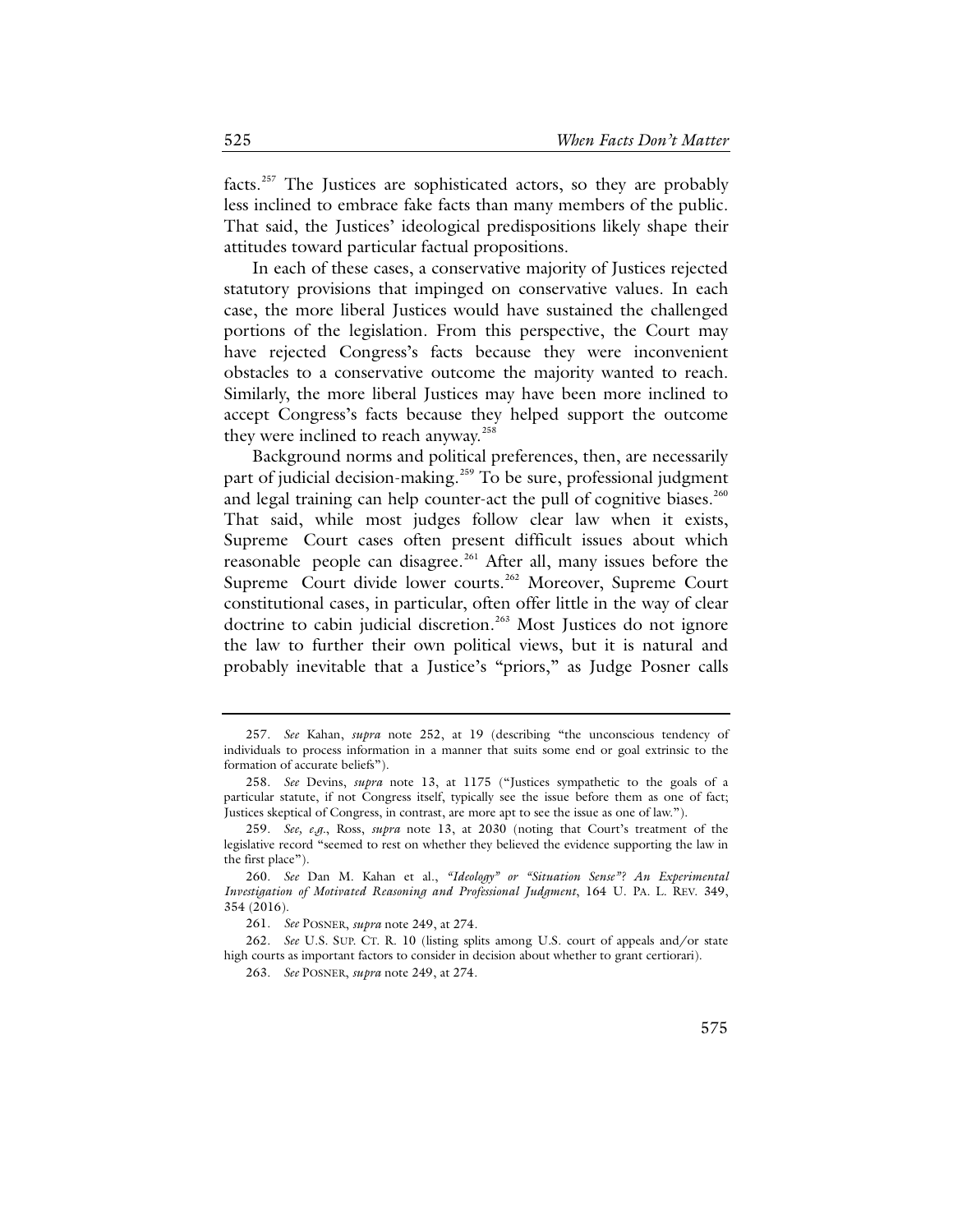them,<sup>[264](#page-53-1)</sup> will color the way she sees a contested legal question.<sup>[265](#page-53-2)</sup> In these cases, those leanings likely colored the Justices' views of the relevance of Congress's facts.

#### <span id="page-53-0"></span>*D. The Practical Explanation: The Opinion-Writing Process*

Related to the psychological explanation is the opinion-writing process. Justices' decisions about what to include and exclude from their opinions are, for better or worse, often driven by the Justices' understandable desire to draft a coherent, persuasive opinion. Sometimes, Justices conceal factors because they realize that addressing those factors "will not write."<sup>[266](#page-53-3)</sup>

To this extent, some Justices may sometimes downplay or altogether ignore facts that other Justices deem central to a case.<sup>[267](#page-53-4)</sup> These moves may be conscious decisions to steer around inconvenient evidence, but they may also sometimes be quite unconscious attempts to defend the preferred outcome as persuasively as possible.<sup>[268](#page-53-5)</sup> As I have explained elsewhere, it is pithier to dismiss the relevance of certain facts categorically than to explain why, on balance, those facts should not guide the outcome given the context of a case.<sup>[269](#page-53-6)</sup> To this extent, the phenomenon explored here may partially be a product of the writing process as Justices seek to write an opinion that sounds convincing, even if upon closer inspection, that opinion dodges some crucial facts and arguments.

<span id="page-53-1"></span><sup>264.</sup> *See* Richard A. Posner, *The Supreme Court Is a Political Court. Republicans' Actions Are Proof*, WASH. POST (Mar. 9, 2016), https://www.washingtonpost.com/opinions/thesupreme-court-is-a-political-court-republicans-actions-are-proof/2016/03/09/4c851860-e1 42-11e5-8d98-4b3d9215ade1\_story.html ("Priors are what we bring to a new question before we've had a chance to do research on it. They are attitudes, presuppositions derived from upbringing, from training, from personal and career experience, from religion and national origin and character and ideology and politics.").

<span id="page-53-2"></span><sup>265.</sup> See generally LEE EPSTEIN & JACK KNIGHT, THE CHOICES JUSTICES MAKE (1998); POSNER, supra note [249,](#page-50-7) at 269; JEFFREY A. SEGAL & HAROLD J. SPAETH, THE SUPREME COURT AND THE ATTITUDINAL MODEL REVISITED (2002); Jeffrey A. Segal et al., *Ideological Values and the Votes of the U.S. Supreme Court Justices Revisited*, 57 J. POL. 812 (1995).

<span id="page-53-3"></span><sup>266.</sup> *See* Chad M. Oldfather, *Writing, Cognition, and the Nature of the Judicial Function*, 96 GEO. L.J. 1283, 1321 (2008) [hereinafter Oldfather, *Writing*].

<sup>267.</sup> *See* Berger, *Rhetoric*, *supra* note [18,](#page-8-0) at 723.

<span id="page-53-6"></span><span id="page-53-5"></span><span id="page-53-4"></span><sup>268.</sup> *See* CARL BEREITER & MARLENE SCARDAMALIA, THE PSYCHOLOGY OF WRITTEN COMPOSITION 132 (1987); Oldfather, *Writing*, *supra* not[e 266,](#page-53-0) at 1308.

<sup>269.</sup> *See* Berger, *Rhetoric*, *supra* note [18,](#page-8-0) at 723.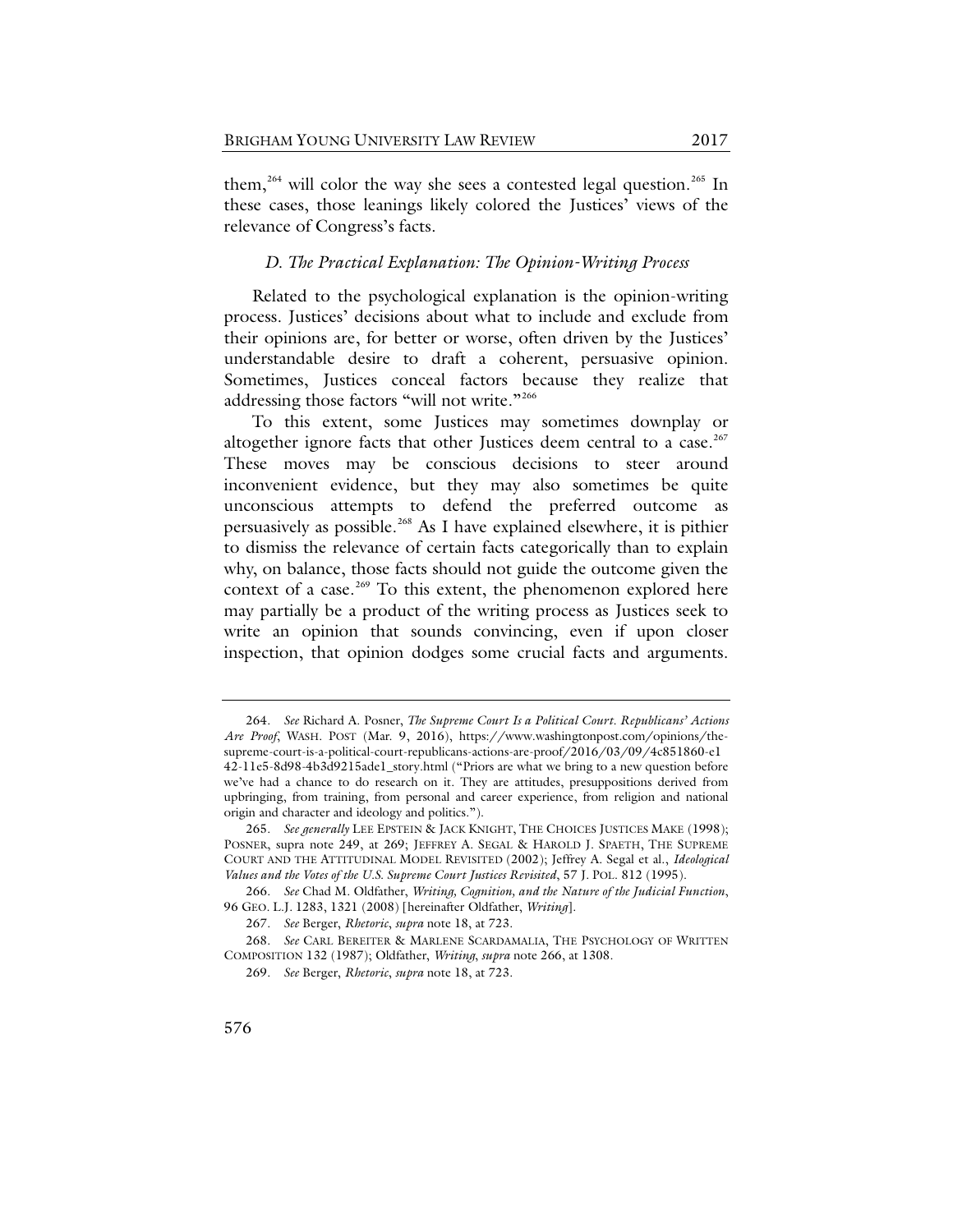The Court's approach to facts, then, may sometimes be part of a larger phenomenon in which the Justices often make constitutional cases seem easier than they really are. $270$ 

Relatedly, the writing process forces the author to address only her key points.<sup>[271](#page-54-1)</sup> Justices must make decisions about which facts to discuss and which to exclude. This process necessarily involves simplifications; a written opinion cannot fully capture the world's true complexity (and many Supreme Court opinions are too long as it is).[272](#page-54-2) Sometimes, these simplifications are uncontroversial, because they dispense with facts that no decent lawyer or judge would consider relevant. However, sometimes in the attempt to write a more concise opinion, Justices shortchange facts that others would consider important or even crucial. $^{273}$  $^{273}$  $^{273}$ 

Of course, this explanation does not work equally well for every case. For example, it does not adequately explain the Chief Justice's approach to facts in the Commerce Clause section of *NFIB*. It would have been far easier for the Chief Justice to dispense with the Commerce Clause analysis altogether, given his decision to uphold the mandate on Taxing Clause grounds. In this case, then, other explanations, such as constitutional first principles, are more persuasive. That said, this factor likely explains other cases, including *Shelby County* and *Citizens United*, which would have been more complicated opinions had the majority reached the same outcome while grappling thoroughly with facts it discarded.

# *E. The Legalist Explanation: A Lack of Rules*

Another explanation is that no rules constrain appellate courts' approaches to congressional findings or other kinds of legislative facts.<sup>[274](#page-54-4)</sup> Accordingly, judges and especially Supreme Court Justices

<sup>270.</sup> *See generally id.*

<span id="page-54-1"></span><span id="page-54-0"></span><sup>271.</sup> *See* Chad M. Oldfather, *Defining Judicial Inactivism: Models of Adjudication and the Duty to Decide*, 94 GEO. L.J. 121, 157 (2005).

<sup>272.</sup> *See* Berger, *Rhetoric*, *supra* note [18,](#page-8-0) at 724.

<span id="page-54-3"></span><span id="page-54-2"></span><sup>273.</sup> *Cf*. JOHN T. NOONAN, JR., PERSONS AND MASKS OF THE LAW 150 (1976); Robert A. Ferguson, *The Judicial Opinion as Literary Genre*, 2 YALE J.L. & HUMAN. 201, 206– 07 (1990).

<span id="page-54-4"></span><sup>274.</sup> *See* Gorod, *supra* not[e 10,](#page-7-1) at 57 (noting the "absence of established procedures" to guide courts' approaches to legislative fact disputes).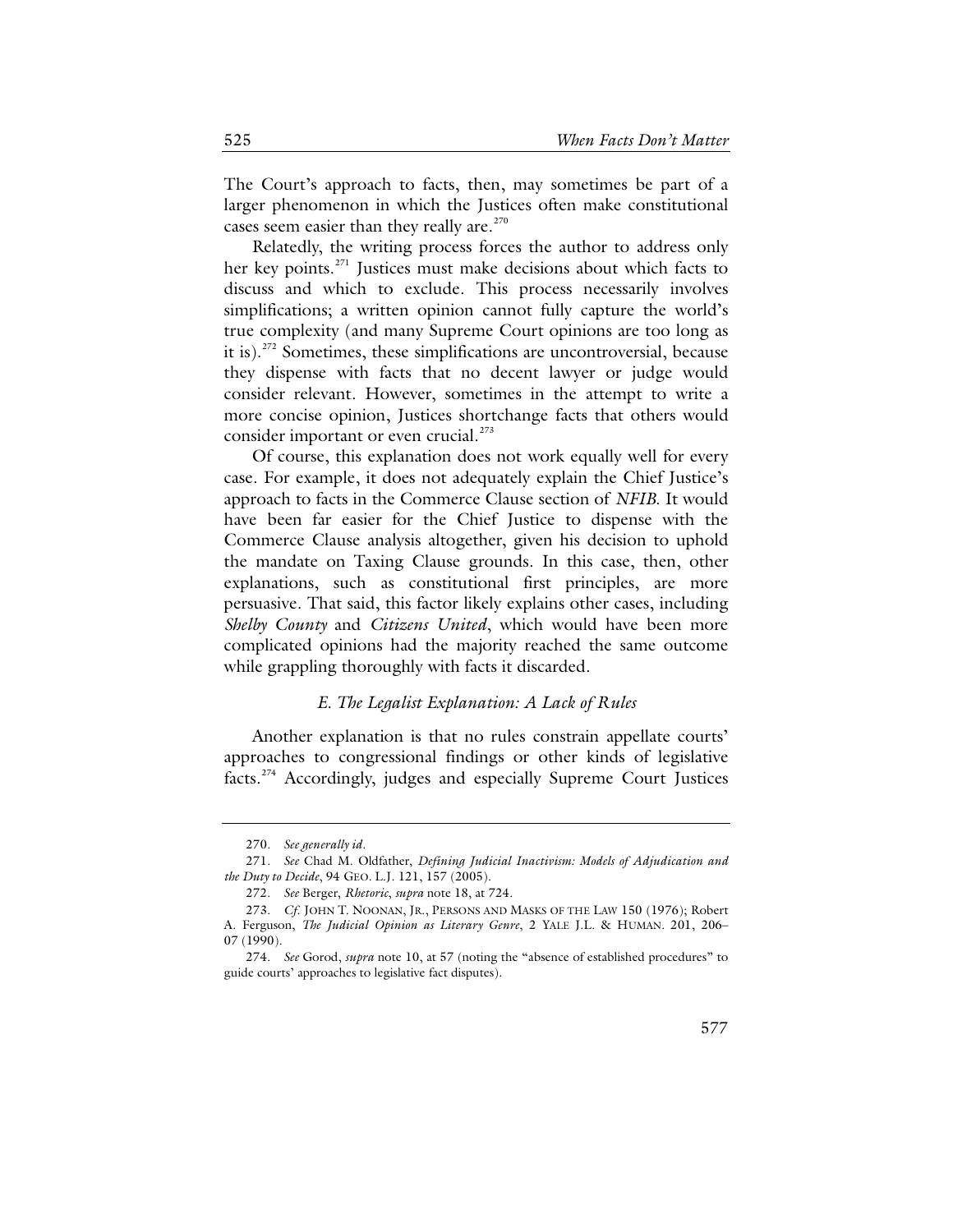<span id="page-55-4"></span>are free to make assumptions about the relevance and content of various facts based on their own normative preferences, constitutional commitments, background knowledge, amicus brief perusal, and independent research.<sup>[275](#page-55-0)</sup> The Justices, in fact, can credit or discard these kinds of facts without having to check those assumptions against a trial court record, congressional findings, administrative agency facts, academic literature, or anything else. There is no law there.

By contrast, the Federal Rules of Evidence govern judicial notice of adjudicative facts. [276](#page-55-1) Standards of appellate review similarly guide appellate consideration of trial court findings. $277$  In administrative law, the Administrative Procedure Act governs judicial review of various agency actions and factual findings. $^{278}$  $^{278}$  $^{278}$  In each of these cases, black-letter law guides judicial consideration of certain kinds of facts. In reality, the rules can be quite malleable, but judges, lawyers, and governmental officials all cite the governing standards and at least ostensibly try to follow them.

No such rules govern Supreme Court review of congressional facts or its treatment of the distinction between facial and as-applied challenges. Even more importantly, no rules require—or plausibly could require—the Court to explain how it decided which facts are legally relevant. Though the Court has often obscured the line between legal and factual conclusions, the decision about which facts "count" is essentially a legal one. To this extent, even were the Court to accept presumptively the veracity of Congress's factual findings, it would still enjoy substantial leeway to decide the legal relevance of those facts.

<span id="page-55-0"></span><sup>275.</sup> *See id.*; Allison Orr Larsen, *Do Laws Have a Constitutional Shelf Life?*, 94 TEX. L. REV. 59, 83–86 (2015) [hereinafter, Larsen, *Shelf Life*]; Larsen, *Amicus Facts*, *supra* note [12,](#page-7-2) at 1778; Larsen, *supra* note [10,](#page-7-1) at 1280–85.

<span id="page-55-1"></span><sup>276.</sup> *See generally* FED. R. EVID. 201(a); Kenneth Culp Davis, *An Approach to Problems of Evidence in the Administrative Process*, 55 HARV. L. REV. 364, 402–03 (1942); Faigman, *supra* note [21,](#page-9-0) at 162.

<sup>277.</sup> *See* FED. R. CIV. P. 52(a)(6).

<span id="page-55-3"></span><span id="page-55-2"></span><sup>278.</sup> *See, e.g.*, 5 U.S.C. § 706 (2012) (stipulating scope of review for court reviewing agency actions).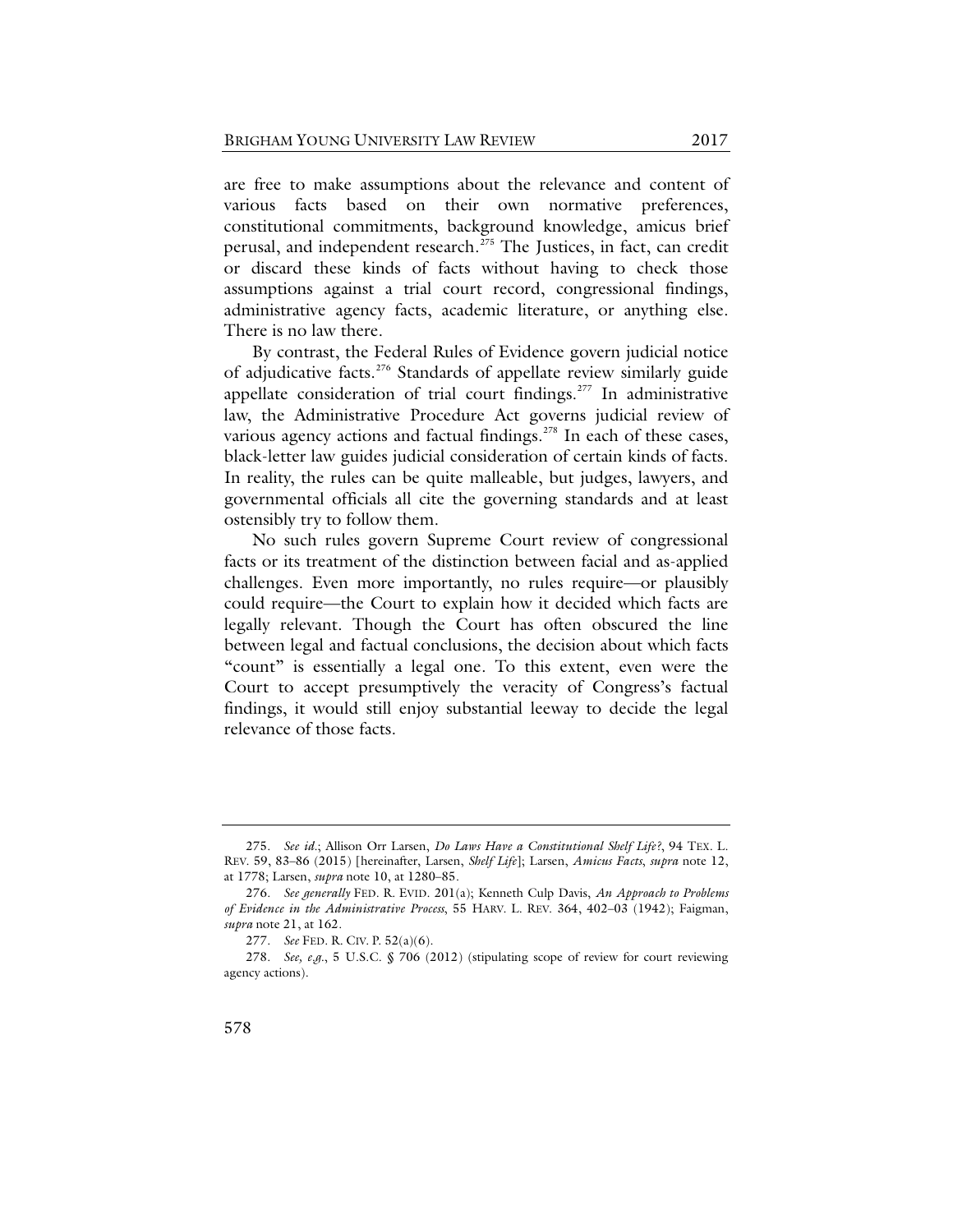# *F. The Institutional Explanation: Mistrust of Congress and the Allure of Judicial Supremacy*

A final explanation is that the Court sometimes distrusts Congress and, hence, its facts. Sometimes this distrust is justified. Though Congress has substantial resources to gather and sort information, [279](#page-56-0) it does not always make use of those institutional advantages.<sup>[280](#page-56-1)</sup> Sometimes, instead, Congress makes "factual" findings without studying a problem closely.<sup>[281](#page-56-2)</sup> In such cases, Congress's "facts" may actually be naked partisan statements devoid of empirical support.<sup>[282](#page-56-3)</sup>

The Court, indeed, may suspect sometimes that Congress has made ostensibly empirical findings in bad faith. For example, Congress sometimes points to evidence that conveniently—and suspiciously—fits the legal test for constitutionally controversial legislation.[283](#page-56-4) If the legislature's use of facts is cynical, then the Court may believe that its findings are neither impartial nor empirical but rather the political preferences of the majority dressed up as evidence.<sup>[284](#page-56-5)</sup>

Cognizant of these concerns, the Court may often be disinclined to accept the legal relevance of Congress's findings.<sup>[285](#page-56-6)</sup> Indeed, Justices may think it easier to brush aside questionable evidence as a

<span id="page-56-0"></span><sup>279.</sup> Robin Charlow, *Judicial Review, Equal Protection, and the Problem with Plebiscites*, 79 CORNELL L. REV. 527, 578 (1994); *see also* F. Andrew Hessick, *Rethinking the Presumption of Constitutionality*, 85 NOTRE DAME L. REV. 1447, 1473 (2010) (noting Congress's access to the Congressional Research Service that can help facilitate factual findings).

<sup>280.</sup> *See* Berger, *Deference Determinations*, *supra* not[e 17,](#page-8-1) at 501.

<sup>281.</sup> *See, e.g*., Devins, *supra* note [13,](#page-7-3) at 1182.

<span id="page-56-3"></span><span id="page-56-2"></span><span id="page-56-1"></span><sup>282.</sup> *See, e.g.*, Gonzales v. Carhart, 550 U.S. 124, 165–66 (2007) (noting that Congress found that partial birth abortions are never medically necessary despite medical testimony to the contrary); Araiza, *supra* not[e 13,](#page-7-3) at 919–20.

<span id="page-56-4"></span><sup>283.</sup> *See generally* Araiza, *supra* note [13,](#page-7-3) at 913–19; Jonathan Zasloff, *Courts in the Age of Dysfunction*, 121 YALE L.J. ONLINE 479, 492–93 (2012).

<span id="page-56-5"></span><sup>284.</sup> The phenomenon is hardly limited to the cases explored here. *See, e.g.*, Whole Women's Health v. Hellerstedt, 136 S. Ct. 2292, 2310 (2016); Linda Greenhouse, *The Courts Begin to Call Out Lawmakers*, N.Y. TIMES (Aug. 18, 2016), http://www.nytimes.com/2016/ 08/18/opinion/the-courts-begin-to-call-out-lawmakers.html?emc=eta1&\_r=0 (noting that the Court has appeared more willing "to call out legislatures for what they are doing, not just what they say they are doing").

<span id="page-56-6"></span><sup>285.</sup> *See* Ross, *supra* note [13,](#page-7-3) at 2031–32 ("In entire categories of cases, the Court questions whether the state's record can be believed as a complete and unbiased presentation of evidence related to the constitutionality of the law . . . .").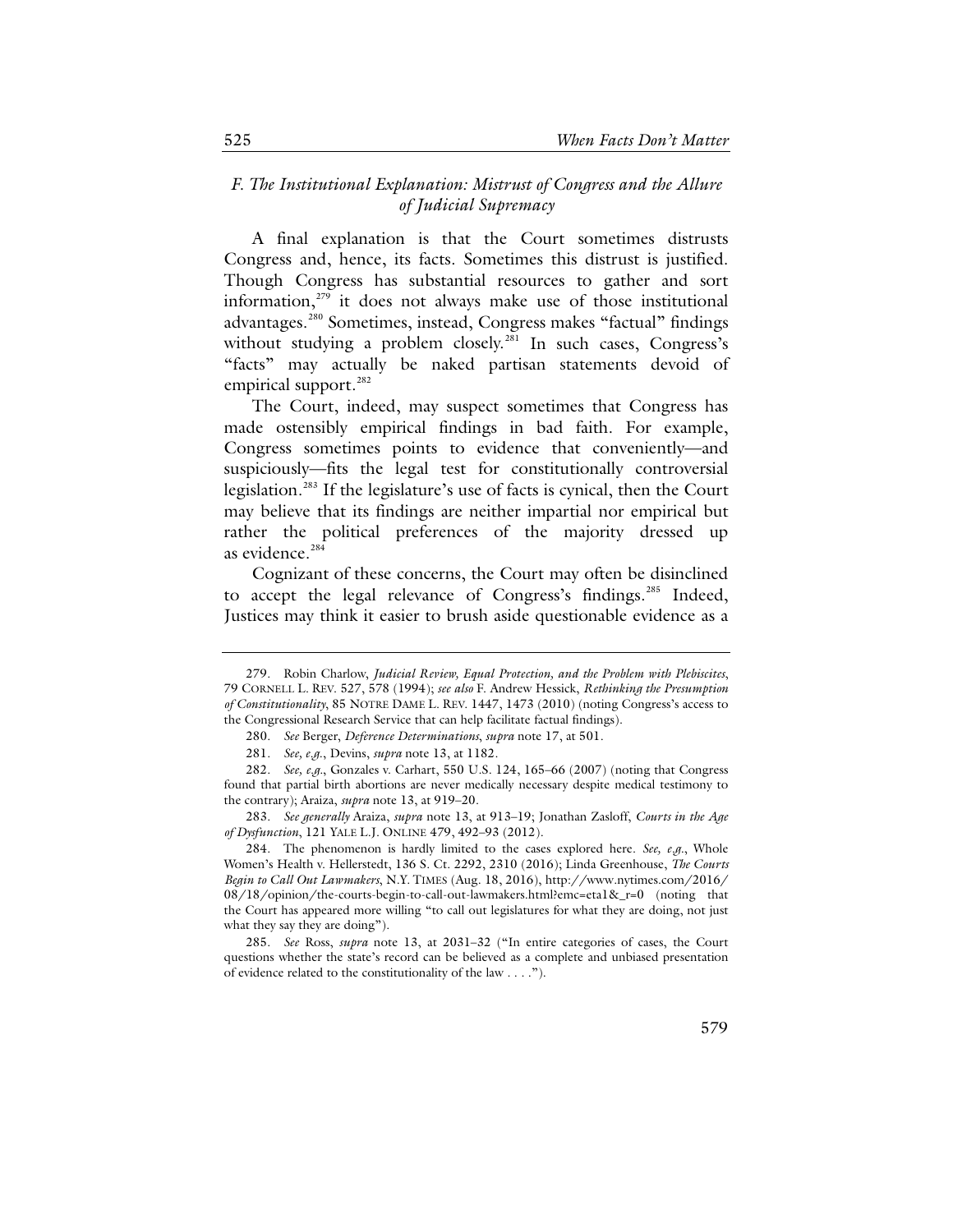matter of law than to question openly it as a matter of fact. Additionally, even when the Court does trust Congress's facts, it bears no obligation to accept those facts' constitutional relevance. The Court, protective of its own institutional mission, may well think that its prerogative to determine constitutional meaning would be substantially reduced were it required to accept both the veracity and the legal relevance of Congress's facts.

The Court's mistrust of Congress may also arise from important differences between the legislative and judicial institutions. The Justices themselves have little actual political experience and almost no legislative experience. None of the Justices participating in these cases ever held elected office, and only Justice Breyer worked in Congress (as Chief Counsel of the Senate Judiciary Committee).<sup>[286](#page-57-0)</sup> The Justices' lack of familiarity with the inner workings of Congress might contribute to their lack of trust and sympathy for that institution.

Perhaps even more fundamentally, the Court's kind of work differs dramatically from Congress's. Supreme Court Justices are usually top-notch lawyers—intelligent, meticulous, and analytical. Though some have crafted public personas, the Justices need not return home regularly to address their constituents. Most would likely agree that the Justices should not bring a political agenda to their work.<sup>[287](#page-57-1)</sup>

Congressional representatives, by contrast, must constantly speak to the public about their policy preferences. Whereas most judges value analytical precision, representatives often speak in sound bites and glib generalities. The Justices, then, may distrust Congress in part because judges and politicians value very different professional qualities.

From that perspective, the Justices may see legislatures (or other institutions) injecting their own normative biases into their factual findings. In such cases, Justices may think that they should not credit such naked partisanship. These cases, then, may reflect the

<span id="page-57-0"></span><sup>286.</sup> *See* Laura Krugman Ray, *The Legacy of a Supreme Court Clerkship: Stephen Breyer and Arthur Goldberg*, 115 PENN ST. L. REV. 83, 109 (2010).

<span id="page-57-1"></span><sup>287.</sup> *See* Stephen M. Feldman, *Supreme Court Alchemy: Turning Law and Politics into Mayonnaise*, 12 GEO. J.L. & PUB. POL'Y 57, 58 (2014) ("Some Supreme Court justices agree that law and politics must remain separate.").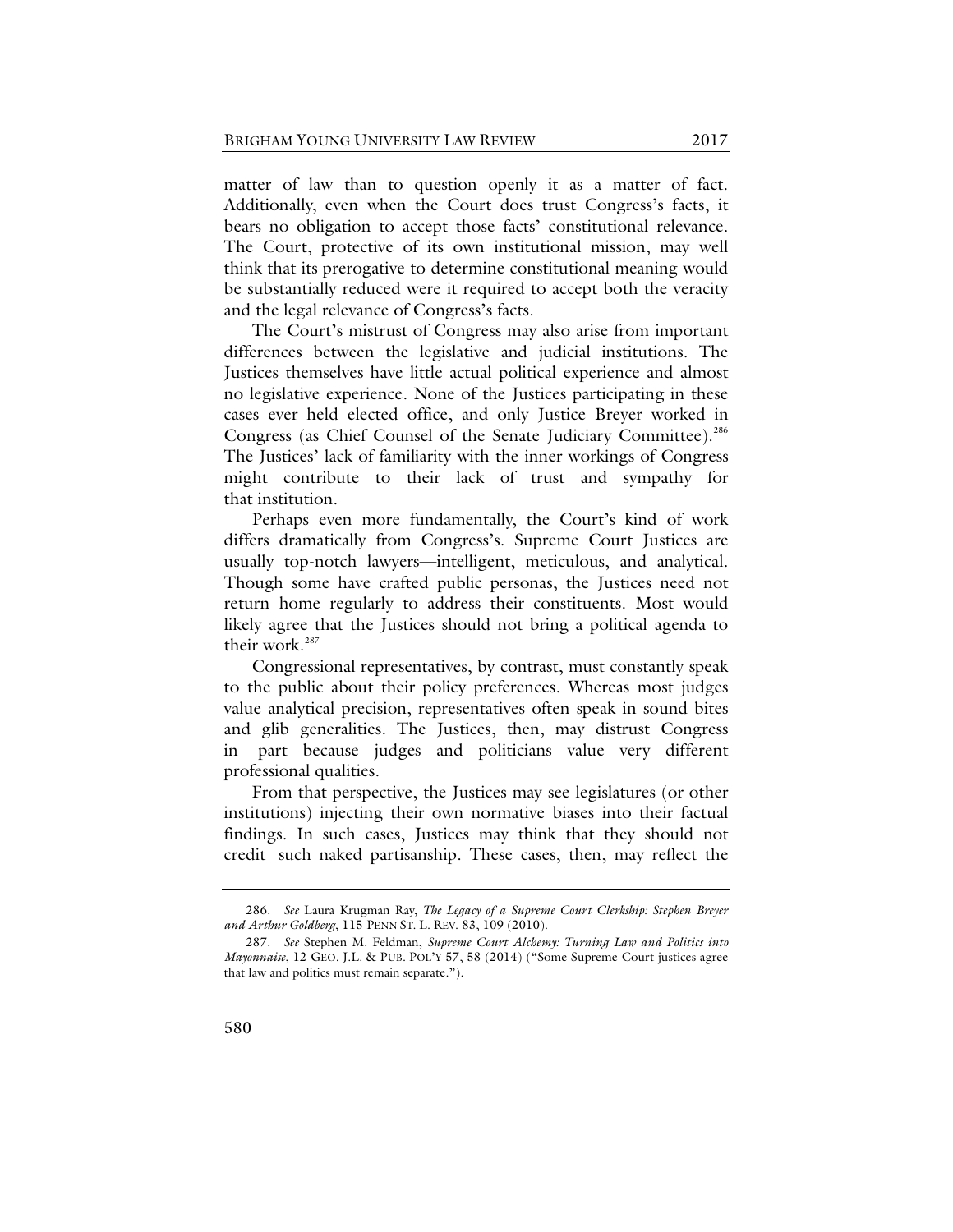Justices' own self-confidence that they can sniff out bogus factual assertions.<sup>[288](#page-58-0)</sup>

Relatedly, these cases reflect the Justices' comfort with their own supremacy over questions of constitutional law.<sup>[289](#page-58-1)</sup> If Congress could demonstrate the constitutionality of controversial legislation merely by pointing to facts ostensibly justifying the law, the Court's power of judicial review would be substantially diminished. The Court's penchant for rejecting congressional facts as irrelevant, then, speaks to its interest in retaining the primary authority to decide questions of constitutional law.

#### III. IMPLICATIONS

The Supreme Court's rejection of congressional facts, though normatively troubling, is not inherently constitutionally illegitimate. After all, Article III vests the Supreme Court with "appellate jurisdiction, both as to law and fact."<sup>[290](#page-58-2)</sup> Indeed, questions of law and fact can be hard to untangle. As Alexander Hamilton explained in Federalist 83, "Though the proper province of juries be to determine matters of fact, yet in most cases legal consequences are complicated with fact in such a matter as to render a separation impracticable."<sup>[291](#page-58-3)</sup>

That said, the Court's disregard for congressional findings and other facts has important implications. This part explores those implications for both constitutional doctrine and our separation of powers. It begins with an examination of the doctrinal questions the Court left unresolved. It then turns to broader institutional implications and the status of facts in our society more generally.

### *A. Doctrinal Puzzles and the Relationship Between Law and Fact*

The Court's approach to facts in these cases leaves open important doctrinal questions. The questions are themselves

<span id="page-58-0"></span><sup>288.</sup> *See* Berger, *Rhetoric*, *supra* note [18,](#page-8-0) at 671; Karlan, *supra* note [81,](#page-18-0) at 68 (noting that the Justices' confidence that they can deliver constitutional "right answers" "may reinforce Justices' sense of their superiority").

<sup>289.</sup> *See, e.g.*, Cooper v. Aaron, 358 U.S. 1, 18 (1958).

<sup>290.</sup> U.S. CONST. art. III, § 2, cl. 2.

<span id="page-58-3"></span><span id="page-58-2"></span><span id="page-58-1"></span><sup>291.</sup> THE FEDERALIST NO. 83, at 504 (Alexander Hamilton) (Clinton Rossiter ed., 1961).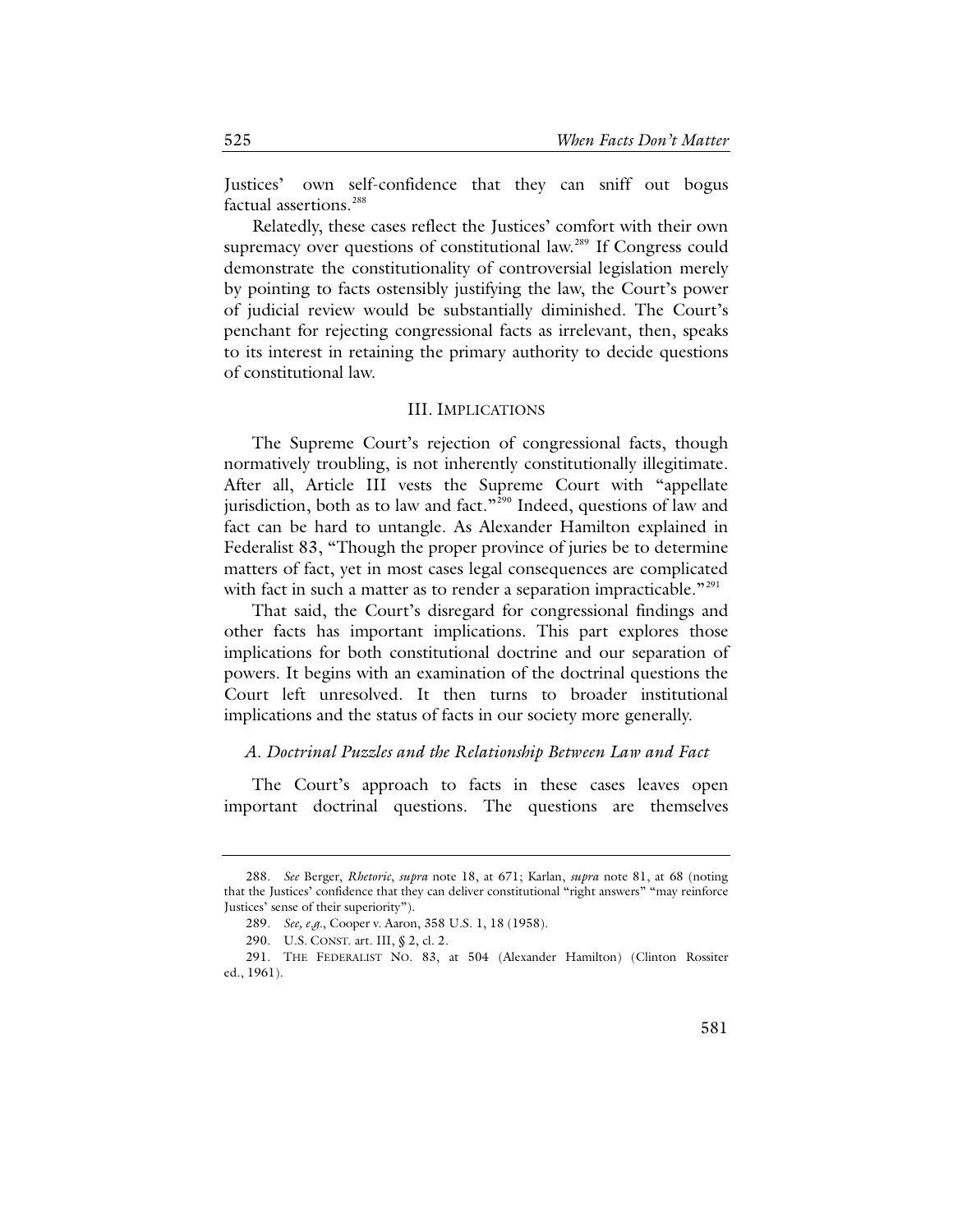important, as they result in legal uncertainty in important areas of constitutional law. Collectively, however, they also help demonstrate that the Court's approaches to congressional findings in these cases can inject even more uncertainty into already under-determinate areas of law.[292](#page-59-1)

<span id="page-59-0"></span>More precisely, while these cases indicate that facts may matter less than we are used to thinking, the Court does not tell us when they do matter. Indeed, the Court's approach was decidedly muddy, making it difficult to separate law from fact.<sup>[293](#page-59-2)</sup> As a result, it is hard to measure the precedential impact of the decisions themselves. A lower court in future cases likely enjoys substantial discretion to claim that the Court's decision binds it or, alternatively, that the underlying facts can be distinguished. Of course, to scholars who posit that the distinction between law and fact is itself a legal fiction, $294$  this uncertainty is hardly news. Nevertheless, the Court's treatment of law and fact in these cases further exacerbates these difficulties.

## *1.* Shelby County

*Shelby County*'s dismissal of congressional facts raises puzzling doctrinal questions. The Court's analysis conveniently skipped an important step. The Chief Justice contended that because the VRA places a great burden on the principle of equal state sovereignty and because voter discrimination is a smaller problem than it once was, the VRA's constitutional burden is too high for the statute to stand. The Court, however, never considered facts that would shine light on whether the problem of voter discrimination today might warrant the VRA's burden on state sovereignty, notwithstanding improvements over the past half century. Instead, the Court assumed

<span id="page-59-1"></span><sup>292.</sup> *See, e.g.*, J. Harvie Wilkinson III, *The Rehnquist Court at Twilight: The Lures and Perils of Split-the-Difference Jurisprudence*, 58 STAN. L. REV. 1969, 1995 (2006) ("Few major constitutional debates are clear-cut propositions . . . .").

<span id="page-59-2"></span><sup>293.</sup> *See* Allison Orr Larsen, *Factual Precedents*, 162 U. PA. L. REV. 59, 62 (2013); Henry P. Monaghan, *Constitutional Fact Review*, 85 COLUM. L. REV. 229, 233 (1985) (explaining that law and fact "are points of rest and relative stability on a continuum of experience").

<span id="page-59-3"></span><sup>294.</sup> *See* Larsen, *supra* note [293,](#page-59-0) at 67–68 (discussing this scholarship). *See generally* Ronald J. Allen & Michael S. Pardo, *The Myth of the Law-Fact Distinction*, 97 NW. U. L. REV. 1769, 1770 (2003); Gary Lawson, *Proving the Law*, 86 NW. U. L. REV. 859, 863 (1992).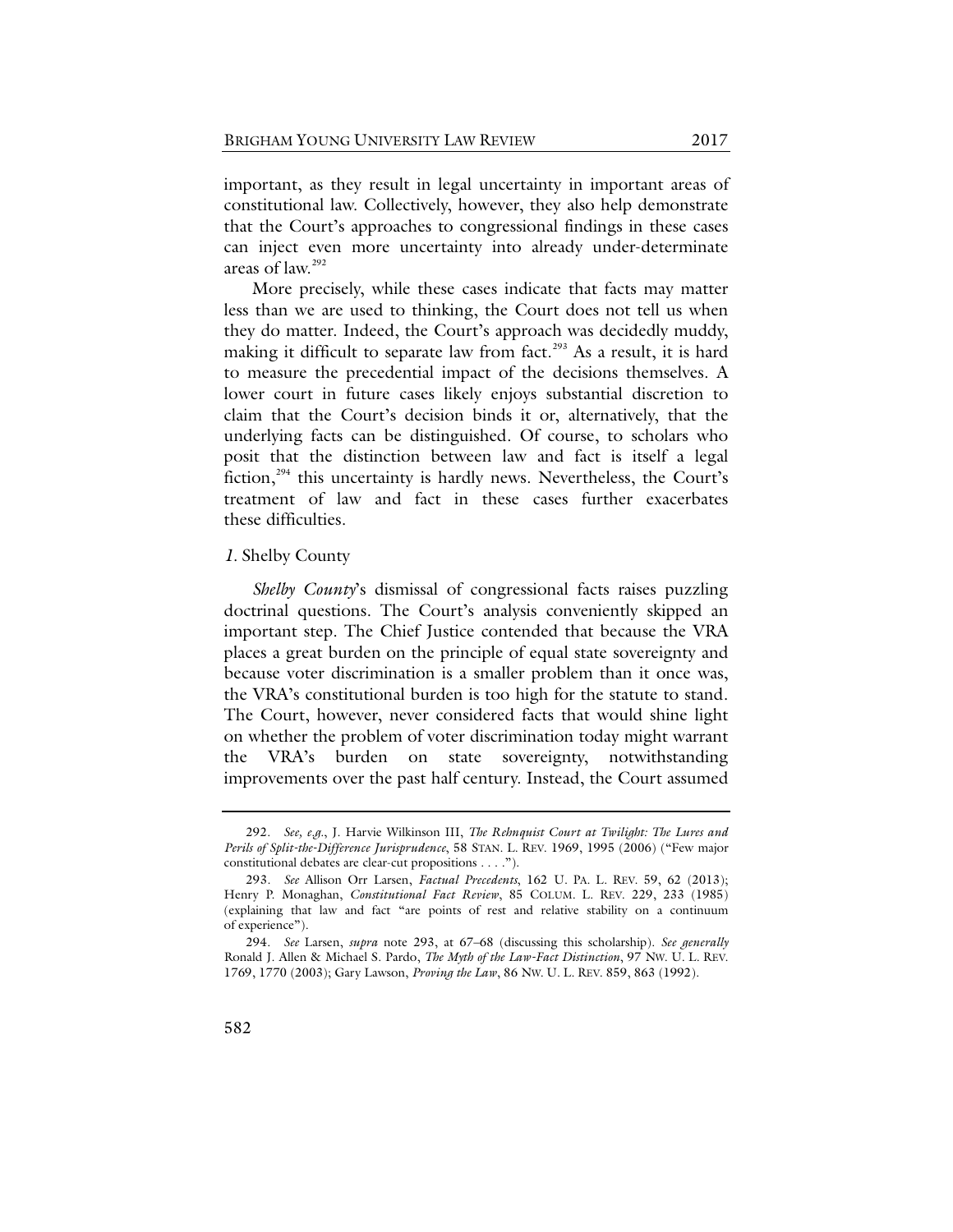that because "[t]hings have changed in the South,"[295](#page-60-0) the coverage formula's disparate treatment of states was invalid.

The Court's leap to this conclusion left open serious questions about how future courts should evaluate legislation seeking to enforce the Reconstruction Amendments. The Court, in particular, offered little guidance about what kinds of contemporary evidence might support similar remedial legislation. Indeed, the Court did not even articulate the legal test for reviewing the constitutionality of legislation protecting against voter discrimination.

As a result, it is very difficult for future courts to know how to treat similar legislation with a different record. Would a new coverage formula deserve greater judicial respect? If so, why did the Court ignore evidence that preclearance continued to do important work? Does the principle of equal state sovereignty essentially ban all future attempts to protect against voter discrimination on the theory that only the Jim Crow South's egregious discrimination justified such intrusions on federalism? Alternatively, would evidence suggesting that racial discrimination in voting had reduced minority turnout or diluted minority voting power in recent elections diminish the decision's precedential value? And how should lower courts approach other statutes enforcing the Fourteenth and Fifteenth Amendments?<sup>[296](#page-60-1)</sup>

The Court offers little guidance for considering such issues. Even when it asserted that states ought to be treated equally, the Court acknowledged that it would permit "'departure from the fundamental principle of equal sovereignty [if there were] a showing that a statute's disparate geographic coverage is sufficiently related to the problem that it targets.'"<sup>[297](#page-60-2)</sup> From this perspective, one should think that different facts could justify a different outcome.<sup>[298](#page-60-3)</sup> That said, a similarly constituted Supreme Court would likely view a new coverage formula skeptically. In all events, these questions about how

<span id="page-60-1"></span><span id="page-60-0"></span><sup>295.</sup> Shelby Cty. v. Holder, 133 S. Ct. 2612, 2621 (2013) (alteration in original) (quoting Nw. Austin Mun. Util. Dist. No. One v. Holder, 557 U.S. 193, 202 (2009)).

<sup>296.</sup> *Cf*. Larsen, *Shelf Life*, *supra* not[e 275,](#page-55-4) at 60–61.

<sup>297.</sup> *Shelby Cty.*, 133 S. Ct. at 2622 (quoting *Nw. Austin*, 557 U.S. at 203).

<span id="page-60-3"></span><span id="page-60-2"></span><sup>298.</sup> *Cf*. Stuart Minor Benjamin, *Stepping into the Same River Twice: Rapidly Changing Facts and the Appellate Process*, 78 TEX. L. REV. 269, 271–72 (1999).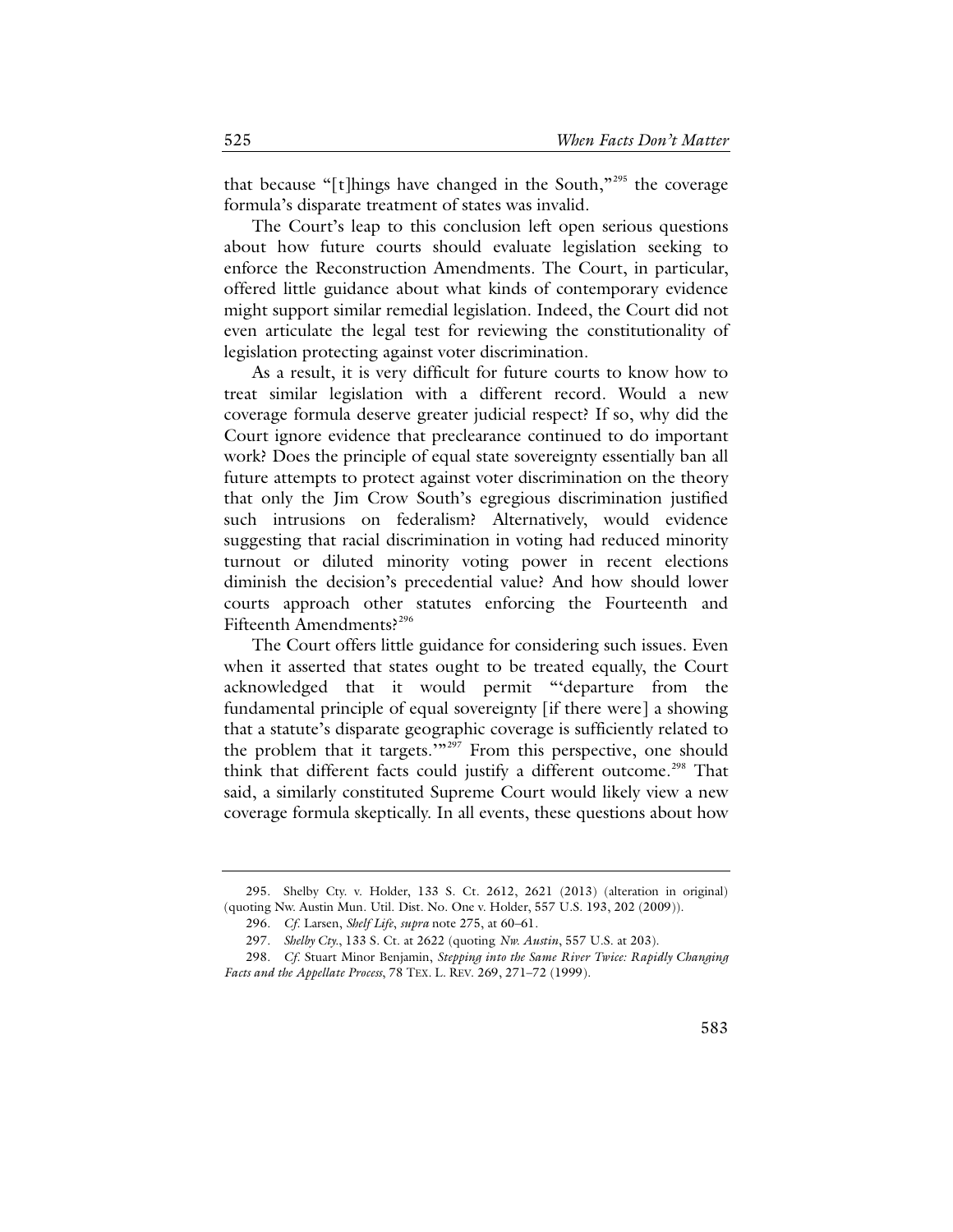to treat facts inevitably create further questions about the content of the law.

# *2.* Citizens United

*Citizens United*'s conclusion that only quid pro quo corruption justifies restrictions on corporate independent expenditures for election-related speech seems plain enough. Even a more robust record of corruption (more broadly understood) cannot support the constitutionality of a law regulating independent expenditures by corporations' general treasuries for election-related speech.<sup>[299](#page-61-0)</sup> To this extent, the law of campaign finance reform is straightforward, albeit controversial.

*Citizens United*'s broader First Amendment implications, however, remain unclear. As the Court itself explained, restrictions on speech, especially political speech, typically trigger strict scrutiny.<sup>[300](#page-61-1)</sup> Under strict scrutiny, the government must establish that its policy is necessary to achieve a compelling governmental interest. This is a hard test to meet, but it is not impossible.<sup>[301](#page-61-2)</sup> In a typical case, the government presents facts to try to establish the necessity of its policy. Courts must determine whether those facts justify upholding the law under the strict scrutiny standard. Oftentimes, the policy falls because a court determines that the government has not met its burden.[302](#page-61-3) Sometimes, though, as in *Holder v. Humanitarian*  Law Project, the Court finds that the policy satisfies strict scrutiny.<sup>[303](#page-61-4)</sup>

<span id="page-61-0"></span><sup>299.</sup> *See* Am. Tradition P'ship v. Bullock, 132 S. Ct. 2490, 2491 (2012) (per curiam) (invalidating Montana campaign finance law despite robust findings about history of corruption in Montana ostensibly justifying law).

<span id="page-61-1"></span><sup>300.</sup> *See* Citizens United v. FEC, 558 U.S. 310, 340 (2010) ("Laws that burden political speech are 'subject to strict scrutiny,' which requires the Government to prove that the restriction 'furthers a compelling interest and is narrowly tailored to achieve that interest.'"(quoting FED v. Wis. Right to Life, Inc., 551 U.S. 449, 464 (2007))).

<sup>301.</sup> *See, e.g.*, Holder v. Humanitarian Law Project, 561 U.S. 1, 40 (2010).

<span id="page-61-3"></span><span id="page-61-2"></span><sup>302.</sup> *See* Adam Winkler, *Fatal in Theory and Strict in Fact: An Empirical Analysis of Strict Scrutiny in the Federal Courts*, 59 VAND. L. REV. 793, 855 (2006) (noting that speech restrictions survive strict scrutiny in 22% of total cases in federal courts).

<span id="page-61-4"></span><sup>303.</sup> *See Humanitarian Law Project*, 561 U.S. at 39. Admittedly, the Court upheld the law using "a light touch in examining the government's justifications." Aziz Z. Huq, *Preserving Political Speech from Ourselves and Others*, 112 COLUM. L. REV. SIDEBAR 16, 23 (2012).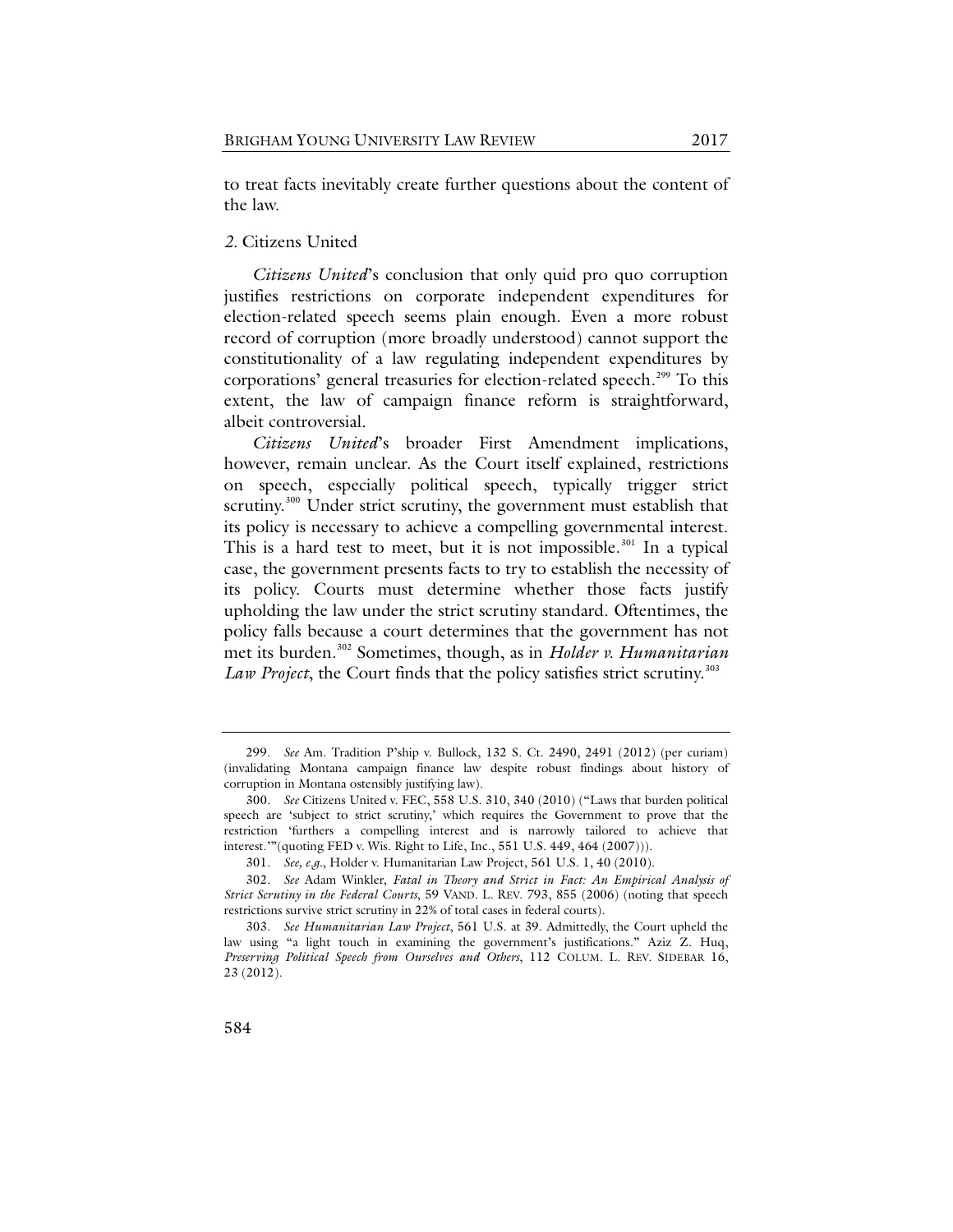*Citizens United* appeared to prejudge the issue without applying strict scrutiny at all.<sup>[304](#page-62-0)</sup> The Court, in other words, was uninterested in the amount of harm inflicted on our country by corporate rent-seeking,<sup>[305](#page-62-1)</sup> notwithstanding the argument that some "threats of corruption are far more destructive to a democratic society than the odd bribe."[306](#page-62-2) The Court did not so much respond to this argument as offer the unsupported rejoinder that independent expenditures "do not give rise to corruption or the appearance of corruption."<sup>[307](#page-62-3)</sup> It similarly did not seem to care whether such harm could be prevented by other less speech-restrictive measures. Rather, the majority insisted that, as a matter of law, such evidence did not matter,<sup>[308](#page-62-4)</sup> because the record did not contain "direct examples of votes being exchanged for . . . expenditures."<sup>[309](#page-62-5)</sup>

Had the Court actually applied the strict scrutiny standard to the facts, it might have still struck down the law. It could have concluded, for instance, that the governmental interest did not have a compelling interest in preventing the corruption Congress had identified. [310](#page-62-6) Alternatively, and probably more likely, it could have

<span id="page-62-2"></span>306. Citizens United v. FEC, 558 U.S. 310, 449 (2010) (Stevens, J., concurring in part and dissenting in part).

<span id="page-62-4"></span><span id="page-62-3"></span>308. *See id.* at 359 ("When *Buckley* identified a sufficiently important governmental interest in preventing corruption or the appearance of corruption, that interest was limited to *quid pro quo* corruption.").

<span id="page-62-0"></span><sup>304.</sup> *See* Richard L. Hasen, Citizens United *and the Illusion of Coherence*, 109 MICH. L. REV. 581, 617 (2011) (arguing that by keeping the "evidentiary standard impossibly high and the definition of corruption extremely narrow," the Court avoided confronting the difficult question of whether expenditure limits might in fact pass strict scrutiny).

<span id="page-62-1"></span><sup>305.</sup> *See* 146 CONG. REC. 6950 (2000) (discussing political corruption); Teachout, *supra* note [87,](#page-19-0) at 297 (noting that *Citizens United* "suffers from a failure to describe real pressures [on politicians and their staffers], and the way those pressures directly interfere with representative government in devastating ways").

<sup>307.</sup> *Id.* at 357 (majority opinion).

<sup>309.</sup> *Id.* at 360 (quoting McConnell v. FEC, 251 F. Supp. 2d 176, 560 (D.D.C. 2003)).

<span id="page-62-6"></span><span id="page-62-5"></span><sup>310.</sup> Such a conclusion would have been in tension with some important First Amendment precedent. *See, e.g.*, McConnell v. FEC, 540 U.S. 93, 205–06 & n.88 (2003) (sustaining "legislation aimed at the 'corrosive and distorting effects of immense aggregations of wealth that are accumulated with the help of the corporate form and that have little or no correlation to the public's support for the corporation's political ideas'" with the purposing of "[p] reserving the integrity of the electoral process, preventing corruption, and sustain [ing] the active, alert responsibility of the individual citizen in a democracy for the wise conduct of the government" (quoting Austin v. Mich. Chamber of Commerce, 494 U.S. 652, 660 (1990))); First Nat'l Bank of Bos. v. Bellotti, 435 U.S. 765, 788–89 (1978)); *id.* at 788 n.26 ("Congress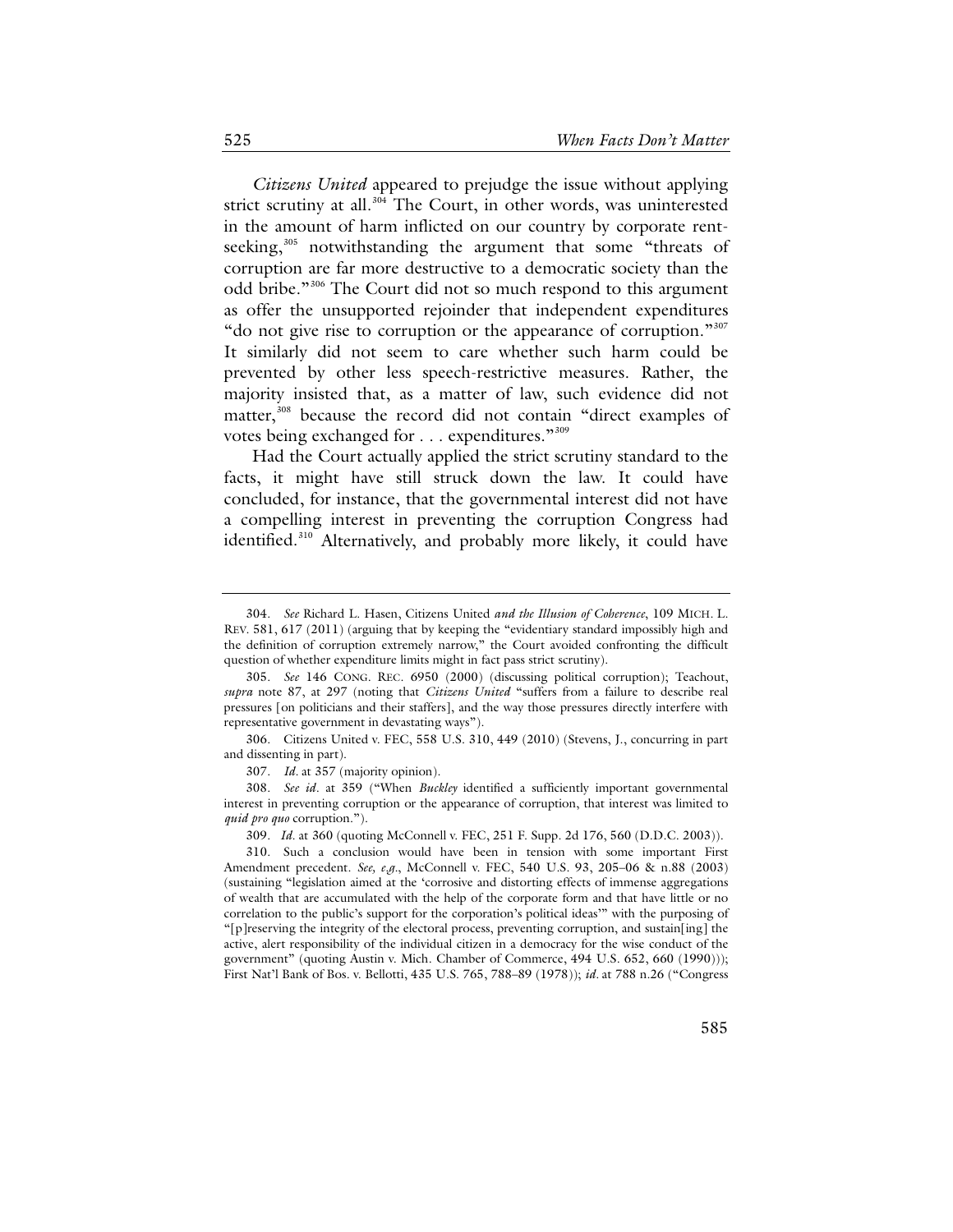concluded that the policy was not sufficiently tailored for various reasons, including the ease with which campaign finance regulations are circumvented.<sup>[311](#page-63-0)</sup> But though it gestured toward these conclusions,[312](#page-63-1) the Court did not engage seriously with the facts underlying the strict scrutiny analysis. $313$ 

The Court's approach leaves open important questions for First Amendment doctrine. Are courts to conclude in future campaign finance cases—or even other free speech cases—that some restrictions do not trigger strict scrutiny but rather are categorically invalid? The Court's approach implies a categorical approach that calls into serious question the constitutionality of congressional and state attempts to limit independent expenditures (absent findings of quid pro quo corruption).<sup>[314](#page-63-3)</sup> However, the Court still purports to apply strict scrutiny, which at least ostensibly invites some inquiry into the governmental interest. [315](#page-63-4) The result is doctrinal confusion.

### <span id="page-63-6"></span>*3.* NFIB

Similarly, *NFIB*'s Commerce Clause discussion also makes it difficult to disentangle legal determinations from factual ones. Five Justices put significant weight on the distinction between activity and inactivity.<sup>[316](#page-63-5)</sup> Might future Courts invalidate long-accepted exercises of congressional power on the theory that the regulated activity could be characterized as inactivity? For example, as Professor

might well be able to demonstrate the existence of a danger of real or apparent corruption in independent expenditures by corporations to influence candidate elections.").

<span id="page-63-0"></span><sup>311.</sup> *See, e.g.*, Heather K. Gerken, *Keynote Address: Lobbying as the New Campaign Finance*, 27 GA. ST. U. L. REV. 1155, 1156 (2011) ("[I]n a system like ours—where elections are privately funded, where reform is piecemeal, and where public finance is generally not a realistic option—money hasn't been taken out of politics. Donors simply find new, less transparent ways to gain influence in the process."); Issacharoff & Karlan, *supra* note [161,](#page-32-0) at 1708.

<sup>312.</sup> *See Citizens United*, 588 U.S. at 364.

<span id="page-63-2"></span><span id="page-63-1"></span><sup>313.</sup> *Cf. id.* at 394 (Stevens, J., concurring in part and dissenting in part) ("Our lawmakers have a compelling constitutional basis, if not also a democratic duty, to take measures designed to guard against the potentially deleterious effects of corporate spending in local and national races.").

<span id="page-63-5"></span><span id="page-63-4"></span><span id="page-63-3"></span><sup>314.</sup> *See* Heather K. Gerken, *The Real Problem with* Citizens United*: Campaign Finance, Dark Money, and Shadow Parties*, 97 MARQ. L. REV. 903, 910 (2014) [hereinafter Gerken, *Real Problem*].

<sup>315.</sup> *See Citizens United*, 588 U.S. at 340.

<sup>316.</sup> *See supra* Section I.A.3.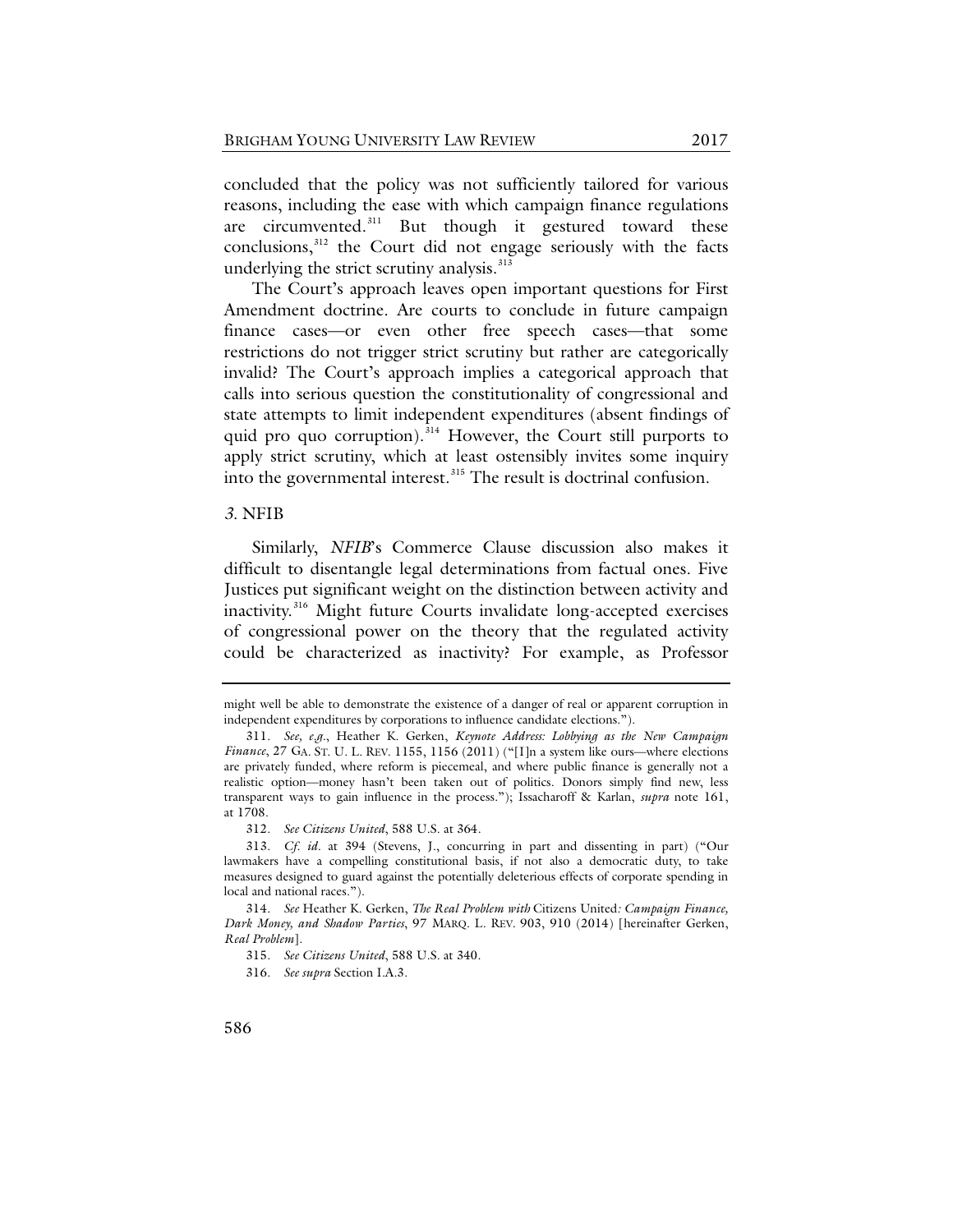Metzger asks, could the Court strike down a federal statute requiring that new cars have seatbelts that can secure a child's car seat, on the theory that some purchasers would not use that feature and are, therefore, inactive?<sup>[317](#page-64-0)</sup> Assuming arguendo that the Chief Justice's and joint dissenters' Commerce Clause analyses are not solely dicta, this question is hard to answer without knowing whether those Justices' characterization of the health care market was an idiosyncratic view of the facts in one case or a legal instruction to characterize policy issues so as to limit Congress's power.

More generally, it is unclear whether *NFIB* represents a serious limitation on Congress's commerce authority, or whether it is an isolated decision that applies only to a very unusual statutory feature. The Chief Justice did admit that "it is now well established that Congress has broad authority under the [Commerce] Clause."<sup>[318](#page-64-1)</sup> His interpretation in *NFIB*, though, seemed awfully stingy, denying Congress power to regulate the health care market, despite that market's manifest impact on interstate commerce. It is unclear whether this analysis applies only to Congress's anomalous decision to require the purchase of a product or, alternatively, whether it signals that the Court will approach future Commerce Clause cases with an eye toward limiting federal power.

### *4. More general doctrinal implications*

The Court's approaches in these cases also raise difficult questions about some foundations of our adversarial system. Basic rules of American litigation ensure that courts decide concrete cases so that they have the benefit of a full record of facts. Standing rules, for instance, require that litigants have an actual stake in the case.<sup>[319](#page-64-2)</sup> Ripeness rules, similarly, seek to separate matters that are premature for review from those with injuries appropriate for federal court review.<sup>[320](#page-64-3)</sup> Though both doctrines advance multiple goals, they share the presumption that courts, including appellate courts, should

<sup>317.</sup> *See* Metzger, *supra* not[e 133,](#page-27-1) at 95.

<span id="page-64-3"></span><span id="page-64-2"></span><span id="page-64-1"></span><span id="page-64-0"></span><sup>318.</sup> NFIB v. Sebelius, 132 S. Ct. 2566, 2585 (2012).

<sup>319.</sup> *See, e.g.*, Lujan v. Defs. of Wildlife, 504 U.S. 555, 560–61 (1992).

<sup>320.</sup> *See* ERWIN CHEMERINSKY, FEDERAL JURISDICTION 124 (7th ed. 2016).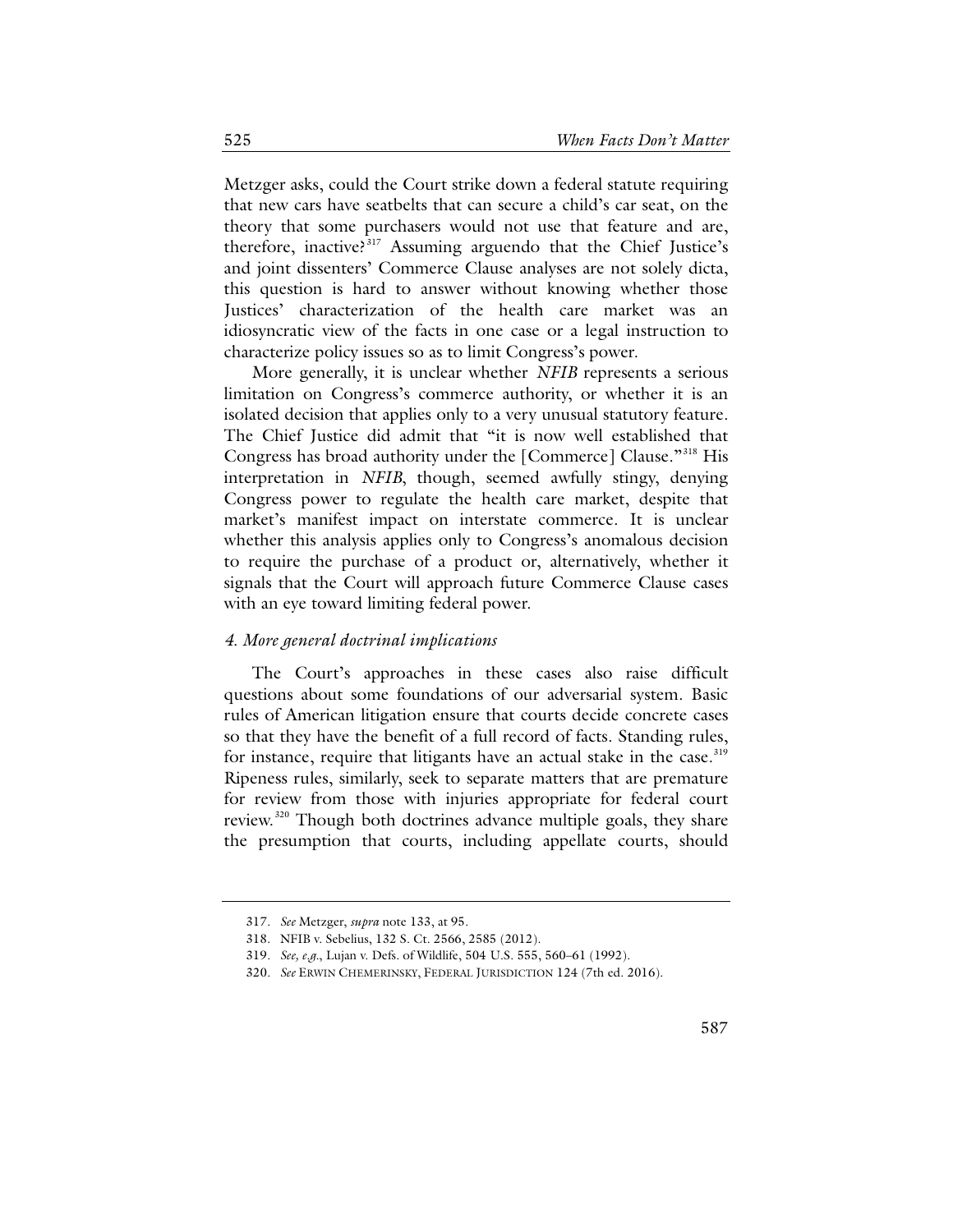decide cases with more than "factually barebones records."[321](#page-65-0) While these decisions do not directly call these doctrines into question, they do raise doubts about the preference for developed facts underlying some justiciability doctrines. Why prioritize developed facts when the Court sometimes just casts them aside?

Relatedly, the Court on numerous occasions has signaled that facial adjudication is premature if sufficient facts are not available.<sup>[322](#page-65-1)</sup> The Court's approaches in these cases, however, suggest that it often doesn't care about facts at all. For example, once the Court decided to treat *Citizens United* as a facial challenge, it could have remanded the case for findings about how BCRA operated in practice.<sup>[323](#page-65-2)</sup> The Court instead rushed to judgment, apparently uninterested in the law's effects. Similarly, the Court in *Shelby County* appeared mostly uninterested in evidence of continued discrimination and preclearance's role in preventing voter discrimination. The result is confusion about the criteria for determining whether a facial or as-applied challenge is more appropriate.<sup>[324](#page-65-3)</sup> Admittedly, that confusion exists anyway,<sup>[325](#page-65-4)</sup> but the Court's approach in these cases only deepens it.

In fairness, it is virtually impossible for the Court to balance all the competing norms in play in constitutional litigation. Our Constitution is full of conflicting values,<sup>[326](#page-65-5)</sup> which makes doctrinal tensions nearly inevitable. Nevertheless, the Court's disregard of facts in these cases heightens those tensions.

<span id="page-65-0"></span><sup>321.</sup> Sabri v. United States, 541 U.S. 600, 609 (2004) (quoting United States v. Raines, 362 U.S. 17, 22 (1960)).

<span id="page-65-1"></span><sup>322.</sup> *See, e.g.*, Crawford v. Marion Cty. Election Bd., 553 U.S. 181, 200 (2008); Gonzales v. Carhart, 550 U.S. 124, 167–68 (2007); United Pub. Workers v. Mitchell, 330 U.S. 75, 89 (1947); Fallon, *supra* not[e 135,](#page-27-0) at 960–61.

<sup>323.</sup> *See supra* Section I.B.2.

<span id="page-65-3"></span><span id="page-65-2"></span><sup>324.</sup> *See generally* Fallon, *supra* note [135,](#page-27-0) at 917–20 (discussing the "general myopia and confusion with respect to facial challenges in the Supreme Court, perhaps most especially, but by no means exclusively, among the Justices themselves").

<sup>325.</sup> *See id.* at 917.

<span id="page-65-5"></span><span id="page-65-4"></span><sup>326.</sup> *See, e.g.*, Justice David H. Souter, Commencement Address at Harvard University (May 27, 2010), *in* HARV. GAZETTE, http://news.harvard.edu/gazette/story/2010/05 /text-of-justice-david-souters-speech/ ("Not even [the Constitution's] most uncompromising and unconditional language can resolve every potential tension of one provision with another  $\dots$ .").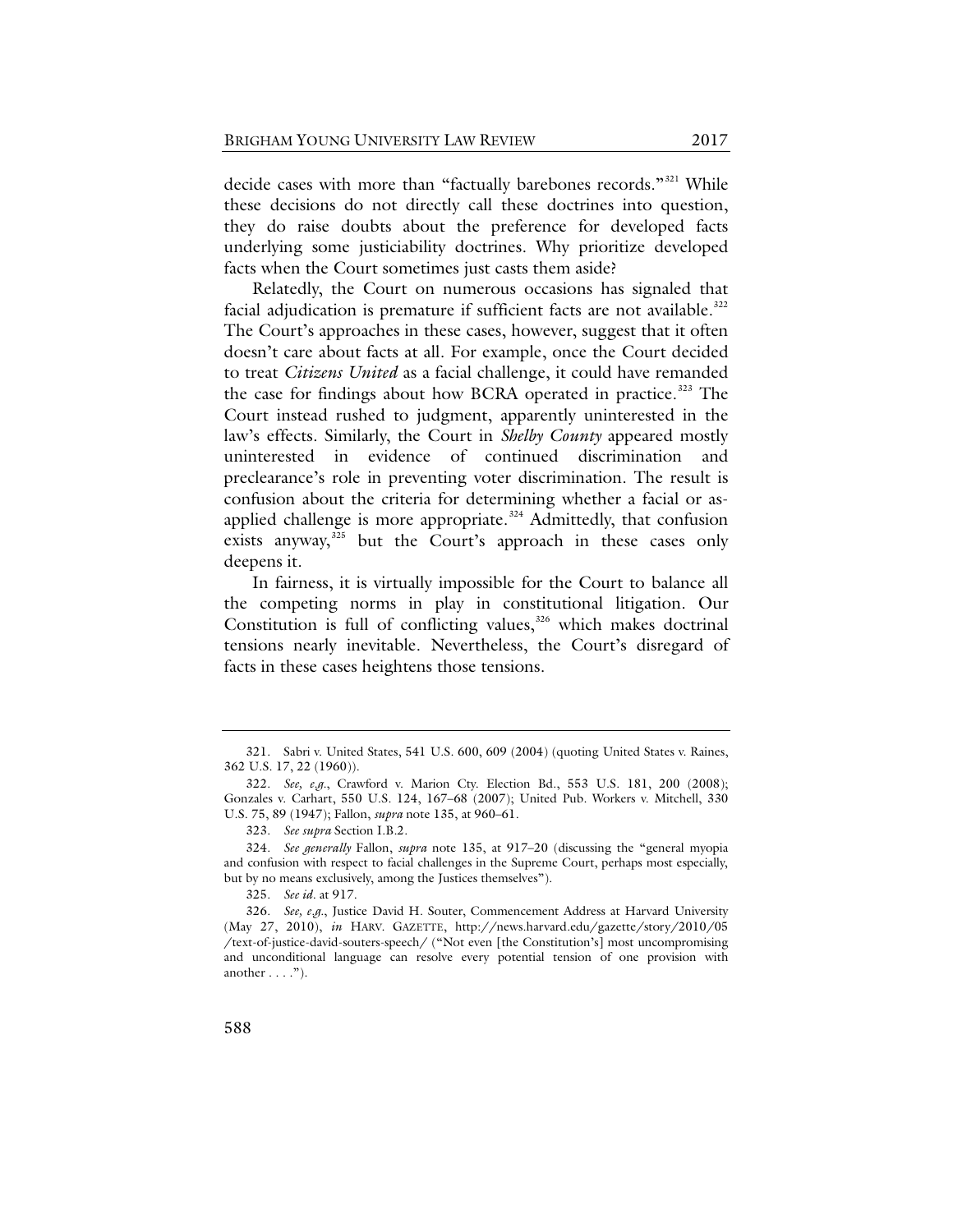#### <span id="page-66-4"></span>*B. Institutional Implications*

## *1. Congressional irrelevance*

The Court's willingness to disregard congressional facts when striking down federal legislation makes it harder for Congress to address pressing national problems. To be sure, the Court plays only a small role in the larger problem of congressional paralysis. Extreme partisan strife and the usual vetogates that make legislation hard to pass even in saner times have made it increasingly difficult for Congress to enact statutes.<sup>[327](#page-66-0)</sup> But the Court exacerbates the problem when it develops creative theories to invalidate legislation, knowing full well that Congress is very unlikely to pass a revised version.

For example, when the Court struck down the coverage formula in *Shelby County*, it knew that Congress would not have the wherewithal to enact a new one. The Court indicated that it was merely leaving the matter in Congress's hands,<sup>[328](#page-66-1)</sup> but it knew that current political realities and the structural difficulties of passing legislation made it impossible for Congress to enact a new coverage formula in the foreseeable future. The effect, then, was the invalidation of the preclearance provision, notwithstanding the Court's claims to be addressing only the coverage formula.<sup>[329](#page-66-2)</sup>

Similarly, after *Citizens United* the combination of politics and judicial doctrine made it highly unlikely that Congress could reenact meaningful campaign finance reform. Indeed, as Professor Gerken has pointed out, *Citizens United*'s most enduring legacy is that it substantially cut back on Congress's power to regulate in the area of campaign finance.<sup>[330](#page-66-3)</sup> In this way, the Court's approach limited Congress's ability to deal with the nation's ills.

<span id="page-66-0"></span><sup>327.</sup> *See generally* THOMAS E. MANN & NORMAN J. ORNSTEIN, IT'S EVEN WORSE THAN IT LOOKS: HOW THE AMERICAN CONSTITUTIONAL SYSTEM COLLIDED WITH THE NEW POLITICS OF EXTREMISM 3-106 (2012) (describing partisan strife and political dysfunction); William N. Eskridge Jr., *Vetogates and American Public Law*, 31 J.L., ECON., & ORG. 756, 756 (2015) (discussing vetogates).

<span id="page-66-1"></span><sup>328.</sup> See Shelby Cty. v. Holder, 133 S. Ct. 2612, 2631 (2013) ("Congress may draft another formula based on current conditions.").

<sup>329.</sup> *See id.* ("We issue no holding on § 5 itself, only on the coverage formula.").

<span id="page-66-3"></span><span id="page-66-2"></span><sup>330.</sup> *See* Gerken, *Real Problem*, *supra* note [314,](#page-63-6) at 908–11 (noting that *Citizens United* "prevented Congress and the FEC from adopting sensible fixes going forward"); *see also*  Richard Briffault, *Coordination Reconsidered*, 113 COLUM. L. REV. SIDEBAR 88, 89–100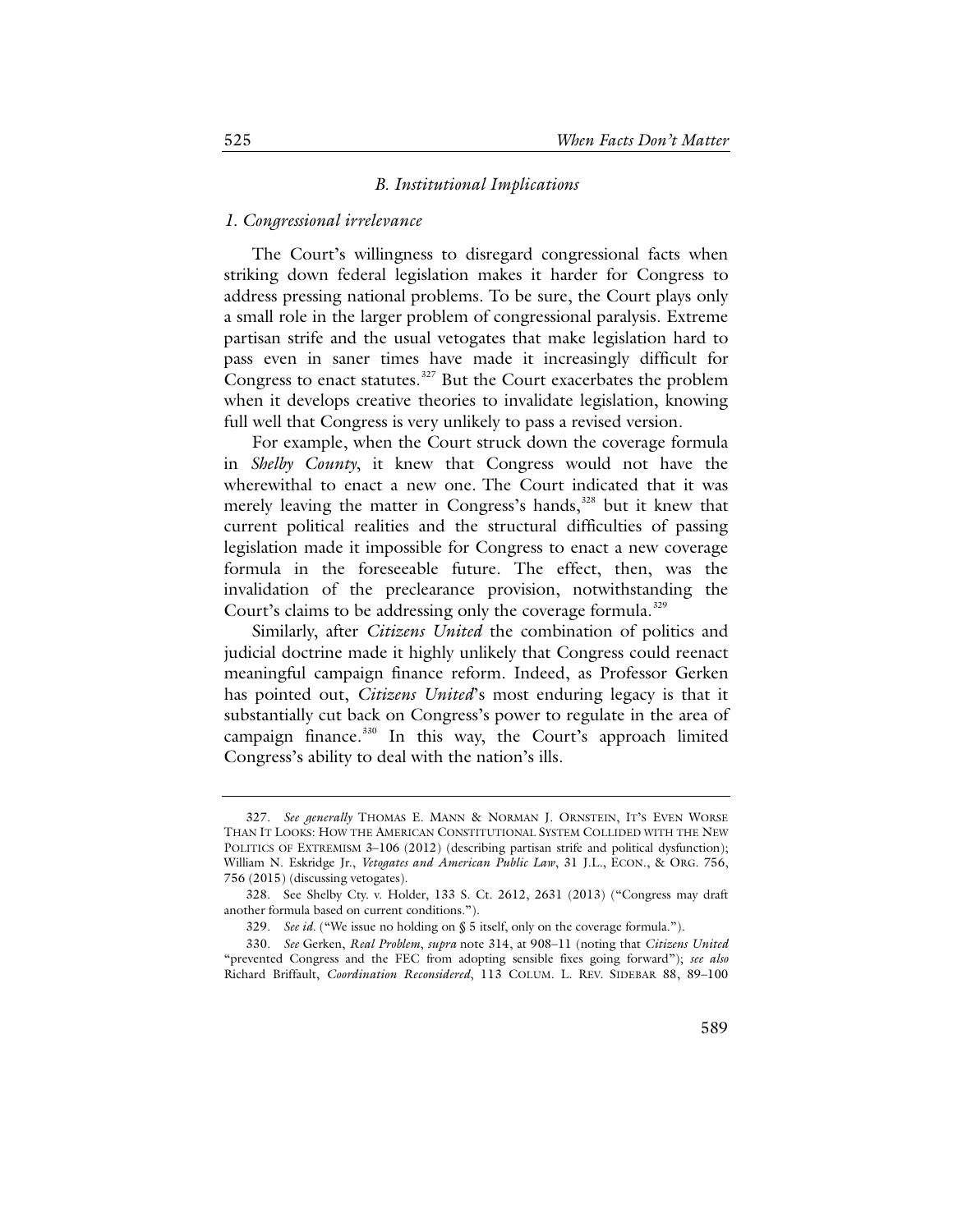#### *2. Separation-of-powers concerns*

The Court's aggressive rejection of congressional facts also raises related questions about the judiciary's role in our system of separation of powers. When the Court brushes aside congressional facts, it can more easily rely on its own views of the world. Whereas the Court clearly enjoys the prerogative to say what the law is, $331$  it is far more controversial for the Court to assert that its instincts about the health care market, corruption in the political process, or racial discrimination in voting should supersede the other branches' views on such topics.

While the Court in these cases did not purport to enjoy superior expertise to Congress on these topics, it did decide the constitutional questions without careful evaluation of evidence documenting continued voter discrimination, rent-seeking in politics, or the free rider problem in our health care system.<sup>[332](#page-67-1)</sup> Each of these policy areas looks very different when the core problem is brushed aside, and the propriety of legislative action also looks different when Congress seems to be acting without a real problem to address. We are more likely to think Congress has overstepped its bounds when it does not appear to be trying to remedy serious societal mischief but rather is intruding on the liberty of people or institutions who are "doing nothing."<sup>[333](#page-67-2)</sup>

It is not clear that judicial review should encompass the authority to ignore or recharacterize the mischief Congress tries to remedy. After all, the federal judiciary does not possess either the expertise or the constitutional authority to determine which problems require legislative attention.<sup>[334](#page-67-3)</sup> Moreover, the people elect members of

<sup>(2013) (</sup>discussing the emergence of single-candidate Super PACs and the extraordinary amounts of coordination the law permits between Super PAC and political campaign).

<sup>331.</sup> *See* Cooper v. Aaron, 358 U.S. 1, 18 (1958); Marbury v. Madison, 5 U.S. (1 Cranch) 137, 177 (1803).

<span id="page-67-1"></span><span id="page-67-0"></span><sup>332.</sup> *Cf*. WILLIAM D. ARAIZA, ENFORCING THE EQUAL PROTECTION CLAUSE 19 (2016) (noting that the Court has arrogated to itself the power to second guess congressional policy decisions).

<sup>333.</sup> *Cf*. NFIB v. Sebelius, 132 S. Ct. 2566, 2587 (2012) (opinion of Roberts, C.J.).

<span id="page-67-3"></span><span id="page-67-2"></span><sup>334.</sup> *See, e.g*., Vicki C. Jackson, *Pro-Constitutional Representation: Comparing the Role Obligations of Judges and Elected Representatives in Constitutional Democracy*, 57 WM. & MARY L. REV. 1717, 1737–38 (2016) (comparing the role of elected representatives with that of appointed judges).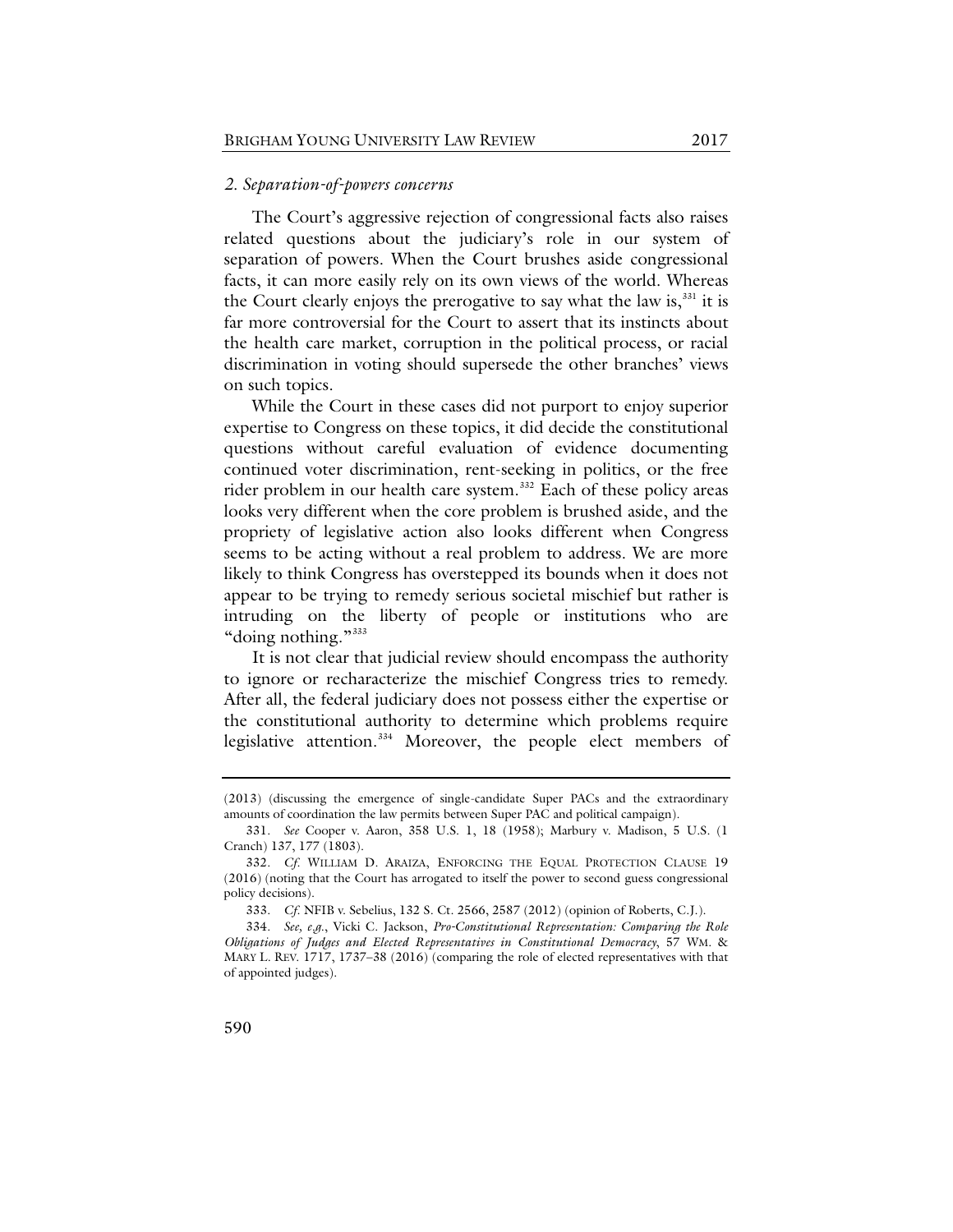Congress to represent their normative views and address the nation's problems.<sup>[335](#page-68-0)</sup> Judicial restraint, indeed, is premised significantly on the understanding that politically accountable representatives, rather than unelected judges, should guide policy decisions and the values inspiring them.<sup>[336](#page-68-1)</sup>

Of course, courts' institutional limitations should not give license to Congress to falsify empirical facts or violate clear constitutional strictures. But the Constitutional "rules" Congress supposedly violated in these cases were hardly clear. To the contrary, the Court devised them in the instant cases.<sup>[337](#page-68-2)</sup> Even more to the point, in each case the Court was able to find the statutes constitutionally infirm only by brushing aside the very evidence that Congress thought justified the statute.

For all its talk of judicial restraint, $338$  the Court often trusts its own view of the world more than anyone else's. By deeming irrelevant facts that Congress found and that lawyers subsequently presented,<sup>[339](#page-68-4)</sup> the Court can more easily steer a case to its desired outcome. Indeed, in each of the cases examined here, it would have been harder for the Justices to reach their ultimate conclusion had they forced themselves to grapple honestly and thoroughly with facts they evaded.

The judicial behavior examined here is part of a larger pattern of judicial aggrandizement. The Court, indeed, is increasingly inserting itself into political, policy, and cultural disputes, sometimes

<span id="page-68-0"></span><sup>335.</sup> *See* Richard A. Posner, *The Rise and Fall of Judicial Self-Restraint*, 100 CALIF. L. REV. 519, 521 (2012) (stating that one meaning sometimes given to judicial self-restraint is constitutional restraint where respect for the elected branch comes from the notion that the elected branch handles policy better).

<span id="page-68-1"></span><sup>336.</sup> *See* ALEXANDER BICKEL, THE LEAST DANGEROUS BRANCH 139–40 (2d ed.1986); Paul Horwitz, *Three Faces of Deference*, 83 NOTRE DAME L. REV. 1061, 1082–83 (2008).

<sup>337.</sup> *See supra* note[s 201](#page-43-9)[–227](#page-46-6) and accompanying text.

<span id="page-68-3"></span><span id="page-68-2"></span><sup>338.</sup> *Cf*. Broadrick v. Oklahoma, 413 U.S. 601, 610–11 (1973) ("[U]nder our constitutional system courts are not roving commissions assigned to pass judgment on the validity of the Nation's laws.").

<span id="page-68-4"></span><sup>339.</sup> *See, e.g.*, Brief for the Federal Respondent at 13–34, Shelby Cty. v. Holder, 570 U.S. 2 (2013) (No. 12–96), 2013 WL 315242 (citing congressional findings supporting the decision to reenact section 5 and that the statute's burdens were justified by then current needs and were appropriately tailored geographically); Brief for Petitioners at 3–12, Dep't of Health & Hum. Servs. v. Florida, 567 U.S. 519 (2012) (sub. nom. NFIB v. Sebelius) (No. 11- 398), 2012 WL 37168 (summarizing facts upon which Congress relied when it enacted ACA).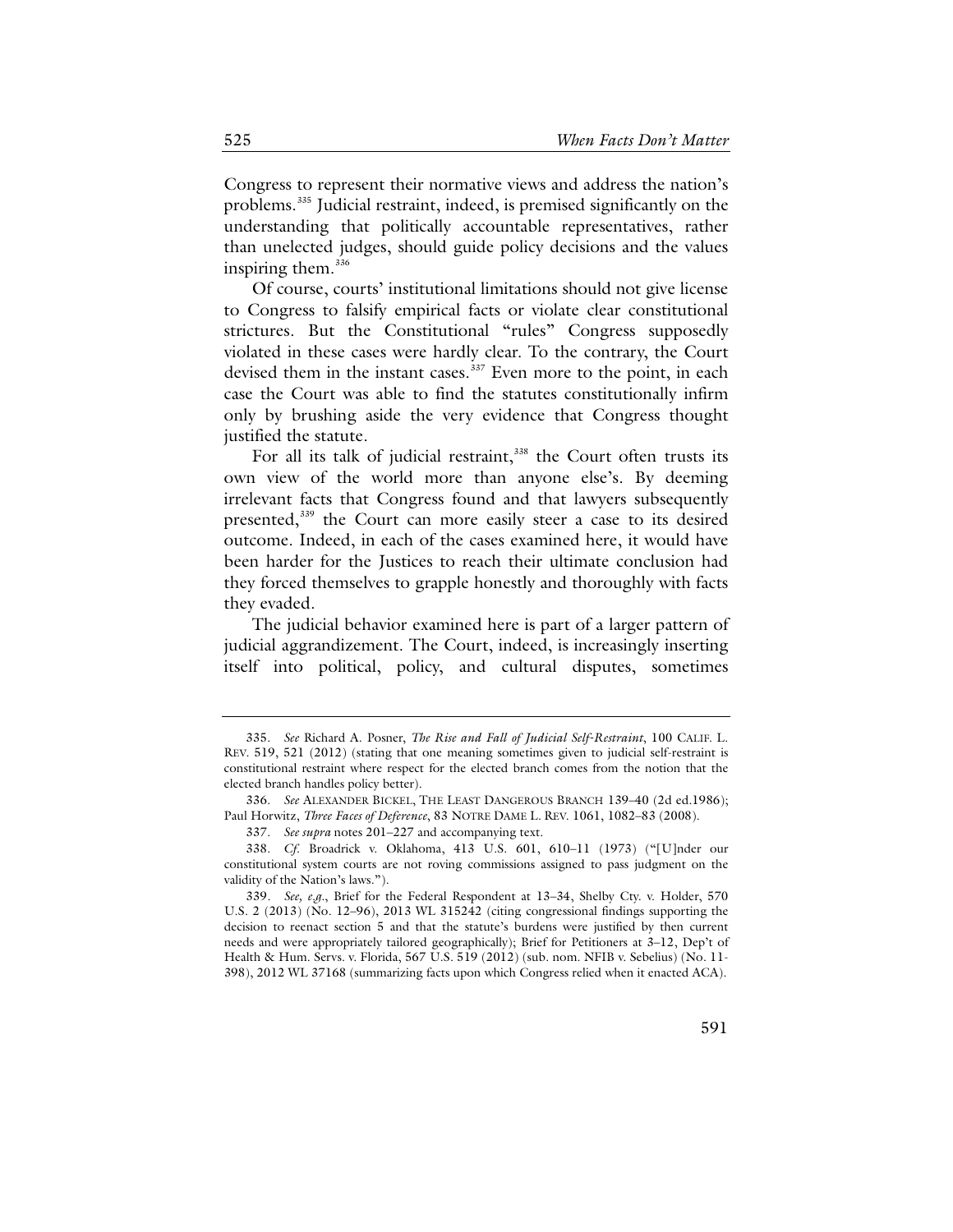deemphasizing justiciability doctrines and other reasons to avoid ruling on the merits. As Professor Monaghan has pointed out, the Supreme Court in recent years appears to have shifted its institutional mission from dispute resolution to law declaration.<sup>[340](#page-69-0)</sup> The Court has long vacillated between these different models, but recently it seems especially willing to reach out to decide controversial questions that it could avoid.<sup>[341](#page-69-1)</sup> The Court's treatment of congressional facts, then, is part of a larger phenomenon in which the Court has moved more aggressively to shape its own agenda and announce the country's core constitutional commitments.

In short, the Court's approach to facts raises serious separationof-powers concerns.[342](#page-69-2) This Court's apparent distrust of the legislative branch is a remarkable, if unstated, assertion of judicial supremacy. Though the Court talks a good game about the virtues of deference to elected leaders,<sup>[343](#page-69-3)</sup> its approach to factual findings is symptomatic of a Court that believes it knows best.<sup>[344](#page-69-4)</sup> Given that constitutional law at its essence asks courts to determine "who decides,["345](#page-69-5) it is noteworthy that the Court retains for itself the power to decide not only the content of the law but also fundamental facts about the world in which we all live.

## *3. Judicial confidence and public opinion*

The Court's treatment of Congress's facts reflects Justices who are very confident in their own views.<sup>[346](#page-69-6)</sup> This confidence is perhaps surprising. Congress may or may not have struck the correct policy balance in these statutes, but it at least studied the issues and made determinations about the underlying problems.<sup>347</sup> The Court, to be

<span id="page-69-0"></span><sup>340.</sup> *See* Henry Paul Monaghan, *On Avoiding Avoidance, Agenda Control, and Related Matters*, 112 COLUM. L. REV. 665, 668 (2012).

<sup>341.</sup> *See id*. at 669.

<span id="page-69-3"></span><span id="page-69-2"></span><span id="page-69-1"></span><sup>342.</sup> *See* Karlan, *supra* note [81,](#page-18-0) at 64 ("Across a broad range of cases, the Court expressed a suspicion of the political process . . . .").

<sup>343.</sup> *See* Berger, *Deference Determinations, supra* note [17,](#page-8-1) at 469.

<sup>344.</sup> *See* SEGALL, *supra* not[e 228,](#page-46-5) at 126–27.

<sup>345.</sup> *See, e.g*., NEIL K. KOMESAR, LAW'S LIMITS 162 (2001).

<span id="page-69-6"></span><span id="page-69-5"></span><span id="page-69-4"></span><sup>346.</sup> *See* Jennifer Mason McAward, *Foreword: The Confident Court*, 47 LOY. L.A. L. REV. 379, 384 (2014).

<span id="page-69-7"></span><sup>347.</sup> *See, e.g.*, Kristen Clarke, *The Congressional Record Underlying the 2006 Voting Rights Act: How Much Discrimination Can the Constitution Tolerate?*, 43 HARV. C.R.–C.L. L.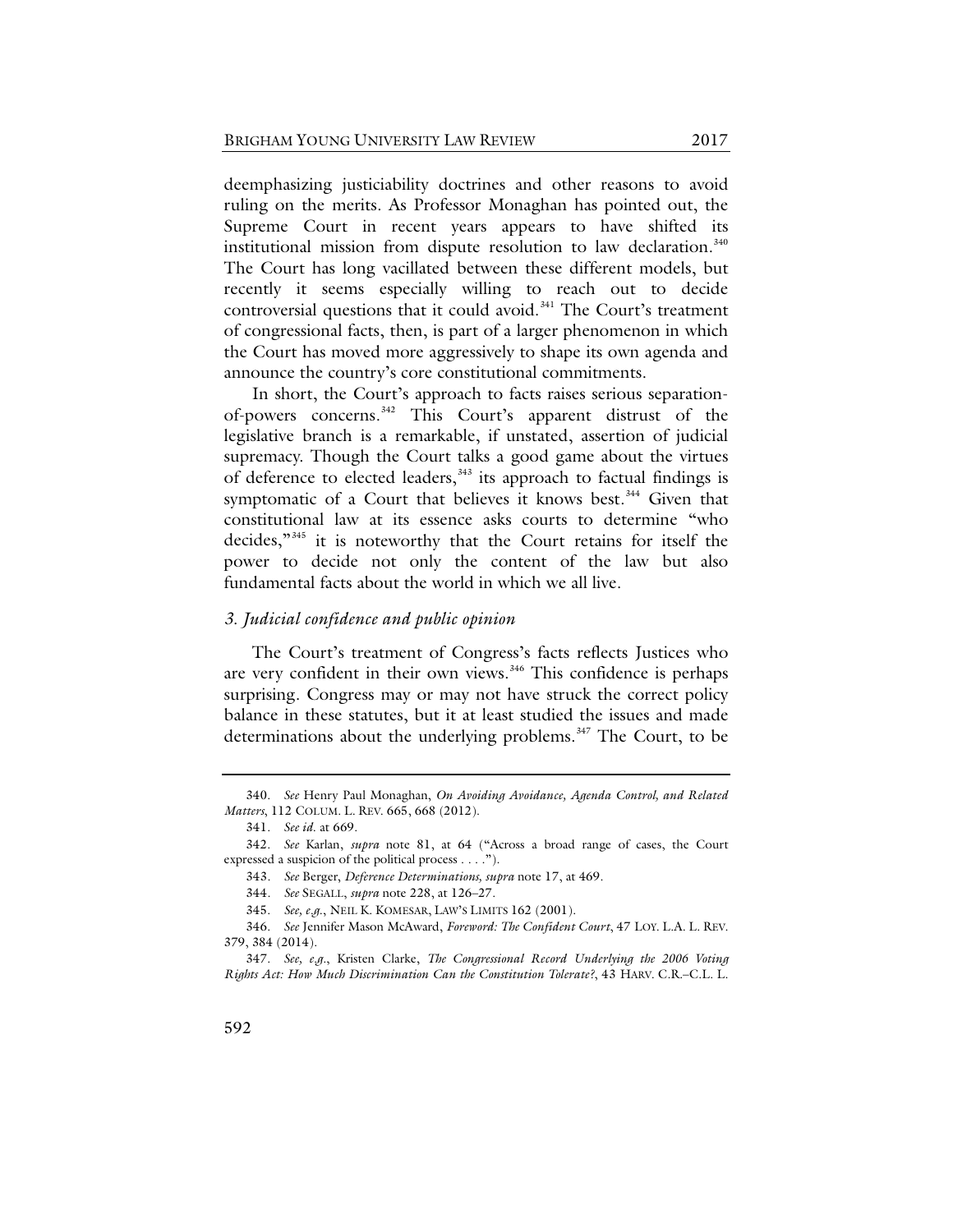sure, has superior expertise on questions of constitutional law, but this expertise does not obviously extend to judgments about the problems Congress seeks to remedy. Nevertheless, the Justices based their constitutional analyses in large part on a worldview uninformed by Congress's expertise.

Moreover, notwithstanding the Court's confident rejection of congressional findings, the Justices themselves were deeply divided about the relevance of the underlying facts. $348$  Indeed, the congressional findings that five Justices found irrelevant in *Shelby County*, *Citizens United*, and *NFIB* were central to the other four Justices' reasoning in each case. These deep divisions belie the majority's conviction that Congress's facts should be casually discarded.<sup>[349](#page-70-1)</sup>

The majority Justices in these cases may have been convinced they were correct, but their approaches may also compromise the Court's legitimacy. When the Court brushes aside important facts in the name of newfound doctrine, it heightens the chance that the public will understand its opinions to be political documents.<sup>[350](#page-70-2)</sup> This risk is likely highest when a significant portion of the country takes seriously the same facts the Court ignored. For example, the public reacted strongly against *Citizens United*, in part because many people did think corruption of the sort Congress identified was a serious problem.<sup>[351](#page-70-3)</sup> Some readers may also have been skeptical of

REV. 385, 403 (2008) ("[T]he amount of evidence amassed by Congress also stands as evidence of the particularly deliberative approach during the 2006 reauthorization process. Congress considered more evidence and committed more resources to studying the problem of ongoing voting discrimination in covered jurisdictions than it had to any other issue in several years."); Renata E. Strause & Daniel P. Tokaji, *Between Access and Influence: Building a Record for the Next Court*, 9 DUKE J. CONST. L. & PUB. POL'Y 179, 213 (2014) (noting that when Congress considered BCRA, it reviewed, *inter alia*, committee testimony, multiple investigations by Congressional committees, large-scale studies by advocacy and academic organizations, and lengthy statements by members of Congress).

<sup>348.</sup> *See* Berger, *Rhetoric*, *supra* not[e 18,](#page-8-0) at 694–97; Gorod, *supra* not[e 10,](#page-7-4) at 53.

<span id="page-70-1"></span><span id="page-70-0"></span><sup>349.</sup> *Cf*. Gorod, *supra* note [10,](#page-7-4) at 56 (arguing that judicial opinions rarely try to gather all relevant facts and instead depend on "guesswork, intuition, and general impressions").

<sup>350.</sup> *See* Berger, *Rhetoric*, *supra* note [18,](#page-8-0) at 733–35.

<span id="page-70-3"></span><span id="page-70-2"></span><sup>351.</sup> *See* Richard H. Pildes, *Is the Supreme Court a "Majoritarian" Institution?*, 2010 SUP. CT. REV. 103, 111–12 (noting that 80% of Americans reportedly opposed *Citizens United* and 65% strongly opposed it); Sarah Knight, *Five Years After* Citizens United*, Signs of a Backlash*, NEWSWEEK (Jan. 31, 2015, 2:09 PM), http://www.newsweek.com/five-years-aftercitizens-united-signs-backlash-303336 (discussing the fallout after *Citizens United*).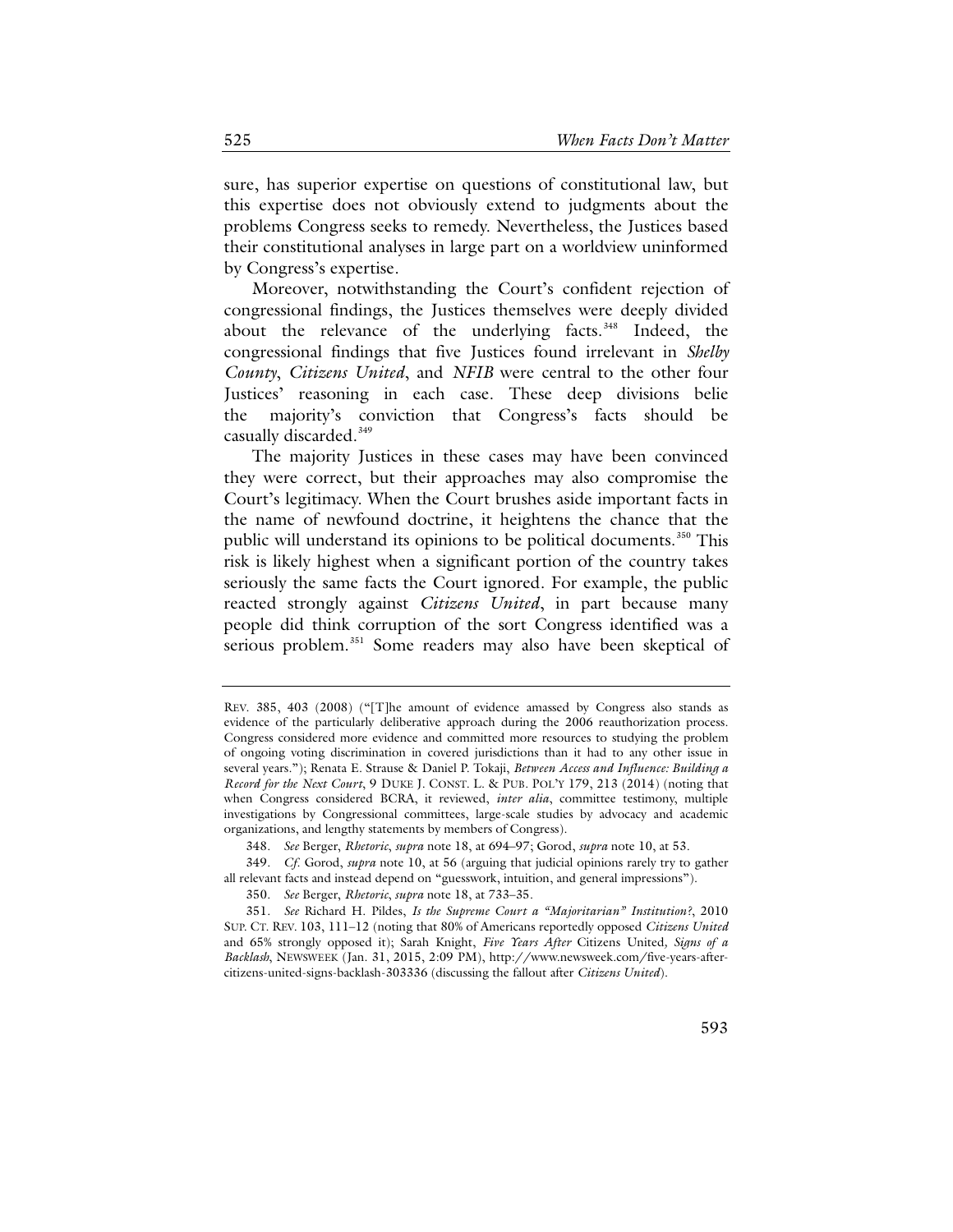the Court's unsupported assertion that "[t]he appearance of influence or access . . . will not cause the electorate to lose faith in our democracy."<sup>[352](#page-71-1)</sup>

<span id="page-71-0"></span>Some commentators today contend that the Supreme Court's legitimacy is in serious trouble.<sup>[353](#page-71-2)</sup> According to recent polls, the Supreme Court's approval rating in 2016 fell to 42% and has been below 50% since *Citizens United*. [354](#page-71-3) Some studies report that 82% of Americans believe that the Justices decide cases in part based on their personal views.[355](#page-71-4) To be sure, the Court has always been the subject of criticism, but some argue that "the institution and its members are being disparaged by a wider and more sophisticated audience than ever before."[356](#page-71-5) Indeed, the Court's ostensible impartiality is especially vulnerable to attack when the Justices ignore important facts or rely on contestable ones.<sup>[357](#page-71-6)</sup>

Of course, to the extent public approval for the Court has fallen, the Court's approach to facts is only a part of that phenomenon. The country is sharply divided along partisan lines, $358$  and many Americans cheer or jeer judicial decisions because of their outcomes,

<sup>352.</sup> Citizens United v. FEC, 558 U.S. 310, 360 (2010).

<span id="page-71-2"></span><span id="page-71-1"></span><sup>353.</sup> *See* Brian Christopher Jones, *Disparaging the Supreme Court: Is SCOTUS in Serious Trouble?*, 2015 WISC. L. REV. ONLINE 53, 63 ("[T]he Court has unquestionably brought this increased disparagement upon itself.").

<span id="page-71-3"></span><sup>354.</sup> *See Supreme Court*, GALLUP NEWS, http://www.gallup.com/poll/4732 /supreme-court.aspx (last visited Nov. 7, 2017); Jeffrey M. Jones, *U.S. Supreme Court Job Approval Rating Ties Record Low*, GALLUP NEWS (July 29, 2016), http://www.gallup.com /poll/194057/supreme-court-job-approval-rating-ties-record-low.aspx.

<span id="page-71-4"></span><sup>355.</sup> *See* Keith J. Bybee, *The Rule of Law Is Dead! Long Live the Rule of Law!*, *in* WHAT'S LAW GOT TO DO WITH IT? 306, 308 (Charles Gardner Geyh ed., 2011); B. Jessie Hill, *Resistance to Constitutional Theory: The Supreme Court, Constitutional Change, and the "Pragmatic Moment"*, 91 TEX. L. REV. 1815, 1816 (2013).

<span id="page-71-5"></span><sup>356.</sup> *See* Jones, *supra* note [353,](#page-71-0) at 53. *But see* Or Bassok, *The Supreme Court's New Source of Legitimacy*, 16 U. PA. J. CONST. L. 153, 154 (2013) (arguing that public opinion polls have given the Justices more legitimacy).

<span id="page-71-6"></span><sup>357.</sup> *See* Suzanne B. Goldberg, *Constitutional Tipping Points: Civil Rights, Social Change, and Fact-Based Adjudication*, 106 COLUM. L. REV. 1955, 1961–63, 1984–88 (2006) (criticizing courts' reliance on facts in cases involving controversial social change); Kahan, *supra* note [252,](#page-51-0) at 34 (noting that when the Court has invoked empirical evidence in deeply contested constitutional cases "the genuineness of its reasoning has provoked accusations of bad faith, not only from within the Court but also from without").

<span id="page-71-7"></span><sup>358.</sup> *See generally* MANN & ORNSTEIN, *supra* note [327;](#page-66-4) Toni M. Massaro & Robin Stryker, *Freedom of Speech, Liberal Democracy, and Emerging Evidence on Civility and Effective Democratic Engagement*, 54 ARIZ. L. REV. 375, 422–27 (2012).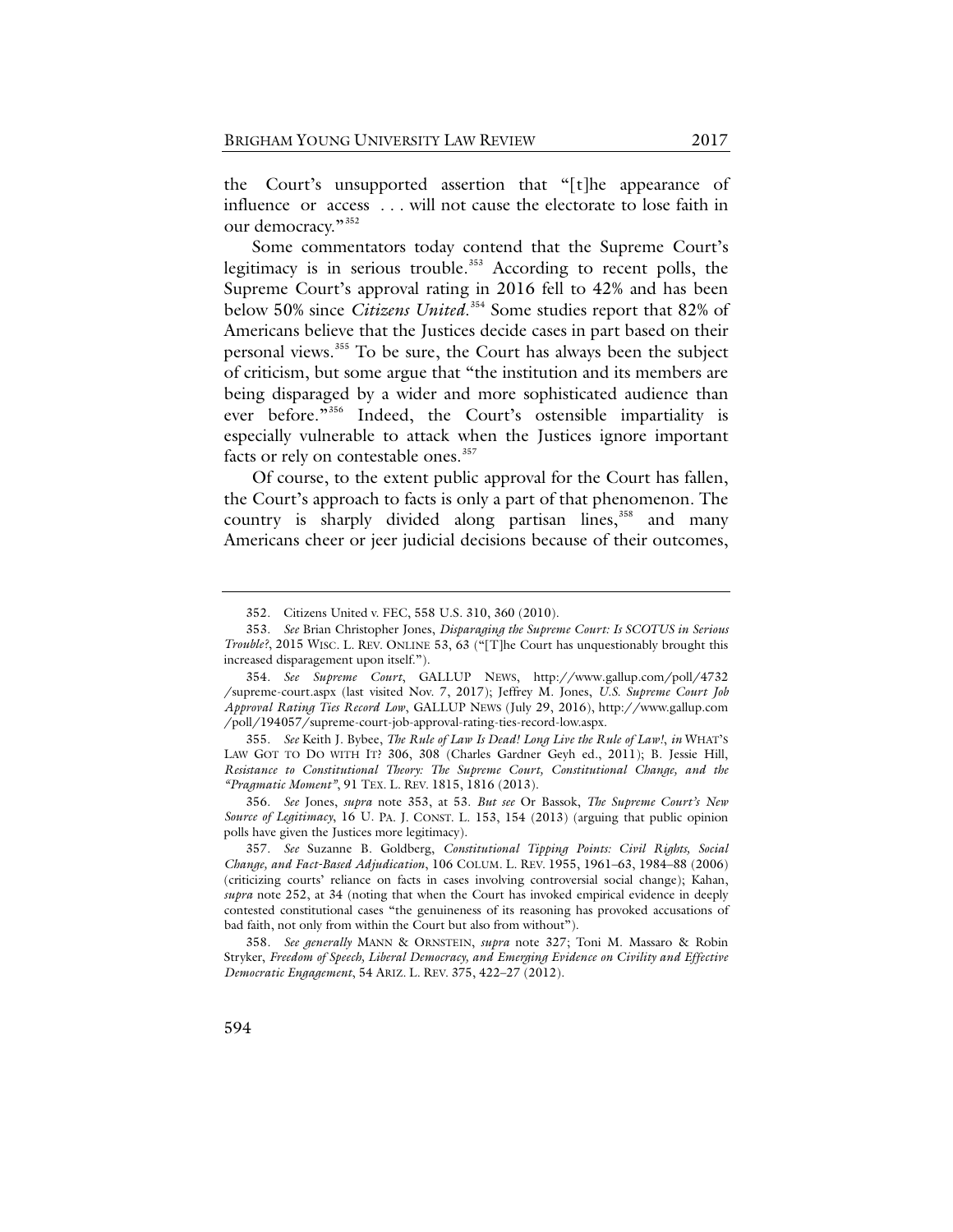<span id="page-72-0"></span>without reference to their reasoning.<sup>[359](#page-72-1)</sup> That said, when the Court turns a blind eye to seemingly crucial facts, it risks magnifying the losing side's outrage.<sup>[360](#page-72-2)</sup> This reaction, in turn, might heighten the public's sense that the Court is a political institution.

This concern should not be overstated. In an era when some public officials, including the President of the United States, ignore facts entirely, $361$  the Court, by contrast, seems like a temple of enlightenment rationality. Yet when the Court is so quick to brush aside important legislative findings without seriously engaging with the evidence or arguments in favor of their relevance, it risks opening itself up to avoidable comparisons with obviously mendacious public actors.[362](#page-72-4)

### *C. The Demise of Facts*

Finally, the Court's attitude in these cases also contributes to the broader decline of facts in our society. Politicians and some segments of the media frequently reject facts they deem inconvenient to their political ends. There has always been good-faith disagreement about which facts are empirically correct and which ones should matter, but in recent years, there has been an alarming tendency to label as "fake" any stories that might harm one's political agenda.<sup>[363](#page-72-5)</sup>

In most regards, the judiciary has done a better job than the other branches of government at examining asserted facts critically and subjecting them to rigorous assessment. Courts, after all, have

<sup>359.</sup> *See* Berger, *Rhetoric*, *supra* not[e 18,](#page-8-0) at 729–30.

<span id="page-72-2"></span><span id="page-72-1"></span><sup>360.</sup> *See* EMILY M. CALHOUN, LOSING TWICE: HARMS OF INDIFFERENCE IN THE SUPREME COURT 8 (2011).

<span id="page-72-3"></span><sup>361.</sup> *See, e.g.*, Nicholas Fandos, *Trump Won't Back Down from His Voting Fraud Lie. Here Are the Facts*, N.Y. TIMES (Jan. 24, 2017), https://www.nytimes.com/2017/01/24 /us/politics/unauthorized-immigrant-voting-trump-lie.html; Donald Lambro, *Trump and the Facts*, WASH. TIMES (Jan. 26, 2017), http://www.washingtontimes.com/news/2017/jan/26 /donald-trump-and-the-facts/ (noting that President Trump's administration "has redefined the word 'facts'").

<sup>362.</sup> *Cf*. CALHOUN, *supra* note [360,](#page-72-0) at 108.

<span id="page-72-5"></span><span id="page-72-4"></span><sup>363.</sup> *See* Jeremy W. Peters, *Wielding Claims of 'Fake News,' Conservatives Take Aim at Mainstream Media*, N.Y. TIMES (Dec. 25, 2016), https://www.nytimes.com/2016/12/25 /us/politics/fake-news-claims-conservatives-mainstream-media-.html; Amber Phillips, *'Fake News'? The Russia Investigation is Getting Very, Very Real*, WASH. POST (Aug. 7, 2017), https: //www.washingtonpost.com/news/the-fix/wp/2017/08/07/fake-news-the-russia-investiga tion-is-getting-very-very-real/?utm\_term=.56952464eab1.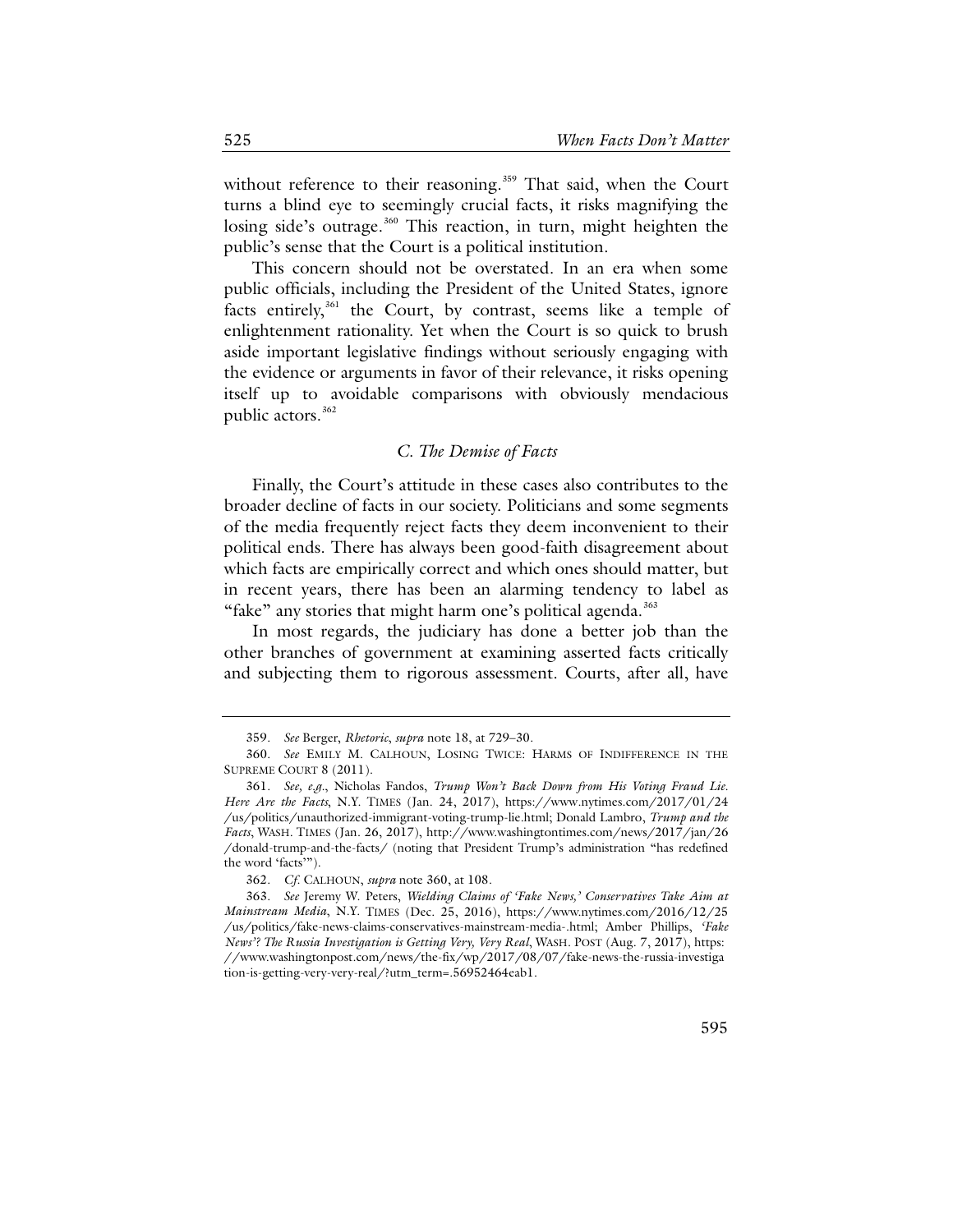rules governing their consideration of evidence and facts found by other institutions.[364](#page-73-0) For all its flaws, the judiciary, including the Supreme Court, is functioning far better these days than the other branches of government.

That said, the Court's approach to facts in these—and other<sup>[365](#page-73-1)</sup> cases contributes, albeit modestly, to the broader problem. The Court's willingness to brush aside facts that Congress, the dissenters, and many others thought crucial to understanding the challenged legislation is a small part of a broader societal instinct to turn a blind eye to facts that do not conform to one's pre-determined world view.[366](#page-73-2) If Supreme Court Justices are so willing to say that seemingly crucial facts do not matter, they may inadvertently signal that it is rhetorically acceptable to disregard inconvenient evidence. The Court's example may be especially important for law students, who learn about the conventions of legal argumentation in part from reading Supreme Court opinions.

Also significantly, the Court rejected these facts' relevance in the name of controversial ideological principles. To be sure, the Justices were correct that the judiciary ultimately must decide when statutes violate the Constitution. But the majorities brushed aside Congress's facts in service of a deeply contested constitutional vision.<sup>[367](#page-73-3)</sup> To this extent, the majorities' treatment of facts is symptomatic of a broader societal phenomenon in which ideology trumps facts.

The Court's apparent prioritization of constitutional ideology over factual detail means that the Justices sometimes decide constitutional questions in an intellectual vacuum. By brushing aside the policy implications of the statutes at issue, the majority Justices rendered each of these decisions more intellectually abstract. This is no coincidence. It is easier to conclude that a statute violates the Constitution if one focuses on the constitutional norms at issue and shortchanges the policy goals the statute seeks to further.

Indeed, it is far from clear that the majorities' ideological preferences could have prevailed had the Justices considered the facts

<sup>364.</sup> *See, e.g.*, FED. R. EVID.; 5 U.S.C. § 706 (2012).

<span id="page-73-3"></span><span id="page-73-2"></span><span id="page-73-1"></span><span id="page-73-0"></span><sup>365.</sup> *See, e.g*., Glossip v. Gross, 135 S. Ct. 2726 (2015); Berger, *Gross Error*, *supra*  note [17.](#page-8-1)

<sup>366.</sup> *See, e.g*., Kahan, *supra* not[e 252;](#page-51-0) *supra* Section II.C.

<sup>367.</sup> *See supra* Section II.A.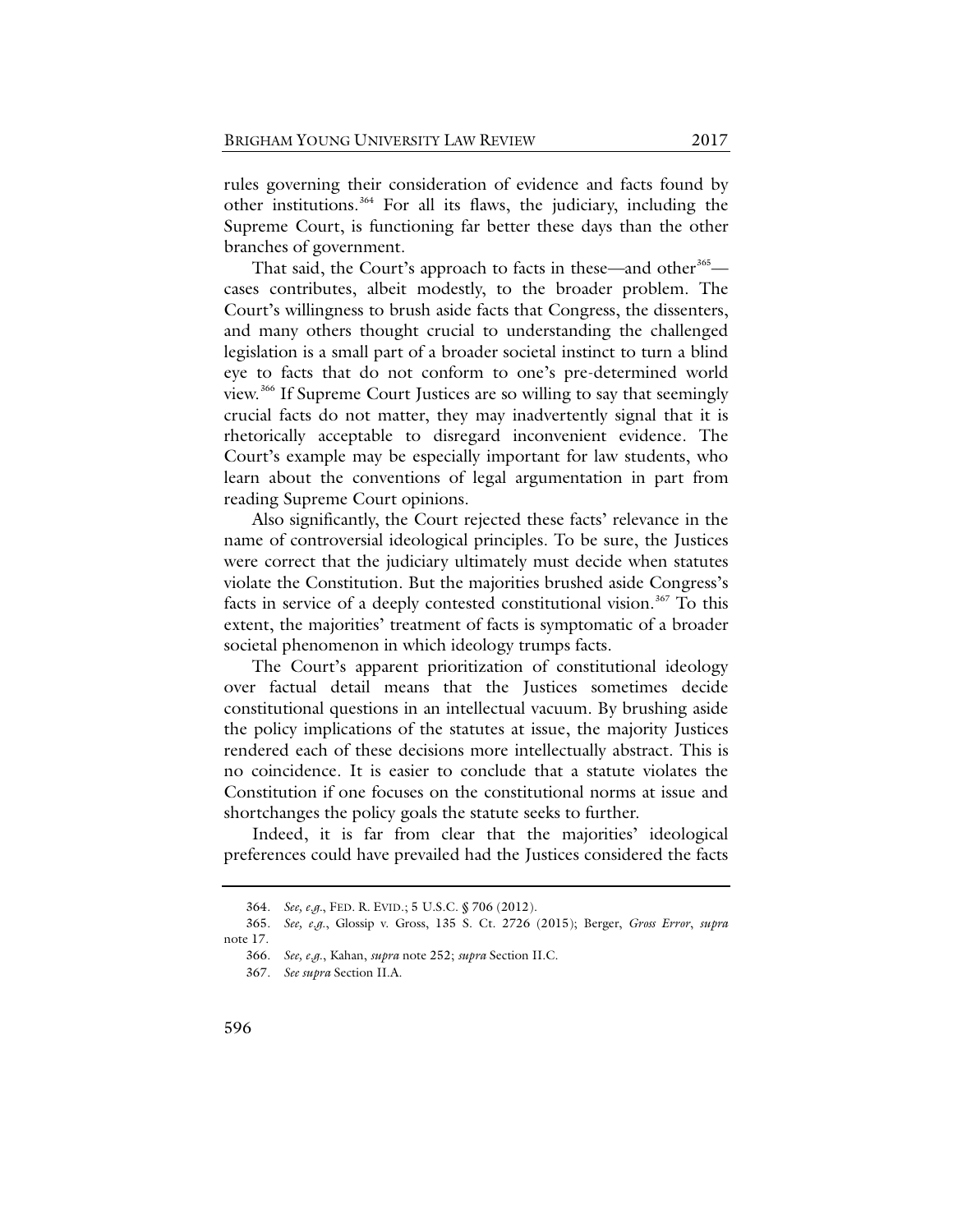it ignored.<sup>[368](#page-74-0)</sup> The Court disregarded the real-world effects of the statutes at issue, because consideration of those facts would have militated against the conclusions the Court wished to reach. To be sure, there were strong legal arguments in favor of the majorities' outcomes in these cases. However, the majority opinions in each case were less persuasive because the Court failed to engage carefully with facts from the world around it.

## IV. POTENTIAL REFORMS

The Court's penchant for evading inconvenient facts may be problematic, but the question remains what to do about it. To the extent some Justices sometimes ignore congressional findings and exploit the muddy distinction between facial and as-applied challenges to advance their own normative commitments, an academic rebuke alone will not solve the problem. A solution is all the more difficult to devise because the Justices' approach to facts sometimes may be quite unconscious, as the Justices, like most people, instinctively gravitate toward evidence supporting their preferred conclusion and away from contrary evidence.<sup>[369](#page-74-1)</sup> To borrow an insight from Professors Posner and Vermeule, given that the problem explored here is a creation of the Justices, it is unrealistic to expect that they would voluntarily mend their ways.<sup>[370](#page-74-2)</sup>

That said, attention is the first step in encouraging changes to the legal culture underlying the problem. While no law review article will immediately prompt changed judicial behavior, a careful discussion of the ways in which the Justices could write better opinions can gradually help change legal norms. Lawyers litigating before the Court, for instance, can emphasize not only important facts but also the reasons why the Justices should not ignore those facts. Relatedly, law professors can encourage their students tomorrow's lawyers and judges—to think about what sound judicial opinions should include. To that end, this Part discusses modest

<sup>368.</sup> *See supra* note[s 338–](#page-68-0)40 and accompanying text.

<span id="page-74-1"></span><span id="page-74-0"></span><sup>369.</sup> *See* FRANCIS BACON, NOVUM ORGANUM 23 (Joseph Devey ed., 1902) (1620) ("The human understanding, when any proposition has been once laid down . . . forces everything else to add fresh support and confirmation."); *supra* Section II.C.

<span id="page-74-2"></span><sup>370.</sup> *See* Eric A. Posner & Adrian Vermeule, *Inside or Outside the System?*, 80 U. CHI. L. REV. 1743, 1744–45 (2013).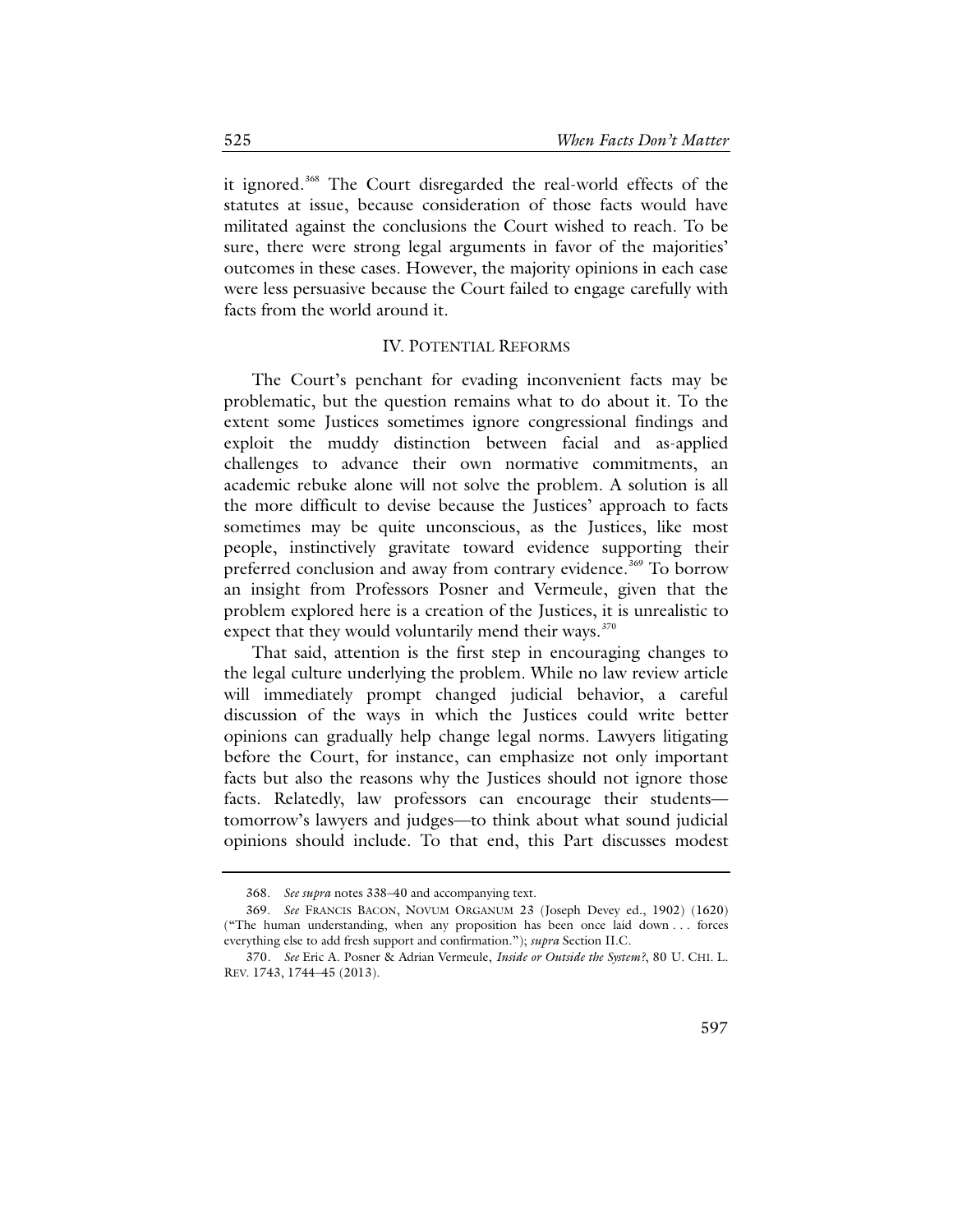changes that could improve the Court's opinion writing and its treatment of facts.

## *A. The Content of the Court's Determinations*

## *1. The legal relevance of facts*

When the Court considers the constitutionality of a federal statute, it should more carefully explain why it finds Congress's facts relevant or not. Similarly, when the Court must choose between treating a constitutional challenge as facial or as-applied, the Court should not only carefully justify its selected approach but also explain the impact that approach has on the universe of relevant facts. These suggestions are so commonsensical as to be obvious, but the Court in the cases examined here did none of these things.

The suggestions here do not infringe on the Court's discretion to invalidate statutes it deems unconstitutional, but they do encourage the Court to acknowledge more fully the facts it sets aside. In particular, the Justices should admit when they are disposing of congressional evidence primarily on the basis of new or long-dormant constitutional doctrine. The Court, of course, enjoys the prerogative to craft new constitutional rules, and sometimes new doctrine is entirely appropriate. $371$  But when the Court casts aside reams of evidence in service of new doctrine, it should admit what it is doing.

Indeed, the Court's doctrinal bait-and-switch disrespects Congress, which gathered facts to support a statute under certain constitutional ground rules only to have the Court change course. This practice grants tremendous discretion to judges to invent doctrinal wrinkles that permit them to ignore the very problem Congress sought to address. If the Court can simultaneously announce new doctrinal tests and dismiss congressional facts for failing those new tests, it has virtually limitless power to rewrite both law and fact.

<span id="page-75-0"></span><sup>371.</sup> *See, e.g.*, Loving v. Virginia, 388 U.S. 1 (1967); Brown v. Bd. of Educ., 349 U.S. 294 (1955).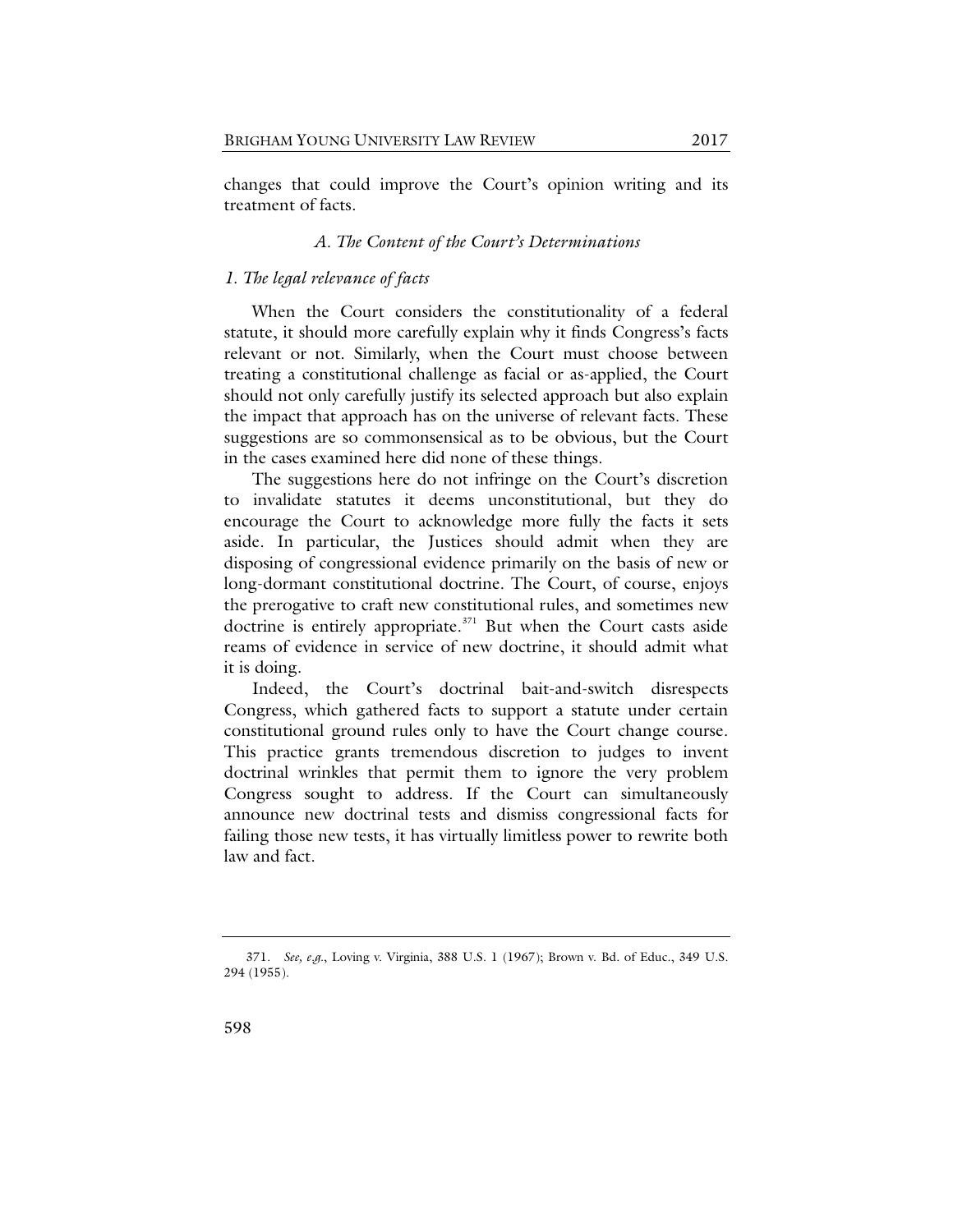The Justices themselves likely would not admit such authority.<sup>[372](#page-76-0)</sup> Perhaps for that reason, the Court has been far from transparent when it brushes aside congressional facts. The Justices in these cases were quick to cordon off Congress's findings as irrelevant, but they offered little admission that they were doing this and minimal explanation for why those findings didn't matter.

Similarly, the Justices failed to provide thorough explanations for its decision to treat these cases as facial challenges, especially given persuasive arguments that each case (especially *Shelby County* and *Citizens United*) should have been decided as-applied. Nor did the Court explain how those determinations affected the relevance of particular facts. For example, the history of voter discrimination in Alabama and Shelby County would have been central to the analysis had the Court treated the case as an as-applied challenge—and likely would have cut against the Court's holding.<sup>[373](#page-76-1)</sup> The Court should not make such important determinations without more careful discussion.

Nor should the Court brush aside facts as legally irrelevant without offering some explanation of what kinds of facts would suffice. *Shelby County* leaves us to understand that evidence of second-generation barriers to voting is insufficient to justify the Voting Right Act's preclearance coverage formula. Nowhere, however, does the Court clearly state what evidence Congress should offer instead.

To the contrary, the Court substituted pithiness for sustained analysis. Confronted with the argument that section 5's deterrent effects should justify the coverage formula, the Court complained that this approach would leave the law "effectively immune from scrutiny."<sup>[374](#page-76-2)</sup> "[N]o matter how 'clean' the record of covered

<span id="page-76-0"></span><sup>372.</sup> *See, e.g*., Turner Broad. Sys., Inc. v. FCC (*Turner Broad. II*), 520 U.S. 180, 195 (1997) ("We owe Congress' findings deference in part because the institution 'is far better equipped than the judiciary to amass and evaluate the vast amounts of data bearing upon' legislative questions." (internal quotation marks omitted) (quoting Turner Broad. Sys., Inc. v. FCC (*Turner Broad. I*), 512 U.S. 622, 665–66 (1994) (plurality opinion))); United States v. Carolene Prods. Co., 304 U.S. 144, 152 (1938) (noting that legislative findings aid "informed judicial review, as do the reports of the legislative committees, by revealing the rationale of the legislation"); Berger, *Deference Determinations*, *supra* note [17,](#page-8-1) at 472.

<span id="page-76-2"></span><span id="page-76-1"></span><sup>373.</sup> *See supra* Section I.B.1.

<sup>374.</sup> Shelby Cty. v. Holder, 133 S. Ct. 2612, 2627 (2013).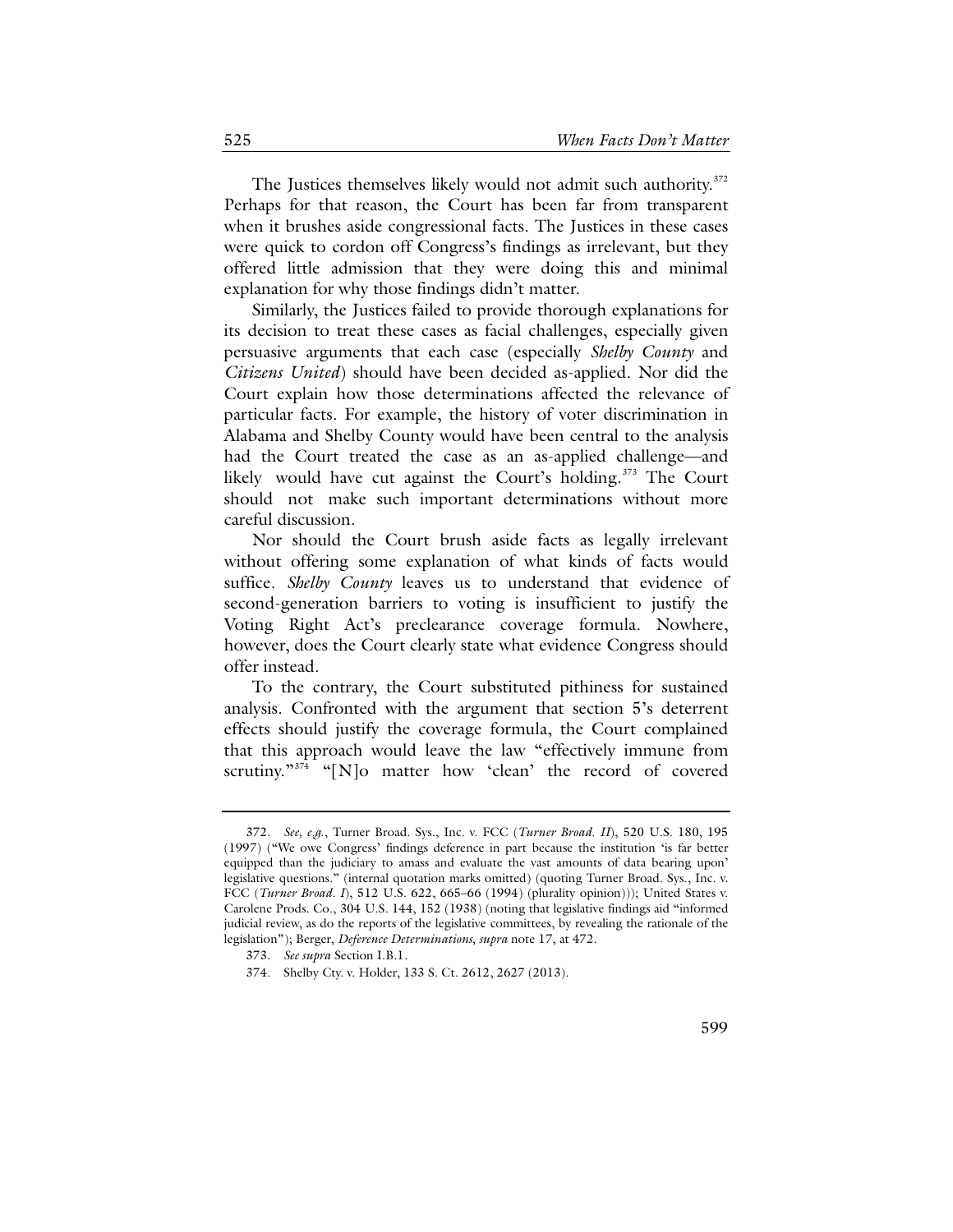jurisdictions," the Court worried, "the argument could always be made that it was deterrence that accounted for the good behavior."<sup>[375](#page-77-0)</sup> The Court's attempted legal jujitsu may be clever, but it fails to grapple with facts before Congress indicating that many covered jurisdictions' records would not have been "clean" but for section 5.

Rather than looking for a reason to ignore Congress's findings, a better approach would confront the strongest arguments that Congress's facts do in fact justify the law at issue. In some cases, the Court might still conclude that the statute is unconstitutional. In all cases, though, the Justices at least would have seriously engaged with the evidence and arguments Congress considered most important.

# *2. The characterization of facts*

The characterization of facts is closely related to their relevance. Once again, the Court owes a more careful explanation of its determinations. *NFIB*'s Commerce Clause analysis, in particular, turned substantially on how the Court perceived the object of Congress's regulation. As we have seen, whereas the Chief Justice and joint dissenters characterized the statute as regulating "inaction" (i.e., people forced to buy something they otherwise wouldn't), Justice Ginsburg treated the same behavior as "action" (i.e., the decision to pass one's health care costs onto the rest of society).

These characterizations mattered a great deal, but because the Chief Justice simply asserted his preferred characterization, he never clarified the nature of his constitutional objection. Did the Chief Justice believe that it was unconstitutional to require an unwilling person to buy health insurance, even with evidence demonstrating that that same uninsured person will go to the doctor tomorrow and not pay his bill? Alternatively, did he believe that the existence of uninsured non-free riders renders the entire mandate facially unconstitutional, even as applied to free riders? A defense of the preferred characterization would have shed much needed light on these questions.

<span id="page-77-0"></span>375. *Id.*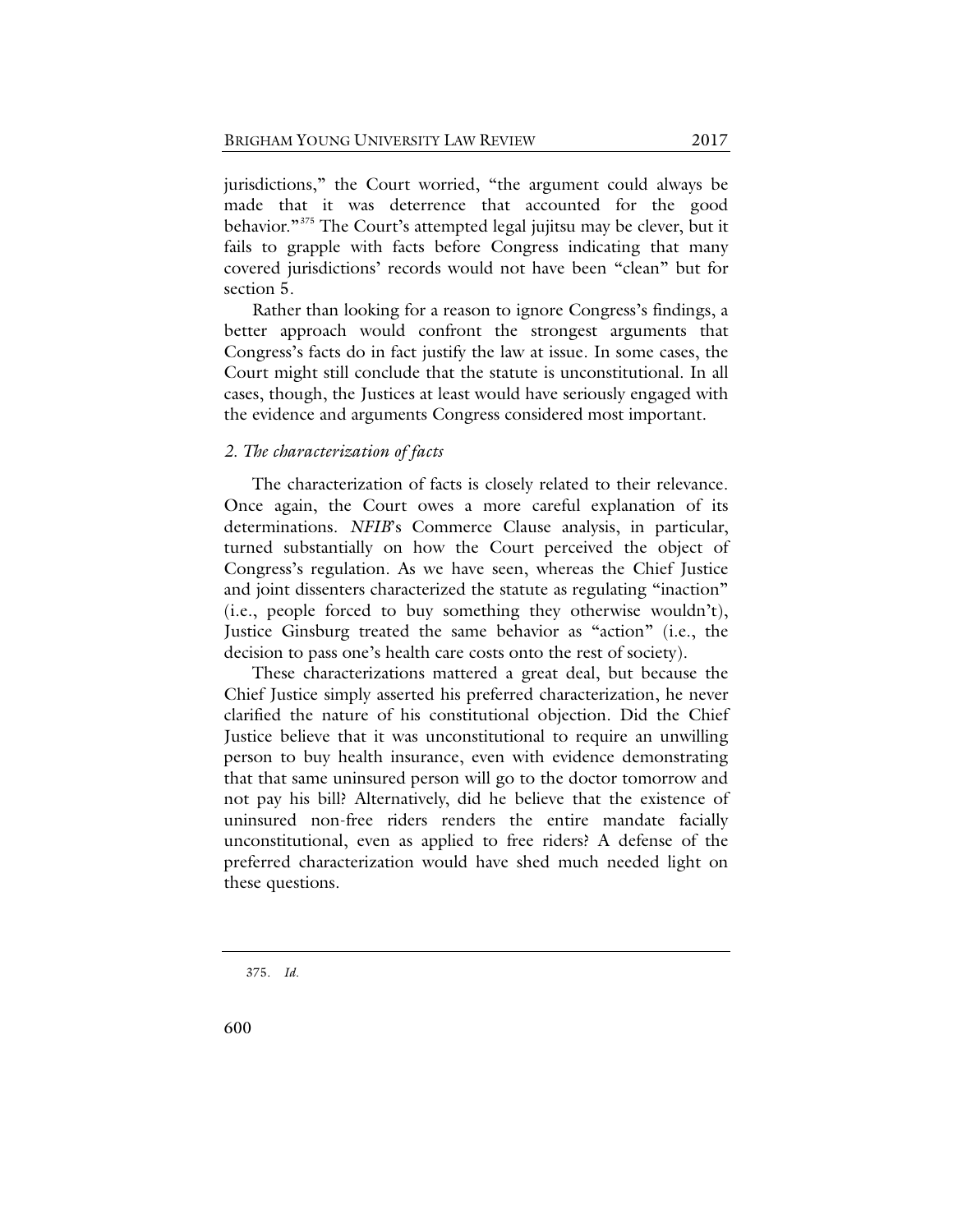Thus, just as the Court could better explain the relevance or irrelevance of particular facts, so too could it better justify its choice of one characterization over another. After all, the Chief Justice in this case selected a characterization that allowed him to ignore findings linking the free rider problem to interstate commerce. In fact, the Court sometimes does not even acknowledge that its version of the "facts" is, really, a preference for one characterization over another.

To be sure, Justices will always be able to steer an opinion where they want it to go. That said, if Justices were in the habit of engaging thoroughly with inconvenient facts, they may be a little more selfaware of the extent to which their own characterizations are value laden. While it may be impossible to remove Justices' norms from these kinds of determinations, $376$  the Justices could do a better job recognizing their underlying values by acknowledging their characterizations in the first place.

### *3. The context of institutional analysis*

The Court could also explain more carefully its reasons for trusting or distrusting Congress in each case. Of course, the veracity and relevance of facts are analytically distinct, and the Court sometimes dismisses Congress's facts as legally extraneous without indicating that it disbelieves them. That said, the Court may be more inclined to discard certain facts if it distrusts the methods Congress used to gather the facts. After all, if a Justice does distrust congressional facts, it may be easier for judges to brush inconvenient facts aside as a matter of law than to try to demonstrate they are empirically incorrect.

<span id="page-78-2"></span>However, the Court ultimately treats congressional facts, it could offer more careful institutional analysis. While the Court theoretically could decide to grant or deny deference in all cases involving congressional facts,<sup>[377](#page-78-1)</sup> there are serious dangers of a one-

<span id="page-78-0"></span><sup>376.</sup> *See, e.g.*, SEGALL, *supra* note [228,](#page-46-0) at 59–60; William N. Eskridge & Philip P. Frickey, *Statutory Interpretation as Practical Reasoning*, 42 STAN. L. REV. 321, 351– 52 (1990).

<span id="page-78-1"></span><sup>377.</sup> *See, e.g.*, Caitlin E. Borgmann*, Rethinking Judicial Deference to Legislative Fact-Finding*, 84 IND. L.J. 1, 46–55 (2009) (arguing that blind deference is not appropriate and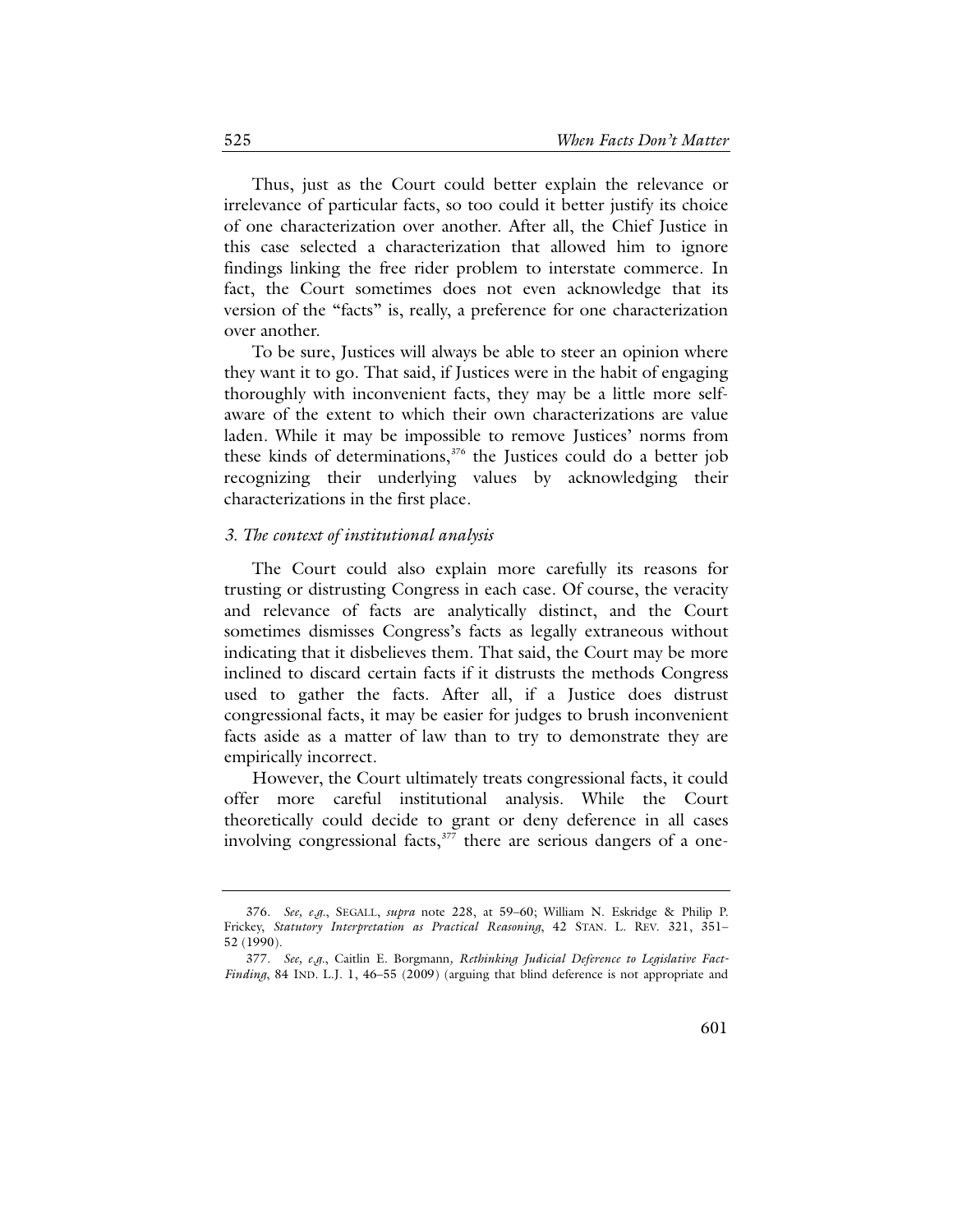size-fits-all approach. Institutional behavior and factual contexts can differ tremendously from case to case, and a theory of deference that might make sense in one case might be less desirable or even absurd if mechanically applied elsewhere. [378](#page-79-0)

Indeed, depending on the context, Congress may or may not be deserving of deference. [379](#page-79-1) On the one hand, Congress, unlike courts, enjoys the resources to gather information from numerous sources. It can hold hearings and call witnesses to bolster its factual understanding of important questions.<sup>[380](#page-79-2)</sup> When Congress makes decisions based on its careful use of these institutional advantages, there are good reasons to think that its facts deserve deference.

Congress, however, sometimes makes decisions based on ideological preferences rather than empirical realities.<sup>[381](#page-79-3)</sup> It sometimes acts at the behest of special interest groups, and, when it does, committees sometimes send staffers to assemble boilerplate factual findings without doing real research. $382$  Congressional committees likewise can select witnesses to justify pet projects rather than to gather a complete, unbiased account of the facts.<sup>[383](#page-79-5)</sup> Whether Congress's facts are to be trusted in a particular case, then, depends not on abstractions about its inherent institutional

suggesting a theory to apply instead); *cf*. Chad M. Oldfather, *Methodological Pluralism and Constitutional Interpretations*, 80 BROOK. L. REV. 1, 14 (2014).

<span id="page-79-0"></span><sup>378.</sup> *See* Araiza, *supra* note [13,](#page-7-0) at 906–30 (proposing inquiries to guide the deference determination); Berger, *Deference Determinations*, *supra* not[e 17,](#page-8-1) at 498–500.

<sup>379.</sup> *See* Devins, *supra* note [13,](#page-7-1) at 1207.

<span id="page-79-2"></span><span id="page-79-1"></span><sup>380.</sup> *See, e.g.*, Charlow, *supra* note 279, at 578–79; Archibald Cox, *The Role of Congress in Constitutional Determinations*, 40 U. CIN. L. REV. 199, 209–11 (1971); Daniel A. Farber & Philip P. Frickey, *Legislative Intent and Public Choice*, 74 VA. L. REV. 423, 448 (1988).

<span id="page-79-3"></span><sup>381.</sup> *See* Borgmann, *supra* note [377,](#page-78-2) at 8; Devins, *supra* note [13,](#page-7-0) at 1183; William H. Riker & Barry R. Weingast, *Constitutional Regulation of Legislative Choice: The Political Consequences of Judicial Deference to Legislatures*, 74 VA. L. REV. 373, 398–401 (1988).

<span id="page-79-4"></span><sup>382.</sup> *See, e.g.*, Devins, *supra* note [13,](#page-7-1) at 1208; Saul M. Pilchen, *Politics v. the Cloister: Deciding When the Supreme Court Should Defer to Congressional Factfinding Under the Post-Civil War Amendments*, 59 NOTRE DAME L. REV. 337, 367–68 (1984).

<span id="page-79-5"></span><sup>383.</sup> *See, e.g*., Planned Parenthood Fed'n of Am. v. Ashcroft, 320 F. Supp. 2d 957, 1017 (N.D. Cal. 2004) (concluding that congressional findings had been driven by policy goals rather than medical or scientific evidence); KOMESAR, *supra* note [345,](#page-69-0) at 141; Devins, *supra* not[e 13,](#page-7-0) at 1197 ("Congress finds facts when there is a reason to do so.").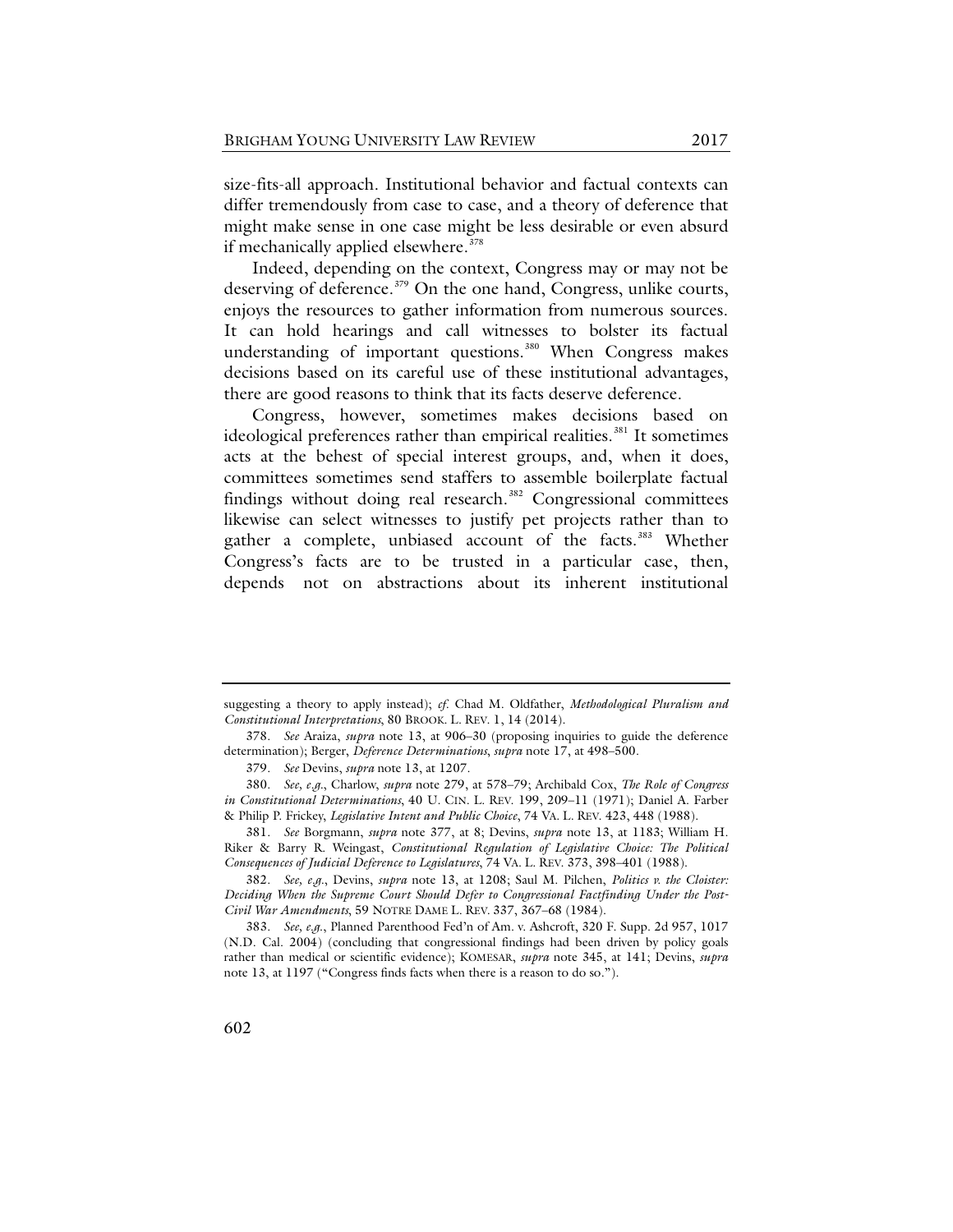properties but whether the legislature made serious use of its fact-finding capacities.<sup>[384](#page-80-0)</sup>

The Court, however, often does not explain why it trusts or distrusts Congress's facts and their relevance in a given case. Of course, sometimes it may be difficult to glean Congress's fact-finding processes from the available materials, but the Court often does not even bother to look.<sup>[385](#page-80-1)</sup> It also often does not even discuss how Congress made use of the facts it found or whether Congress included those facts in the statute itself.

To be sure, the Court sometimes gestures toward Congress's epistemological strengths or weaknesses, but broad platitudes about Congress's broad institutional characteristics are not a substitute for careful, contextual institutional analysis.<sup>[386](#page-80-2)</sup> Rather than relying on generalizations about Congress's institutional strengths, the Court should engage in careful institutional analysis discussing whether Congress's factual findings are likely to be trustworthy given the particular context. Similarly, it should compare Congress's relevant institutional characteristics with its own.<sup>[387](#page-80-3)</sup>

The Court in some cases may suspect Congress of biased fact finding, but because the Justices do not engage carefully in these analyses, it is sometimes difficult to know what they are thinking. In *Shelby County*, for instance, the Court did not make clear if it distrusted evidence indicating that preclearance continued to do important work in many covered jurisdictions. Were Congress's factual findings less rigorous than usual? Did the record suggest that Congress had already determined the "facts" it wanted before it began gathering evidence? Did the Court want more evidence that preclearance continued to protect against voter discrimination or that the coverage formula could not have been effectively redrawn? The Court never said.

<span id="page-80-0"></span><sup>384.</sup> *See* Araiza, *supra* note [13,](#page-7-0) at 906–22 (proposing inquiries to guide the deference determination); Devins, *supra* not[e 13,](#page-7-0) at 1170.

<span id="page-80-1"></span><sup>385.</sup> Perhaps some Justices do look but do not include their findings in their written opinions.

<sup>386.</sup> *See* Berger, *Deference Determinations*, *supra* not[e 17,](#page-8-1) at 501–05.

<span id="page-80-3"></span><span id="page-80-2"></span><sup>387.</sup> *See* NEIL K. KOMESAR, IMPERFECT ALTERNATIVES 197 (1994) (arguing that institutional analysis must necessarily be comparative).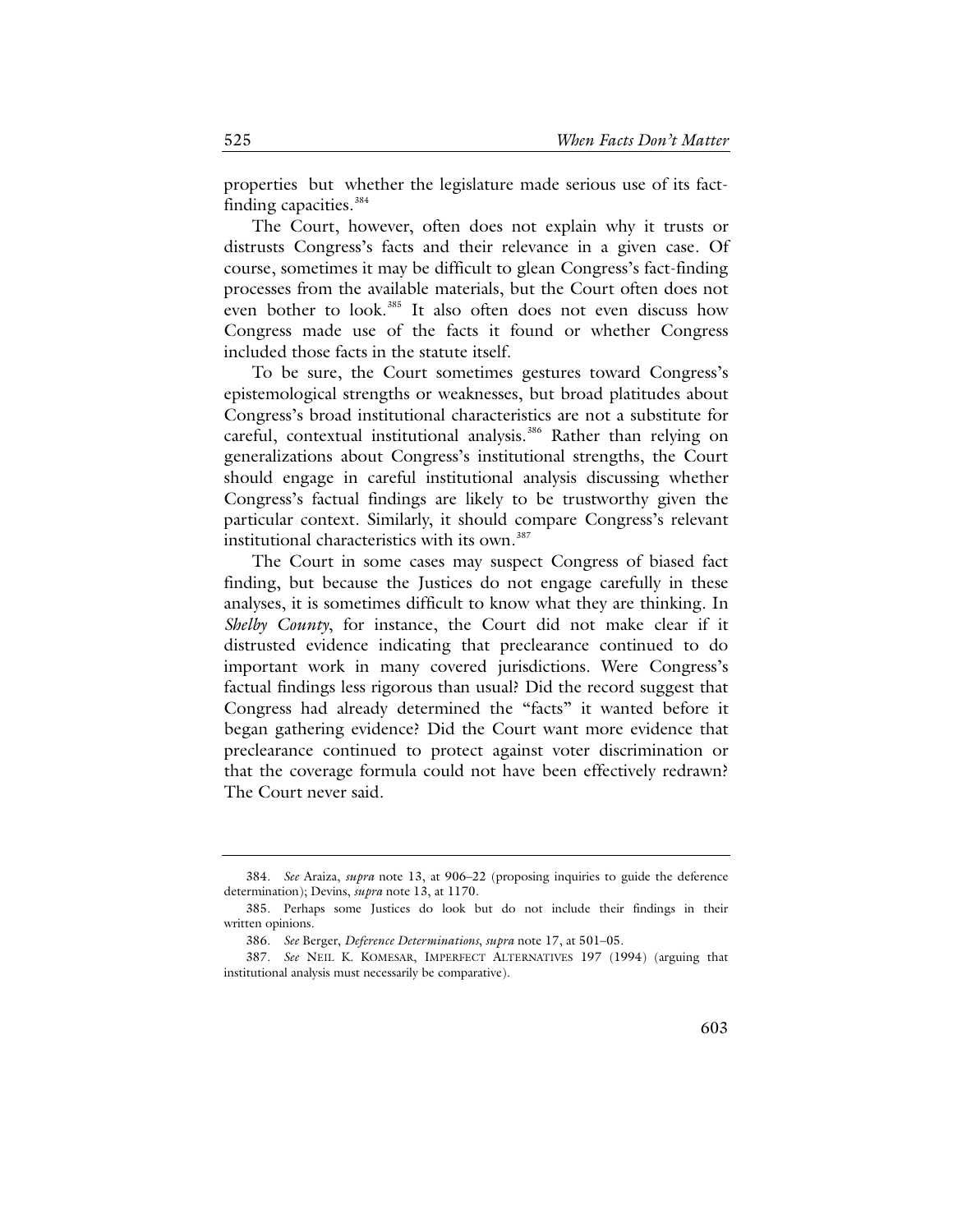The Court should also examine whether facts enacted into the statute itself deserve special weight. While there are reasons to think courts should care about Congress's sense of the problem in all events, one would think that textualists in particular would want to engage with factual findings enacted into a statute, like the ACA. The Justices in *NFIB*, however, offered no such discussion.

The Court should also discuss whether Congress enjoys particular epistemic authority over the subject matter at issue. Congress presumably will know more than courts about most matters of policy, but arguably it is especially knowledgeable about certain topics. For example, in the areas of voting rights and campaign finance reform, Congress dealt with topics about which senators and representatives have greater experience than most judges.<sup>[388](#page-81-0)</sup> The Court, however, did not even discuss whether Congress's findings over such topics merited special respect or attention.

The point here is not that the Court should necessarily view the political branches' factual findings charitably.<sup>[389](#page-81-1)</sup> Indeed, where facts truly are legally irrelevant, Congress's processes and expertise should not matter. However, the Court sometimes blurs together the legal relevance and trustworthiness of congressional findings. Closer attention to these institutional questions would certainly improve the Justices' assessment of the facts themselves. It may also help them with the legal analysis. After all, constitutional doctrine routinely requires judges to engage with the facts against which the government regulated.

<span id="page-81-0"></span><sup>388.</sup> *See* Bob Bauer, *What to Do About the Court: Two Views,* MORE SOFT MONEY HARD L. (Oct. 15, 2013), [http://www.moresoftmoneyhardlaw.com/2013/10/what-to-do-about](http://www.moresoftmoneyhardlaw.com/2013/10/what-to-do-about-the-court-two-views/)[the-court-two-views/](http://www.moresoftmoneyhardlaw.com/2013/10/what-to-do-about-the-court-two-views/) (arguing that politicians who are convinced that money accounts of certain legislative behavior are the "acknowledged experts" on questions of campaign finance policy).

<span id="page-81-1"></span><sup>389.</sup> *See, e.g.*, Araiza, *supra* note [13,](#page-7-0) at 910–22 (examining instances in which Congress's factual findings merit less deference).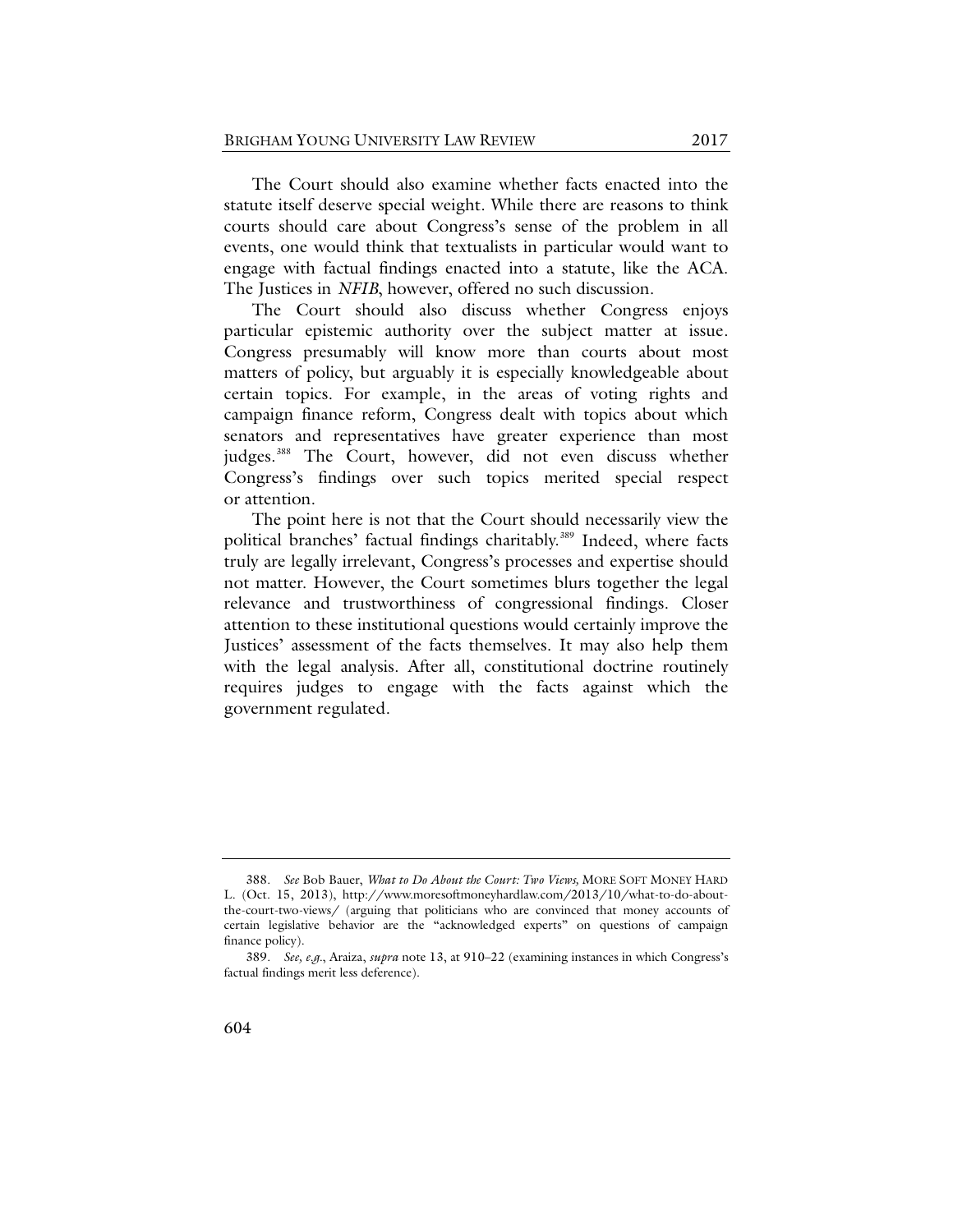#### *B. The Tone of the Court's Determinations*

### *1. Aporetic engagement*

The problem with the Court's treatment of facts in these cases is a matter not just of content, but also of tone. To this extent, the problem is partially one of judicial craft: the Justices are too willing to steer around inconvenient evidence as they write their opinions.<sup>[390](#page-82-0)</sup> Phrased somewhat differently, the Justices' rejection of congressional facts in these cases is part of a larger phenomenon in which they write opinions to emphasize their strongest points and conceal their weakest.<sup>[391](#page-82-1)</sup>

The Court's quick dismissal of Congress's facts speaks to a broader penchant for refusing to take seriously arguments on the other side of the litigation ledger.<sup>[392](#page-82-2)</sup> As I have argued elsewhere, the Court often writes its opinions to make hard cases sound much easier than they in fact are.<sup>[393](#page-82-3)</sup> That phenomenon helps explain the problem here. If the Justices were more committed to conceding the difficulty of the case at hand, they would be less inclined to brush aside inconvenient facts. To this extent, a change in tone could also yield a change in the facts with which the Court carefully engages.

As Professor Kahan has argued, the Court could cultivate a more aporetic rhetoric.<sup>[394](#page-82-4)</sup> "Aporia," as he explains it, refers to a mode of argumentative engagement that acknowledges, rather than dismisses, complexity and competing evidence.<sup>[395](#page-82-5)</sup> A Justice writing an opinion in the aporetic mode can still render a binding decision in a case but should acknowledge the other side's strong arguments and facts.<sup>[396](#page-82-6)</sup>

More aporetic engagement would require the Court to discuss carefully Congress's policy goals and the factual landscape that prompted legislative action in the first place. Similarly, this approach would encourage the Court to examine closely how the decision about whether to treat a challenge as facial or as-applied impacts the

<span id="page-82-0"></span><sup>390.</sup> *See supra* Section II.D.

<span id="page-82-1"></span><sup>391.</sup> *See* Berger, *Rhetoric*, *supra* note [18,](#page-8-0) at 729.

<span id="page-82-2"></span><sup>392.</sup> *See id.* at 751–52.

<span id="page-82-3"></span><sup>393.</sup> *See id.* at 671–79.

<span id="page-82-4"></span><sup>394.</sup> *See* Kahan, *supra* not[e 252,](#page-51-0) at 62.

<span id="page-82-5"></span><sup>395.</sup> *See id.* at 62–63.

<span id="page-82-6"></span><sup>396.</sup> *See id.*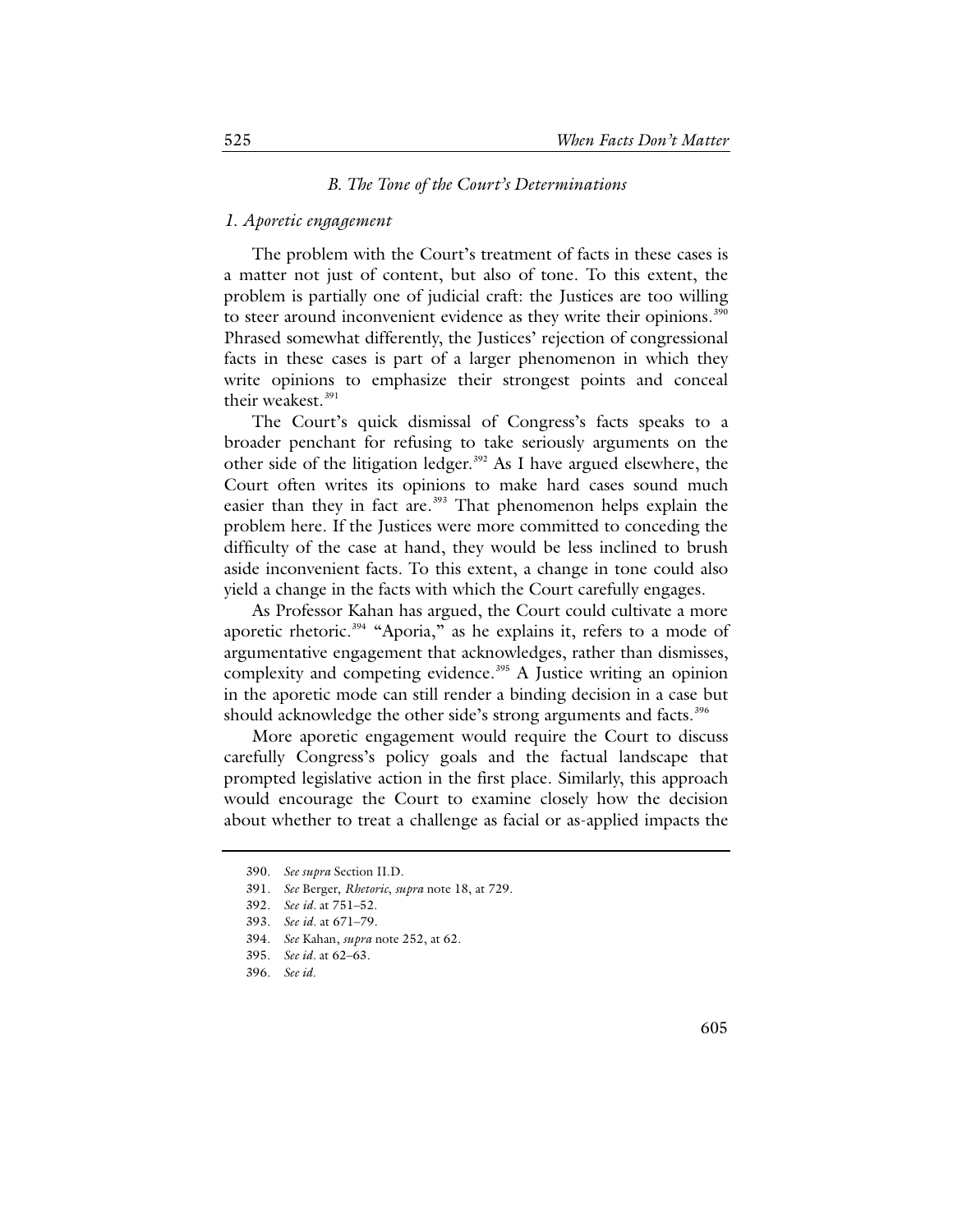universe of relevant facts. If Congress has, in fact, exceeded its constitutional authority or violated an individual right, the Court should invalidate the relevant statutory provision. The Court, however, should not do so without honest consideration of the problems Congress tried to address.

Of course, a statute's constitutionality does not rest solely on Congress's belief it is addressing a grave societal mischief. That said, the Court owes it to Congress to take seriously its worldview. More aporetic engagement would encourage the Court to discuss Congress's findings carefully before deciding whether they were legally irrelevant. While such engagement realistically may not change the Justices' minds often, it could force them to think more consciously about the assumptions underlying their decision-making, including their instincts about facts.<sup>[397](#page-83-0)</sup>

To this extent, a more aporetic rhetoric could operate as a modest but important speed bump. The Justices' enjoy vast discretion in their exercise of judicial review, and ultimately it is up to them to police the exercise of that discretion themselves.<sup>[398](#page-83-1)</sup> But if the Justices were to attempt a more aporetic rhetoric, they would be more likely to force themselves to engage with inconvenient facts and to justify more carefully their decision to treat a constitutional challenge as facial or as-applied. We could not realistically expect a sea change in judicial practices, but we could expect some improvement.

## *2. Candor*

Just as the Court could more honestly acknowledge strong arguments on the other side, so too could it more candidly explain the norms underlying the Justices' decisions. A common thread running through these decisions is that the five conservative Justices, over the dissents of the four liberals, struck down parts of federal legislation with minimal regard for what Congress was trying to do and why. To be sure, the majority had plausible legal arguments on

<sup>397.</sup> *See* Berger, *Rhetoric*, *supra* not[e 18,](#page-8-0) at 754.

<span id="page-83-1"></span><span id="page-83-0"></span><sup>398.</sup> *Cf*. Neal Devins, *Why Congress Does Not Challenge Judicial Supremacy*, 58 WM. & MARY L. REV. 1495 (2017) (discussing lawmakers' incentives to acquiesce to judicial decisions).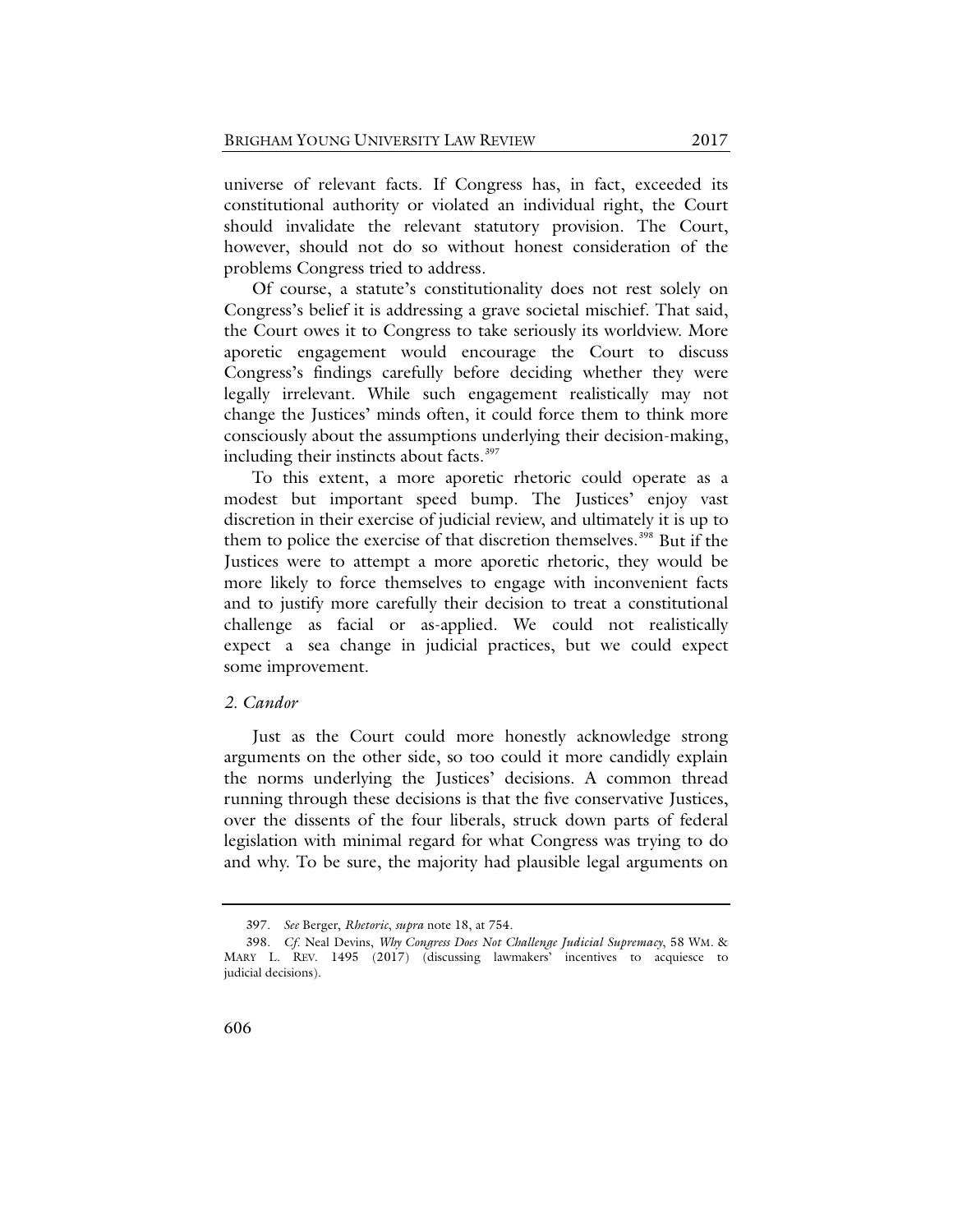its side. In each case, however, there were also strong arguments for why Congress's factual findings should have mattered a great deal.

The Court's rejection of Congress's worldview ultimately had less to do with the clear doctrinal requirements and more with underlying normative principles. [399](#page-84-0) As we have seen, constitutional first principles in these cases trumped Congress's policy-based facts. Contrary to the majority's insistence, the Constitution did not require the outcome in any of these cases. Rather, the outcomes were constitutionally plausible, and the majority of Justices' normative preferences guided their decision-making.

It may be inevitable for norms to guide these kinds of decisions.<sup>[400](#page-84-1)</sup> Most judges cannot easily separate their own normative views from their judicial decisions, especially in constitutional cases where there are few clear rules limiting judges' discretion.<sup>[401](#page-84-2)</sup> That said, judges could try to do a better job recognizing and admitting the ways in which norms shape their own decision-making processes.<sup>[402](#page-84-3)</sup>

The opinions in these cases are written as though norms played no role in the decision to jettison congressional findings. While it may be difficult to adopt new practices, the Justices should encourage themselves and each other to explain more candidly the true reasons for their decisions.[403](#page-84-4) Some Justices may believe that the underlying norms are baked into our constitutional structure, but their opinions would be stronger if they admitted that their preferred constitutional principles are contestable. As Professor Powell puts it, only if we "understand the true grounds of a decision can we assent to its correctness or . . . to its validity as the outcome of our system even though we think it wrong in substance."<sup>[404](#page-84-5)</sup>

<sup>399.</sup> *See supra* Section II.A.

<sup>400.</sup> *See supra* note[s 251–](#page-51-1)65 and accompanying text.

<span id="page-84-2"></span><span id="page-84-1"></span><span id="page-84-0"></span><sup>401.</sup> *See* POSNER, *supra* note [249,](#page-50-0) at 272 ("The Court is awash in an ocean of discretion.").

<span id="page-84-3"></span><sup>402.</sup> *See id.* at 289 (encouraging Justices to acknowledge "to themselves the essentially personal, subjective, political, and . . . arbitrary character of most of their constitutional decisions").

<sup>403.</sup> *See, e.g*., Crane, *supra* not[e 120,](#page-24-0) at 673.

<span id="page-84-5"></span><span id="page-84-4"></span><sup>404.</sup> H. JEFFERSON POWELL, CONSTITUTIONAL CONSCIENCE: THE MORAL DIMENSION OF JUDICIAL DECISION 90 (2008).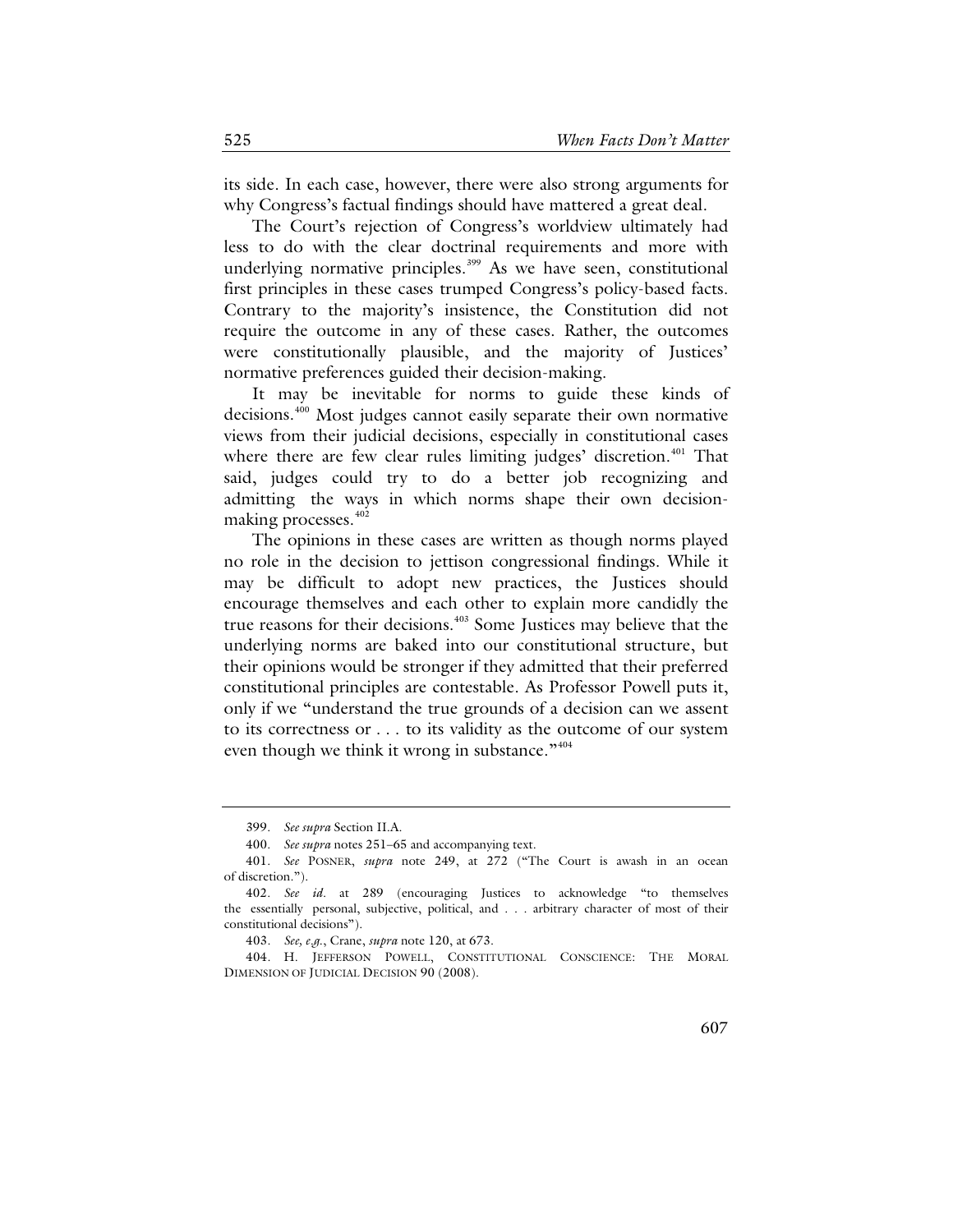Judicial candor also can be a way of encouraging the Justices themselves to become more aware of their own implicit biases.<sup>[405](#page-85-0)</sup> Indeed, part of the problem in these cases is that the majority Justices confidently assumed that they were correct and failed to question the premises underlying their decisions.<sup>[406](#page-85-1)</sup> To this extent, more transparency and candor might produce greater introspection among some Justices. It is not clear that the Justices are themselves aware of the extent to which their own factual assumptions and underlying normative biases drive their legal or factual analyses, or the extent to which this phenomenon may undermine their credibility. Increased transparency might help the Justices more readily identify their own biases.

## **CONCLUSION**

The Court's penchant for ignoring seemingly vital facts in constitutional cases speaks to its considerable power to direct and alter the shape of constitutional law. *Shelby County*, *NFIB*, and *Citizens United* were each significant decisions with important practical and legal implications. While the Justices' opinions in each case were fairly convincing on their own terms, they seem woefully lacking in light of the facts the Justices refused to discuss.

This disregard of facts confuses constitutional doctrine, aggrandizes the judiciary, disrespects Congress, and contributes to the demise of facts in our society. To be sure, it is ultimately up to the judiciary to determine which facts have constitutional salience. But in these cases, the Court did not explain adequately why it brushed aside these facts. Before deeming irrelevant facts that prompted legislative action, the Court owes us all a more careful explanation.

These issues get to the heart of the uneasy line between law and politics in constitutional law. It is impossible for the Court to separate politics from constitutional law completely. It is also nearly impossible to always draw a clear distinction between law and fact, or between facial and as-applied challenges. Greater attention to these

<span id="page-85-1"></span><span id="page-85-0"></span><sup>405.</sup> *See* Paul M. Secunda, *Cognitive Illiberalism and Institutional Debiasing Strategies*, 49 SAN DIEGO L. REV. 373, 389–90 (2012).

<sup>406.</sup> *See* McAward, *supra* not[e 346,](#page-69-1) at 380.